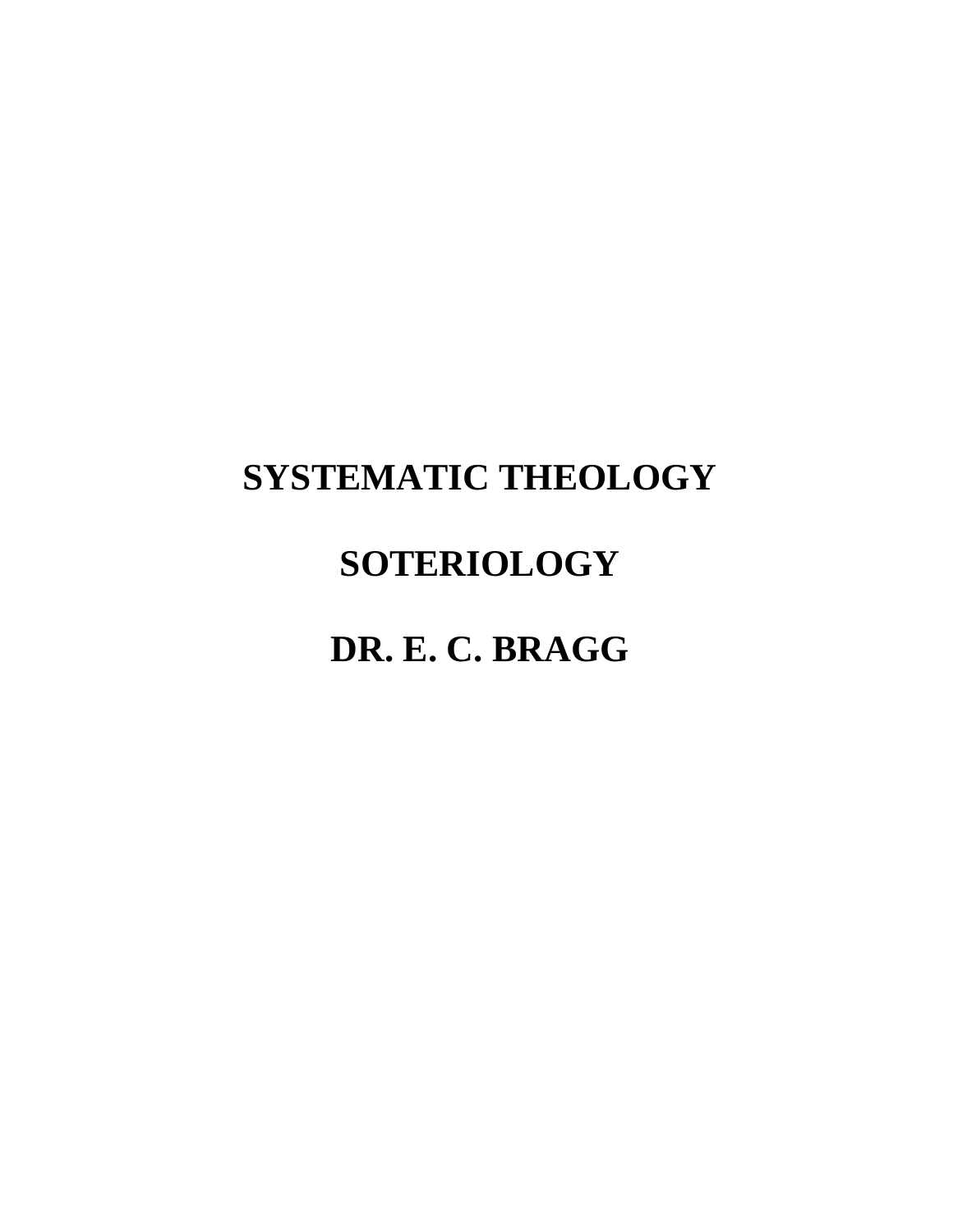## **SOTERIOLOGY**

## TABLE OF CONTENTS

## I. Objective Soteriology

- A. God's Eternal Purpose in Redemption
	- 1. Eternal Decree
	- 2. Motive of Redemption
	- 3. Election and Fatalism
		- a. Negatively Considered
			- 1.) Leads Sinners to Suppose Safe in their Sin
			- 2.) Against Whosoever of the Bible
			- 3.) Confuses God's Foreknowledge and Decrees
			- 4.) Tends to Fatalism
			- 5.) Providence of Will
		- b. Positively Considered
			- 1.) Definition of Election
			- 2.) Purpose vs. the Act of Election
			- 3.) Purpose or End of Election
			- 4.) Nature of Election
			- 5.) Difficult Texts
	- 4. Relation of Infants to God's Plan of Redemption
- B. Christ's Mediatorial Office in Redemption
	- 1. Christ as Prophet
	- 2. Christ as Priest
	- 3. Christ as King

## C. Atonement

- 1. Reality of the Atonement
- 2. Terms Used of the Atonement
	- a. Atonement
	- b. Reconciliation
	- c. Propitiation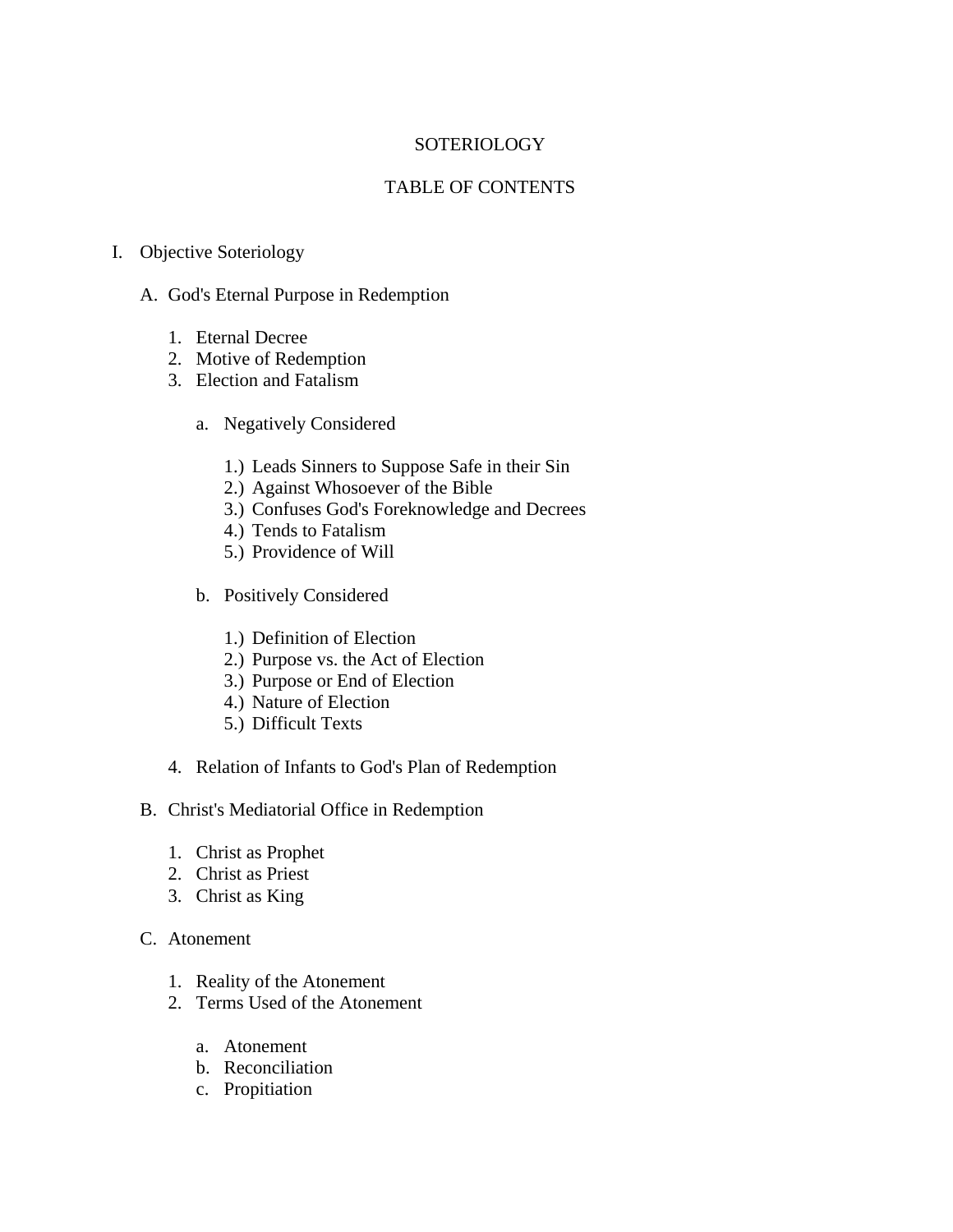- d. Redemption
- e. Substitution
- 3. Necessity of the Atonement
	- a. Grounded in the Divine Attributes of God
	- b. Grounded in Moral Government
- 4. Philosophy of the Atonement (Theories of the Atonement)
	- a. Moral or Unitarian Concept of the Atonement
	- b. Substitution Theories
	- c. Extent of the Atonement
- II. Subjective Soteriology
	- A. First Works of the Holy Spirit in the Individual's Salvation
	- B. Conviction of Sin
	- C. Repentance toward God
		- a. Negatively Considered
			- 1.) Not Conviction
			- 2.) Not Sorrow for Sin
			- 3.) Not Fear
			- 4.) Not Confession of Sin
		- b. Positively Considered
	- D. Conversion
	- E. Saving Faith
		- 1. Not Intellectual Consent
		- 2. Not Located in the Sensibilities
		- 3. Not a Gift of God
	- F. Regeneration
	- G. Adoption
	- H. Justification
		- 1. Not by Works of the Law
		- 2. Free Gift of God'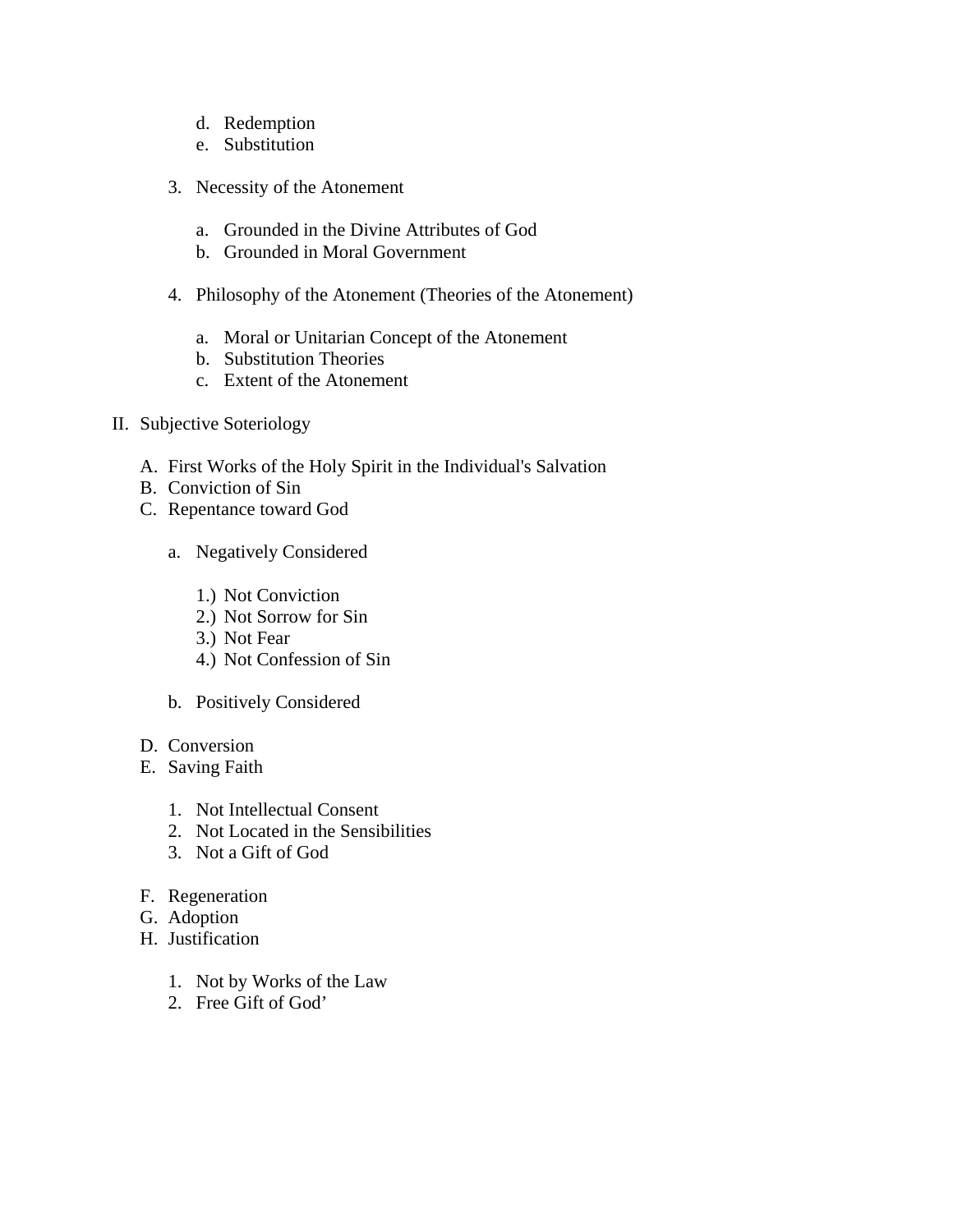## I. Sanctification

- . 1. Definition of Terms
	- 2. Gifts of the Spirit
	- 3. Fruits of the Spirit
	- 4. Indwelling of the Spirit
	- 5. Earnest of the Spirit
	- 6. Anointing of the Spirit
	- 7. Communion of the Spirit
	- 8. Baptism of the Spirit
	- 9. Infilling of the Spirit
	- J. Glorification
		- 1. In Spirit
		- 2. In Soul
		- 3. In Body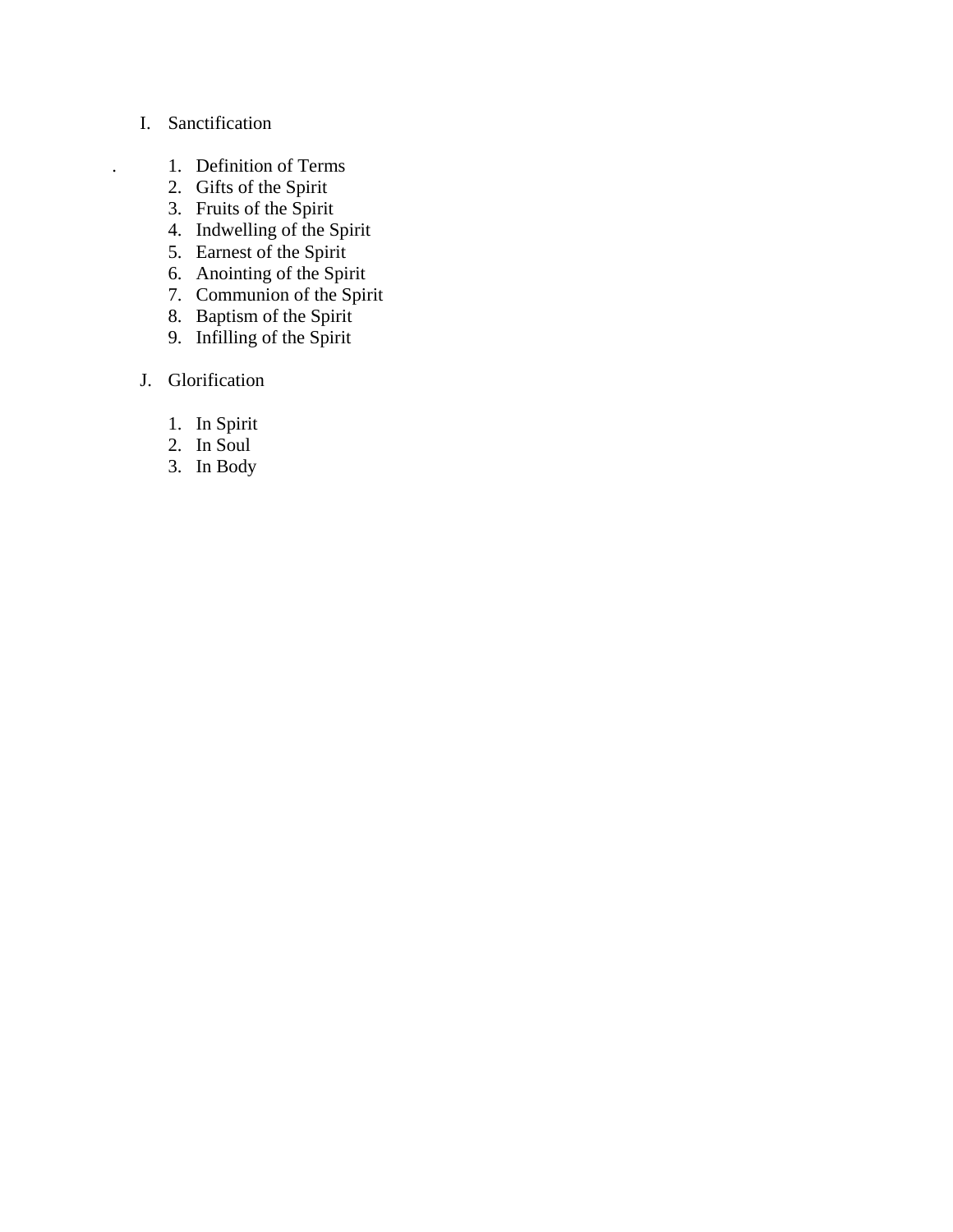## **SOTERIOLOGY**

 In the study of Soteriology we are arriving at the culminating point of doctrine, the end and purpose for which all other doctrines are given and tend. Every revelation of each member of the Godhead and His specific work for man is for the end of Soteriology, hence the importance of the study of this doctrine.

## I. Objective Soteriology

 There are two great divisions of the doctrine of Soteriology, which we shall pursue; first, the basis of salvation resting upon the work of Jesus, in His atoning death; and second, the application of that work in the salvation of the sinner. First would be salvation bought and second salvation wrought, first the foundation or basis or ground of salvation; second the nature or application of salvation to the individual sinner, We have reserved the work of Christ in His propitiation for this doctrine rather than put it in Christology, as it is so closely linked together with the out-working of that salvation in the individual case of man's redemption. The first part of our consideration of Soteriology shall be taken up with the study of redemption as an eternal decree of God, conceived form all eternity and wrought out in time. In relationship to this we shall consider election and pre-destination and the errors of fatalism end false fore-ordination. The next subject shall be the three-fold office of Christ as prophet, priest, and king, as the "one mediator between God and man." The concluding subject under part one shall be a consideration of the atonement. This is the heart of Soteriology.

 The second part of Soteriology shall consist of the elements of redemption in the individual sinner, his standing in Christ and his position in Christ, his conviction, repentance, conversion, regeneration, union with Christ, justification, and sanctification. The redemption accomplished for him is now wrought out in him.

 In studying the plan of redemption it is well to bear always in mind the vast scope of our study. To be right here is to find eternal salvation. Keep in mind that this is not a dry didactic thesis on philosophy or a moral essay, but God's gracious provision for the sinner's greatest need, salvation from sin and rein-statement into fellowship and relationship with God. In the study of the atonement of Jesus Christ, "The decrease which He should accomplish at Jerusalem," we are witnessing the accomplishment of the eternal plan of God, the "finishing of the work which the Father gave Him to do," the only perfect measurement of the love of God, "God so loved the world that He gave His only begotten Son," and the measurement of the love God, "He loved me and gave Himself for me." Every doctrine of the Word of God is bound up in the one great work of Christ, which gave a complete satisfaction to divine justice and opened the "new and living way" into the presence of God for guilty sinners, giving them perfect exoneration or justification from all sins.

Dryden, the poet, expressed it this way:

"Look humbly upward, see His will disclose, The forfeit first, and then the fine impose; a mulct thy poverty could never pay, Had not eternal wisdom found the way,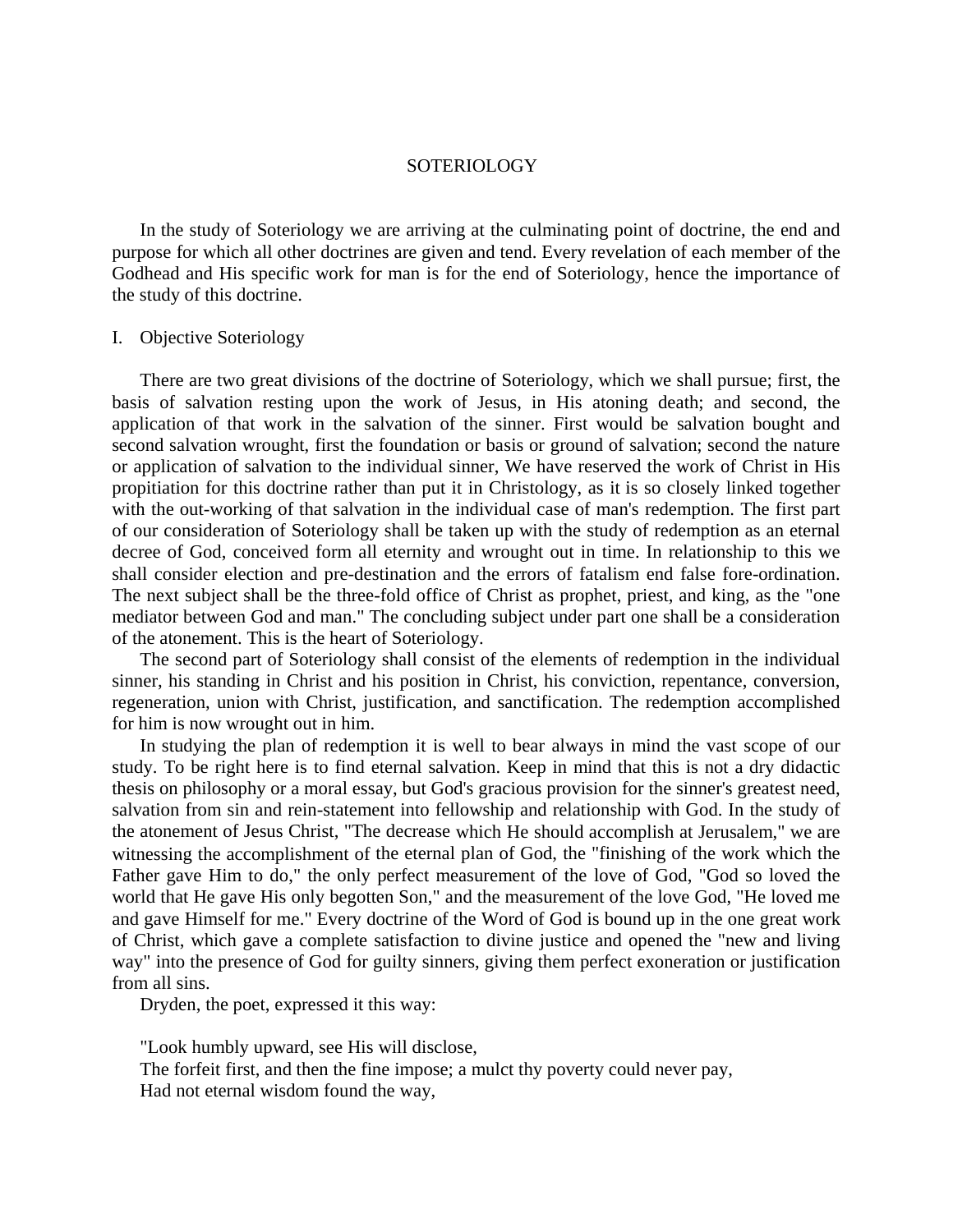And with celestial wealth supplied thy store;

His justice makes the fine, His mercy quits the score. See God descending in the human frame,

The offended suffering in the offender's name; all thy misdeeds to Him imputed see, And all His righteousness devolved on thee."

 In this division we are to consider the work of redemption wrought out according to the divine plan by God and accomplished without the conscious co-operation of the sinner or consent of the race for which it was accomplished. With this part of redemption man had nothing whatsoever to do. God decreed it and accomplished it apart from any consent of man. That is why we term it objective Soteriology. The second great division shall be occupied with Subjective Soteriology, the individual accomplishment in each person of that redemption, and it must be with the consent of that individual. God worked out His plan after His own sovereign decree and purpose, and no one could stay His hand. When working it out in the individual for his own personal redemption, it must be always, with his consent, and his free moral agency, as the fullest away possible to man. It is well to remember this when reading the Scripture, which seems contradictory; one speaks of God's side of redemption, another of man's.

#### A. God's Eternal Purpose in Redemption

 Here we are interested in the fact that redemption was not a system of restoration which took advantage of circumstances as it progressed, until God finally worked out a contrivance to save man; contrariwise, "Known unto God are all His works from the creation" and "declaring the end from the beginning." His attribute of foreknowledge makes Him to know all things past, present, and future in one, intuitional redemption should follow. Being omnipotent and omniscient, nothing could stay His plan. This is what we mean by God's plan of redemption and His eternal purpose in redemption. What He has eternally decreed, He is able to perform.

#### 1. The Eternal Decree

 There are many passages of Scripture and many more which infer the teaching that salvation is a thing decreed in eternity though wrought out in time. Sin did not take God by surprise. God did not make man, unaware of his impending fall and without provision for his fall. After man's fall, God did not have to change a lot of things in His plans in order to restore man. First let us look at a few passages, which undoubtedly teach that Christ's sacrifice for sin was divinely decreed of God back from eternity, the plainest would be the ones which speak of Christ as the "Lamb slain from the foundations of the world," Revelation 13:8. See the following passages: Titus 1:2; II Timothy 1:9; I Corinthians 2:7 or notice Christ's coming into the world and His death was according to God's plan and will, Acts 2:23, "Him being delivered by the determinate counsel and foreknowledge of God, ye have taken and by wicked hands have crucified and slain; John 12:27, "Now is thy soul troubled; and what shall I say, Father, save me from this hour; but for this cause came I into the world." The deductions from these portions are easy to arrive at; they teach, that before God made man or created the world, in His infinite foreknowledge He knew he would make the wrong choice, and God allowed it; therefore, in the eternal Trinity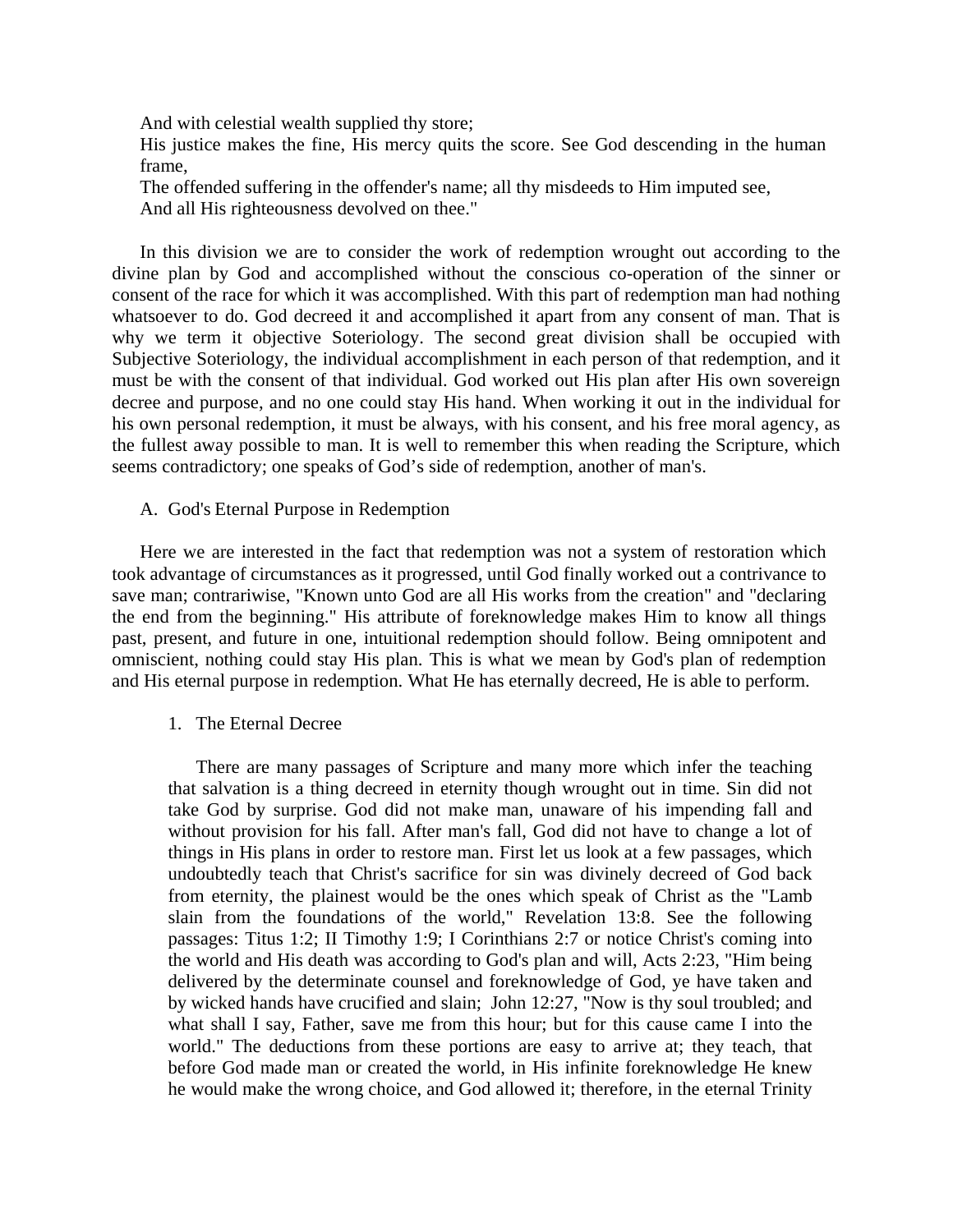of the Godhead the everlasting covenant was made, that Christ should come into the world and die in man's stead and save such as should believe from hell, In this sense He is "the lamb slain from the foundation of the world." You can see this in the many prophecies of His death, and the types, such as Isaac, the sacrifices of the Old Testament, and His own predictions.

 This much is Scriptural and an object for faith alone. When we try to reason out the purposes of God's decree and the why of His allowing sin to enter, we run into mystery and can only arrive at a very small answer to the all-embracing question of God's plan of the ages. We do not question His wisdom in the course He has decreed, but the enquiring mind would try to fathom some of His purpose. Here we are at the fountain-head of all inquiry into the why of sin and misery in the world.

 Folks have asked, 'Why did God permit sin to enter? Why didn't God kill the devil before the long train of sin and misery could mar His world? Why did God allow fallen, sinful Adam and Eve to have children and perpetuate into myriads of generations their own fallen sinful natures and necessitate God's own Son to be smitten because of it?" We want to briefly consider this question as far as we can possibly go.

 In God's council to make man, which He knew he would from all eternity, He also knew or anticipated his fall and therefore eternally decreed the perfect sacrifice, Christ, as His eternal plan of redemption from that fall for both Adam and his posterity. He decreed redemption, therefore, but the question, which has agitated theologians, has been "Did He decree sin?" Some have said, "Yes, He must have, or He foreknew it and could have prevented it; therefore, by allowing it He originated it and decreed sin." What a blasphemous conclusion, to make Almighty God, the only Holy One, the Originator, the author of sin. "How could it be sin," we might ask, for sin is the antithesis of God and His nature. If it emanates from Him, then it is not sin, nor would it bring guilt upon man.

 Here again you have the two parallel truths lost sight of by so many: the divine sovereignty of God and the free moral agency of man. The fact that God works out His plan of redemption without man's will but only in His own will shows; therefore, He can decree it, for He shall work it out. The whole truth is that in decreeing redemption He also decreed that from which sin originated, "man's freedom of will." In making man a free moral agent, He decreed that freedom to man, which His foreknowledge knew would lead him to sin. God did not originate it, however, or decree sin itself, but the creature with the ability to sin.

 The problem then revolves around this proposition. Whenever God decreed to create the world and man, He at the same time, for reasons within His own sovereign will, decreed to make man a free moral agent with the ability to sin, foreknowing for certain that he would fall, therefore foreordaining or decreeing Christ to die in his place.

 When you try to answer why to this plan, then you reach far beyond man's finite wisdom and arrive at the infinite wisdom of God Himself, for the purpose of His decrees are to be found not in man, nor the plan itself, but in God. Illustration: In anything man makes you will not find the purpose for its existence in itself, but in the inventor who makes it. It is the same for the plan of redemption, its purpose lies in God Himself, and for want of a better name we call it "The Glory of God." "Wisdom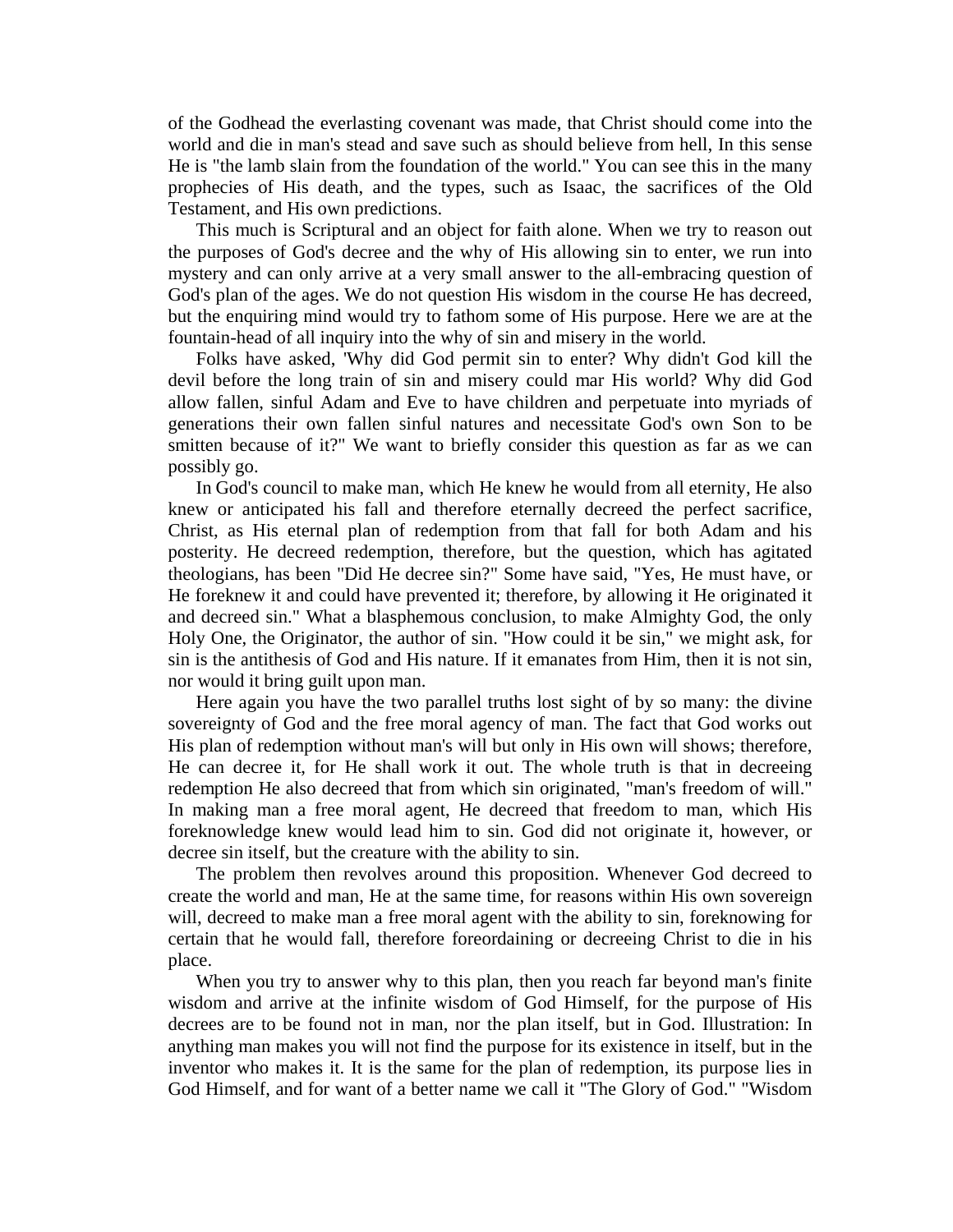is justified of all her children or works." Someday we shall see the wisdom of God in His decrees, but now they are but faintly glimpsed.

 God schemed the whole world plan from beginning to end from all eternity, in one all- comprehending purpose, not for any reason in the scheme itself, but for a purpose within Himself. You may glimpse but briefly that thought in Ephesians 3:9- 10, "And to make all men see what is the fellowship of the mystery, which from the beginning of the world hath been hid in God, who created all things by Jesus Christ; to the intent (purpose) that now unto the principalities and powers in heavenly places might be known by the church the manifold wisdom of God." In short, God's infinite wisdom in decreeing what He had decreed in His plan of redemption by allowing man to sin and Christ to die, shall be fully justified before heavenly onlookers, by the special work in the church. The redemption of all men who have ever been saved or ever shall be is not the chief exhibit in glory of God's wisdom, but the church holds the highest place, exhibit number one or the "richly variegated wisdom" of God in the church is the prime justification of God's plan of redemption, but not the purpose of it. She is the number one witness to the effectiveness of the plan, but the purpose of the plan is to be found only in God Himself. He didn't work it out for our sakes but for His own "Name's sake." Man is made for God, should live in God, and is redeemed unto God; the answer to the "why," if at all, is to be found in God's own person. That is why the nearer a person gets to God, the more the questions fade away and the more he understands of the why of it all.

 Nevertheless, the Scriptures plainly teach that God did decree that man should have a freedom of will to depart from Himself, through He knew that is exactly what he would do; therefore, He decreed His plan of redemption and decreed that Christ would die in substitution for erring man. We might note that what we call forethought is only a human way of saying that God knows all things to come. There is really no succession of thought with God; He knows all things as present perfect intuition, and what He knows He knows eternally.

 This consideration of the eternal decrees of God brings us face to face with another much discussed and misunderstood truth which shall occupy our next interest; the thought of predestination and election.

2. The Motive of Redemption

 By this we mean, why did God see fit to work out this plan of redemption for man? What was the purpose? Was man lovely or loveable? In human love, love is always created in the heart by the object loved and is increased by contemplation of the attributes and perfections of the one loved. The great motive of God's provision of redemption of man was His love; and that love was not excited by any lovely attributes in fallen man, nor because he is loveable, but solely because "God's plan of redemption" was through the 'love of God;" "God so loved the world that He gave His only begotten Son." Note the many times in the New Testament, and the Old, too, how the love of God is always connected to any of His provisions for man.

3. Election and Fatalism - God's foreknowledge and predestination

 In considering the divine decrees of God and His fore-knowledge of all things in the out workings of His plan of redemption, we are brought face to face with the questions arising out of them of the truths embodied in the doctrines of election and foreordination, with the accompanying errors of fatalism and unconditional election.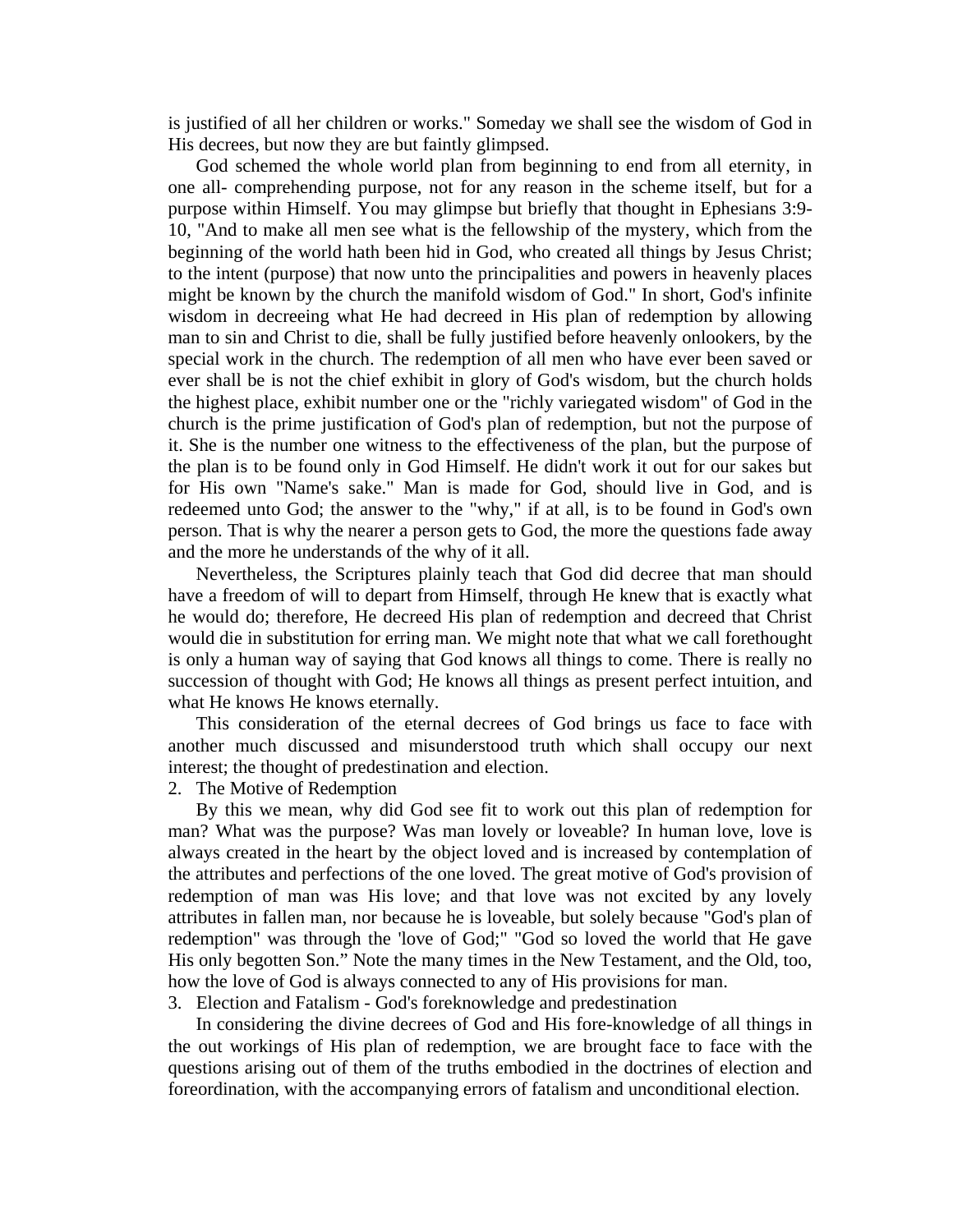The first thing we wish to examine is the teaching of Calvin embodied in a lot of the modern errors taught about election. In brief, it is that only a certain class of sinners is elected to salvation, and only to them is any saving influence ever given to lead them to salvation. All others are lost, not because of any fault in themselves, but only because they are not one of the elect. God has decreed their eternal damnation, not because of any rejection on their part, but from eternity had so decreed that they should be lost,

 Let us first establish the fact that this is so taught: The doctrine of unconditional election carries with it the doctrine of unconditional reprobation. The idea of choosing some carries with it the idea of rejecting those who are not chosen. Some writers try to hold to the doctrine of unconditional election without accepting the other doctrine of reprobation, but that is impossible. Even Calvin recognized that, "Many indeed, as though they would drive away the malice from God, do so grant election that they deny that any man is reprobated; but this they do too ignorantly and childishly for, as much as election itself could not stand unless it were set contrary to reprobation; therefore, whom God passeth over He rejecteth; and for no other cause, but for that He will exclude them from the inheritance which He doth predestinate to be His children." Of man it might be said that they can choose one thing without rejecting all others, but of omniscient God it cannot be said; His choice of one would mean the exclusion of all things.

 Calvin says in his *Institutes of Religion*, section 5, chapter 21, Book 3: "Predestination we call the eternal decree of God, whereby He had determined with Himself what He willed to become of every man. For all men are not created to like estate; but to some eternal life and to some eternal damnation is fore-appointed." Here he teaches that some are specifically created, brought into existence, for the expressed and definite purpose of damnation and for no other, with their own actions or wills having nothing to do with it. The confession of the Church of Scotland says concerning these same reprobate creatures: "As for these wicked and ungodly men whom God, as a righteous judge, for former sins, doth blind and harden, from them He not only withholdeth His grace whereby they might have been enlightened in their understandings and wrought upon in their hearts, but sometimes also withdraweth the gifts which they had and exposeth them to such objects as their corruption makes occasion to sin, and withal gives them over to their own lusts, the temptation of the worlds, and the power of Satan, whereby it come to pass that they harden themselves." Here it is declared that the sinner might have been saved; but to keep him from it, God not only withdraws methods of grace lest he should, but deliberately puts temptation in his way so that he will undoubtedly be lost because he is not one of the elect, not just negatively withhold His grace, but making certain by entrapping him.

 The real sum, then, of the doctrine of unconditional election is this: "All men are not created to like estate;" some of the human race coming into existence as elect infants is unconditionally and irreversibly destined to eternal happiness; all the rest of mankind coming into existence is unconditionally doomed to everlasting damnation. Therefore, strictly speaking, Christ died only for the former, not the latter, and having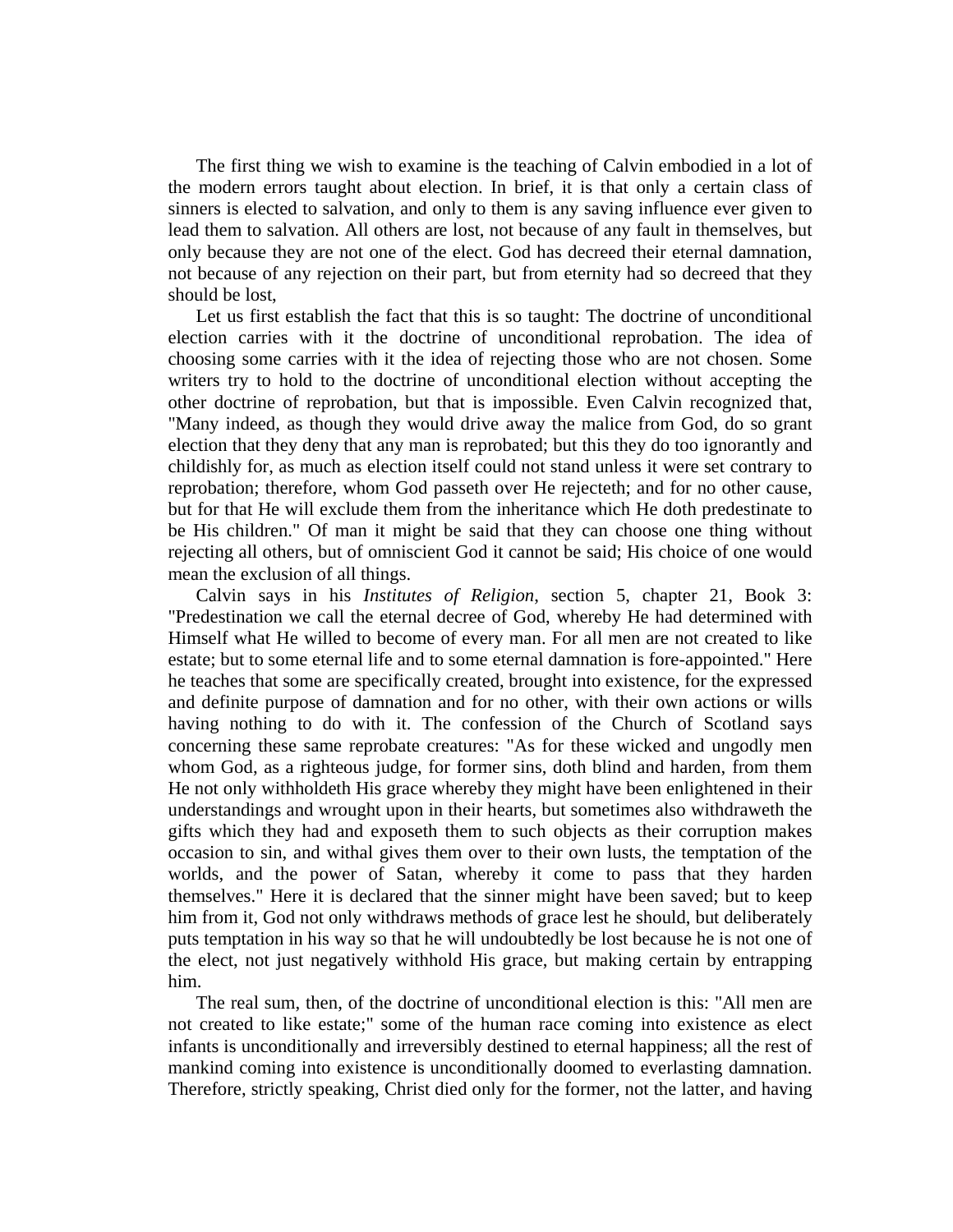no interest in the atonement, their only purpose of being brought into the world is to satisfy God's righteousness in judging sinners. Free moral agency has nothing to do with it. The elect were chosen as elect before the world began and since babyhood could never be lost; the sinner not being chosen can never be saved, no matter how much you preach to him. Some, therefore, have gone so far as to declare that God judgeth infants who die in infancy according to what He knew they would have done if they had lived; so some babies are saved and some are lost.

 Now, there are many modifications and interpretations of this erroneous theory by modern counterparts. Some of its glaring statements have been smoothed out to fit modern ideas, but to my mind you have to take it all and follow it to logical conclusions, or reject the whole system as a gross lie. It all starts with the false assumptions of Calvin, "All men are not created to the same estate." Yet, Paul in Ephesians 2:3 tells us, "We were all in times past children of wrath, even as others;" and further it is stated, "He that believeth not is condemned already." Yet, the verse they use so much is, "Who shall lay anything to the charge of God's elect?" These same elect did have something laid to their charge before they wore saved.

Some objections to this teaching:

a. Negatively Considered

1.) It leads unconverted sinners to suppose they are safe while still in sin. If he were one of the elect, then he shall be saved no matter what; but, if he were not one of the elect, then he is one of the reprobates, and why worry about it, for no amount of worry will change the election? That is the plain conclusion of the doctrine. They say, "Election is not for man to know, and no one is to know until saved if he is one of the elect." Why then teach it so strongly? Ignorance does not alter any of the facts; there is still no gospel to be preached to the reprobate. There are even some who have been saved and felt God's convicting power, who are still in doubt they could have any assurance that they are elected,

2.) Where is the truth in the "whosoever" of the Word of God, the universal gospel message; "Good tidings, which shall be to all people?" How is this so under this system? It shunts up to hell a vast unsaved multitude of sinners and throws the blame, not where it belongs upon the sinner, but upon an inflexible decree of God, Christ said, "Ye would not come unto Me that ye might have life." He should have said, if Calvinism were true, "Ye cannot come unto Me, for My Father so decreed it." He puts the responsibility of their lost condition where the whole Bible puts it, on the unbelief of the sinner and his set will against God.

3.) The third objection to this theory is the confusion on their part of God's foreknowledge with His decrees. They make His foreknowledge a secondary thing emanating only from His decree. He knows only because He has decreed it; and because He has decreed it, they say, the only thing God knows is what He has decreed. They limit His knowledge to that without His ability to know what other free beings shall do, Their argument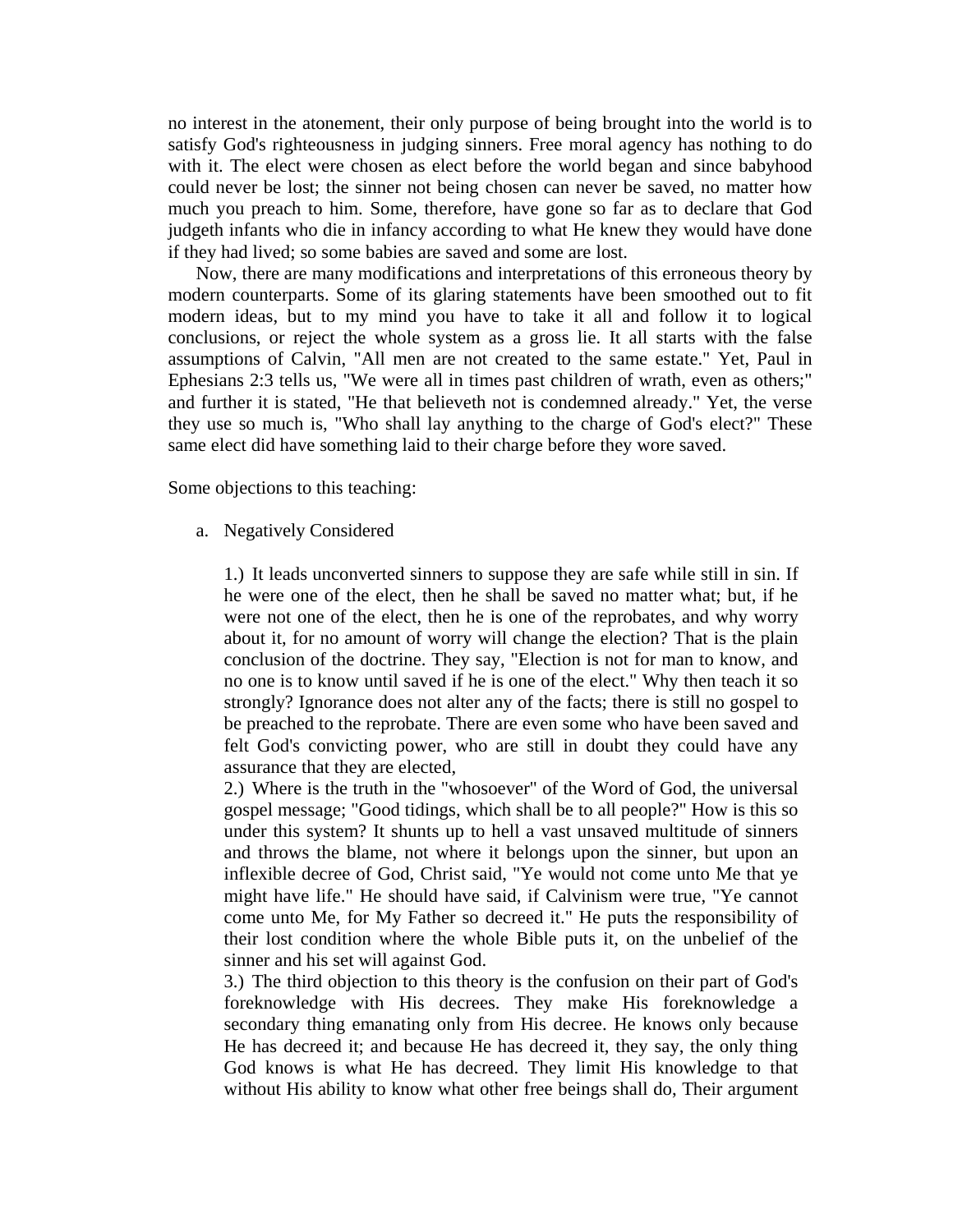lies along the line of reasoning: "God can only know that which is certain, and it is only certain if God has decreed it." Their timeworn argument can be thus phrased, "God knows from all eternity who shall be saved and who lost; therefore, it is fixed from eternity by God, else how could He foreknow from eternity, but only guess it." They lose sight of the fact that God could foreknow a thing without "fixing" or decreeing or originating it. Foreknowledge, like after knowledge, doesn't have to originate anything to know it; my knowledge of what happened yesterday has nothing to do with the cause of it, nor did it cause it to happen. So it is with foreknowledge. The Calvinist argues that God's infallible knowledge of all events involves on His part the necessity to cause them to happen, as though nothing could be known for certain as going to happen, without Himself causing it to happen. God also knows every sin, which shall be committed; yet to suppose that He originated it or decreed it in order to foreknow it is blasphemy.

 They mean to affirm that God's omniscience is dependent upon His omnipotent power to decree it and perform it. Calvin says, "God foreknow the end of each man because He had so ordained by His decree." Chapter 23, Book 3. Dr. Bonar says, "It is of some importance that we should settle the nature of these two things: predestination and foreknowledge, and ascertain which is first, the question is does God fix a thing simply because He foreknows it, or does He foreknow it because He fixed it? I answer unhesitatingly, that predestination must be the foundation of foreknowledge. God foreknows everything that takes place because He has fixed it," Here he advances the absurd idea that only as God decrees can He foreknow, and, the worst idea, that all things which are, are because God fixed it (sin included). What kind of foreknowledge is that? It isn't foreknowledge at all. It is merely a present determination rather than foreknowledge. Illustration: If a man tells me that so and so is going to die on such and such a day of a gunshot wound, I'm amazed at his wonderful foreknowledge; but, if I find out he is the one who does the act, then, where is the foreknowledge but telling me what he was going to do and of his own present determination? The meanest man can have that kind of foreknowledge in a small decree. No man possesses the type of foreknowledge the Bible ascribes to God, He not only knows His own works, but every choice which shall be made by free moral agents, and that "knowledge is too wonderful for me,"

 The Scriptures always base God's foreordination upon His foreknowledge, and not the reverse. Note Romans 8:29, "Whom He did foreknow, He also did predestinate;" I Peter l:2, "Elect according to the foreknowledge of God." This system, then, which would require God to decree before He can foreknow tries to measure God's infinite wisdom by puny human standards. Note the Psalmist l39: l, "O Lord, thou hast searched me and known me. Thou knowest my downsitting and mine uprising; thou understandest my thought afar off (before I think them). Thou compassest my path and my lying down, and art acquainted with all my ways; for there is not a word in my tongue but, lo, Oh Lord, thou knowest it altogether.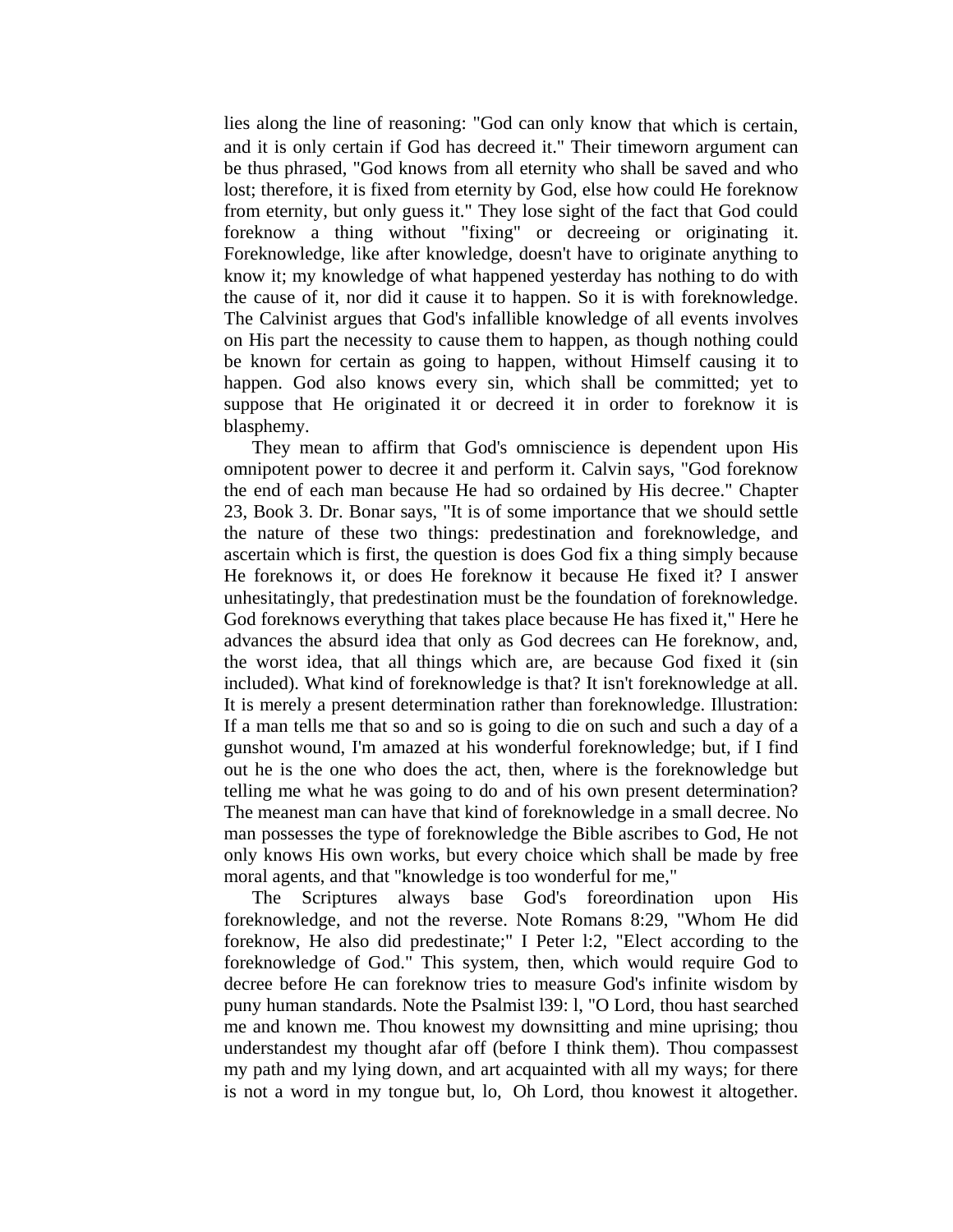Thou hast beset me behind and before and laid Thine hand upon me." Did the Psalmist try to account for such wonderful knowledge along the Calvinistic line, "You know it because you have decreed it?" No, he immediately accounts for it: "Such knowledge is too wonderful for me; it is high, I cannot attain unto it,"

4.) The system tends to fatalism, to the exclusion of human freedom of will. Where can human volition have any part, where everything in his life of good or had is fixed by a divine decree before he is born; and, if he could do differently, he would destroy the decree of God Himself. Man is an automaton who must go on in a rut too deco from which to escape, no matter the horribleness of the way in which he trod. The fatalist philosophy is incorporated into Christianity, "What is to be, will be," no escape. Remember that what God has willed and de-creed to come to pass shall come to pass, and nothing man can do can prevent it, Yet, within every human being there is the feeling of personal responsibility for his actions. The reminder, "I should not have done that;" but why, if he could not have done otherwise, but was made to do it by unalterable divine decree? The thought, I could have done better is the compunction of every sinner to higher life even if he finds himself so bound by Satan as to be unable to carry it out, that he has the ability within to choose differently.

5.) There is one more consideration of error in unconditional election, which we want to consider before considering the true Biblical doctrine of election. It is the precedence of will; is God's will first in everything? Does God have to will a thing first for it to happen? One Calvinist (Dr. Bonar) says, "Nothing in the universe takes place without the will of God." It is asked, then, "Is His will first in everything?" I answer, "Yes." The will of God goes before every other will. It does not depend upon them, but they depend upon it. Its movements regulate them, The "I will" of Jehovah is the spring and origin of all that is done throughout the universe, great or small, among things animate and inanimate, Everything in the world happens according to God's eternal arrangements. Nothing takes place except what God causes to be or permits to be; and, whatever happens in time is decreed from eternity. Even the wicked deed of those who crucified the Lord of Glory is said by the apostle "to be determined before by the hand and counsel of God."

 The real question without going over again the same ground brought up this quotation is "Which is first; the will of God in everything?" That His will is first in the conversion of the sinner is evident; but "is His will first in everything?" We say, "No." God's will is not first in everything; it is "not the spring and origin of wickedness;" "Every good and perfect gift cometh down from above from the Father of lights," but only these. The origin of evil is traced back to God by the Calvinist, though James says, "God tempteth no man; neither can he be tempted with evil."

 The Scriptures affirm that the will of God for all men is their salvation, II Peter 3:9, "The Lord is not slack concerning His promise as some men count slackness; but is longsuffering to us-ward, not willing that any should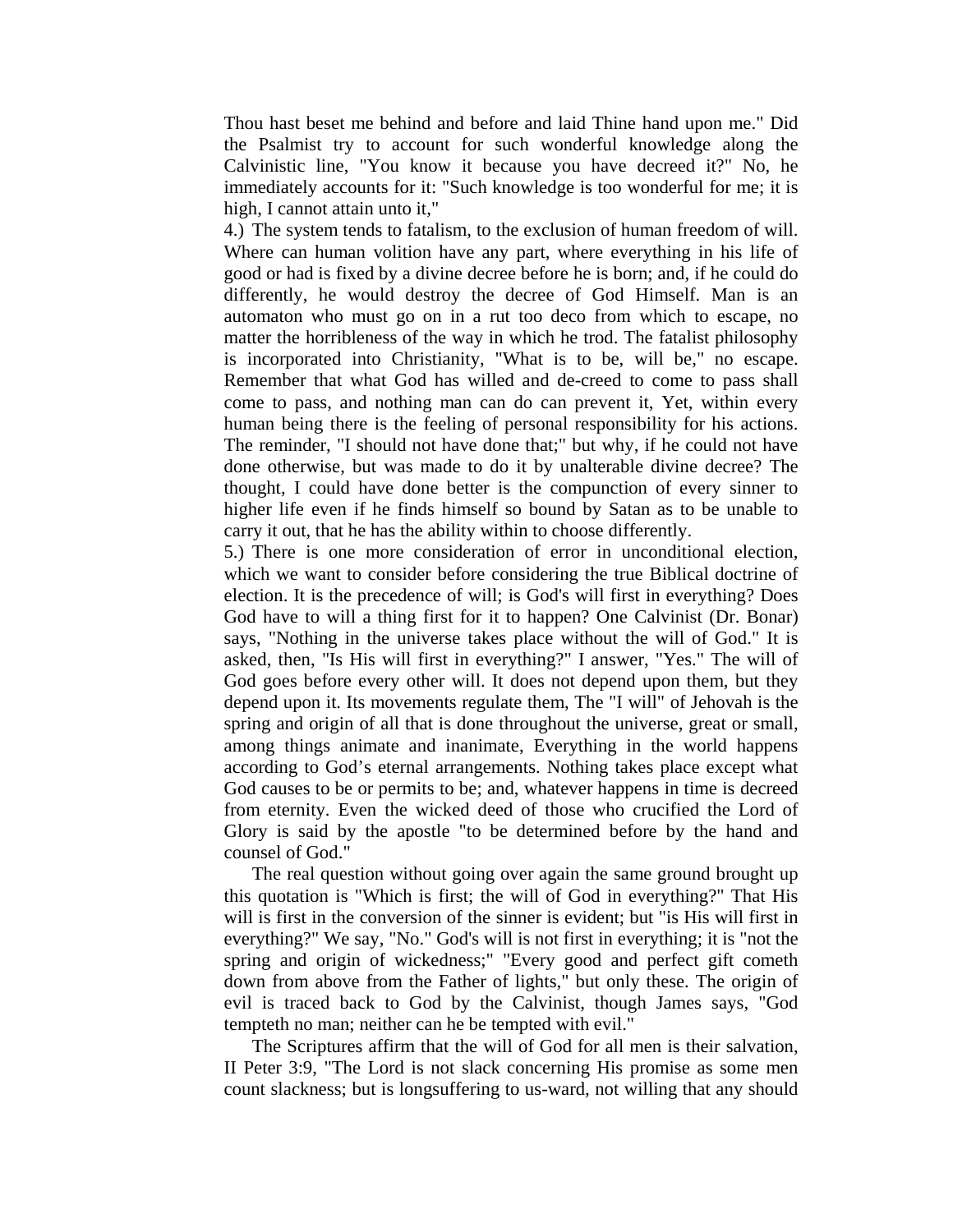perish, but that all should come to repentance." Can any man say, in the light of that portion, that it is God's will and decree to create some men only for hell, and has willed from all eternity to send them there? Rather, is it not plain that His will is for their salvation, and their will for their own damnation? Let us put the blame where Scripture puts it, not upon an irreversible decree of God shutting out some from salvation, but upon man's own willful rejection of God's proffered mercy. No twisting of Scripture can make them to teach that God willed and then fixed by divine decree to make a devil out of Lucifer, a sinner out of Adam, and creatures of torment out of men. Scriptures, such as Acts 2:23 and 4:25-28, have reference to the fulfillment of God's plan of redemption by the sacrifice of Christ, rather than a fixing by decree the wickedness of the men who perpetuated the dead.

Note: There is a moderate teaching among Calvinists today who would do away with the objectionable side of Calvinism and would escape the rightful censorship that logic leads one to make regarding the doctrine. It says that Christ died for all men all right, not only for the elect, but, for the non-elect, but "that God allows His Holy Spirit to give his special, saving influence to the elect alone and that this influence is irresistible, and, therefore, he cannot help being saved when it is exerted, but that the irresistible influence is withheld from the non-elect." I can't see much advantage of this theory over ultra-Calvinism, and, it is not nearly as consistent. Bancroft (page 165) says of the doctrine of reprobation: "The decree of reprobation is simply a decree to do nothing, a decree on the part of God to leave the sinner to himself. The natural result of this judicial forsaking on the part of God is the hardening and destruction of the sinner." He goes on then to a softening of the conclusion his Calvinism leads him into, by saying that this forsaking is not due to any efficiency on God's part, but by rejection on man's part. If God withholds the only saving influence of the Holy Spirit, and the Bible certainly teaches there is no salvation without it, then, where is this doctrine relieved of its obnoxious element? Was David's method of murdering Uzziah the Hittite any less murder than Cain's? Yet David only had him transferred to a place of danger, but for the purpose of disposing of him; and God dealt with him for murder. What if I see a man dying, and I have in my possession the means of saving him, but withhold it? Is my withholding a negative sin or positive? Or, as Bancroft says, 'the decree of reprobation is simply a decree to do nothing, a decree on the part of God to leave the sinner to himself. The natural result of this judicial forsaking on the part of God is the hardening and destruction of the sinner." Is it any less positively an efficient murder in the eyes of society? Under the Law of Moses, to see a man s donkey in the ditch and not help him, made you guilty of killing it; just withhold the means of saving it. Shall not that same charge be brought against this doctrine of election and reprobation? The question of man's deserving any of God's grace does not enter into the discussion, nor relieve this doctrine of its odium. To say that 'special influence' is only given to the elect, and the non-elect cannot be saved without it, is to consign the non-elect just as much to hell as to say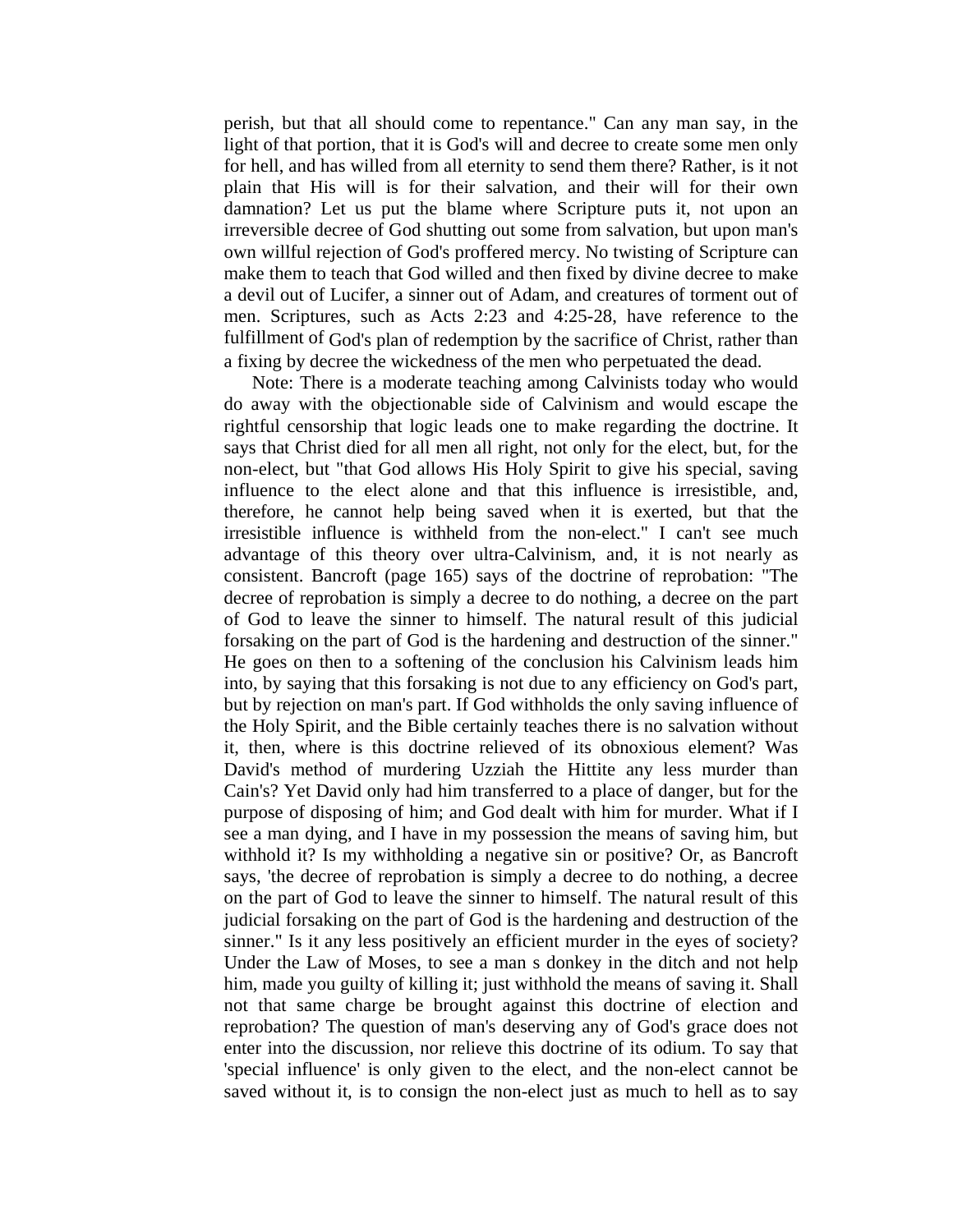with the ultra- Calvinist, Christ didn't even die for him at all, but only brought with His blood power over him to send him to hell. The Scriptures teach that God's Spirit is not irresistible, but many have gone down to hell resisting His saving, convicting influence, Genesis 6:3; Acts 7:57.

 This will be enough examination of these deductions of Calvinism from the Biblical teaching of election. They outlaw common sense, as well as plain Scripture, which sends the equal offer out to all men anywhere and everywhere to repent, and to go into all the world and preach the Gospel, and whosoever will let him come and take of the water of life freely, and the Gospel is the power of God unto salvation to everyone that believeth. There is no irreversible decree standing in any sinner s way of heaven, but. if he is excluded, it will be the result of his own free choice of rejection of Christ. We shall in our next section try to determine from the Scriptures a true doctrine of election. We realize the mysteries attached, to reconciling sovereign will and foreknowledge to His allowing man to have freedom of choice even to denying God; yet, the Scriptures give us some light on this great doctrine.

#### b. Positively Considered

 It is well to keep in mind that some of the great truths in the Word of God have a Divine side and a human side; and many times the two are not reconcilable. Our minds are but finite and it is to be expected that they should falter and fail in their efforts to comprehend infinite ideas and truth. Some truths are too large for us to understand all there is to know about them. God's Divine sovereignty is one of those truths, and man's freedom of will is another. They are two arcs in a great circle of truth; taken separately we can study them, but to bring them together with effort at reconciliation, our minds fail. There are too many missing complements to the circle for us to get the connections right. We can accept by faith, however, what the mind is incapable of grasping. Now, because election is made up of both the Divine sovereignty of God and man's freedom of will, we find truth here, which must be divided and studied separately. We may separate it from the human standpoint or the Divine; but to try to reconcile them is impossible except superficially and, at the expense of one or the other; here is the fault of Calvinism and Armenianism. Calvinism lit up the Divine sovereignty of God and sees only that, ignoring or explaining away every portion of God's Word, which in no uncertain terms makes all of God's dealing with us conditional upon our co-operation and free choice. Armenianism went to the other extreme and made man the head, ignoring the Divine sovereignty of God, made man too much the captain of his own destiny and God too much at the beck and call of men, He based man's salvation too much upon the efforts of man, without fully allowing for the over-ruling grace and power of God, who can turn "all things to work together for good to those who are called according to His purpose," He who is able to "work everything after the council of His own will."

 With this preliminary thought in mind, we want to first consider election from the human standpoint with its conditional characteristics. We shall at the close of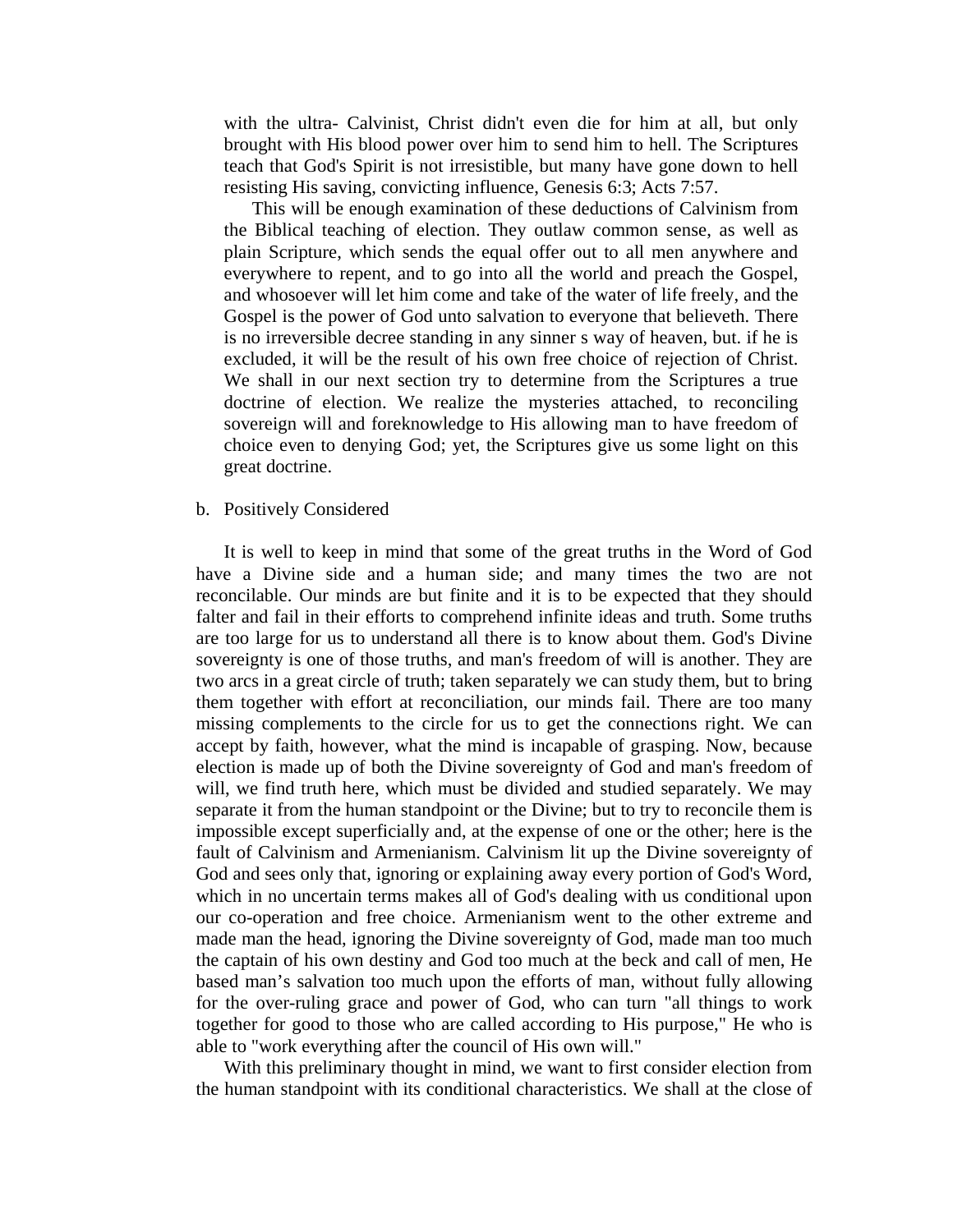this section briefly consider some difficult texts, and God's side of election. That the Calvinistic extreme doctrine of election is erroneous certainly has been seen from Scriptures, as well as from common sense and experience, but that election is taught in the Word of God is evident. What then is the true doctrine of election? We shall of necessity have to be briefer in our consideration than we ought, but we shall try to clarify the Scriptural teaching of election in your minds.

1.) The Definition of the Word Election. The word denotes the act of selection, or separation of one object from surrounding objects. That is the simple real meaning of the word, selection and separation. We use it every day in voting called "elections" or selections of one object over another. Such is the meaning of the verse, "The Lord hath set apart him that is godly for Himself." Here is the word election meant without using the word itself, "a setting apart" of a certain class of folks for Himself. In Scriptures it means the right to select or choose or separate some.

2.) The radical difference between the purpose of election and the actual act of election. You cannot fail to notice the important difference between the purpose to select and the act or process of selection. The purpose of selection exists as a reality as soon as you have made up your mind, but the actual process has no real existence until the time when you actually carry out your purpose of selection. Until that is carried out, there is in reality no election. How important this distinction is; to say that God has purposed the election of every saved person from eternity is one thing; but to say that He decreed their election from eternity so that, in fact, before they are born they had a real election is another thing and runs contrary to some plain Scriptures. We note an illustration from the election of Aaron to the high priestly office, that God purposed from eternity to make Aaron priest is right; but to say that, in fact, the election was carried out from eternity is wrong, as can be seen from the story of its carrying out, Numbers l7:5, "And it shall come to pass that the man's rod whom I shall choose shall blossom;" not that God did not purpose before, but, actually not until Aaron was anointed, did election take place.

 This is the proper meaning of election. It is the actual deed of separation, "Set apart him that is godly for Himself," but not until he is godly, and only the godly; the sinner is nowhere in God's Book called elect. Only the saved bear that name. Whenever the Scripture speaks of election as from eternity, it means and can mean nothing else than the election in the purpose of God.

 There are a number of elections in the Word of God: angelical election - "elect angels;' national election - Israelites were divinely chosen from all other nations as His peculiar treasure and were an elect nation; sacerdotal election - as the case of Aaron and the Levitical priesthood; regal election the choosing of Saul and, after his rejection, the choosing of the house of David to rule Israel; mediatorial election - for Jesus the Son of God was styled, "Mine elect in whom my soul delighteth;" then lastly, there is the evangelical election (the one which has troubled folks) - -which consists in the separation of those who do believe upon Christ from all the world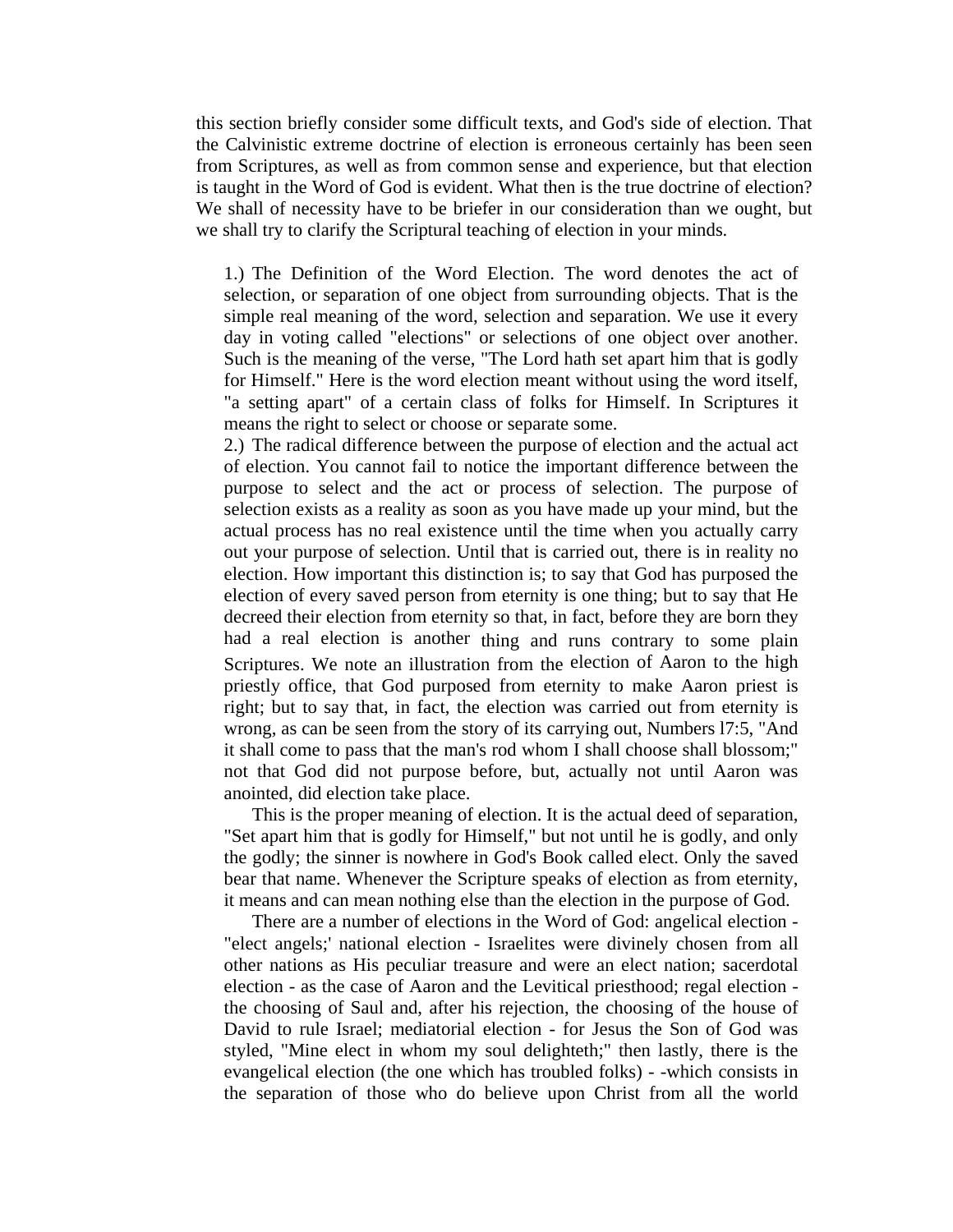around them into membership in the Church of Christ, but in all of these there is the same principle. God's purpose in election is one thing and the actual election to the office of elect is another, See Ephesians 3:11. Here the eternal calling of the Church to display the "manifold wisdom of God" is given as existing in the eternal purpose, which He purposed in Christ. The very name Church is "the called-out ones," and the words of Christ, "I have chosen you out of the world." Note: Elections from eternity in the mind of God in purpose, and we shall note at the close of this discourse that His fore-knowledge is the basis from which He purposes His election, but the actual election is when the sinner is saved, separated from the rest of the sinners who are non-elect. That act of separation and making godly is His election, if you please, and then, and not until then, the Scriptures refer to him as one of the "elect." God is the sole source of this election; He is the sole agent. To Him belongs all the credit and glory. No sinner would ever find God without God's influence and drawing him, and God does the separating or electing. God does the choosing or selecting; but as we shall see later, He does it by His foreknowledge. (Here we arrive at mystery again).

3.) The purpose of election, or the ultimate end, which God had in view in election. There is, of course, only one grand end in all that God has ever done or ever will do - it is the glory of God. There could be no other end than this, spoken of in the Bible as "for My own Name's sake," I Corinthians 10:31.

 While this is the overall grand end and purpose in election, there are two subordinate ends; one has to do with the state of the subjects of election and the other with their character, in their state, to separate them from the world under the protection and daily cleansing and sprinkling of the blood of Christ, I Peter 1:2, "Elect unto the sprinkling of the blood of Christ," and II Thessalonians 2:13, "God hath from the beginning chosen you unto salvation." That is His purpose from the beginning.

 In their character, they are elected unto obedience, I Peter 1:2; or Paul in Ephesians l:4, chosen that they "should be holy and without blame before Him in love;" Called or elected unto salvation and perfect standing before God as to their state; and holiness of character as to their daily character; all that He might be glorified by the displayal of His unmerited grace upon unworthy, hell-bound creatures.

4.) The nature of election. That there is a point of similarity between all of the elections spoken of in Scripture is assured; but that they are all one and the same in nature, no one would venture to say. Therefore, to alight upon the reference by Paul of God's election of Israel in Rom. 8-9 for a perfect outline of His election of the Church is folly. Some of God's elections are unconditional, as the election of Israel as a nation unto Himself. Nationally, it was unconditional, but individually, conditional, "for they are not all Israel which are of Israel," and His election of David to kingship over Israel. This line of thought can be further traced, and we may have occasion to refer to it again at the close. What then are the distinguishing features of the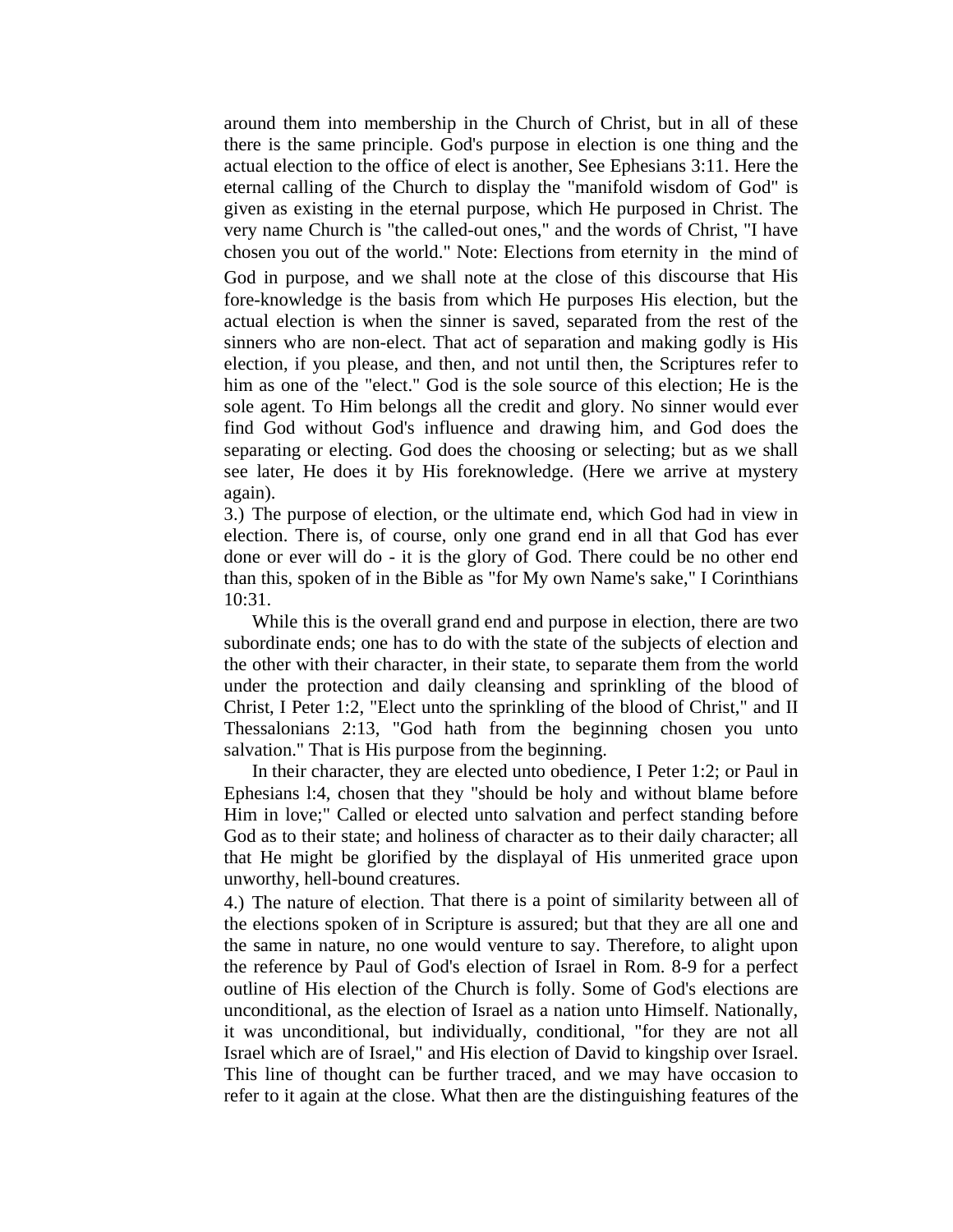election of grace now? These conditions were not a part of the other elections.

 To understand the nature of this election of grace, it is necessary to understand what two hindrances there are to election, and how election removes these two hindrances out of the way.

 What hindrance is there to the daily enjoyment of a sinner to the sprinkling of the cleansing blood of Christ? It is the state of condemnation in which the sinner rests because of unbelief in the saving work of Christ. The second hindrance keeping him from believing in Christ's atoning work for him is his unregenerated nature, which is at enmity with God and voluntarily rejects God's testimony. Here is the two-fold hindrance to election, his state of condemnation and his evil nature, which keeps him there. God's election would remove those two hindrances, and, in its nature, it does just that. To remove the condemnation alone wouldn't be enough; that is justification. To remove the evil heart of unbelief would not be enough; that is regeneration. Both of these two are acts of God alone. Election, however, is both of these two: by that act of election he is removed from under the condemnation of his sin and the enmity from his soul by the implanting of a new, godly nature! This is true and proper evangelical election. Here it is different from all other divine elections. The elect angels never even fell, but are elect only because they never fell.

 How different their election is from ours! Aaron's election consisted merely in God choosing him from among all others to fulfill the priestly office, requiring no greater change in his nature to do it. God's choosing of David to be king above all others was such an election, based upon God's foreknowledge that he would be a man after God's own heart. Jesus needed no work of grace in His own heart to be elected by God to be the only mediator between God and man. The election of grace, however, goes far beyond God's election of other men to their positions. The elect Church is justified and sanctified. Summed up, the election of grace is the removal of the evil heart of unbelief and the condemnation of guilt from the sinner, by the means of justification and regeneration, both accomplished only by God; hence, in truth, "It is not of him that willeth nor of him that runneth, but of God who showeth mercy." This truth of election may further be illustrated by the fact that it is not declared as being something finished In the transaction from eternity, but as being accomplished by the use of means,

 In II Thessalonians 2:13, Paul very distinctly says that we are "chosen to salvation through sanctification of the Spirit and belief of the truth." It is not chosen to sanctification of the Spirit, but chosen to salvation through sanctification of the Spirit. It is not chosen to the truth, but to salvation through the belief in the truth of the fact that, what God does in time, He purposed from all eternity to do. The actual election, according to this verse, is only by the means of the work of the Holy Spirit when the truth is believed; yet, that truth cannot have been believed by the sinner from eternity, nor can the sinner be said to have been sanctified by the Spirit from eternity.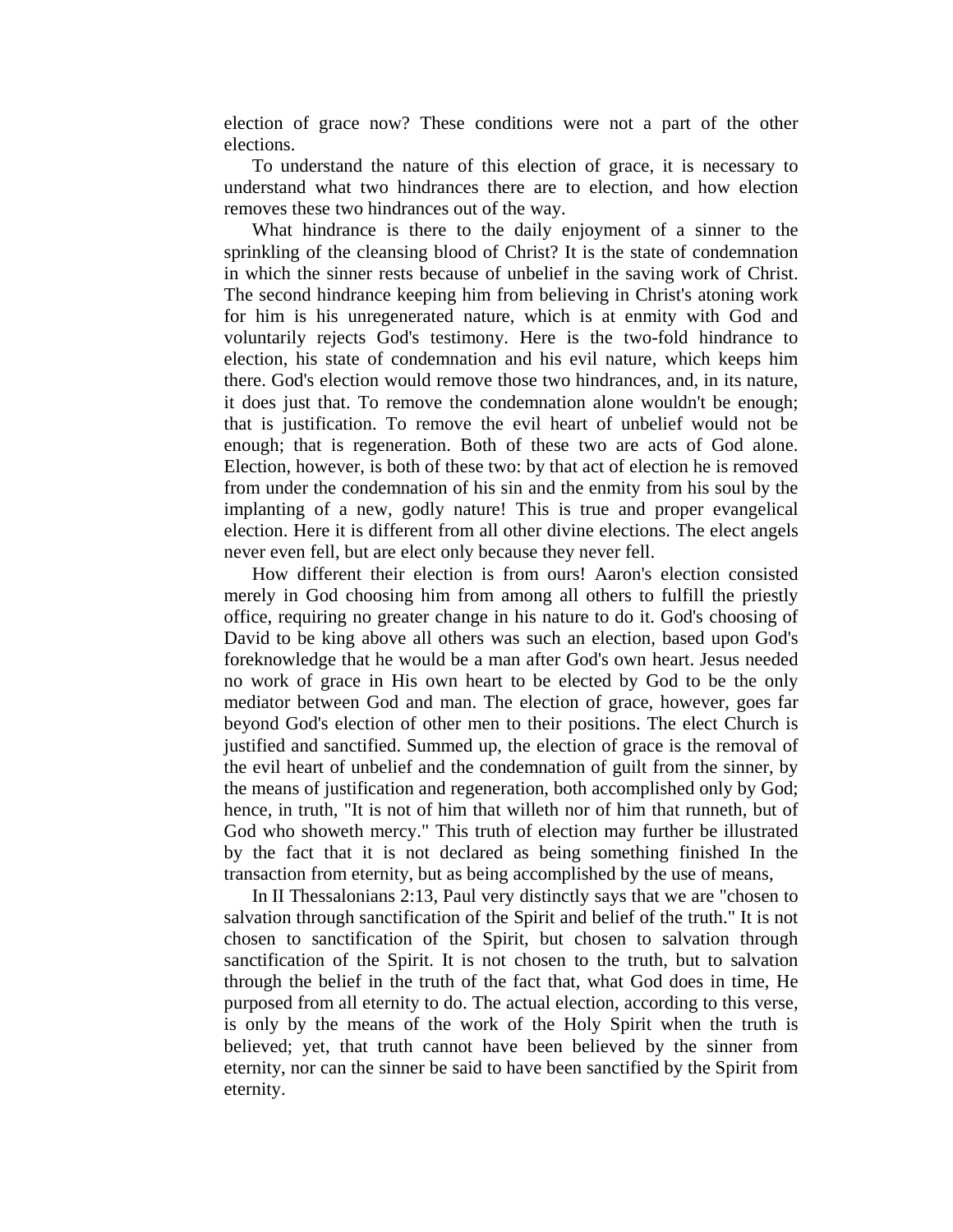Here is the imperative of the gospels appeal to sinners; God has provided the means for man's election entirely apart from man, without any aid from him. The sacrifice of Christ was accomplished; the Holy Spirit was given; and the good news, or the "Truth of the Gospel," to be believed had been sounded out to the sinner. All things are ready for the immediate election of the sinner, but inasmuch as the sinner is a free agent and is graciously furnished by the Holy Spirit with everything that is necessary for the unbelief of the truth," it is at this point that he is called upon to do his part, to accept "the truth of the testimony of the Spirit" about Christ. The sinner cannot be elected when he refuses the one conditional means to election, "belief of the truth." The only damning sin in the world is unbelief (apart from the unpardonable sin, which is, after all, a form of unbelief). Christ said so, John 3:18; 16: 8-9. As long as the sinner refuses to believe the truth, he cannot be elected unto Christ, separated from the world of sinners. There is no election out of Christ; Paul says, "Elect in Christ."

 As long as he remains out of Christ, he is not elect, nor can be. When the apostle speaks of "chosen in Christ before the foundation of the world," he is referring to the election in purpose, God's purpose to elect from all eternity; hence, the plan of salvation is an eternal plan. This purpose to elect was based on the infallible foreknowledge of God as to how undecreed man should choose, Peter calls it "elect according to the foreknowledge of God," See Romans 8:28-30 (interesting - all in the past tense.) Remember that His foreknowledge does not decree anything.

 This idea of election is consistent with the whole Gospel, which is for every man. It throws the blame for man's impenitence where it belongs, on man and not God. It shows that God is not willing that any should perish but that all should come to acknowledge of repentance, and that Christ died for all men.

 I know there are still difficulties, and we admit them, laying them to our own ignorance and finite minds, rather than lay injustice or iniquity to God. It seems to me, however, that the difficulties of ultra-Calvinism are greater than ours.

 How can the Calvinist ever explain, for instance, this verse of Scripture, still adhering to the plain meaning of words, and yet keep his idea that God sends men to hell by a fixed decree from eternity and that man's election to salvation is fixed from eternity? II Peter 1:l0, "Wherefore the rather, brethrens, give all diligence to make your calling and election sure; for if ye do these things, ye shall never fall." If a man's election is settled in eternity past by divine decree, how can any man make it surer? It would be blasphemy to try to add to the work of God. No one could make it less sure or surer. The Calvinists have lamely said, "He meant make themselves sure," but that isn't what he says at all. It's your calling and election you are to make sure. Taking that we have said so far as the basis, you can easily see what Peter meant. If it's by means we are elected, then to assure the means would be to assure the election, It is thus we are to "work out our own salvation with fear and trembling." But also remember, "It is God that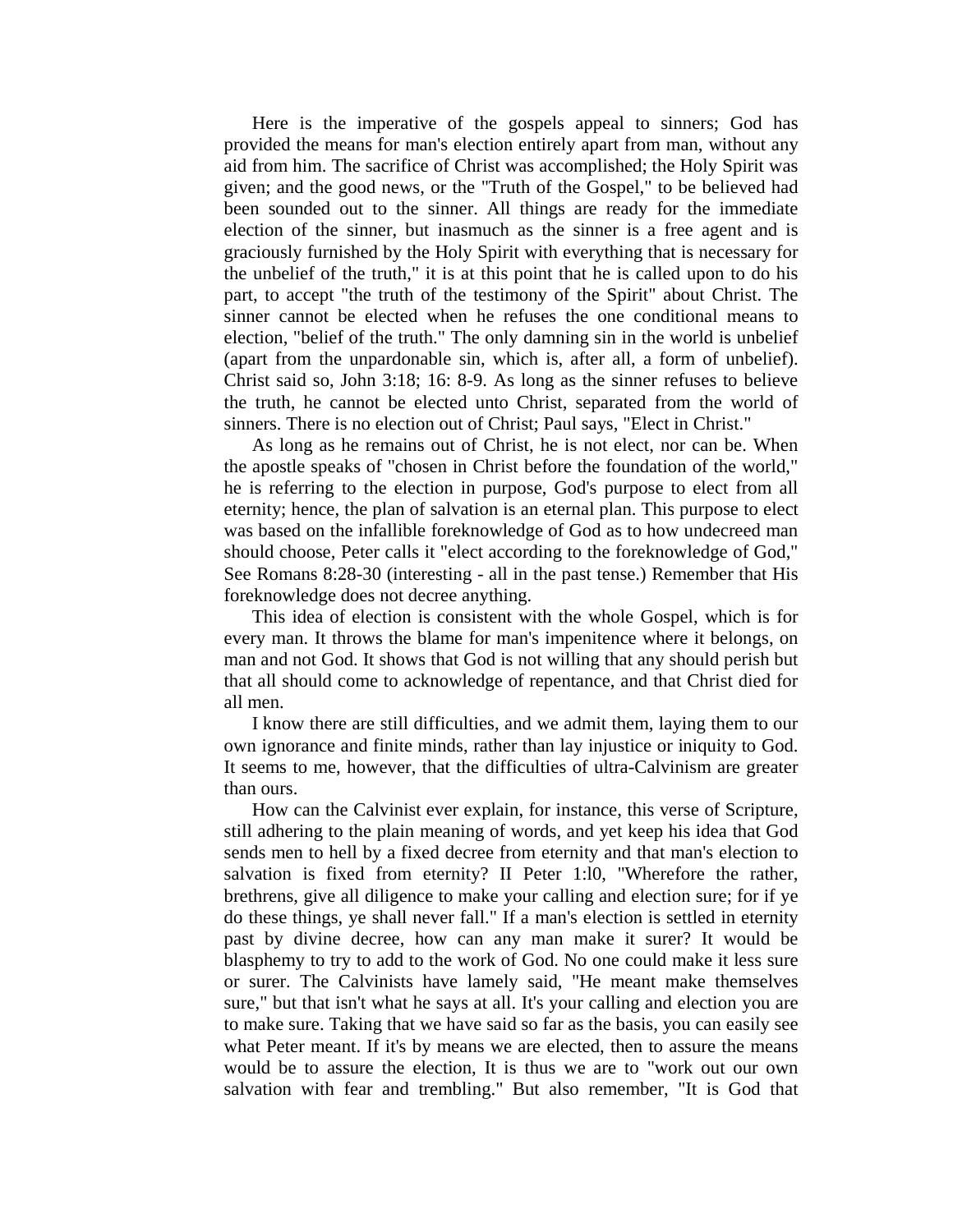worketh in you both to will and do of His good pleasure.

5.) Some difficulties and perplexing passages of Scripture. His dealings are based upon what He knows that individual shall do, even as we deal with a person on the basis of what he has done. We have nothing in human faculties to compare with that; the other difficulty hinges upon the divine sovereignty of God, how He can do everything after the counsel of His own will, yet allow any other free will to exist. Theologians have admitted the difficulty and stated it without attempted explanation as "Thy self-imposed limitations to Thy Sovereignty." In some manner, His sovereign will provides that man shall have a will which can be set in rebellion against His own; and yet, when we view any of God's works, whether in providence or redemption, from the Heavenly viewpoint we always see His divine sovereignty without any human ability to stay His hand. As Paul says, "Has not the potter power over the clay to make a vessel unto honor or dishonor?" That whole portion of Romans 9 views God's actions from the Heavenly viewpoint and shows God's untrampled sovereignty. It is a portion for faith and not for reason. We shall refer to it again. I might catch glimpses of bright light upon God's foreknowledge and sovereignty, but my vision is so limited and there is infinitely more than I can see, until it is no wonder I meet mystery and find difficulty reconciling it with mere human things. The difficulty here is not one for faith (for faith knows God is too great to be encompassed by human reason), but, for reason, because of inadequacy.

a.) Exodus 4:21. It seems harsh to the unconverted superficial reader to read that the Lord says, "I will harden Pharaoh's heart." God knew how Pharaoh would receive the request of Moses to let Israel go, but He did not fix by decree that that was the only way they could receive it. We see the same effect every time a gospel message is preached. (How many sermons, preached for the salvation of the sinner, have the actual opposite result of hardening his heart because he rejects it?) The same sun that melts the wax hardens the clay. This verse is quoted in Romans 9:17-18. God raised Pharaoh up to show abroad to all the earth His power. Pharaoh was so placed that he might have been the greatest benefactor to God's chosen people, but he rejected that opportunity; he became a "vessel unto wrath," but still showed forth the power of God; and His further glory He displayed upon His vessels of mercy, Israel.

 The statement that God would harden Pharaoh's heart or the Egyptians' hearts does not mean that God would do so in spite of what they believed, or no matter in what way they received God's message to let Israel go. In His foreknowledge, He knew how they would react to the message, and He forewarned His servant Moses as to how he would be received by Pharaoh, in order to further prove to Israel His power and provision for them. He further hardened Pharaoh's heart that Moses might perform the miracles God gave him to do. That is all that is meant; to read into the passages any fixed eternal decree of God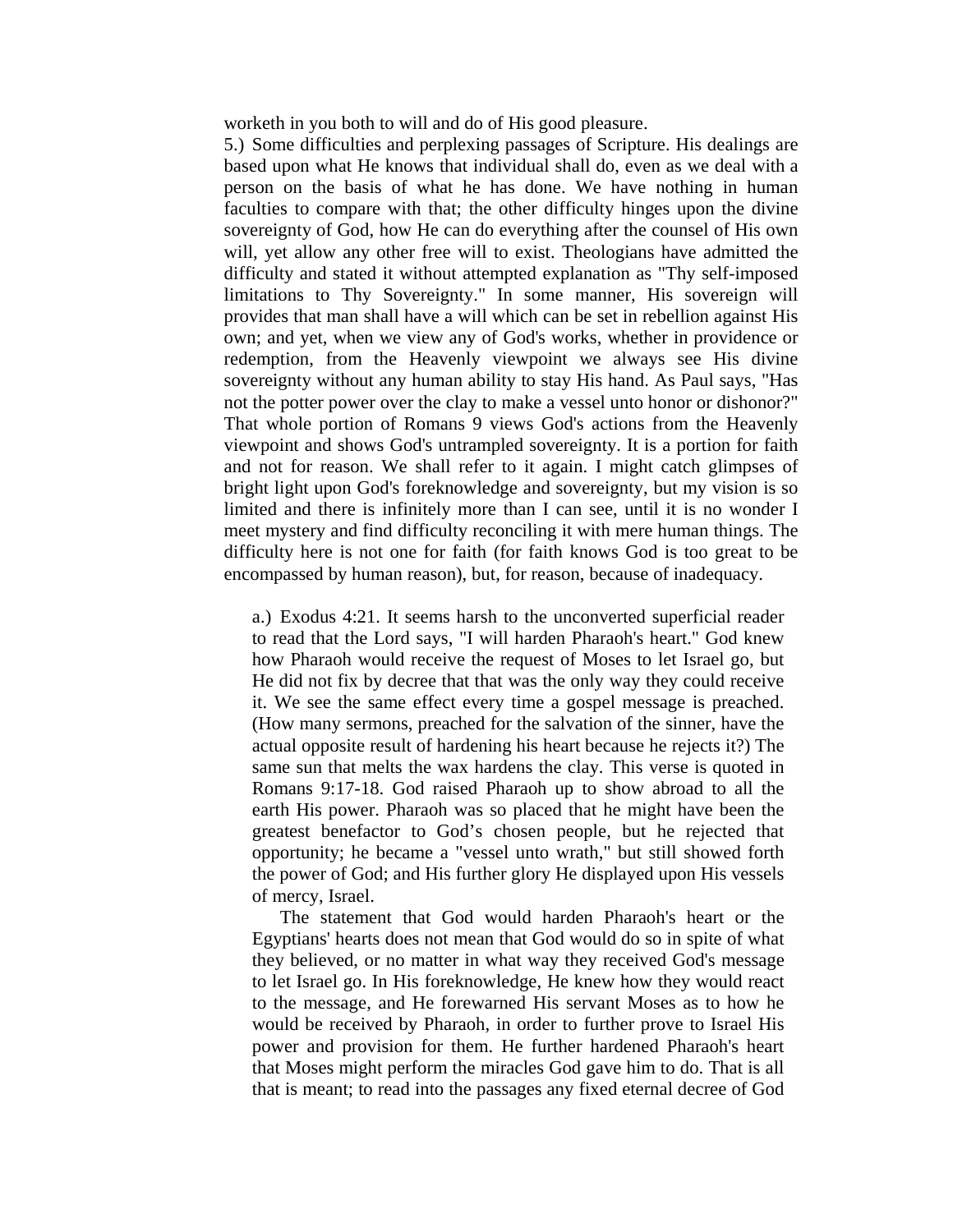to make Pharaoh a wicked man, is to read into the Scriptures some human philosophy.

b.) Another Scripture, which would seem harsh to the natural mind, unacquainted with the full truth of the Scriptures is to be found in Romans 9:13-23. They say it shows respect of persons for God to say, "Jacob have I chosen but Esau have I rejected;" that it is in His purpose to make a nation like Israel. Esau might have later been saved. God was not speaking of eternal salvation, but only of His purpose of electing a nation to bear His name. The promise made to Abraham, then Isaac, and then to Jacob or Israel, was renewed by the same sovereign freedom of action on the part of God to Jacob rather than Esau. God reserved the freedom to choose whomsoever He willed to head the nation of promise. God was not obliged to choose either one, and did so by no derived right but by virtue of the fact of His own sovereignty. In reading the history of the two men, who can deny which was the better fitted for the place? God could see something in deceitful Jacob to fit him to be the father of Israel, and could see the nature of Esau in selling his birthright, or despising it as not worth the price of beef stew, as not worthy of the place. God acted in His choice with divine freedom, but certainly His foreknowledge was the basis for it. In this same way, Jesus called Peter a stone, when He knew he would deny Him; but, in His infinite foreknowledge, He could see the Pentecostal preacher. It is thus God can see the perfected saint in the called sinner. This exposition of Romans 9:13 can easily be proven when you consider the verse Paul is quoting from in Malachi 1:2; there the reference is not to merely the two men, but the nation of promise.

 With this in mind there is no difficulty in understanding the rest of the argument which Paul is giving to the Jews who thought they had a chosen corner of divine grace, and that God owed them salvation because of their physical lineage back to Abraham. This and this alone is what Paul was dealing with in this portion and not with any so called eternal decree to send some to hell while to divinely pick a few for salvation. He quotes Moses, "I will have mercy upon whom I will have mercy;" and, likewise, "whom He willeth He hardeneth;" but who would dare to say more than that and say that there is unrighteousness with God, by saying that He willeth to harden any that would be penitent. His foreknowledge enables Him with infallible justice to deal with all men with infinite freedom of choice, but also according to that individual's freedom of will. In reading the rest of the argument to verse 23, keep it well in mind that Paul is not here arguing to any eternal unconditional election by divine decree of any man's damnation or salvation, but is arguing with Israel and their divine election, as a matter of perfect freedom on God's part and, far from being unconditional, depended upon their obedience. The Jews had lost sight of the great truth of God's sovereign freedom to do as He willeth, even to grafting in the wild branch of the Gentiles and cutting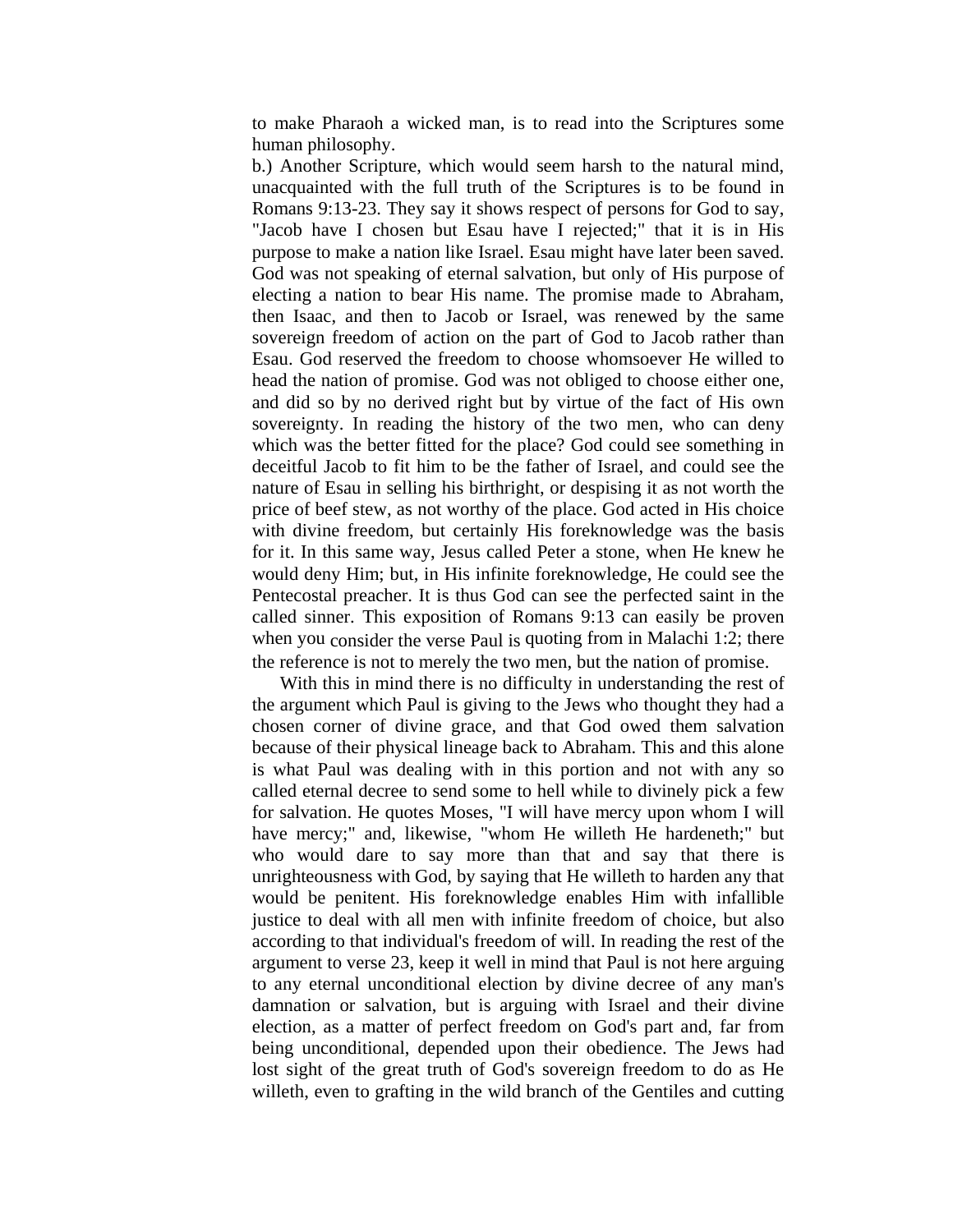off the natural branch of Israel. They had thought that when God covenanted with their fathers to make them His chosen nation, that He had surrendered His freedom and sovereignty and was bound to save them, no matter how they acted (pretty close to some modern-day electionists). They had long been the only vessel of honor upon the earth, and the Gentiles the vessel of dishonor. Paul here is only reminding and warning them that God has retained the right to reverse this purpose according to the acceptance or rejection by the Jews. The same dealings may be seen in individuals; God has gifted some wonderfully, while others not so much, some are given ten talents, some five, some only one; surely giving according to the wisdom and foreknowledge of God as to who would use them wisely. Yet "the Spirit giveth the gifts severally as He willeth," freedom to act. He always acts righteously and perfectly wisely, however, in His choice. If that election is squandered by the receiver, then how many times has God dealt with them as He did with Israel, before reversing His choice? Paul said, "I keep my body under subjection, if least having preached to others I myself become benched."

c.) With a1l the preceding thoughts in mind regarding election we might consider briefly the Scriptures where the word "predestinate" occurs in the Bible. The word "predestinate" occurs only six times in the Greek text, twice in Romans 8:29-30; twice in Ephesians 1:5, 11; once in Acts 4:28, "determined;" and once in I Corinthians 2:7, "ordained." It means literally "to mark off beforehand." Its literal meaning has to do with the purpose of God rather than any former decree. Such may be seen from one of the references in Ephesians 1:5. Twice in Romans 8:29, we can see that the reference is to saints, not sinners, and is based upon God's foreknowledge. Because God can know how each free moral agent shall choose, He can in His divine purpose predestinate that one that shall choose Christ to be conformed to the Image of His Son. Do not divorce verse 29 from verse 28. The 'for' links the two, the "called according to purpose" (leave out the "His"); what purpose? God's purpose in election from eternity past was to call out a people for the name of Christ to be conformed to His image and finally glorified, after being justified from all things. That is the meaning of this text. Those who are the called-out ones, according as God purposed from eternity, are predestinated, purposed of God to be like His Son; and it is these elect ones, verse 33, which cannot be charged with anything, for God has justified them.

 Note in Ephesians l:5, going from verse 4, "chosen in Him before the foundation of the world unto holiness;" "predestinated unto the adoption of children." Now note: "According to the good pleasure of His purpose;" it is the sovereign will of God to so choose. We do not rob God of His infinite sovereignty; but in His infinite sovereignty He has willed that I could have the power to will.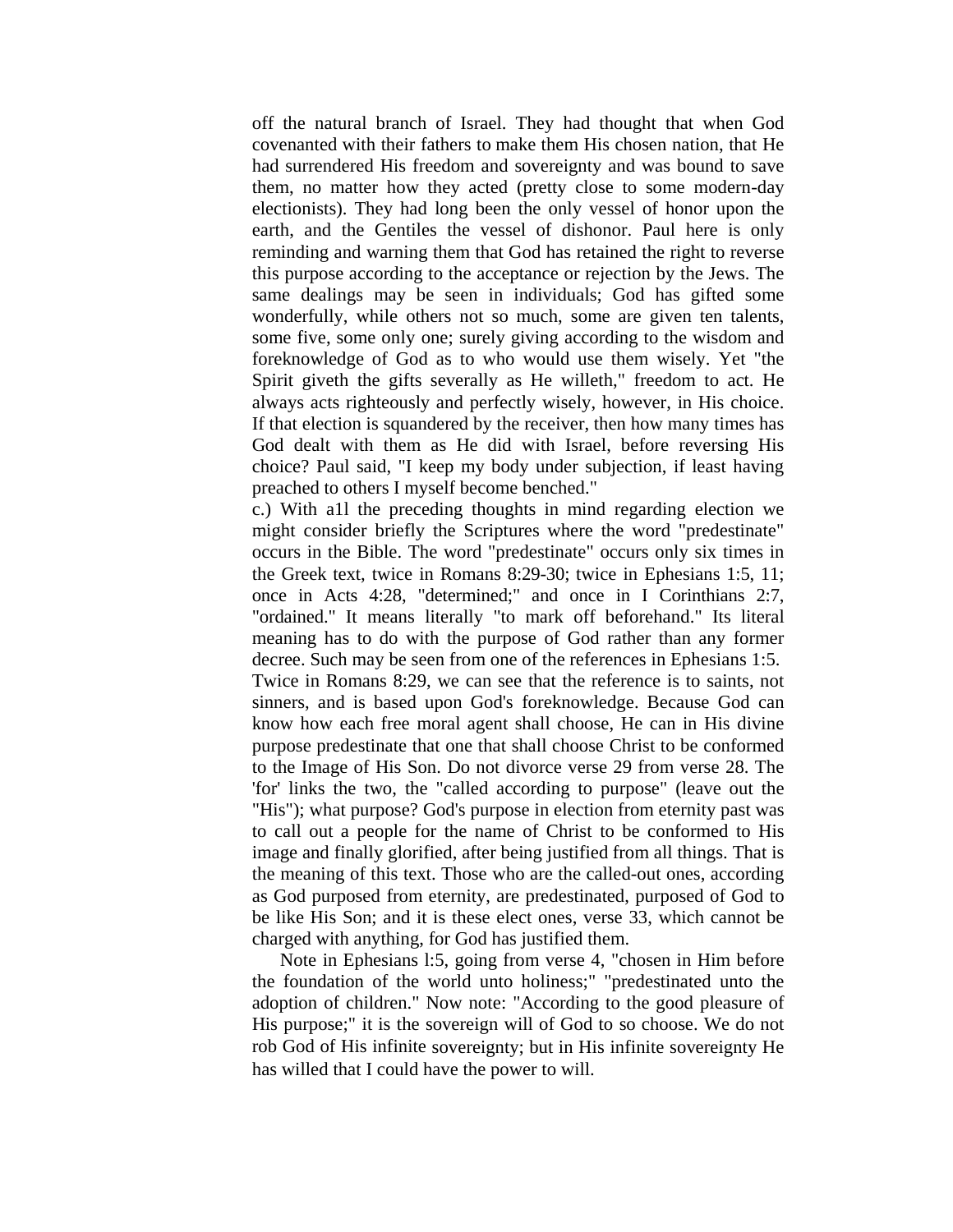This same sovereignty is seen in verse 11 of chapter 1: "in whom (in Christ again; there is no such thing as election out of Christ) we have obtained an inheritance being predestinated according to the purpose of Him who worketh all things after the counsel of His own Will." There is all the truth about predestination. What could man do without God willing it to be so? He must will man the ability to deny God Himself, and we see that everywhere; but He has also willed or purposed for those in Christ to have an eternal inheritance.

 "The very most we can say of predestination in the light of every Scripture which allows man to have the moral responsibility for his own actions, is that every man, who is eternally foreseen as being in Christ, God has predestinated unto eternal life; and everyone who is eternally foreseen as being out of Christ is predestinated to be lost." (Robert Foster, *Systematic Theology*, p. 521)

 We cannot go any further than that in understanding the divine side of election and predestination. We must always remember that God, in His exercising of His sovereign will, included in that plan for all the ages the right of man to choose for himself life or death.

d.) The relationship of infants to God's Plan of Redemption. Since infants possess a living soul, yet the condition of that soul cannot depend upon any choice or responsible action of itself, we must make some place in our theology for considering the case of that infant dying in infancy. We consider that probably more than half of all humans born into the world die in infancy or before they come to the age of accountability; they form a vast multitude of human souls, for which an account must be made. Dr. A. B. Simpson estimated that 60 generations have gone by since the time of Christ. I think that to be a little high, but he goes on to say that, out of that, only 10,000,000 were saved adults out of each generation. So 600,000,000 saved adults have lived since the time of Christ, but thirty billion infants have died during the same period, *Christ in the Bible*, p. 171. If his figures are close, there are thirty billion human souls for which to account. Are they saved or lost?

(1.) The early Pelagians tried to account for them by saying that they were neither saved nor lost. They are not included in Christ's atonement because they didn't need it. These denied hereditary sin, so they needed no salvation, for nothing in them needed saving. In other words, they would form a vast class all by themselves and are not included in God's present plan of redemption; of this the Scriptures say nothing. They do say much about the hereditary sin, however, "In sin did my mother conceive me."

(2.) The early Calvin method of dealing with the question is to bring them in under the same condition as adults, save that they do not go through repentance and believing. Based upon the false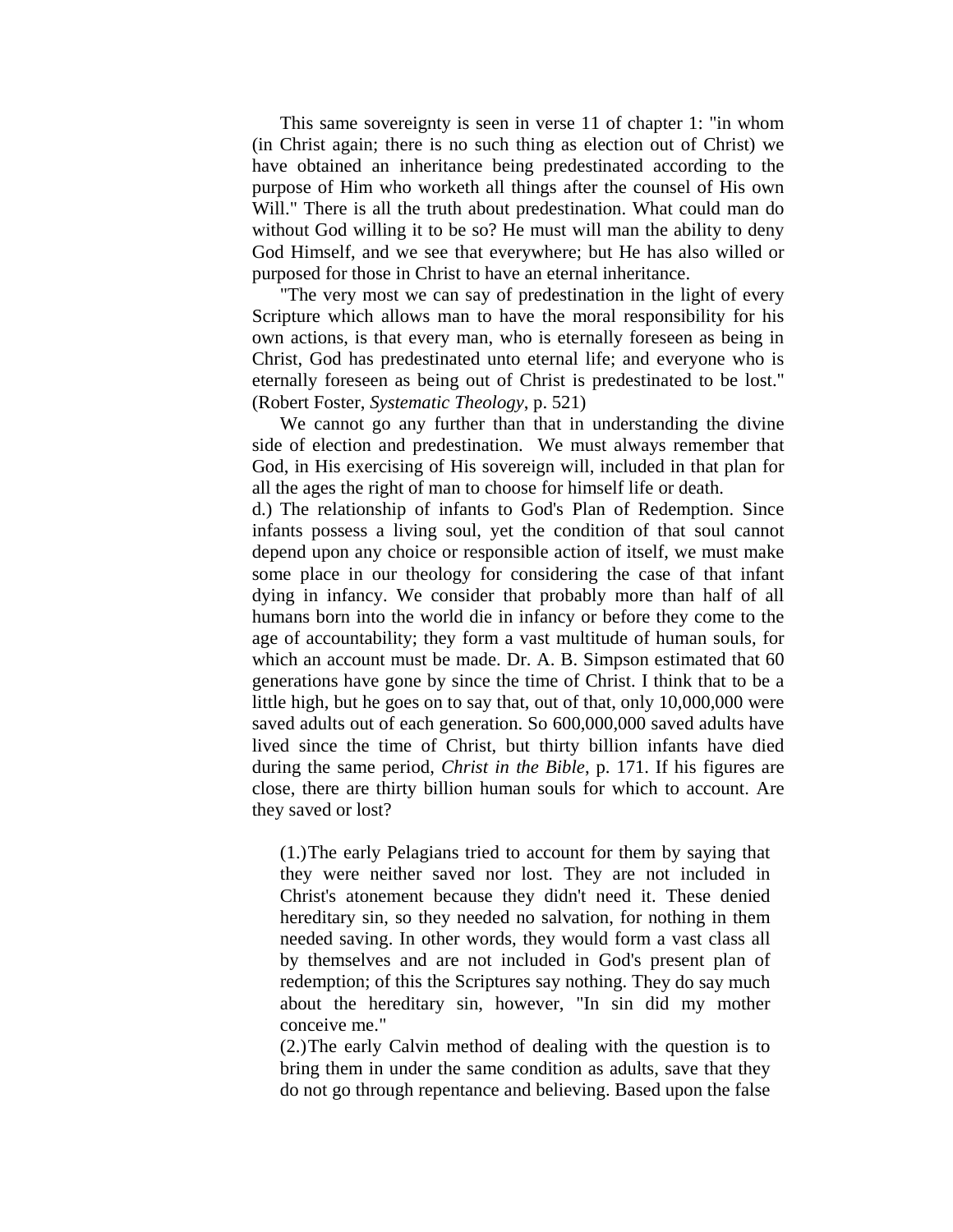idea of election and predestination, some infants are elect and others are not elect. Those elect infants are saved because of the fixed eternal decree of God, making them one of the elect; but the non-elect, being not decreed unto salvation, are lost, even though dying in infancy. There is no authority for later day Calvinists to assert that the very fact that one dies in infancy is proof that he was one of the elect. That is wishful thinking or hopeful thinking, inconsistent with the doctrine of election taught by Calvin. The Dort confession says hopefully, "Godly parents have no reason to doubt of the election and salvation of their children whom it pleaseth God to call out of this life in their infancy." Isn't that inconsistent with their own theory that election is not conditioned upon any human actions whatsoever? Why should all infants of godly parents be sure of election, while the infants of ungodly ones are not?

 Many modern believers in Calvinism repudiate the idea of infant damnation, and some go so far as to deny that Calvin ever so taught. Let us see if he did. To be consistent with his own doctrine of eternal election stated by Book III, p. 21: "And we call predestination the eternal decree of God whereby He determined with Himself what He would have to become of every man. For men are not created (brought into existence) to like estate; but for some eternal life and for some eternal: death is appointed." Calvin must have believed in elect infants, and contrariwise, non-elect or reprobate infants. If all men are not brought into this life or born or "created" to like estate, then the time element has nothing whatsoever to do with it. They are predestinated back in eternity so that, from the moment they are born, they are either saved or lost, according to this theory of election. Whether then that infant dies in infancy or lives a life to a wicked old age has nothing to do with its salvation or election; it is elect at infancy, not at adult life. If Calvin means anything, he means that men are elect at infancy. "All men are not created to like estate;" all men are not born or brought into life in the same election: some are specifically brought into existence for eternal life, and some are born only for damnation from the time of their creation. He had to believe in infant damnation to be consistent with his false idea of election.

 In his *Institutes of the Christian Religion*, Book IV, 21: "If those therefore to whom the Lord hath vouchsafed his election (Note, only, then, those who are elected, which excludes those not elected), having received the sign of regeneration (what is the sign of regeneration he is talking about?). He tells you in the whole chapter written in defense of infant baptism, those who have received the sign of infant baptism (What of those who haven't?), depart this life before they grow up, He reneweth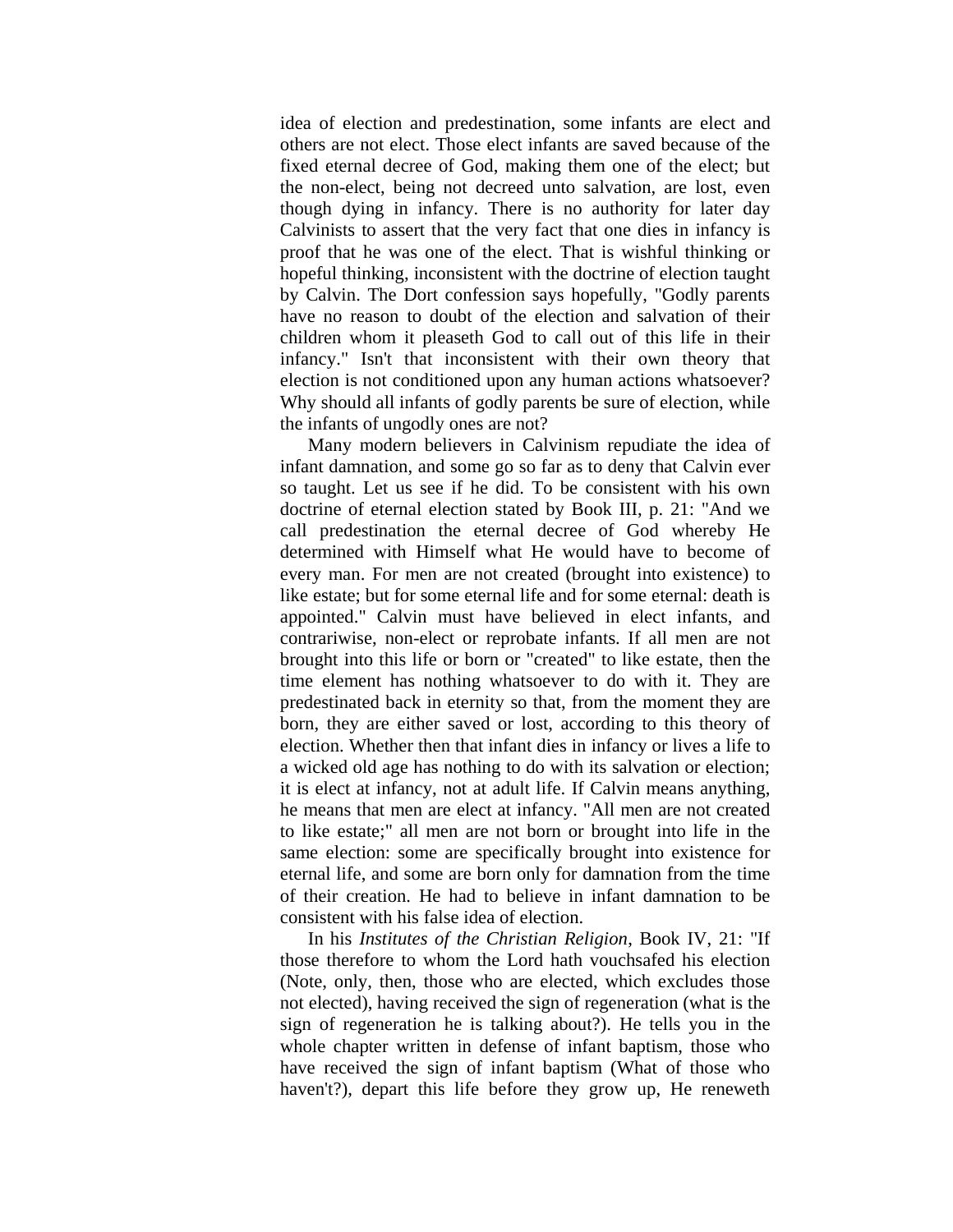them by the power of His Spirit. What is this whole teaching, but the consistent application of his whole doctrine of election by unconditional decree from eternity to infants? He teaches here that only infants to whom God vouchsafes His election, by the sign of regeneration, which is infant baptism, are renewed by the Spirit, or saved. If you doubt this to be his meaning, look further in his teachings. In this same chapter on infant baptism he says, "They are embraced in the covenants from the womb; by what right would we omit them to baptism, except they are heirs of the promise, for unless already before it the promise of life pertains to them, he would profane baptism who would give it to them," He doesn't inform us how one is to know which ones are heirs of the promise so we would not profane the rite of baptism by baptizing the wrong infants.

 Note also Book III, 23: "Therefore even from their mother's womb they are born the children of death who by their destruction glorify His name." In the next division he says that God made them in that lost estate because He foresaw their wickedness, which was to come. God made them wicked because He foreknow that they would be wicked, Fine reasoning!

 The first *Westminster Confession* was a lot more Calvinistic than all later American editions. The first *Westminster Confession* X:3 reads: "Elect infants dying in infancy are regenerated," That can mean nothing else but that non-elect ones are not, The American Supplement of 1903 added these words to their credit: "It is not to be regarded as teaching that any who die in infancy are lost. We believe that all dying in infancy are included in the election of grace (can't get away from Calvinism), are regenerated and saved by Christ through the Spirit." This is saying again, "All infants dying in infancy are saved because the very fact that they die in infancy shows that they are of the elect. Zwingli was the first to propound this theory: "All elect children who die in infancy are saved, whether they be baptized or not, whether pagan or Christian; and further, all who die in infancy are elect, since their early death is a token of God's peculiar mercy, and therefore of their salvation." (Vol. II, Infant Salvation, p. 1080, *Schaff-Herzog Encyclopedia)* 

Peter Martyr and Spanheim asserted the certainty that the infants of all unbelievers were lost since their parents did not have faith. Some, like John Owen, went a little farther and said maybe some infants of unbelievers were saved, since the faith of grandparents or, even more, remote ancestors may constitute children as the off-spring of believers." The Dort theologians said, "That there is an election and reprobation of infants, no less than adults, we cannot deny, in the face of God, who loves and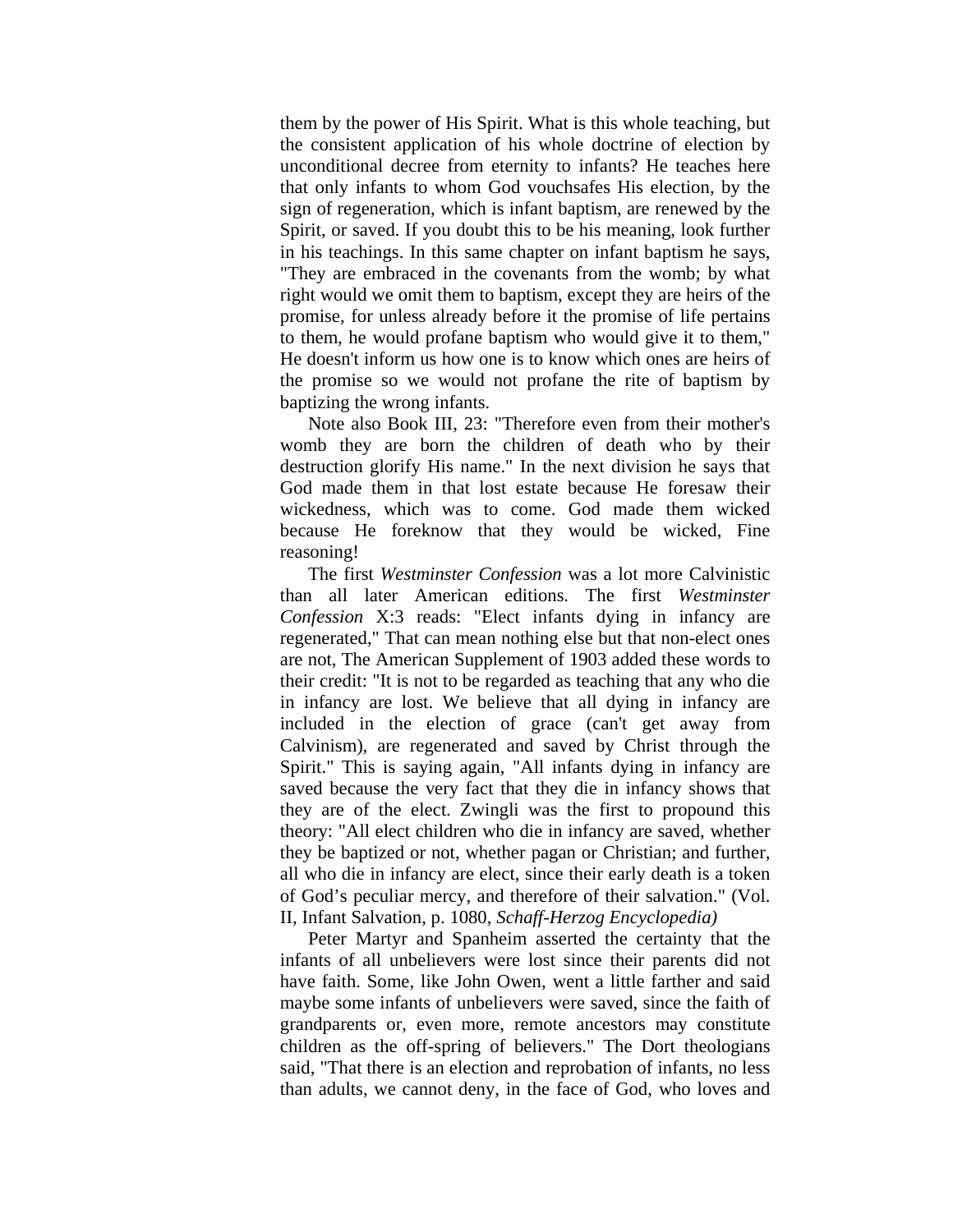hates unborn children." (Acta Synod, Dordr, Judic 40 "Swiss Theologians") The Presbyterian Fundamentalist Organ of the Dallas Theological Seminary frankly admits that Calvin taught the damnation of some non-elect infants, while giving hope to some that their children wore among the elect, "Bibliotheca Sacra," Oct.-Dec. l944, p. 479: "Calvinism has taught the reprobation of infants in some instances, yet all the while strengthening the doctrine of free grace which allows for the salvation of all dying in infancy."

(3.) Even worse than the early Calvinistic creed concerning infant salvation is that first held by St. Augustine and adopted by the Catholic Church and held on by the Lutherans, the so called sacramental regeneration: that only those baptized by the church are saved; only baptized infants, therefore, are saved. Saving grace, they say, can only be communicated by the church through the sacraments. Therefore, all heathen children dying unbaptized are lost.

 St. Augustine said, "Let there be then no eternal salvation promised to infants out of our opinion, without Christ's baptism," and "It may therefore be correctly affirmed that such infants who leave the body without being baptized will be involved in the mildest condemnation," Schaff's *Nicene and Post-Nicene Fathers*, Vol. 5, p. 23,28,71.

(4.) The great burden of the testimony of most Protestantism is the absolute salvation of all who die in infancy. We have already seen the amended *Westminster Confession*, giving the doctrinal bi-point of the American Presbyterian Church. Dr. Hodge (Chas.), one of the great Calvinistic theologians of the nineteenth century, in his work of 1871 wrote: "The common doctrine of evangelical Protestants is that all who die in infancy are saved," *Systematic Theology*, Vol. 1:26.

 Strong, the outstanding Baptist theologian, said, "The descriptions of God's merciful provision as co-extensive with the ruin of the fall also leads us to believe that those who die in infancy receive salvation through Christ as certainly as they who inherit sin through Adam," A. H. Strong, *Systematic Theology*, p. 661-662.

 Robert Foster, *Systematic Theology*, spokesman for the Cumberland Presbyterian Church, teaches emphatically that all infants dying in infancy are saved, p. 540.

(5.) The Scriptural basis for believing in the salvation of infants. It is difficult to arrive at a complete understanding of what the Scriptures teach concerning the salvation of infants. This is due to the fact that the doctrine is not clearly stated in any one place, but is dealt with only collectively as with the whole race, this is understandable. The child has no rational choice, its sin is not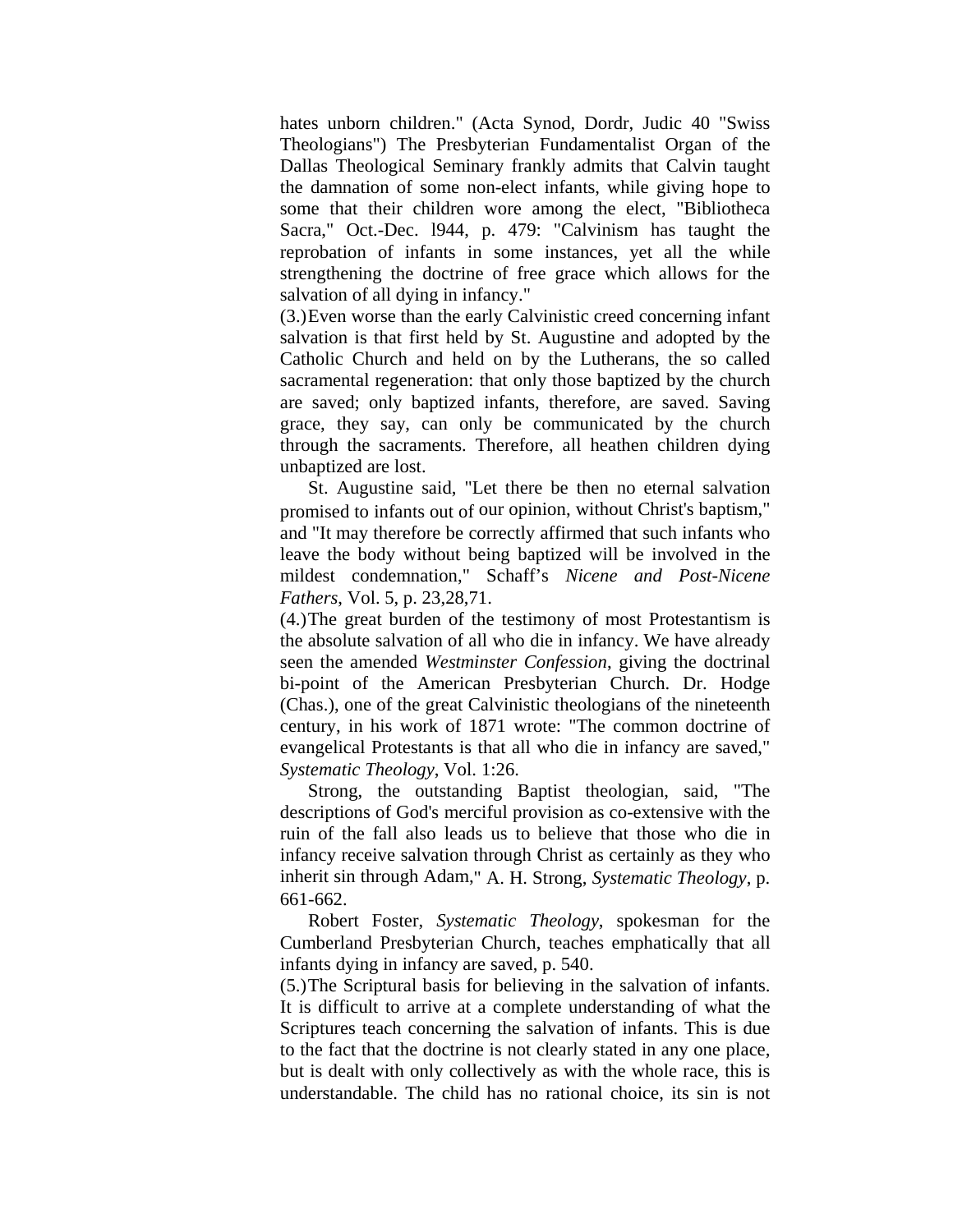because of individual choice, but inherited; so its redemption is not because of individual choice, but contained in the universal purchase of the human race by the atonement of Christ. Therefore, there are no particular verses explicitly stating that all children are saved, so stating it as a doctrine, but it is taught in passages which show Christ's atonement as covering all men, implied in many portions showing God's care and love for children, and understood in other portions, showing the state of children departed.

(a.) Infants are born into the world with sinful natures and need a Saviour. The inherited sin is punishable, carries condemnation, and guilt; therefore, they must have part in the atonement to be saved. Since they cannot use their wills to accept the provision of grace in Christ, they are born under the "sovereign protection" of Christ's sacrifice, until such a time as they may exercise free moral agency. In this sense Christ's sacrificial work is said in the Scriptures to cover all men. Some texts to see:

 I Corinthians 15:32, "For as in Adam all die, even so in Christ shall all be made alive." The primary meaning here is the assurance of a resurrection for all men, some to everlasting life and some to everlasting contempt; but, in one sense, it shows that at one period of man's existence the Atonement covers him. This is seen more clearly in two other texts, I Timothy 4:l0, "We trust in God, who is the Saviour of all men, especially of those that believe." The sufficiency the gospel saves all men, when in infancy, in procuring redemption if they will believe, in removing the obstacles in the way of their salvation, and last, in staying the sentence of hell until they can be saved.

 Romans 5:18 (in particular, though, the whole tenor of the chapter) would show the covering of Christ's atonement is just as universal as the condemnation brought on by the first Adam, If the condemnation of the first Adam could pass on to the innocent child the condemnation of guilt and the sentence of death, how much more should the work of the Last Adam, Christ's "obedience" bring upon the same, thus theologically, infants must be covered by the atonement of Christ and saved to carry out consistently the whole tenor of the Scriptures and the complete work of Christ,

 Strong, in, *Systematic Theology*, outlines this thought this way: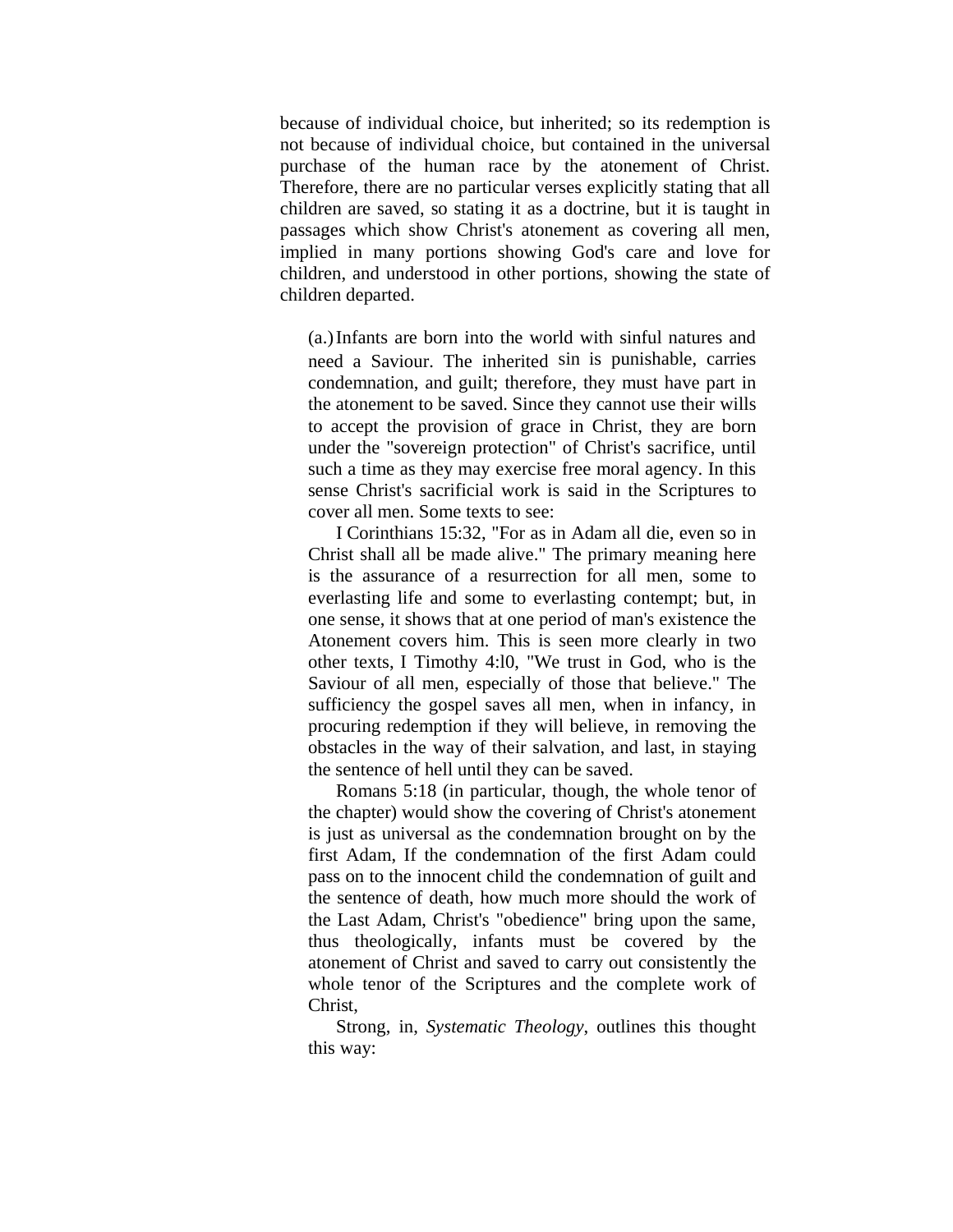(1.) Infants are in a state of sin, need to be regenerated, and can only be saved in Christ.

(2.) Yet compared with those who personally transgress, they are recognized as possessing relative innocence and of submissiveness and trustfulness, which may serve to illustrate the graces of Christian character.

(3.) For this reason they are the objects of special divine compassion and care, and through the grace of God are certain of salvation.

(4.) The descriptions of God's merciful provision as co-extensive with the ruin of the fall also leads us to believe that those who die in infancy receive salvation through Christ as certainly as they inherit sin from Adam," p. 661.

(b.) The attitude of Jesus Himself while upon earth certainly, in clear tones, teaches the salvation of infants. He uses their character as an illustration of the graces necessary to a Christian, Matthew 18:1-6. Note in particular vs. 10-11; He links them with the very purpose of His mission.

 See also Matthew 19:13-15 and the words, "For of such is the kingdom of heaven," In the light of that portion alone bereaved parents can take consolation that the infant is saved and gathered into the arms of the Great Shepherd who leads His sheep, but carries the lambs in His bosom.

(c.) There are a few verses, even from the Old Testament, which indicate that infants are saved. Just to note some: the incident of David's son born out of wedlock, a child of adultery. Though God forgave David his sin, yet He must needs take the child in death, David's consolation is a beautiful thing, II Samuel 12:23, "I shall go to him, but he shall not return to me." David was a saved man, assured of his pardon; he certainly didn't mean the grave, but the place of redeemed souls. See also II Kings 4:26, Shunamite says it is well with the child even though dead.

## B. Christ's Mediatorial Office

 We have in our study of the doctrine of Christology studied the wonderful personality of Jesus Christ as the God-man, very God of very God and very man of very man, containing in one personality the union of His divine nature as the second Person of the Holy Trinity and His true humanity, born of a natural mother, conceived of the Holy Ghost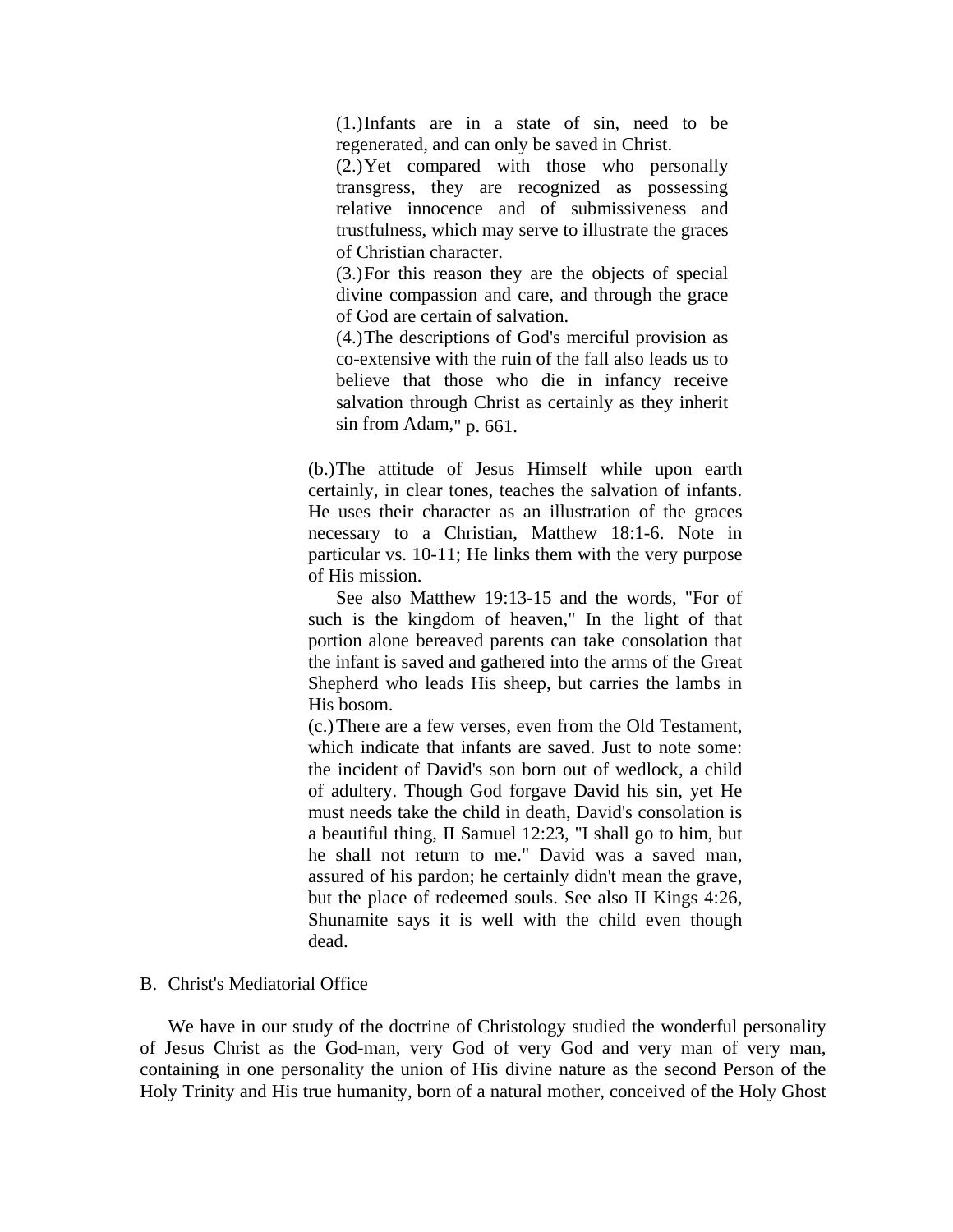as His Father. This was entirely for the accomplishment of redemption. "God sent not His Son into the world to condemn the world, but that the world through Him might be saved." Now it is in this work of redemption that Christ fulfills His mediatorial office as the only Mediator between God and men; I Timothy 2:5, "For there is one God, and one mediator between God and men, the man Christ Jesus." It is as "the man" Christ Jesus, that Christ sustains His office as Mediator. He had to partake of our nature if He were to carry our burden of sin, to expiation on the cross and lift us from sin, starting a new race of redeemed men, and be a faithful high priest, able to be touched with the feelings of our infirmities.

 Man in his estranged position from God needed a mediator, or daysman, to come in between and bring reconciliation. In His redeeming work on Calvary, "God was in Christ reconciling the world unto Himself;" God, "satisfied with that sacrifice, is reconciled to the world." Now the ministry of reconciliation is to get sinful men reconciled to God. That is the message we bear: "Be ye reconciled to God," II Corinthians, 5:19-20, also verse 18. That is the ministry of a mediator: as Prophet, Christ is the wonderful Logos bringing God's message of instruction to us; as Priest, He offers the acceptable sacrifice to God for our sins, even His own blood; as King, He brings to completion the work of redemption and reigns over the kingdom of redeemed men.

#### 1. Christ as "the Prophet"

 Moses was the first to predict the prophetic office which Christ should fill, Deuteronomy 18:18-19, "I will raise them up a Prophet from among their brethren like unto thee." Christ also called Himself thus, Matthew 13:57, "a Prophet is not without honor save in his own country." Peter in Acts 3:22 quotes Deuteronomy and applies it to Christ as did Stephen in Acts 7:37. A prophet taught, predicted, and healed, how wonderfully Christ fulfilled these things! As Prophet, Christ was the express revelation of the Image of God; He came to reveal God. How, as the Lagos of John 1, Logos is conveyance of thought, speech, or word spoken; Christ was the literal spoken Word of God, God's last message to man. See Hebrews 1:1, "God who at sundry times and divers manners spake in time past unto the fathers by the prophets, hath in these last days spoken unto us by (or more accurately 'in') His Son." Christ is the perfect revelation of God the Father, so that He could say, "He that hath soon me hath seen the Father."

 In the Old Testament a prophet was one who literally communicated between God and man to make the will of God known to man, God again and again refers to "rising early and sending the prophets unto you." Men always inquired of the prophets to find out the will of God; to rebuke kings, warn of judgment, admonish, teach, or foretell; He used the prophets. Christ is the prophet that should come. He appoints His apostles in their prophetic office, but the order of the prophets as seen in the Old Testament culminates and reaches perfection in Christ, God's perfect revelation of Himself to man,

2. Christ as "Priest after the Order of Melchizedek"

 The prophetic announcement that Christ should be a Priest is found in Psalm l10:4, verse 1, quoted in Hebrews 1, tells us of whom the prophet is speaking; "The Lord said unto my Lord, sit thou at my right hand until I make thine enemies thy footstool." This was quoted by Jesus and a number of the apostles. Now, verse 4, "The Lord hath sworn, and will not repent, thou art a priest forever after the order of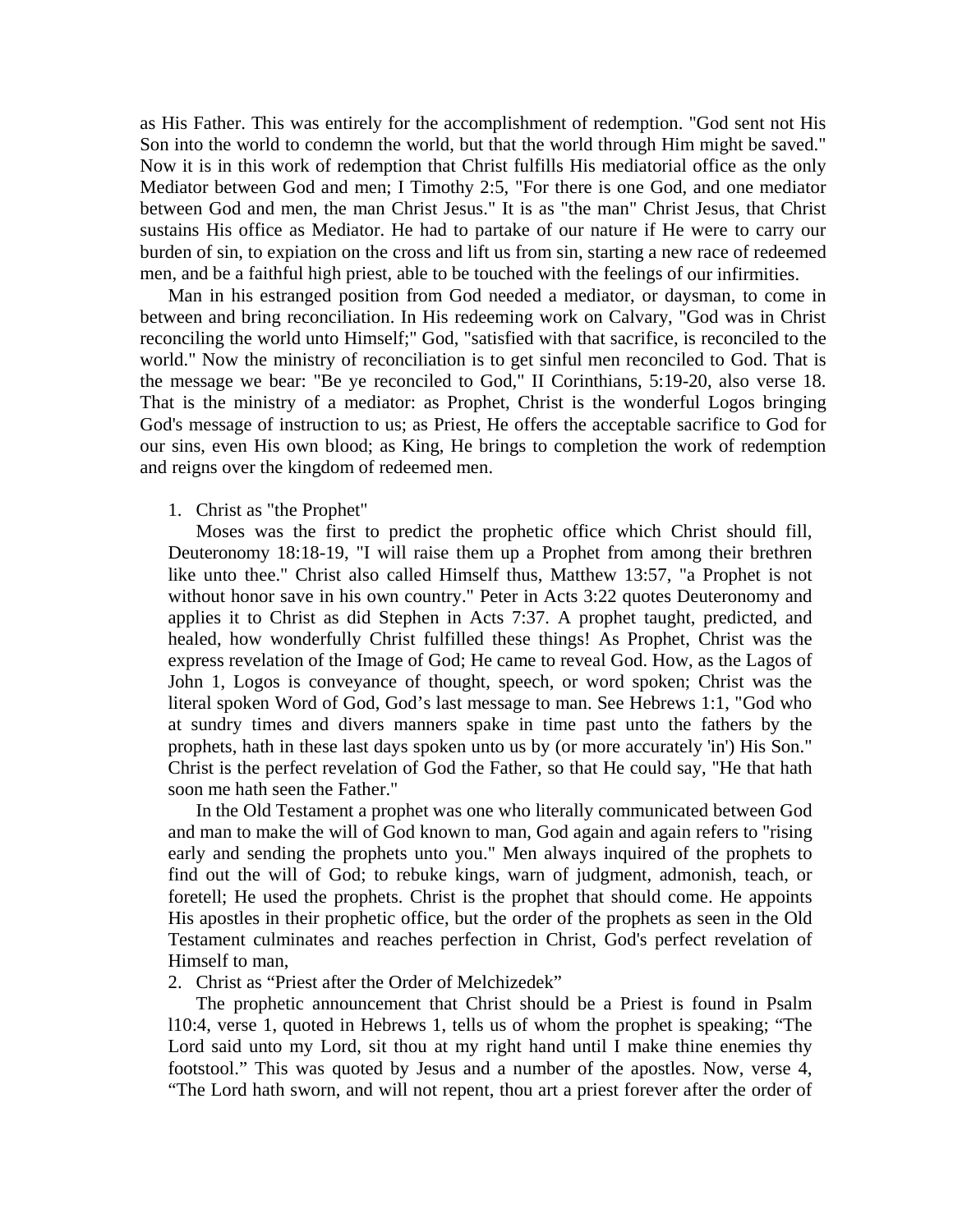Melchizedek."

 Paul in Hebrews explains the difference between the order of Aaron and the order of Melchizedek, The order of Aaron was a changing priesthood, cut short by death, and passed on to the children; but Melchizedek was a never-ending priesthood, not passed on, received by direct gift from God, and typified by the fact that Melchizedek's genealogy was not recorded among men. See Hebrews 7-8, for an explanation by Paul. Christ's priesthood is in the Heavenly Tabernacle, Aaron's in the earthly; Christ is called our 'high priest' in the only sense in which the name can mean anything; that is, the way the Jews knew, after the manner of the earthly ordained high priest of the Old Testament. His was a two-fold work: To make atonement for the people and to make intercession for the people to God. The work of making atonement is given in Leviticus 16 and finds its perfect commentary in Hebrews, especially 8-10, and finds its fullest expression in Hebrews 10. Christ is both the Lamb of God without spot or blemish who gives His life, that His blood may save men, and the High Priest who offers His own blood upon the true mercy seat in the Heavenly Tabernacle pitched in Heaven, the final perfect sacrifice which could take away sin, the one perfect sacrifice which is adequate to the need and satisfactory to God, and He intercedes for us now in His living capacity, a faithful high priest, Hebrews 7:25, "He ever liveth to make intercession for us," Romans 8:34. In John 17 we have one of His earthly intercessory prayers, which is still in effect today. He tells Peter, "Satin hath desired thee. But I have prayed for thee." Such is the teaching throughout Hebrews. The need of an ever-living high priest to intercede now is seen from a two-fold standpoint, In His expiation, He could say on the cross, "It is finished;" and, in Hebrews, Christ was once offered to bear the sins of many, and 10:l0, By the which will we are sanctified through the offering of the body of Jesus Christ once for all;" and "this man, after He had offered one sacrifice for sins forever, sat down (signifying a finished work) at the right hand of God. The work of offering the sacrifice and sprinkling the mercy seat and expiating the sins of men is finished. The daily sprinkling of God's people from their sins and bringing sinners to God, however, will not be finished until the plan of redemption reaches its culmination.

3. Christ as the "King of Kings and Lord of Lords"

 That Christ is a King, the greater son of David who should rule over a literal kingdom, is the real literal interpretation of many Messianic prophecies. The promise to David that he should never fail to have a son to sit on his throne, I Chronicles l7:1- 14 and Psalm 89:35-38, Christ Himself applies these Messianic prophecies to Himself as David's son. In Matthew 22:41 He quoted David from Psalm 110:1, where David calls his son Lord. The renewal of this promise was made to Mary by Gabriel before Jesus' birth, Luke 1:32-33. The book of Matthew opens with the question, "Where is He that is born King of the Jews," and ends with the question of Pilate, answered in the affirmative by Jesus, "Art thou the King of the Jews," and with the superscription written over His head on the cross, "This is Jesus of Nazareth, the King of the Jews." Paul says, I Timothy 6:l5, "Our Lord Jesus Christ; which in His time He shall show, who is the blessed and only Potentate, the King of Kings and Lord of Lords." In His final great appearing in Revelation19 we read, "On His head were many crowns; on His thigh a name was written, King of Kings and Lord of Lords." You may trace His lordship and Kingship throughout the Scriptures.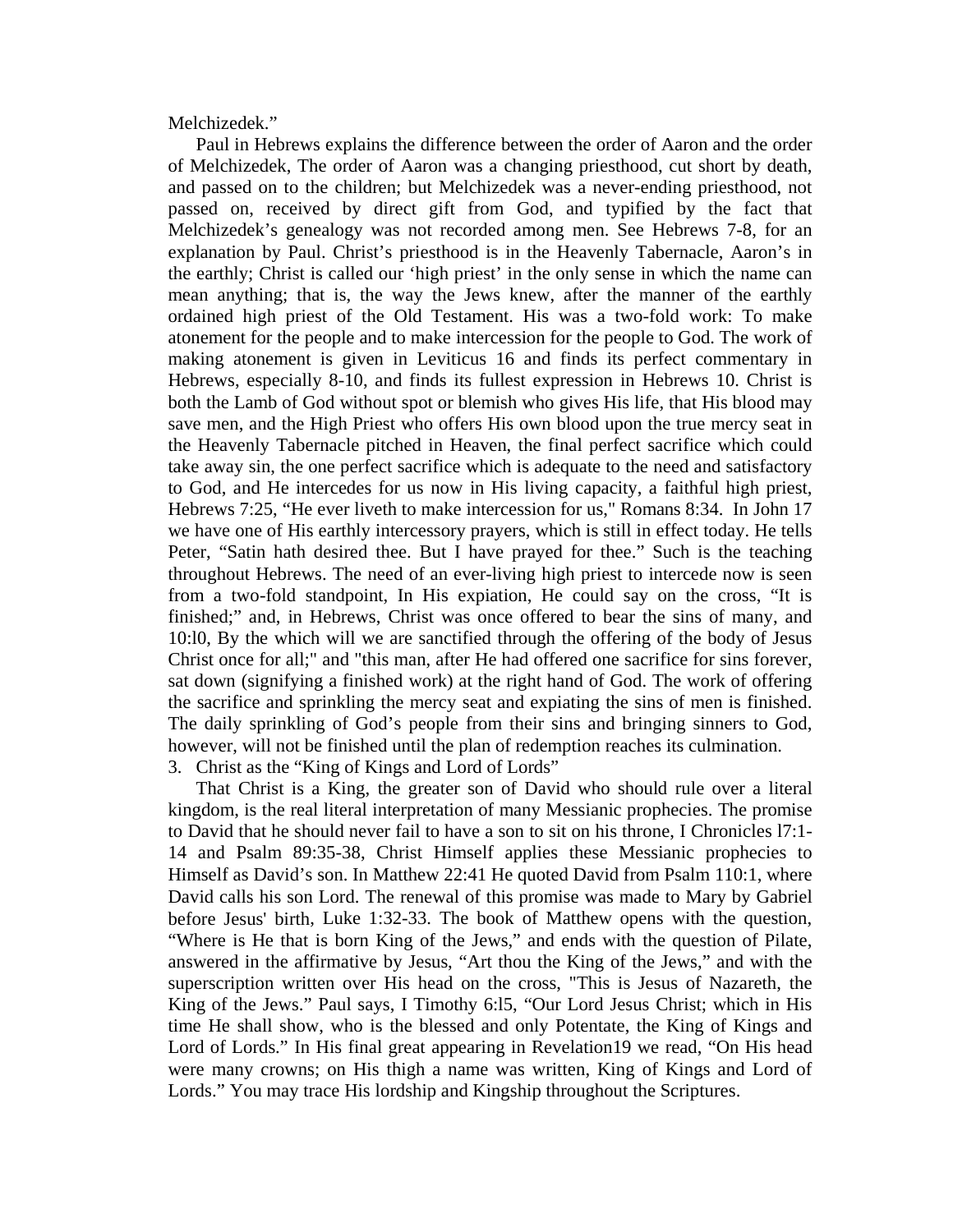His kingship involves a literal earthly kingship over a literal earthly kingdom with Israel as the head nation and Jerusalem as the capitol; a spiritual kingship over the redeemed) called the kingdom of God's dear Son." He is our King in this sense; and a universal kingship over all things both spiritual and material, I Corinthians 15:24-25. This kingship signifies His absolute authority delegated to Him of the Father over all things Thus He commandeth even the unclean spirits, and they obey Him, and "All power is given unto me both in heaven and in earth." This kingship is in His mediatorial capacity apart from His lordship as creator and sustainer of the universe; thus it is spoken of as being derived, given to Him of the Father. In His creatorship and position as Second Person of the Trinity, He has the same authority and lordship as the other members of the Trinity; hence, I Corinthians l5:24-25 speaks of this kingship as being delivered over to the Father sometime when this mediatorial office is no more needed, and God's great plan of redemption is completed.

#### C. The Atonement

 There have been many objections of the use of the word 'atonement' to designate the work accomplished by Christ in redeeming man from his sins. Part of that objection arises from the fact that the word occurs only once in the English New Testament, in Romans 5:11, where the Greek word means 'reconciliation.' It is an Old Testament word used very often of the sacrifices on the Day of Atonement, which Paul interprets as referring to the perfect Sacrifice our High Priest has offered for us, thus men have brought the great word down to the level of the purely human usage of it: atonement, "at-one ment," merely the effect of reconciliation, without including in it the cause of that reconciliation. They have stressed the bringing back into harmony with God, while ignoring the grounds of that harmony as founded in a finished basis of atonement in the death of Christ. The word has a broader meaning in its usage in the Old Testament than the mere bringing together of two estranged parties into harmony or reconciliation. It has the meaning of the giving of satisfaction or compensation as a grounds for that reconciliation; that is, to expiate. In Leviticus 5:16 the priest shall make an atonement for him and expiation, or satisfaction for his guilt. The word 'propitiation' used in the New Testament means satisfaction. Justice does not merely wink at sin and smilingly look the other way and forgive it as nonconsequential, but the claims of justice must be met by payment in kind. It's just claims must have the penalty paid; it must be satisfied before reconciliation can be made; hence 'Christ is the propitiation for our sins and not for ours only, but for the sins of the whole world.' His atoning death upon Calvary was the satisfaction, enough payment in kind acceptable to the justice of God for the sins of all men.

 The word to atone, even in its human usage, carried the meaning, 'to make up' for a sin, whether of commission or omission, that the parties might be brought together again on a mutual harmonious footing. We should not be willing to throw out the word merely because it does not occur in that form in the New Testament in the English translation. It occurs every time the word 'reconcile' occurs, for the same Greek word is used to translate the Hebrew word in the Septuagint version of the Old Testament. It does not carry all the meaning to our minds, but, taken with the other New Testament words speaking of Christ's work on the cross, we can arrive at more comprehensive understanding of His redeeming work.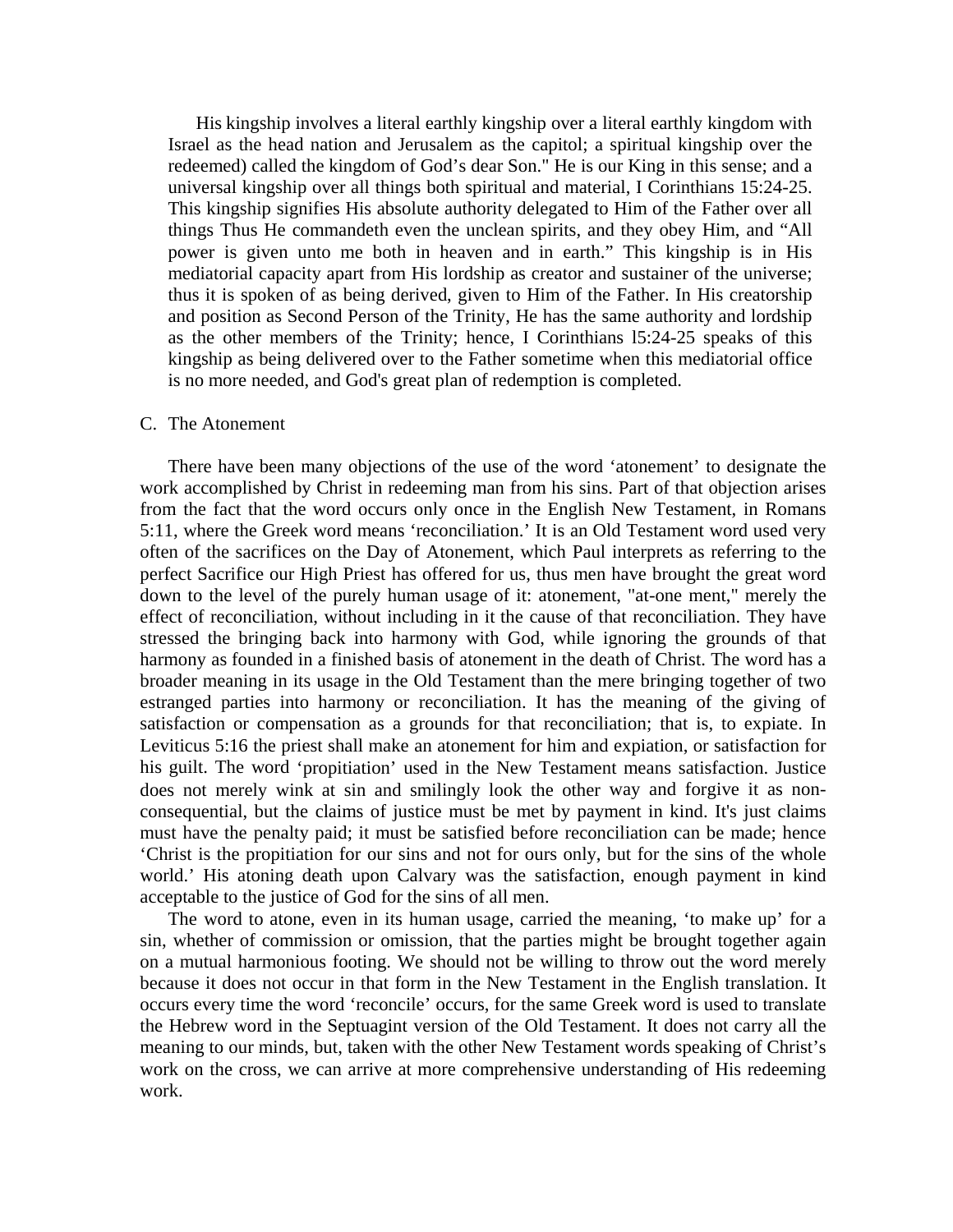The Hebrew word for "atonement" was "Kaphar," literally 'to cover;" to reconcile the sinner to God by covering his sins from the holy eyes of God. The method of that covering was by blood, typifying the perfect blood sacrifice of Christ, which would blot out instead of covering. The atonement of Christ as reconciling the whole world unto God puts the sinner in the place before God whereby God is freed from the necessity of punishing his sins. God, in His holiness and justice, could see the sinner through the covering blood as one upon whom the penalty for sin need not be inflicted. It covers, or is a propitiation for the whole world; but since it is done for the sinner without his cooperation or consent, it merely delays the execution of the sentence and gives grace to repent. The sinner must personally appropriate the substitution for his own, in order for that atonement to be efficacious for him.

 The atonement, then, is the basis for all salvation. The New Testament never fails to base all God's dealings with us on the blood of Christ; through that perfect satisfaction God is rendered propitious, that is, now it is consistent with His very nature to forgive sins. Without that vicarious satisfaction, God could not have been just while justifying the ungodly. The word 'propitiate' means appeased or placated. The name 'Mercy seat is literally 'propitiated seat,' a place where the holy God, looking through the blood, could meet with a sinful people and be kindly disposed toward them in spite of their sins.

 We arrive, therefore, at a large meaning of the atoning work of Christ on Calvary, God needed no sacrifice to make Him love the world; but His love is restricted by His holiness. Sin intervenes, however, and He cannot express His love and redeem man because of the separating sin. The work of Christ in His death removes the demands of God's justice for full payment, making complete satisfaction or payment; so God is consistent with His own holiness when He forgets penitent sinners, "just while justifying the ungodly." The heavenly mercy seat is sprinkled with the blood of Christ, and those coming through Him can meet God there.

### 1. The Reality of the Atonement

 The early church formulated no doctrine of the Atonement or saving work of Christ on the cross, but accepted it as an accomplished fact, a gospel of good news which was for them and liberated them from all fear of Divine punishment for sin and reinstated them in a holy place with God. It was only after so many false theories of the atonement crept into the church that, in defense, the holders of the truth must formulate some concrete interpretations of the work Christ accomplished for thorn. In our preaching, the great facts of Christ's saving power through His vicarious sufferings are to be proclaimed in the terms of Scripture, not doctrine. When trying to get men to accept Christ's work for them, do not forsake the language of Scripture for the wordage of men or the language of theology. The doctrinal lines will be stated later.

a. The gospel is a message of salvation; the word "gospel" means "good news." It is called "the gospel of the grace of God," "The glorious gospel of the blessed God," Acts 20:24; "the gospel of salvation," Ephesians 1:13. The good news message is an overture of grace and forgiveness on the part of God to sinful men.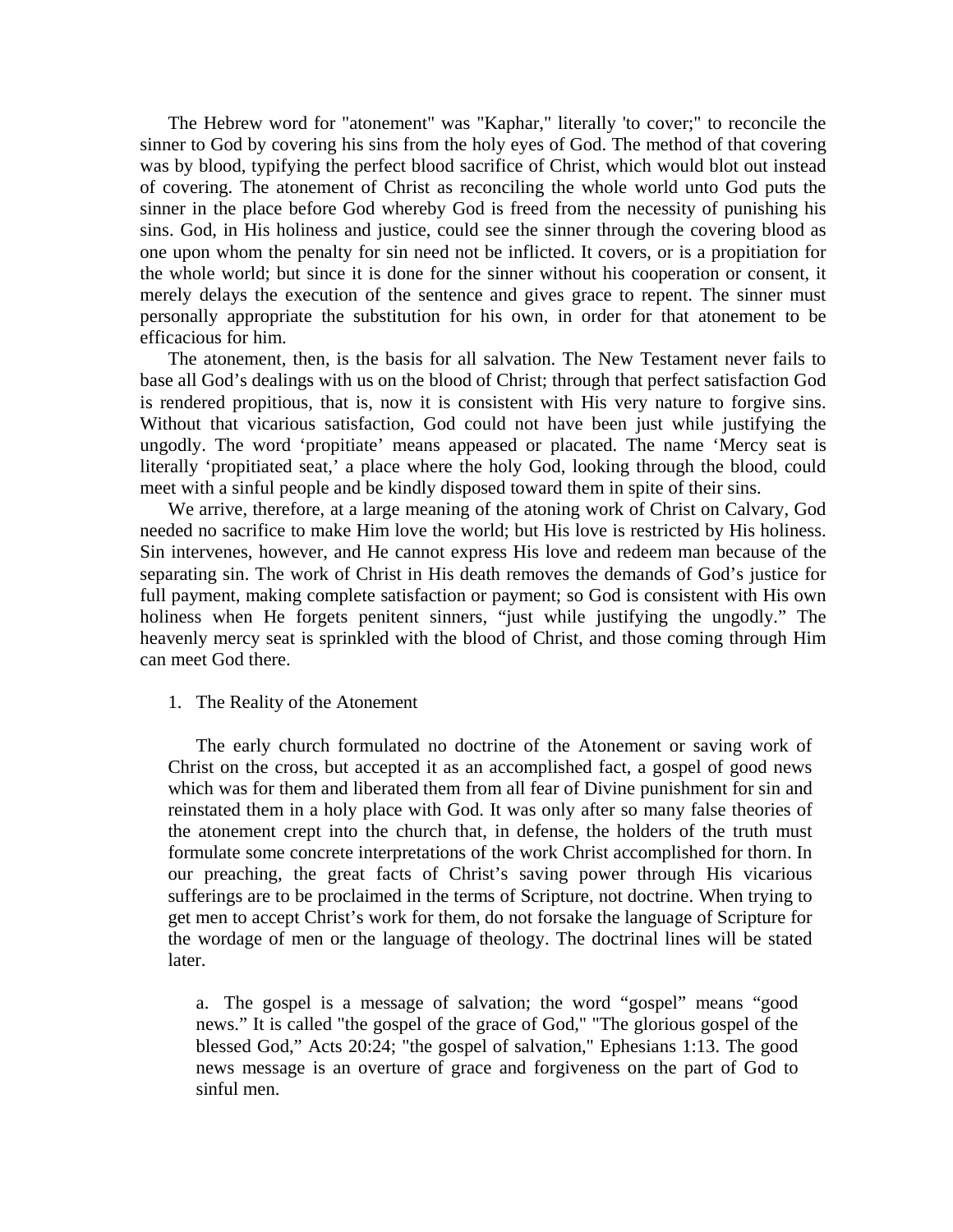b. This salvation is in Christ. Christ Is the Saviour. The angel said concerning Jesus, "Thou shalt call His name Jesus, for He shall save His people from their sins," Matthew 1:2; "For God sent not His Son into the world to condemn the world, but that the world through Him might be saved," John 3:17; and many more.

c. This salvation should be through His suffering and death. Redemption from sin and God's forgiveness of sin and adoption was to be purchased on the basis of salvation; "Much more, than, being justified by His blood, we shal1 be saved from wrath, through Him," Romans 5:9; "For Christ hath also once suffered for sins, the just for the unjust, that He might bring us to God, being put to death in the flesh, but quickened by the Spirit," I Peter 3:18, and the hundreds of portions which base our every blessing and acceptance with God upon "the blood of Christ."

d. The Scripture affirms the necessity of His redeeming death. "Thus it is written, and thus it behooved Christ to suffer, and to rise from the dead the third day; and that repentance and remission of sins should be preached in His name among all nations," Luke 24:46-47. There was no other means of salvation, For in Galatians 2:21 Paul states the truth, "For if righteousness come be the law, then is Christ dead in vain;" or in 3:21, "For if there had been a law given which could have given life, verily righteousness should have been by the law."

e. It is the only explanation of Christ's sufferings. He had no sin of His own, and He declared His ability and power to avert death. This alone explains the words, "Father, let this cup pass from me, nevertheless not my will but thine be done." He must drink of the cup of His sufferings, for "Without the shedding of blood there is no remission for sin." God had declared 1,500 years before the pathway back to Himself for man and forgiveness of sin, Leviticus 17:11, "For the life of the flesh is in the blood; and I have given it to you upon the altar to make an atonement for your souls; for it is the blood that maketh an atonement for the soul." His death is mentioned over 175 times directly In the New Testament.

f. Some Scriptural statements of why Christ died.

1.) For our sins: Isaiah 53:5; Romans 4:25; I Corinthians 15:3; I Peter  $2:24.$ 

2.) He died as a ransom: Matthew 20:28.

3.) His soul was made an offering for sin: Isaiah 53:10.

4.) He is the propitiation for our sins: I John 4: 10; Romans 3:25.

 The Holy God must pour out just wrath against sin, either upon the guilty or a substitute. The A.S.T. Version of Isaiah 53:6-8 states, "All we like sheep have gone astray; we have turned everyone to his own way; and the Lord hath made to strike upon Him the iniquity of us all." "By oppression and judgment He was taken away; and as for His generation, who from among them considered that He was cut off out of the land of the living, for the transgression of my people to whom the stroke was due, satisfied the demands of God's holiness."

In Genesis 32:20, Jacob said (speaking of Esau, "I will send my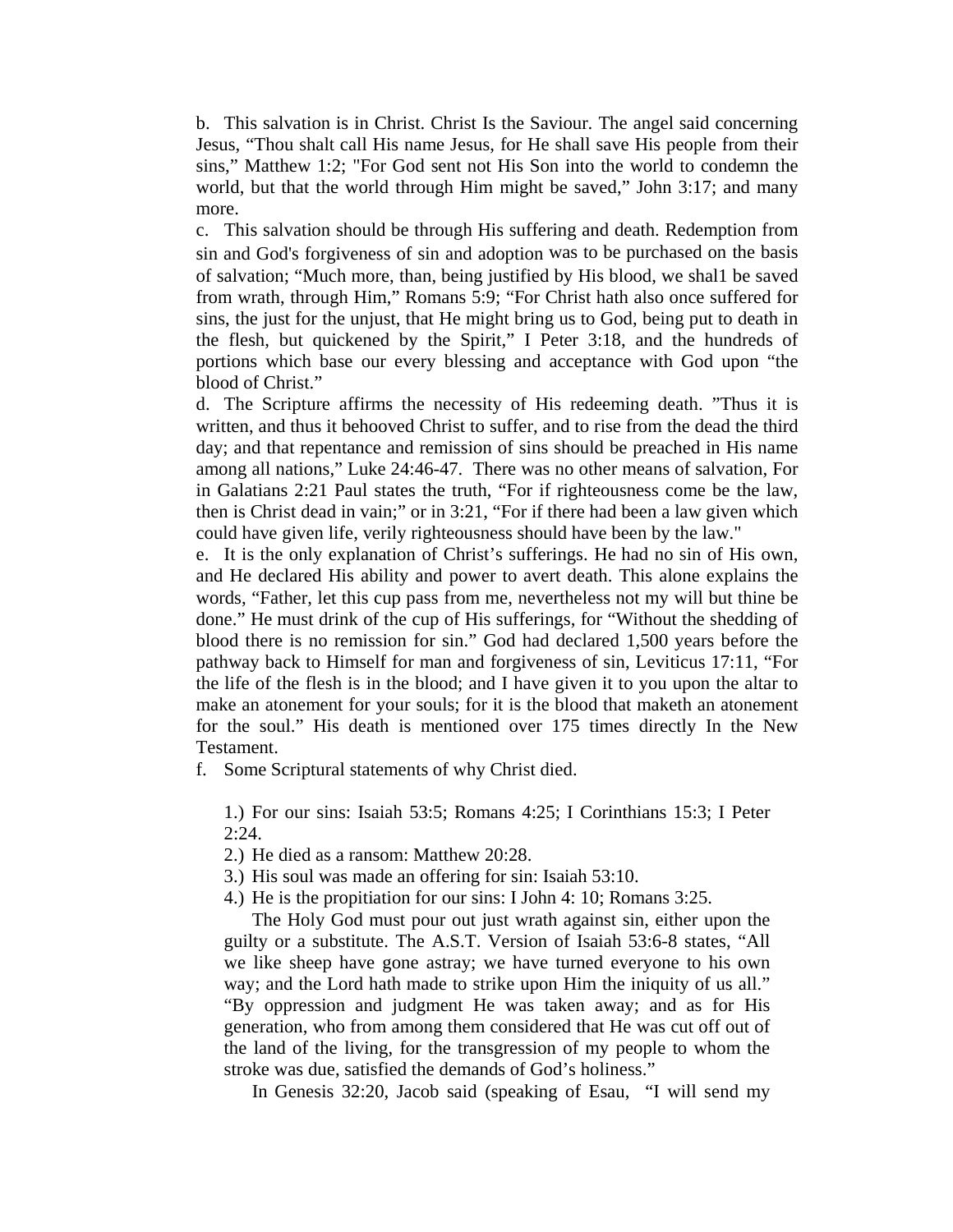present before his face; peradventure he will accept it of me; so went the present before him," Dean Payne Smith renders it, "I will cover his face with the offering which goeth before me;" Rotherham renders it, "I must pacify him with the present which goeth before my face," and, then he footnotes it with the literal, "I will cover his face with my present;" He shall so be my present before men and instead of me, and not my guilt, but my present, thus pacifying his anger, thus the reason for God's using the word for atonement, so it is as applied to Christ's perfect work for substitution. The Sacrifice comes before His face, to see it instead of me. Thus, we are hidden away in Christ; His wrath falls upon the substitute. Many object to the thought of pacifying "God's wrath against sin." They forget that God is "angry with the wicked all day long." His holiness must abhor sin. When we think of this, it is a great joy to know our present lives are seen though Christ. God is not only the one pacified, but the One who pacified with His own sacrifice and self; but the same word is rendered 'purged' in Isaiah 6:7, "This hath touched thy lips; thus shall be taken away thine iniquity and thy sin by propitiation covered," Rotherham; even in the Old Testament God had a cleansing.

 In Leviticus 17:11, God reveals the only basis for covering of sin, to be by blood or death, "The wages of sin is death;" therefore, the covering must be by death. It was the blood of the God-chosen substitute, which covered until God's perfect Substitute, Christ, could come.

5.) He became a curse to redeem us from the curse, Galatians 3:10-13. The law had said, Cursed is everyone who continueth not in all things that are written in the law to do them.

6.) Christ died as our Passover Lamb, so that a holy God could pass over us when dealing out just judgment for sin, I Corinthians 5:7, compared with Exodus 12:13, 23.

7.) He died that we might be adopted into God's family, Galatians 4: 4- 5.

8.) He died to redeem us from the bondage of sin and the present evil world, Galatians 1:14; Colossians 1:13-14.

9.) Christ died for all, Romans 8:32; John 1:29; I Timothy 2:6; Hebrews 2:9. We shall deal with this more thoroughly under our subject, 'Limited Atonement.'

 Many other results of His death could be tabulated, such as our access to God by His blood, our sanctification, justification, glorification, resurrection, gift of the Holy Spirit, our identification with Him, blotting out of the handwriting of ordinances which were against us, purchased the church unto Himself, daily cleansing and sprinkling with the blood for the child of God, no charge can be laid to the child of God, no condemnation, cleansing of our consciences from dead works, freedom from self-condemnation, boldness to enter the heavenly Holy of Holies, right to the tree of life, and admission to the eternal city, the abolition of death, and destruction of him who has the power of death,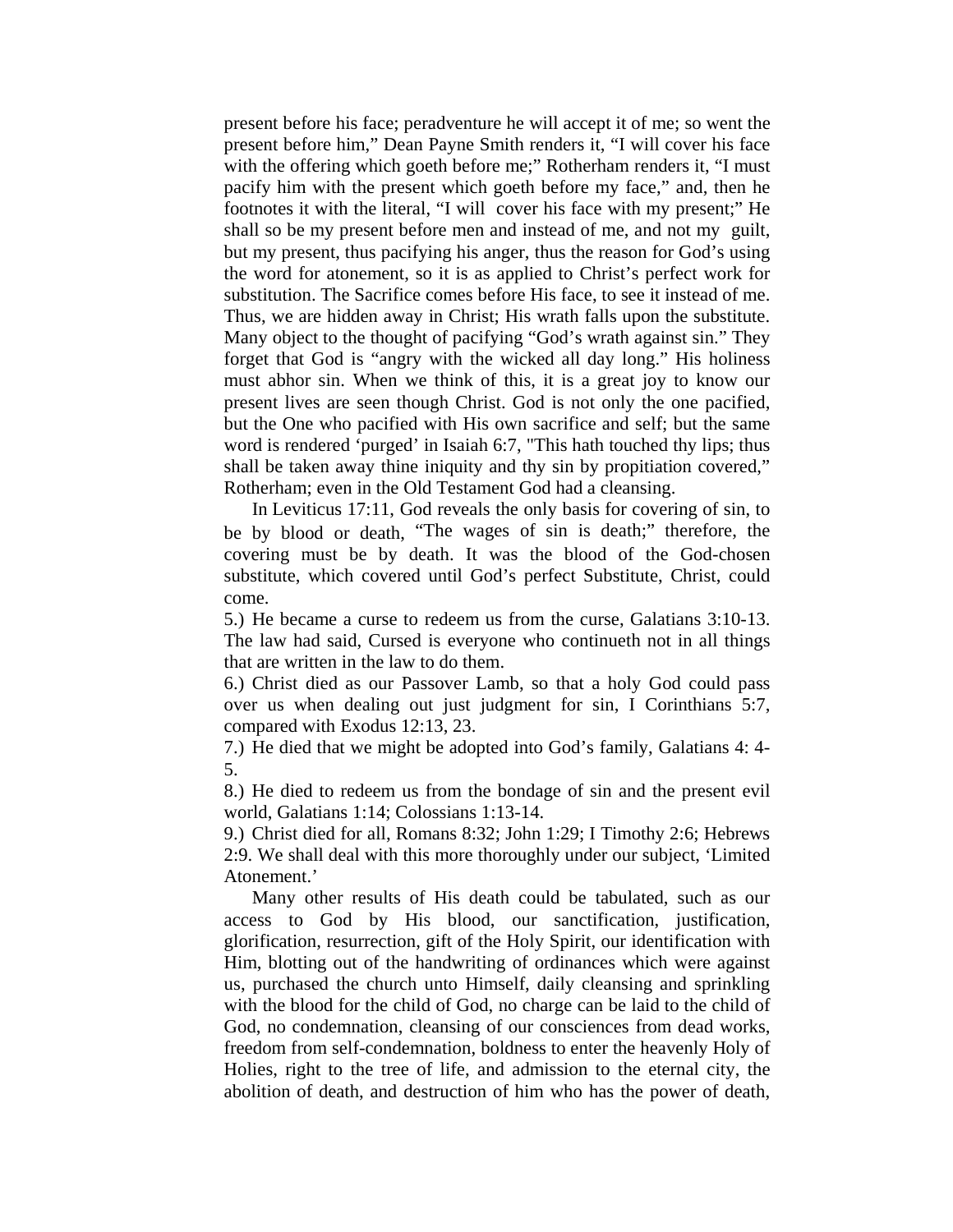the devil, the redemption of all creation from under the curse, and, summed up, "He that spared not His own Son, but offered Him up for us all, how shall He not with Him also freely give us all things?"

g. The importance of Christ's death might be ascertained by noting the conversation between Christ and Moses and Elijah on the Mt. of Transfiguration. They talked of His 'decease which He would accomplish at Jerusalem.' This illustrates the fact that His passion was the subject of heavenly interest, or we might say great concern. Peter states that it was the subject of concern with the prophets and angels, I Peter 1:9-12; and Paul, in I Corinthians 15:1-14, links it with the resurrection as the two important contents of the Gospel, which he delivered, which saved men,

## 2. The Terms Used in the Scriptures to Describe Christ's Saving Work

 There are five of these terms each adding something more to our understanding of what Christ accomplished on Calvary for us. Each in itself is not sufficient to tell us all He did, but, taken together, they outline His work: the Father's interest, the Son's work, and Man's part, Atonement, Reconciliation, Propitiation, Redemption, Substitution.

#### a. Atonement

 We have in our introduction considered somewhat the term atonement, with the objections that many use to its being used to cover the whole subject. They are well founded, as it is not a New Testament term; yet it does convey the Old Testament meaning, to cover, blot out, discharge from punishment; in the noun form, it means an expiation, sacrifice for sin. To get an accurate meaning of the word atonement we must go back to the Old Testament where the word is used. Men have tried to give it the meaning of at-one-ment, which is the result of the Atonement rather than the atonement. The law of first reference works here again - find out where the word first occurs and the context invariably explains its meaning. The Hebrew word caphar or kaphar, the primary root, first occurs in Genesis 6:14, literally, atone the ark within and without with atonement. Here the meaning is simple, cover with a covering. When used of an offering, the meaning would be to cover the guilty soul with an expiatory offering or, as Dr. Hodge says, to make moral and legal reparation for a fault or injury. Atonement, therefore, expresses what Christ gave to God on our behalf. God looks at us through Christ's blood, hence, "Our lives are hid with Christ in God; Psalm 32:1, atoned for and covered by an appeasing sacrifice.

#### b. Reconciliation

 There are three Greek words, very much alike in meaning: two of them are taken from the changing or exchanging of money; hence, mutual exchange of differences, adjustment of a difference, a restoration to favor (katallassee and katallage-katalagay). The meaning may be determined where it is used of a woman being reconciled to her husband, I Corinthians 7:11. Scofield states in his note in Colossians 1:20-21; this word is never used of God for there could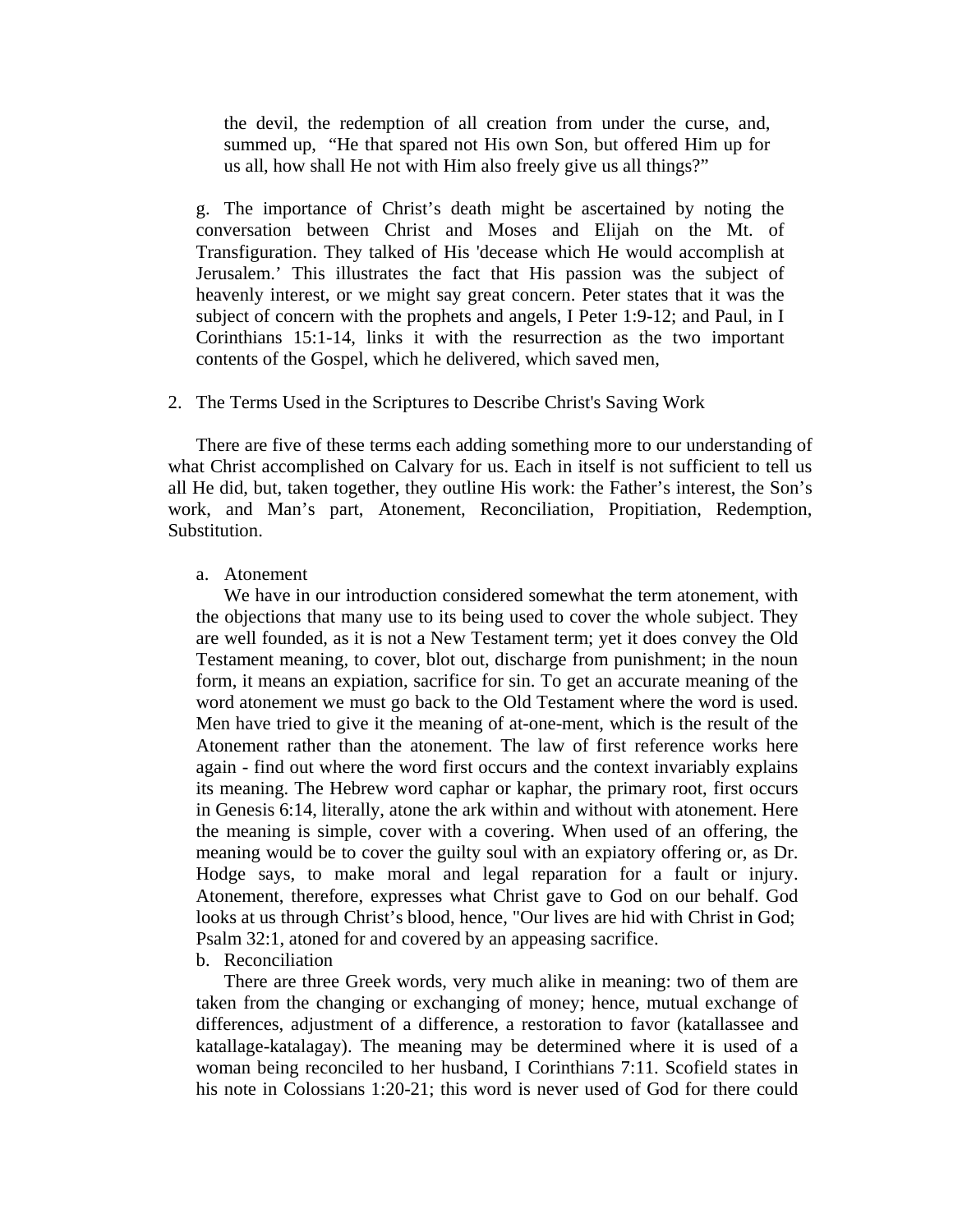be no change in Him, but is used of man. Propitiation is used of God in Romans5:10, "For if, when we were enemies we were reconciled to God by the death of His Son, not merely being reconciled by His death, we shall be saved by His life." This is the reconciliation of enemies; upon the basis of Christ's death, the changing of our enmity to love and trust. His death brings the basis, which is the payment of our debt, so our trespasses can be cancelled. Christ, being the propitiation for our sins, and God being satisfied, with His Son's sacrifice; all that remains is for the sinner to be completely reconciled or satisfied with God's adjustments of the difference and changes. Hence, the ministry of reconciliation is given to us, to preach to sinners, "Be ye reconciled to God; God as in Christ, reconciling the world unto Himself." Here is the universalness of the reconciliation - On God's side nothing remains in the way. His side is stated in a two-fold way: Not imputing their sins unto them; and II Corinthians 5:18.-2l, giving the ministry of reconciliation.

 God's enmity against sin is not upon Christ at Calvary, The necessity to execute sentence is stayed; and now He may freely forgive sin for the sinner who accepts the message of reconciliation. We have a gospel to preach, therefore, to all men. This does not mean that God complacently looks upon sin and is willing for it to continue, but only that the Godward side of the enmity is propitiated; and, on the basis of Christ's atoning work, God can forgive sin and restore the estranged sinner, if he will accept Christ (even as God has accepted His mediatorial work).

 Paul even takes the Greek word a step further and adds a prefix, completely; Apekatallasse (apeka tal lasse), 'To change thoroughly or completely from.' He uses it in Colossians l:20-21 and in Ephesians 2:l6, peace through the blood of the cross, to reconcile all things unto Himself.

c. Propitiation

 This word comes from the Greek nouns hilasmos and hilasterien. Thayer gives the meaning thus: "relating to appeasing or expiating (making reparation), placating, removing enmity, by the appeasing or making of reparations." It does not necessarily carry the meaning of having to placate a vengeful God or to make Him of a mind to love us. This He already did: mercy He already had; but justice and holiness demanded reparations. Sin must be punished; enemies by dead works could not be reinstated regardless of offences.

 Christ's death, as called 'a propitiation,' removed all moral hindrances in the mind and nature of God to show elegancy or mercy in forgiving sinners. Propitiation is anything which would render an offended party of a mind to show mercy, clemency, and to forgive. The word "propitiate" occurs eight times in the original, four times 'propitiation,' Romans 3:25; I John 2:2; 4:10; rendered 'mercy seat' in Hebrews 9:5; in Luke 18:18, 'merciful;' in Hebrews 2:17, reconciliating.

 This portion has been called 'the marrow of theology,' and Calvin declared, "There is not probably in the whole Bible a passage which sets forth more profoundly the righteousness of God in Christ." Cowper, the songwriter, near to despair and contemplating suicide, agitated, pacing his room, at last seated himself near a window and took up the Bible. He says, "The passage which met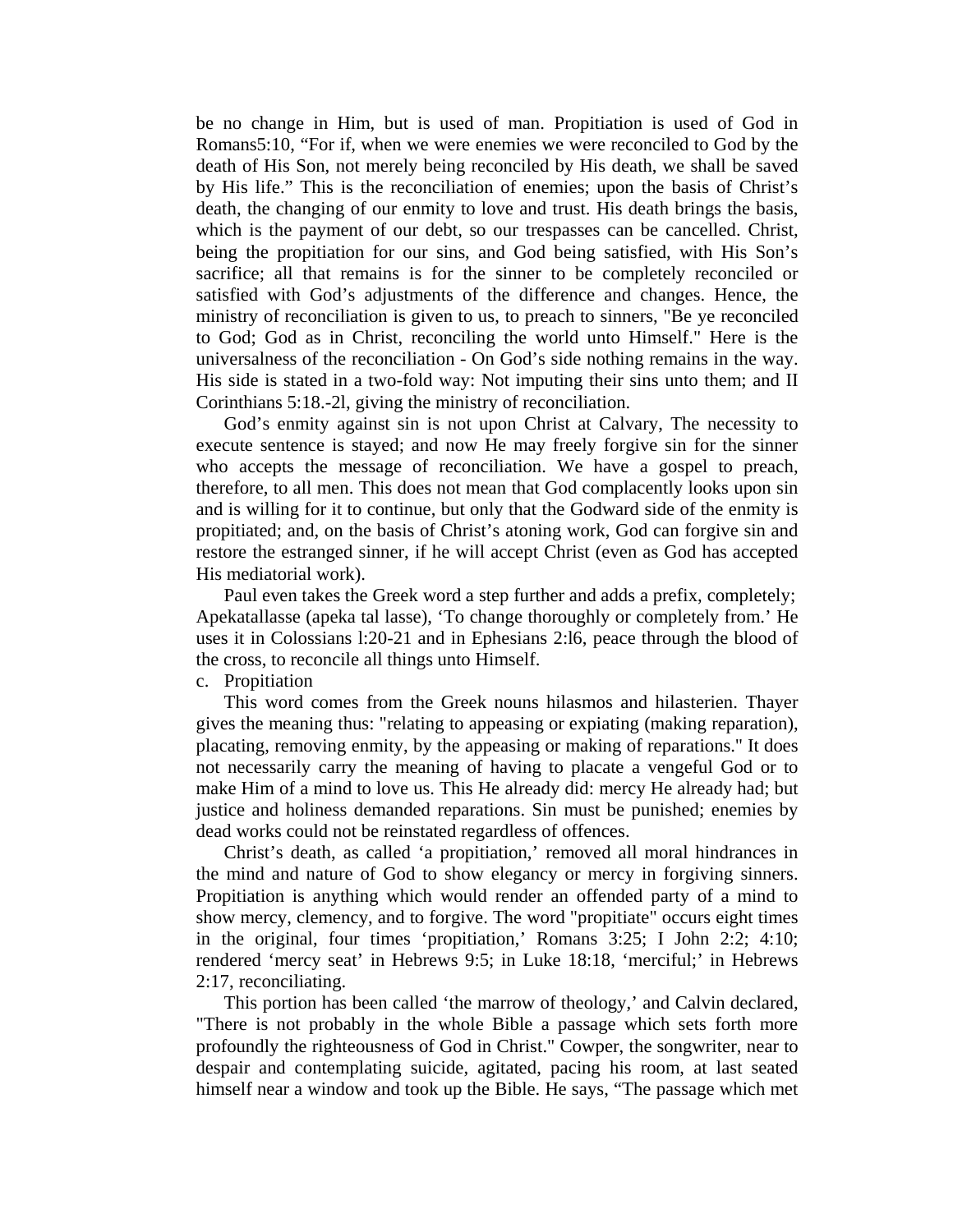my eyes was the 25th verse of the 3rd chapter of Romans. On reading it, I immediately received power to believe. The rays of the Sun of Righteousness fell on me in all their fullness; I saw the complete sufficiency of the expiation, which Christ had wrought for my pardon and entire justification. In an instant I believed and received the peace of the gospel." He added, "If the arm of the Almighty had not supported me, I believe I should have been overwhelmed with gratitude and joy; my eyes filled with tears; transports choked my utterance. I could only look to heaven in silent fear, overflowing with love and wonder,"

 To get a closer meaning of the original and the full beauty of Paul's masterful wording, let us see Godet's reading: "He hath established beforehand, as the means of propitiation through faith in His blood, for the demonstration of His righteousness on account of the tolerance shown toward sins that wore past, during the forbearance of God, for the demonstration of His righteousness at the present time, that He might be just, and the justifier of him who is bf the faith of Jesus."

 Note the Scriptural interpretation of propitiation: that God might be righteousness and yet tolerant toward sin, both past and present, not at the expense of His holiness or righteousness, but so that He could at the same time be just, yet justify the ungodly.

d. Redemption or Ransom

 The term means the releasing from captivity, slavery, or death, by the payment of a ransom price, literally, buying back. The number of Scriptures referring to Christ's death as a ransom or our redemption through Christ are very numerous; see Matthew 20:28 and I Timothy 2:6. In every passage the word for ransom or redemption has the preposition before it, meaning in the stead or "in the place of." The same preposition occurs in Matthew 2:22, Archelaus was reigning in the room, or in the stead, of his father. See also Matthew 16:26, "What shall a man give in exchange for his soul?" It always means the price in exchange for dealing with Christ's atonement as a redemption. I Corinthians 6:20, "Ye are bought with a price;" Revelation 5:9, "Thou wast slain and didst purchase unto God with thy blood men of every tribe," The price or ransom then was 'His blood;' also I Peter 1:18-19, "Forasmuch as ye know that ye were not redeemed with corruptible things, as silver and gold but with the precious blood of Christ." Leviticus 25:47-49 clearly shows the meaning of redemption: a price paid to buy back a person or thing for which it is hold in captivity. Romans 7:14 speaks of 'Sold under sin.' There needs to be the caution when you hear that God paid this debt to the devil; that is not so. The debt was a 'Debtor to the whole law if you broke one commandment.' The broken law and God's own holiness and justice received the payment. 'The 'wages of sin being death,' the ransom price must be of the same kind, and infinite in character, so that Christ could, "taste death for every man."

 Thus He bore our penalty of the broken law of God, Romans 14:25, "He was delivered for our offences." He paid my debt in full. Is it to be wondered at then that when I accept Him as my "Near Kinsman," the Old Testament Redeemer, that God marks off my debt? It is paid in full.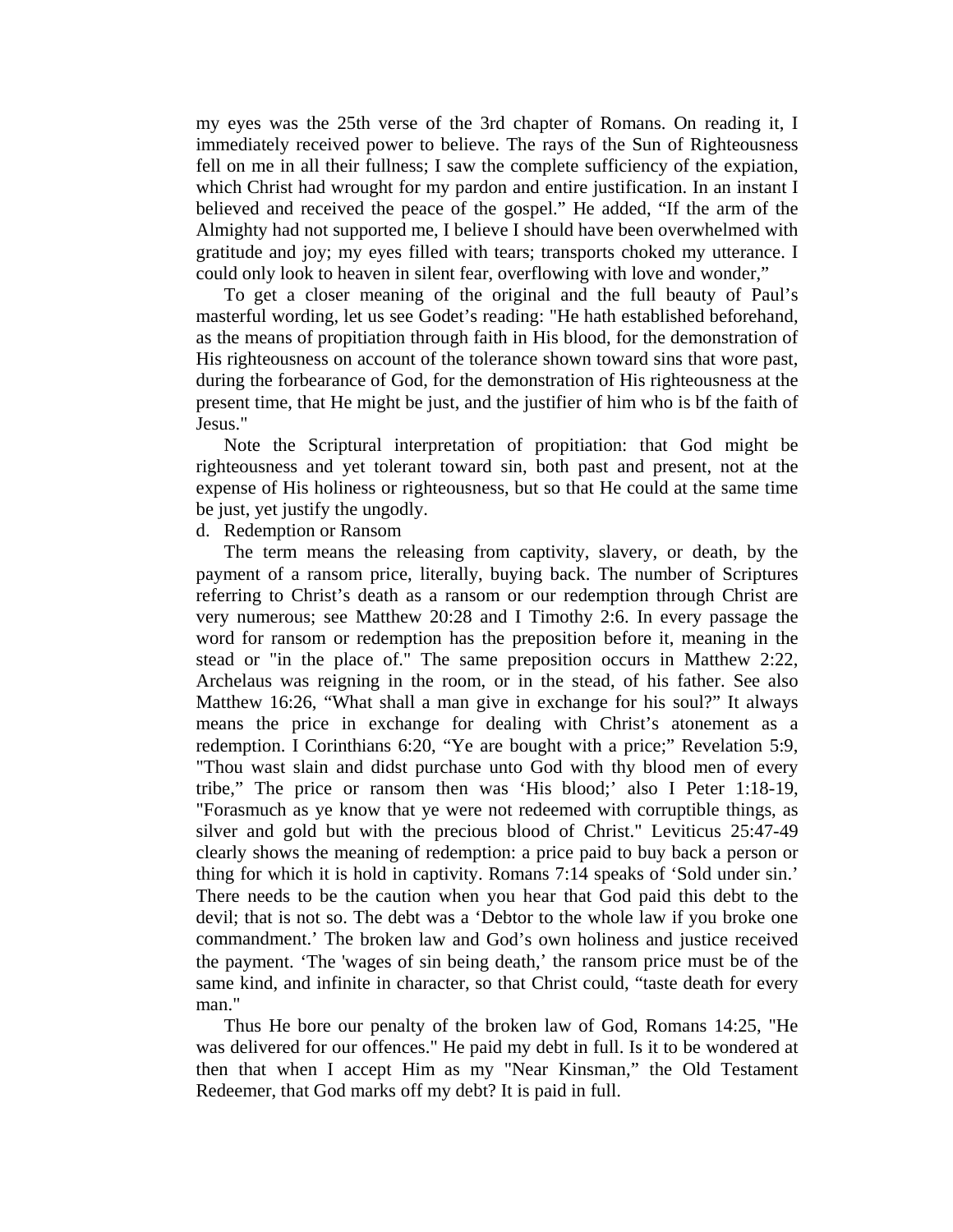### e. Substitution

 Though the word Substitute is not formally a Scriptural term, yet it expresses the real sense of numerous texts, which clearly state the work of Christ as 'vicarious.' He took my place. Homiletically speaking, I have often expressed it thus, "He took my humanity that I might partake of His Divine nature; He took my sin that I might take His righteousness; He took my hell, that I might take His heaven; He took my death that I might take His life; He took my poverty, that I might have His wealth. How abundantly do the Scriptures testify to this truth! He who knew no sin became sin for us (Substitute) that we might be made the righteousness of God in Him, II Corinthians 5:21, Here is the real significance of the scapegoat on the Day of Atonement. Isaiah 53 clearly teaches His death as vicarious, the innocent suffering in the place of the guilty. Read Romans 5:6-8 and I Peter 2:24, 3:18.

# 3. The Necessity of the Atonement

 There is, of necessity, a limitation to our discussion of the necessity of the atonement. In the first place it is not ours to determine its necessity. It is a subject of divine revelation and determination. Man has always been prone to sit up his finite, egotistical wisdom in judgment upon the decisions and actions of God. This the Scriptures constantly condemn. There is, further, a certain point at which we may arrive in determining the necessity of the atonement, beyond that we cannot go, for the greatest part of the truth of why God took the method He did to redeem fallen man is locked within His own infinite wisdom. 'He doeth all things after the counsel of His own will.' He did not consult man when He determined to send His Son to die in his stead to redeem him. He provided the way back to God of His own will, at His own expense, even the life of His only Begotten, and then He sends out the invitation to man, leaving only his accepting that redemption by faith, as man's part. All of the answers to the why of His choosing this method, which He did choose, are locked up within His own infinite wisdom,

a. We have the necessity for the atonement first grounded in the divine attributes of God. God is infinite in Holiness. God only is Holy, intrinsically holy, so that the Prophet declares that He cannot look upon sin. Sin is the opposite of holiness, and opposed to it. There was an impenetrable wall of sin separating the sinner from a holy God, 'Your sins have separated between you and your God, and your sins have hid His face from you that He will not hear,' Isaiah 59:2. The two-fold hindrance to the mediation of God and man or the reconciling consisted in bridging the gulf between God's holiness and man's sin, and the gap could not be bridged by the sacrifice of God's holiness. Man must be brought up to God. The second hindrance was man's need of holiness. His past transgressions must be dealt with, and his present need of holiness in order to fellowship with God must be met. By Christ partaking of our nature, and living a holy life in conformity to the law of God, and taking our curse upon the cross, His death satisfied the demands of God's holiness for sins which are past, while His holiness of life may be transferred or imputed unto us to fellowship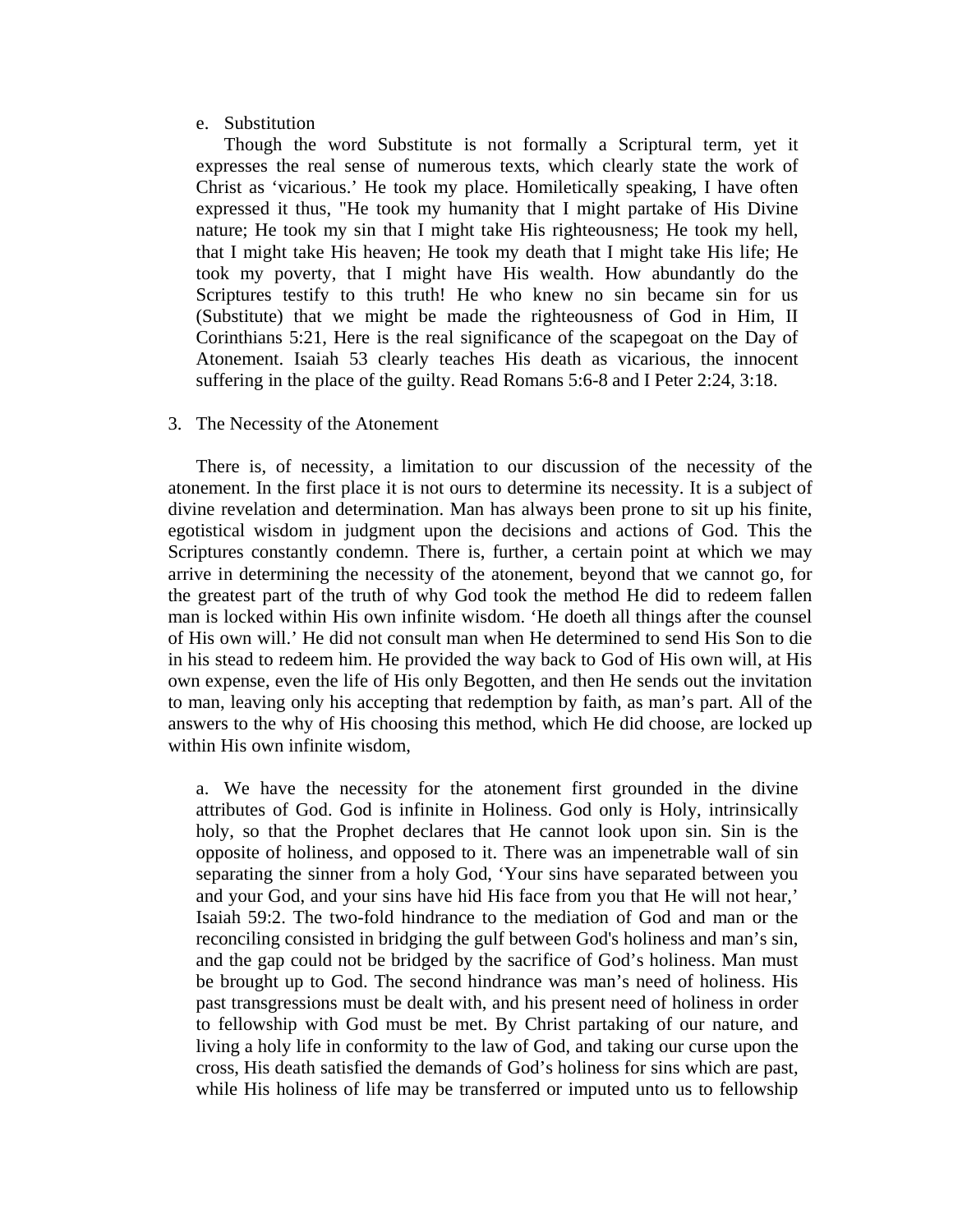with God. "Christ is made unto us wisdom, righteousness, sanctification, and redemption," I Corinthians 1:30. God's justice and righteousness is vindicated, and His holiness satisfied, He can meet us on holy grounds in the sacrifice of Christ. Paul, in the third of Romans, distinctly bases our redemption upon the attribute of God's righteousness, as revealed in Christ's finished sacrifice or propitiation. There was more to saving lost men than has been so lightly taught by many of the confession school or forgiveness school of thought. They deny the necessity of the atonement, stating only the need of confession for the forgiveness of sins, but there is the outraged holiness of God, the great debt of guilt, and the sinful fallen nature of man, which must be dealt with, to finish man's redemption.

# b. The necessity of the atonement is grounded in moral government.

 For the believing heart there is no other argument needed for the necessity of the atonement than the fact that God has so stated in His revelation, and further, that He has sent His Son into the world, down the pathway of humiliation, despising, agony, shame, and death, which states He was a sinful man. We know, as with loving hearts we take our place around the foot of the cross, that if there had been another way to save men, God would not have taken this way. A guilty conscience, a fearful looking forward to of judgment, a fear of a holy God, a fear of death, a sense of ill-dessert, a feeling of deep pollution in the presence of holiness, and the realization of the great gulf which had separated our souls from God, is answer enough for the Christian who has rested upon the sacrifice of Christ, of the almost infinite need of Christ's atonement, "He came to seek and to save that which was lost." To somewhat clarify the doctrine of the atonement and to keep our theological thinking straight, it will be profitable to inquire into the necessity of the atonement as it is grounded in the fact of man being under the moral government of God. If we are not under the law of God, then we have no sin (Romans 4:l5, "For where no law is, there is no transgression," and Romans 3:20, "For by the law is the knowledge of sin.") If there is no law against speeding, how can it be a sin against the state to speed? If we had no sin, there would be no need for forgiveness, and, if there be no forgiveness, there would be no need for atonement.

 God, being the creator of man and ruler of man, and man being created a moral nature which has the power to distinguish between right and wrong, having the sense of merit for right and demerit for wrong, this God must be a moral ruler and the One to whom man is morally responsible. Hence, man must be a moral creature under moral government, answerable to God as the only enforcer of the moral law. Man feels and acknowledges in every law he lays down, in every right action he makes, in his very penal codes, that he is bound by some duty to do right and shun the wrong, because of the rewards for right and punishment for wrong. Whatever philosophy of atheism or license to wrong man might contrive, he cannot escape the moral law of God written upon his soul, it is the intuitive sense of some things as right and some as wrong. He shows in his every action, which has moral value the fact that he is under moral law.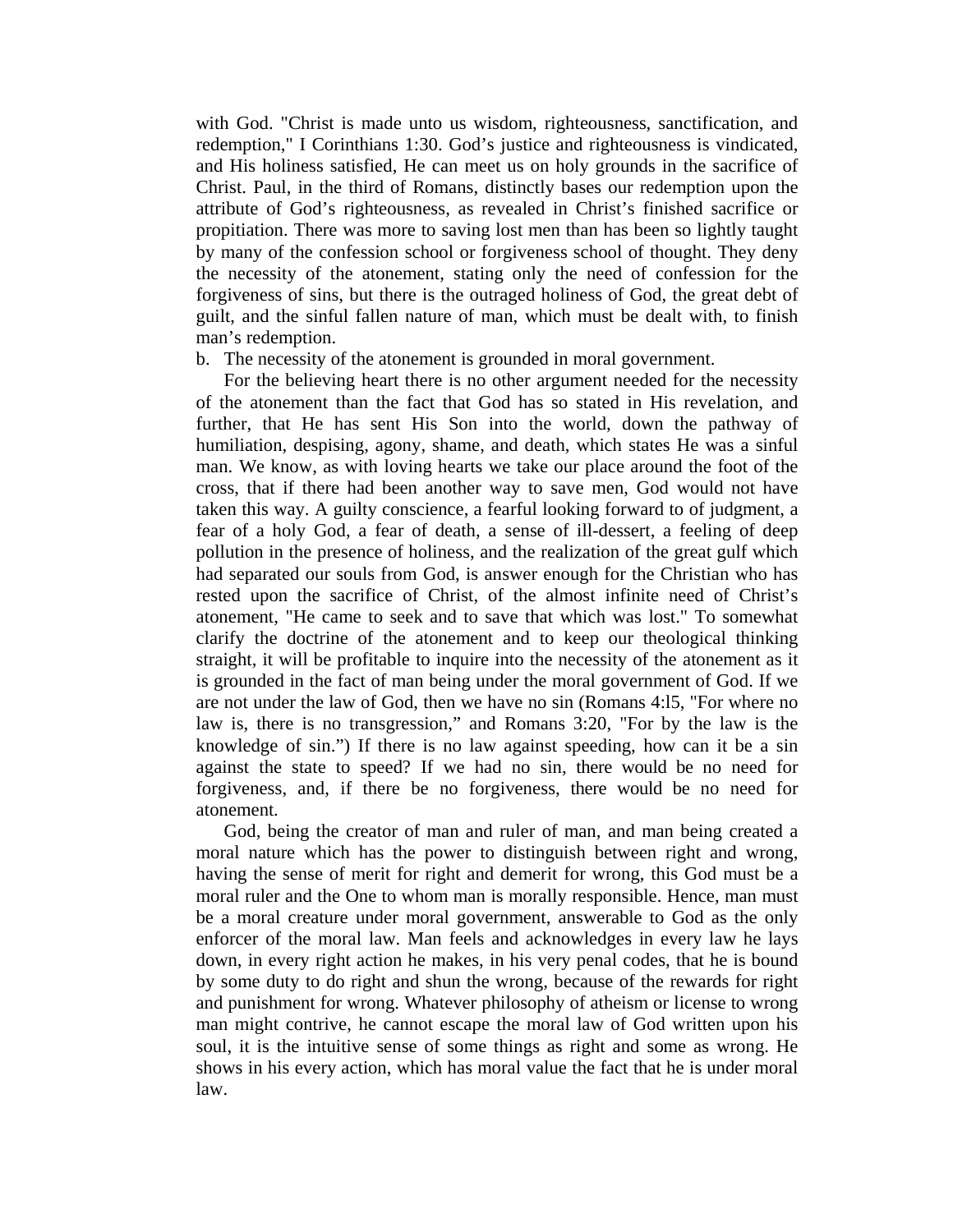Let us see what constitutes a moral government:

1.) First, a moral government must have a rule of obedience. Under every dispensation the moral law is the rule of obedience. It is the eternal distinctions between right and wrong, grounded in God's own nature. Even under grace, we feel a standard of moral excellency toward which we wish conformity, and any deviation we feel to be wrong. God has laid down various rules and laws such as the Decalogue, the Sermon on the Mount, etc, in written form, that moral law He wrote upon the hearts of men, This is in contrast to the ceremonial law. We know that under grace we are not any less to conform to the moral law than those under the Old Testament Law, There are some things which are right and some things which are wrong simply because God is what He is, a Holy God. The moral law is a revelation of what God is in His holiness; a moral government must have a moral law or rule of obedience. Subjects must know the will of their Ruler,

2.) A moral government must have an enforcer, or authority, which furnishes first of all the standard of excellency. Under civil government of a democracy, the common will of the majority furnishes that standard, and their representatives furnish the power to enforce those rules, An understanding of this principle shows how untrue to reality any system of ethics could possibly be which puts the standard in man himself. God's moral government is not a democracy; it is not of the people or by the people. That is reason for the degradation of heathendom and the immorality of modern culture. The only perfect standard of moral excellency is in God alone.

3.) The next essential element in moral government is grounded in the system of distributive justice, the rewards of obedience and the sanctions or penalties attached to disobedience. A pure moral government must reward or punish in strict proportion to merits and demerits. Otherwise, it would outrage our every sense of right and wrong. Man has a conscience, which gives intuitional cognitions of what is right and wrong, and passes judgment upon the wrong and commends the right, and further gives the sense of ill desert for the wrong, while commending the right. This primitive intuitional concept in man which points an infallible finger of condemnation to right and wrong, and connects happiness to the morally right, and misery to the morally wrong is the attestation in man of the written moral law. We know wrong should be punished, and right rewarded,

4.) Law knows no leniency, nor clemency for a single transgression. The whole merit of a life-time is erased by one deviation. A system of pure law, or merit, knows no compromise. A strictly moral government cannot balance the good and bad, when weighing them, Obedience is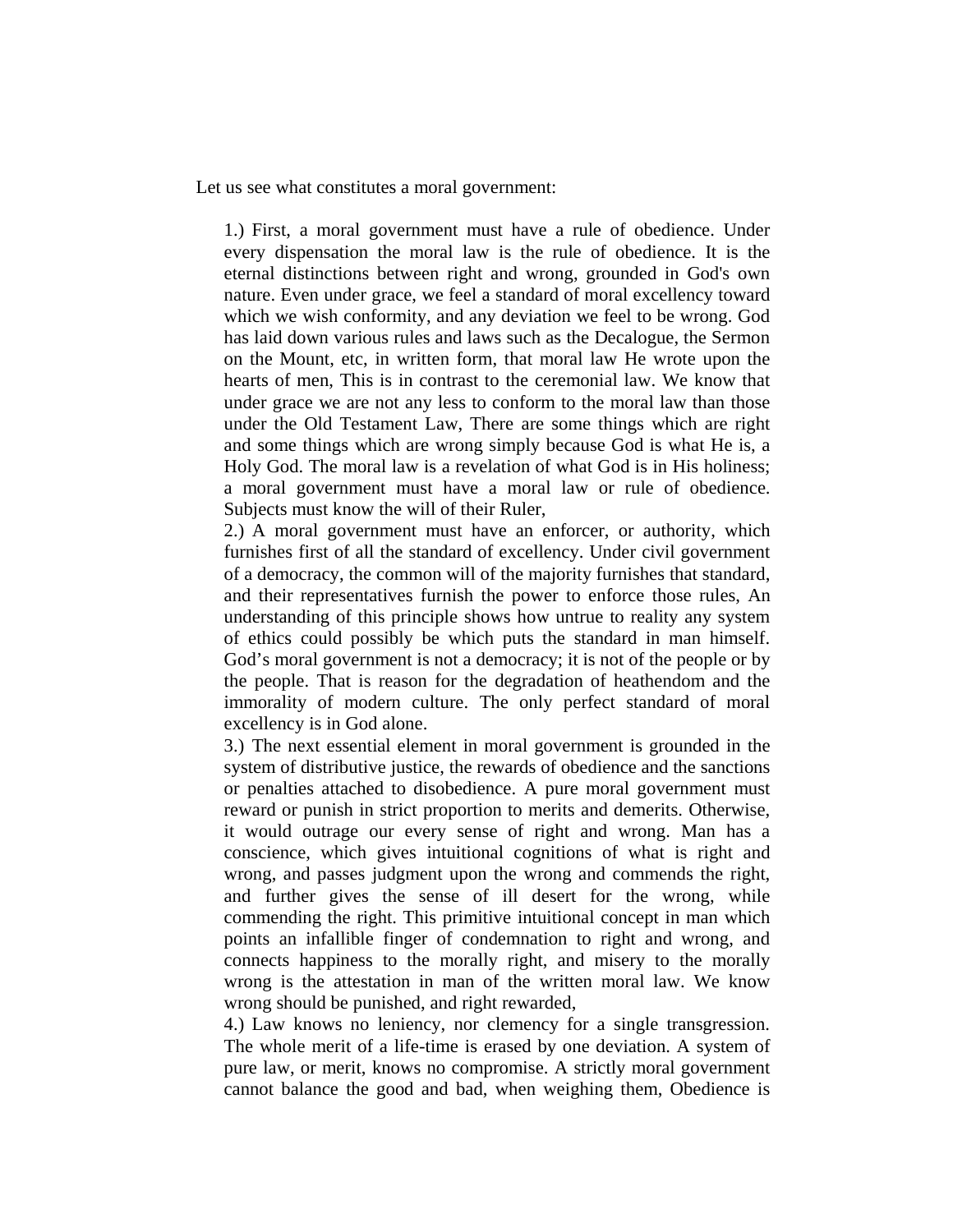merit; disobedience is demerit; and obedience ceases when disobedience begins. A perfect moral government cannot take a creature off probation. As long as he lives, he is under probation or until he sins; then it binds him to suffer the penalty for the disobedience until its righteousness is met. The reason why one disobedience cancels a whole career of virtue is obvious; man's life is one unit, and sin anywhere along the line means the wrecking of the whole. A straight line, if bent anywhere, no matter how much else is straight, is now a crooked line; an officer may serve for fifty years perfectly; then sell but one secret to the enemy, and he is a traitor to his country, and his past virtue is forgotten and will not alleviate his crime. The only kind of obedience the law knows is perfect obedience; herein is Christ's obedience perfect and ours imperfect. We have broken the least commandment and are guilty of all. There is none righteous, no, not one," and plainly Paul is judging them from the law proving all guilty.

5.) The Scriptural proof of this kind of moral government. When Paul would prove men guilty before God in the first three chapters of Romans, he does so by proving that man has broken the moral law of God, and all are thereby guilty, 2:6-11. He lays down the rule of distributive justice, "Who will render to every man according to his deeds; to them who by patient continuance in well-doing (note that phrase) seek for glory and honor and immortality, eternal life; but unto them that are contentious and do not obey the truth, but obey unrighteousness, indignation and wrath, tribulation and anguish upon every soul of man that doeth evil, of the Jew first and also of the Gentile; for there is no respect of persons with God" (could not be in a moral government). His judgment is based upon the actual merit or demerit of man, tried by their works. Obedience entitles one to rewards, while demerits bring the penalties of the law. It is personal; every man must stand upon his own works. Do not imagine for a moment that Paul is here teaching that some may be saved by keeping the law. On the contrary, he gives this to prove that they never have kept the law nor ever could, so then they are guilty. He is laying down the law of legalized justification; it is perfect obedience. From this he shows the inability of man to stand before God in his own righteousness. See Romans 3:10-28. When one compares his obedience with the requirements of the perfect law of God, how hopelessly short he comes of the 'glory of God.'

 In Ezekiel 33:12 this same principle of merit or demerit is laid down as an abstract principle. "Therefore, thou son of man, say unto the children of thy people. The righteousness of the righteous shall not deliver him in the day of his transgression. As for the wickedness of the wicked, he shall not fall thereby in the day that he turneth from his wickedness; neither shall the righteous be able to live in the day that he sinneth," The merit of righteousness ends the moment he sins. The opposite truth here asserted is a provision of merit upon the sacrifice of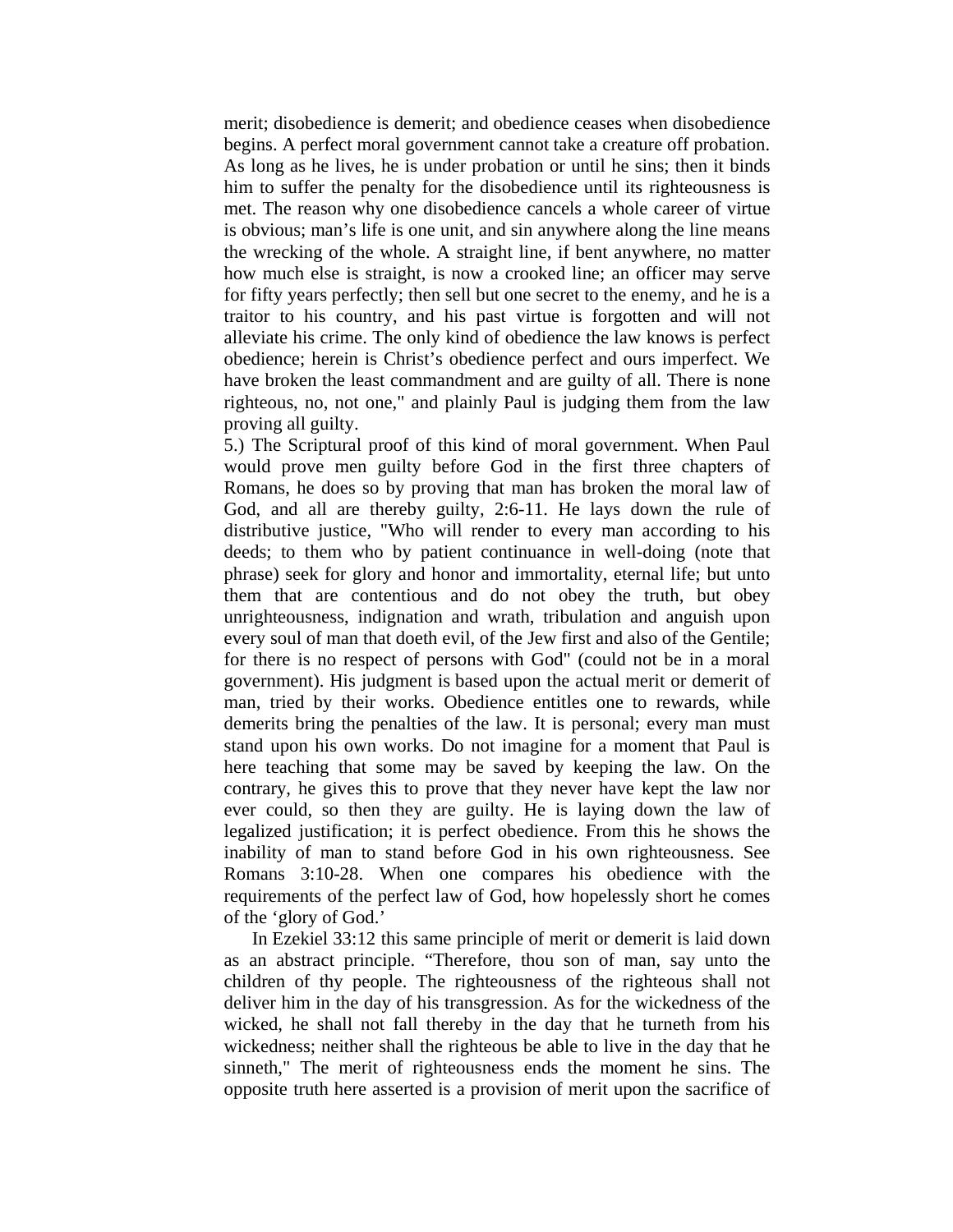the Old Testament, and not under pure moral law. Primarily, however, the prophet was laying the broad principles that a righteous man cannot perish, while an unrighteous man merits punishment.

6.) Our conclusions drawn from this consideration of God's moral government is that it demands atonement. How often throughout the New Testament are the legal terms used to designate our salvation, as justification and redemption. Paul in Romans 5:19 states, "By one man's disobedience many were made sinners; so by one man's obedience shall many be made righteous." Paul's whole argument in Romans 5 is a legal one. The condemnation of the law was, "The soul that sinneth, it shall die;" and "The wages of sin is death." Do and live; disobey and die. Since all have disobeyed, therefore, there is none righteous, no, not one; therefore, the is a need for the One to come, who could be made under the law, keep it perfectly, and die under its curse, fulfilling its just demands, carry its wrath upon Himself as our scapegoat. He did for me what I could not do; and, because He did it, I'm freely justified from all things. He is my righteousness; hence we see the need for His atonement.

### 4. The Philosophy of the Atonement

 Under this heading we wish to consider some of the false theories of the atonement wherein men seek to find a rational explanation of the saving work of Christ. At the very first of our consideration here we can't help admitting the unsatisfactoriness of any philosophy of the atonement. No complete understanding is possible. The Scriptures do not pry into any philosophy of the atonement. They give no detailed explanation, nor reasons, but are satisfied with the statements of the facts. The early church, guided by the Holy Spirit, was willing to use the Scriptural terms, without philosophizing on them. When speculation began to occupy the attention of the great minds in the church, it was only natural that this great doctrine would come in for a treatment by them. Much of the error that can be attributed to Satanic hatred is of this cardinal doctrine. Many of the errors nullify the saving virtue of the atonement. There have been as many as 18 theories tabulated along broad lines, and yet these have been condensed by Hodge into five; but along a strict line of reduction they may all be condensed into one of two theories. Along one side, we see that the whole responsibility for the solving of the problem of atonement is two-fold; man's sin and sinful propensity, and his restoration into harmony with God. The answers fall into two lines of thought; one tries to answer it by man's efforts at improvement, while the other class seeks the answer in God's provision. The first class of theories, therefore, follows the moral line, while the other great class follows the substitutionary line of argument.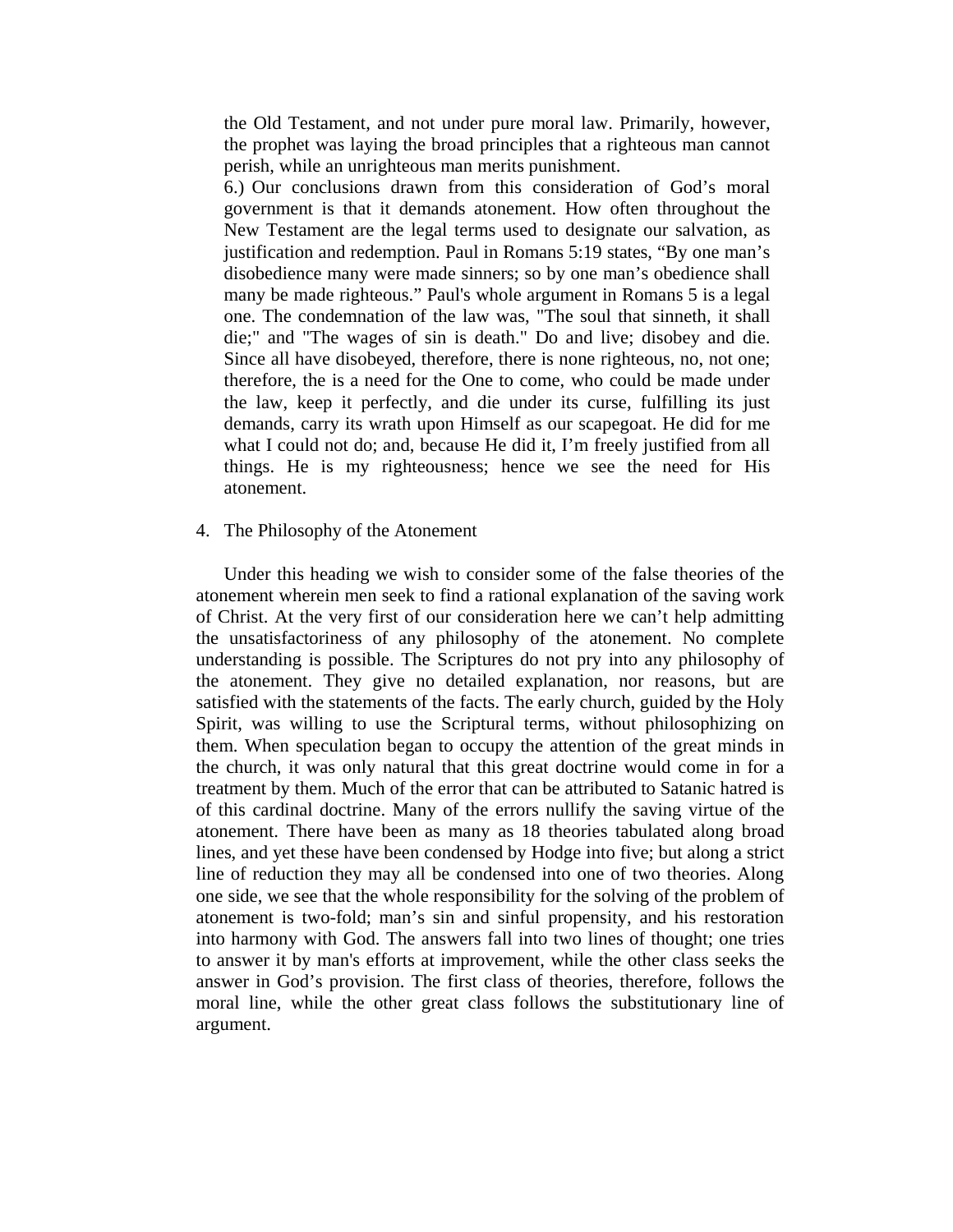#### a.) The Moral or Unitarian Concept of the Atonement

 Under its various heads this theory of the atonement would constitute the atonement under the mere influence of Christ, rather than an actual substitution. These theories follow two lines of thought, either the mere moral example of Christ's wonderful life and self-sacrifice, or the infusion of some of His righteousness whereby the sinner is changed into a better man. The sin question is not considered, and is, in fact, considered immaterial. Sin is not sinful to the holders of these theories. Sin is a misfortune, a disease to be cured, rather than a crime to be expiated. It denies the presence of any cloud of divine wrath against sin, any penalty for sin needing payment, nor anything within man needing such a radical change to fit him for harmony with God. It makes much of an innate spark of divinity within man, which is in need of not a Saviour, but an example, hence most of these theories fit into the socalled Moral Influence Theories.

(1.) The statements of the theory of moral influence. The mediation of Christ was for the purpose of its influence, teaching a lesson to men. His Incarnation, teachings, works, death, resurrection, and ascension was to enlighten men, awaken love in grateful response to such consecration of so worthy a life to show them the way; to lead men to repentance and piety through the moral force of such a manifestation of the love of God; to furnish them a perfect example in the life of Christ, and through His personal influence to transform them into His likeness. Professor Bruce, *The Humiliation of Christ*, p. 326-328.

 Each theory may stress or modify to some extent this concept of their theory, but they all follow the same ideas. Paustus Socinus in 1604 was probably the originator of this theory of the atonement, and it has found followers in all who would either deny the deity of Christ or the real fallen nature of man as needing an all-sufficient Saviour. It comes from a low estimate of sin and Christ and God's holiness, Socinus rejected the deity of Christ, therefore, of course, could not believe in His Saviourhood by substitution. This theory has found a following in the Irvingites and Swedenbergism, all modern Unitarians and Universalists, and many cults such as Christian Science (Christ is the way- shower), and all rationalistic Christianity, such as modernism, which deifies man and humanizes God. The Irvingites and Swedenbergism assert that Christ took sinful human nature, with all its vices and depravity (as bad as modernism, which asserts Him to be a human entirely and polygamous, married to Mary and Martha) with all of its inborn corruption and propensities or evil. By the power of the Holy Spirit Christ was not only controlled completely by this corrupt human nature, but by His suffering and struggle purified it until by His death. He completely extirpated its depravity and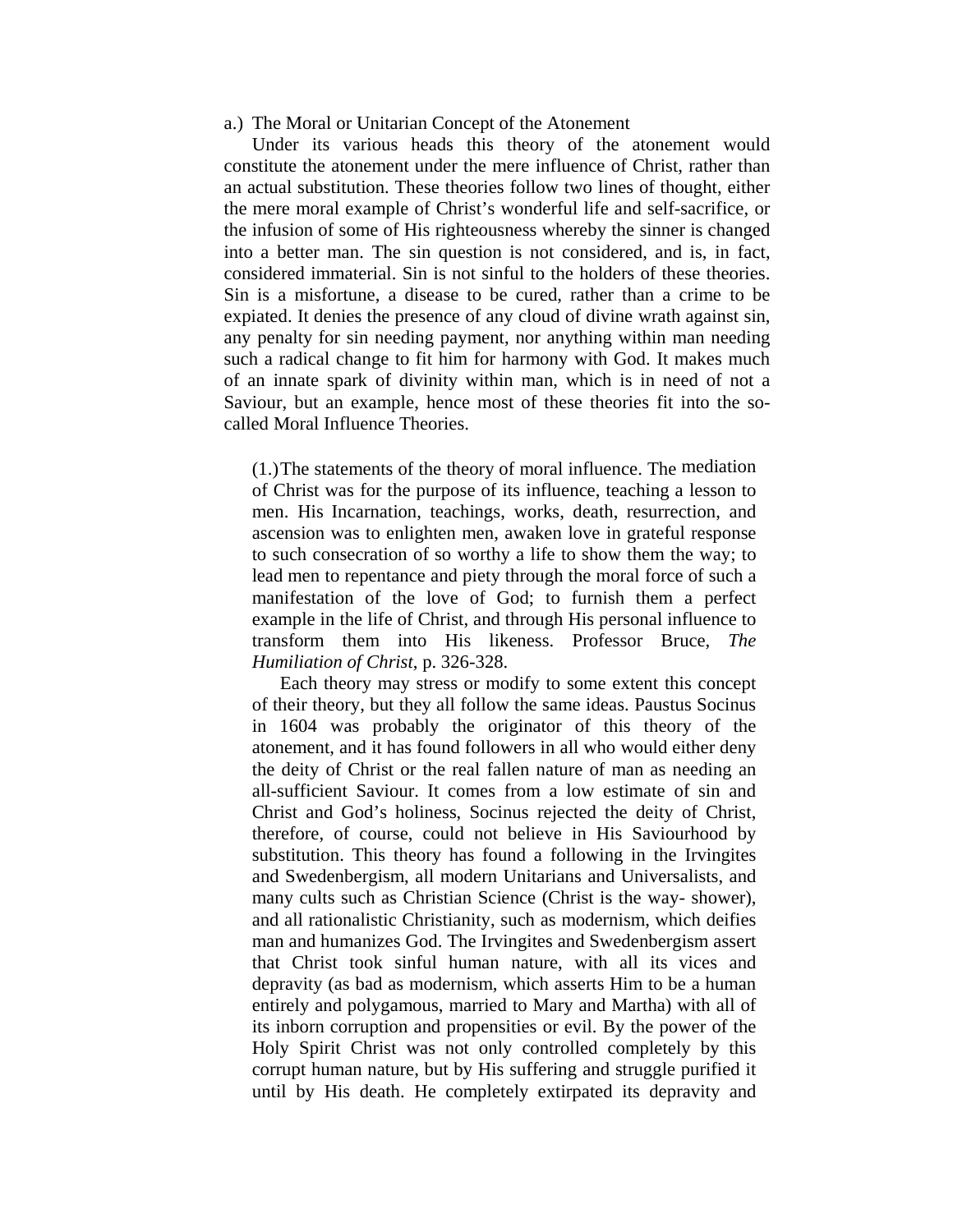united it to God. Now by faith men partake of this new humanity of Christ; they used atonement "at-one-ment." Modernism follows the old Socinian doctrine of moral influence. Modern theology has no place of a doctrine of the atonement built upon the all sufficiency ofChrist's bloodshed in substitutionary sacrifice for sins. To them Christ is the way-shower, the great example. His death isn't the prime factor, but His life, His humanity. He lives and died to show us how to live and die.

Other forms of the moral influence theory are the Bushnelian theory and a like theory held by Young, Campbell and others that Christ's death held no propitiation but was merely the consequence of His incarnation, the termination of his humanity, not to satisfy divine justice, but to reveal divine love, to soften hearts and lead to repentance. It was not to remove an obstacle to the sinner's salvation, but to show him that there was no obstacle at all.

(2.) Objections to these theories. Any detailed objection here is unnecessary, as we shall deal positively with the true doctrine of the Atonement from the Scriptures; but to say enough to show the error here: The greatest objection with any moral influence theory is the fact that it fails to give a presentation of the complete plan of salvation as the Scriptures present it. There is an element of truth in the influence of Christ's life and death. He is our example of love, truth, sacrifice, etc. He is the greatest revelation of the pure love of God, but example is not enough. To tell me to live Christlike because Christ did is to tell me to carry out an impossible task. His way of living and dying certainly gives me an altogether new idea of the will and love of God toward me, and changes my mind about Him, but unless His suffering is in an real sense connected with my release from sin, His death cannot have any saving influence upon me. They deny any such connection. They ignore all the abundant Scriptural testimony of His dying for me; "Christ loved me and gave Himself for me." In fact this theory has no such Scriptural proof, nor is sought. Swedenborg depended on visions and revelation; and Modernism depends upon reason and human ideas and rejects all Scriptural authority. This theory places the responsibility for man's salvation upon himself. His is the effort, the results and the glory. God furnishes only the pattern. You can see how this theory pleases man, more than God's plan, which counts man as hopeless, helpless and utterly unworthy and depraved. Man casts his anchor inside the boat, and not within the veil. The best objection to this theory is that it is no theory of the atonement. It admits no need of atonement, nor interprets aright the Scriptural testimony of the atonement. It is the 'way of Cain,' which constitutes a denial of the fact of the fall, the presence of sin as a crime against God, and of any separation between God and the soul, and the denial of a bloody sacrifice as the way back to God. It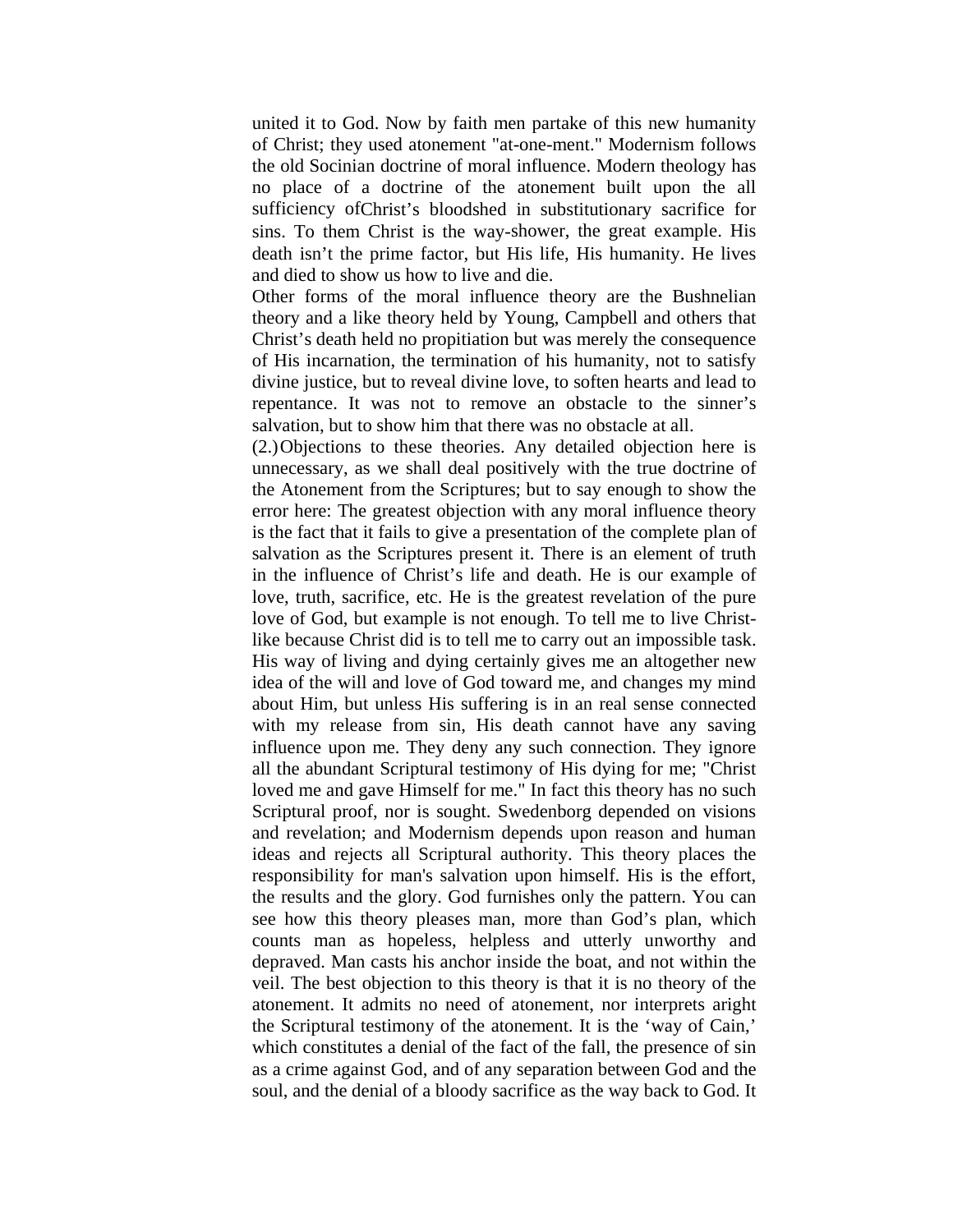makes God out a liar and man the truth. It rejects the verdict of God against sin and man, and, while rejecting the righteousness of God, goes about to establish its own righteousness.

#### b.) The Substitution Theories

 While in this class, there is the confession of salvation as an objective truth, wrought out by God for man and in man's stead, there is a great line of divergence as to how this substitution is wrought, the value, the method, the reason, and the extent of the atonement. There are three primary forms which have been taught, and with which we shall deal, namely, the Commercial Theory, the Governmental Theory, and the Satisfaction Theory. With many modifications the last theory is the most correct to Scripture.

#### (1.) The Commercial or Anselmic Theory

 It is called the Anselmic theory because it was first held by Anselm, of Canterbury, (1033-1109) who is said to have propounded the theory as an answer to the earlier wrong views of the atonement as a ransom paid to Satan. It is called the commercial theory because it claims that Christ paid the exact equivalent for the deserved punishment of the elect; by this exact payment, the elect are pardoned and regenerated. It can be admitted that this theory helped much at the time of its

formulation to straighten out the views of sin as a debt to God rather than Satan and sin as a crime; but it puts the atonement upon too much of a commercial basis, so much payment for so many sins, and only for a certain elect, not for all, like Augustine. There are many other objections such as its failure to account for all the work of Christ and Scripture.

### (2.) The Governmental Theory

 This theory is so designated because it places Christ's atonement in its necessity, not because of the holiness of God, the penalty of man, but in the upholding of God's government. It originated with Hugo Grotius, Dutch jurist and theologian (1583- 1645) and has been accepted by the Armenians. The Methodists are the chief upholders. Miley of Drew University was their chief American upholder. Miley says in his book on the atonement, "Imputation carried over no sin to Christ, hence no sin was punished when He suffered," p. 193. Thus they teach Christ suffered no penalty at all. He was our substitution but not our penal substitute. The atonement was not to satisfy any internal Holy principle in God's own nature, but only for the necessity of his government, to uphold his government. God must give an example of how horrible sin is, so, in Christ, God graciously accepts His atonement as a substitute for the penalty, but not the actual penalty. Miley, for instance, p. 191, could not be conscious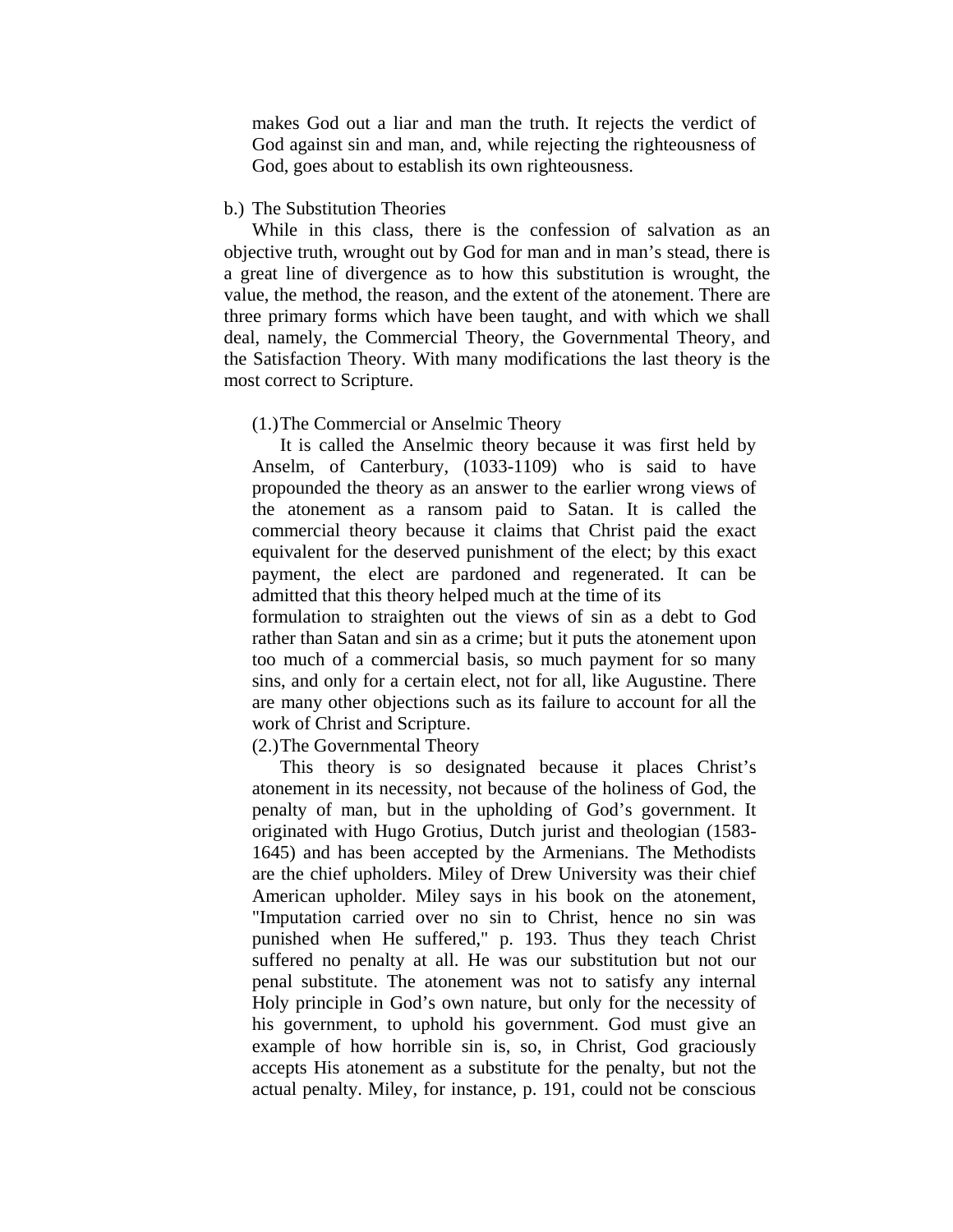of an absolute substitution for all which still could be conditioned upon its acceptance, "An atonement for all by absolute substitution would inevitably achieve the salvation of all," p. 201, "The right to punish is not one of the rights of an absolute master or creditor these being merely personal to his character; it is the right of a ruler only. Hence God must be considered as a ruler, and the right to punish belongs to the ruler as such, since it exists, not for the punishers sake, but for the sake of the commonwealth, to promote the public good and maintain order," Quoted from Grotius. Is the punishment of the sins of men for a rectorial purpose? Is that the end of vices? Will hell ever change anyone? Does punishment ever really transform one into a better person? God did not pronounce, "The wages of sin is death" and consign the wicked to hell to make them better. It is his goodness that leads men unto repentance.

 We might give two other quotations for the theory to clarify it somewhat; Dr. Whedon, an eminent, Methodist theologian, *Institutes of Religion*, "If the sinner accepts not the atonement but denies the Lord that bought him, Christ has died for him in vain; he perishes for whom Christ died. If the whole human race were to reject the atonement, the atonement would be a demonstration of the righteousness and goodness of God, but would be productive of the aggravation of human guilt rather than of salvation from it. The imputation of the sin of man or his punishment to Christ is but a popular conception, justifiable if understood as only conceptional; in strictness of language and thought; crime, guilt, or punishment is personally transferable." See also Dr. Raymond, *Systematic Theology,* vol. 1, p. 257, "The death of Christ is not a substitute penalty but a substitute for penalty. The necessity of atonement is not found in the fact that the justice of God requires an invariable execution of deserved penalty but in the fact that the honor and glory of God, and the welfare of his creatures require that His essential and rectorial righteousness be adequately declared. The death of Christ is an expression of divine justice, and a satisfaction in that sense, and not in the sense that is as a debt, the full and complete payment of all its demands."

 In summary we might say that the theory advocates the ideas that Christ in no way literally took our penalty, but merely substituted some things for our penalty, and that only to give a horrible displayal of God's wrath against sin, all for the purpose of displaying before all creatures the righteousness of his government.

 The objections of this theory are numerous. To say that Christ is the substitute for the penalty but not the penalty itself, is to make one thing stand for something entirely different, and there is no truth in anything. God, by designation, can make anything stand for something else, but the Scriptures affirm, "He took my sins, in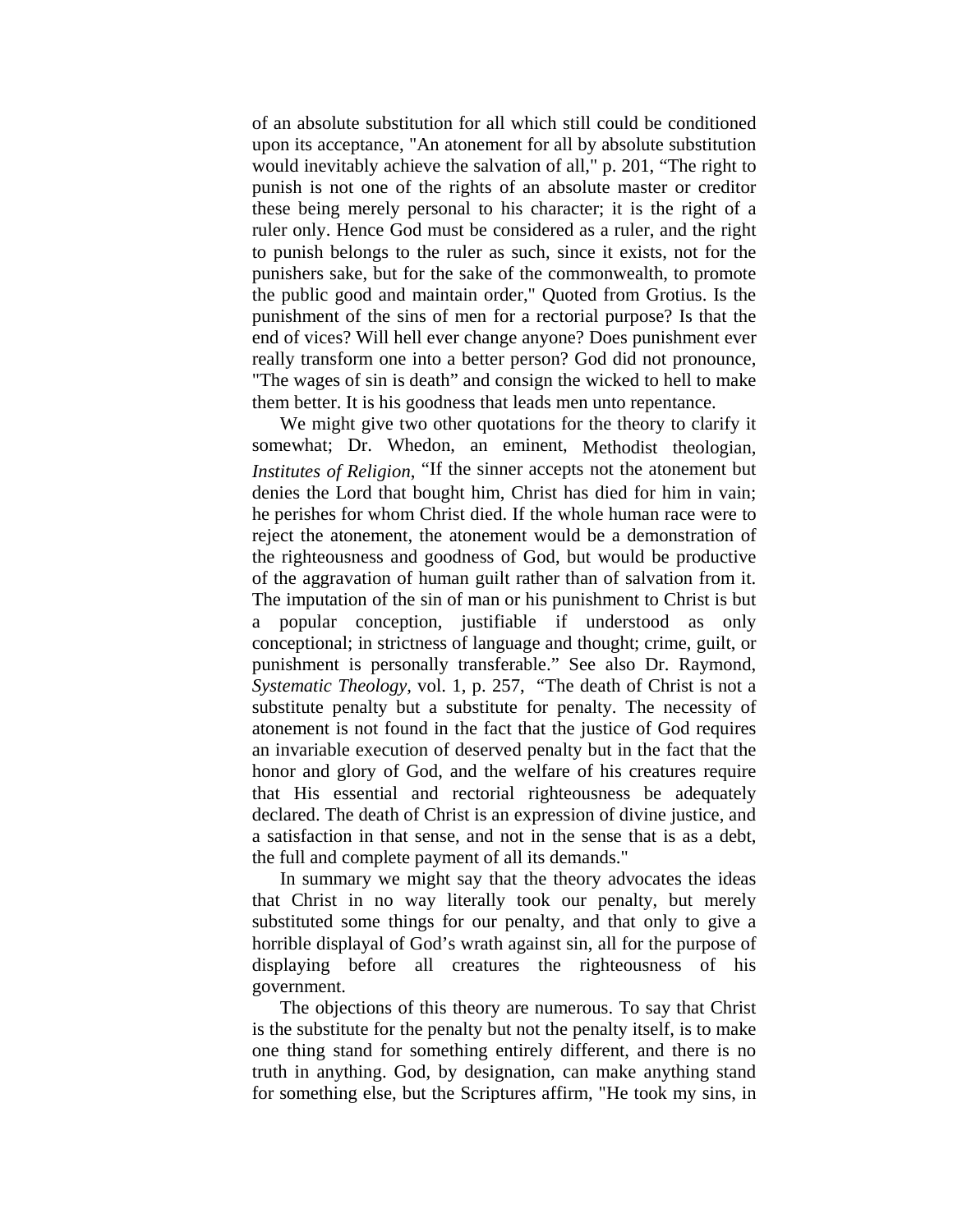His own body on the tree;" not something that stood for my sins, not a substitute for my sins, but actually my sins, and my curse, or penalty.

 Another objection is that it makes punishment rest not upon demerit, but only the good of society. It places the atonement upon mere expedience, instead of the atonement being the execution of the law in fulfillment of its just demands. It is merely a displayal of God's regard for His law so that now He can forgive sinners without them taking undue liberties and wrong ideas about Himself. Christ did not die merely to show me how much God hates sin, but how much He hates my sin. I'm glad the Armenians preach a better gospel than their theologians teach a philosophy of atonement, I John 1:9.

(3.) The Satisfaction theory, sometimes called the Ethical Theory and Orthodox Theory

 It is the common reformed doctrine of the atonement. Augustine first intimated it as a doctrine, but with many objectionable features, and Calvin later clarified many points. Leaving out the limitations placed upon Christ's atonement by his theory of election, Calvin's theory of the atonement must nearly conforms to the Scriptural presentation of Christ's atoning work,

 We shall follow Dr. Strong's presentation of the Theory of Satisfaction as far as we deem necessary for a clear presentation. He treats the doctrine in two parts as the solution of two problems. First, what did the atonement accomplish, or what was the object of Christ's death, and secondly, what were the means used, or how should Christ justly die in substitution for the guilty? The first deals with the holiness of God as related to Christ's death, and the second, Christ's death related to His humanity.

(a.) First, then, Christ's death related to the holiness of God. This grounds the necessity of Christ's death for sin in substitution in the holiness of God, as contrary to the Moral Influence Theory which grounds it in man, as a moral example, or the Governmental Theory, which grounds its necessity in moral government alone. There is an ethical holiness of principle in God, which demands the punishment of sin. There is a principle in sin, which is ill-deserving of demerit, which must be punished because it is contrary to God's holiness. Universal consciousness gives proof of this. Every working of conscience attests its fact. This is not only based upon moral law; but that moral law receives its authority from the moral principle of holiness in God. Divine punishment of sin is a necessary reaction of God's holy nature against moral evil, the self-assertion of infinite holiness against that which is antagonistic and would destroy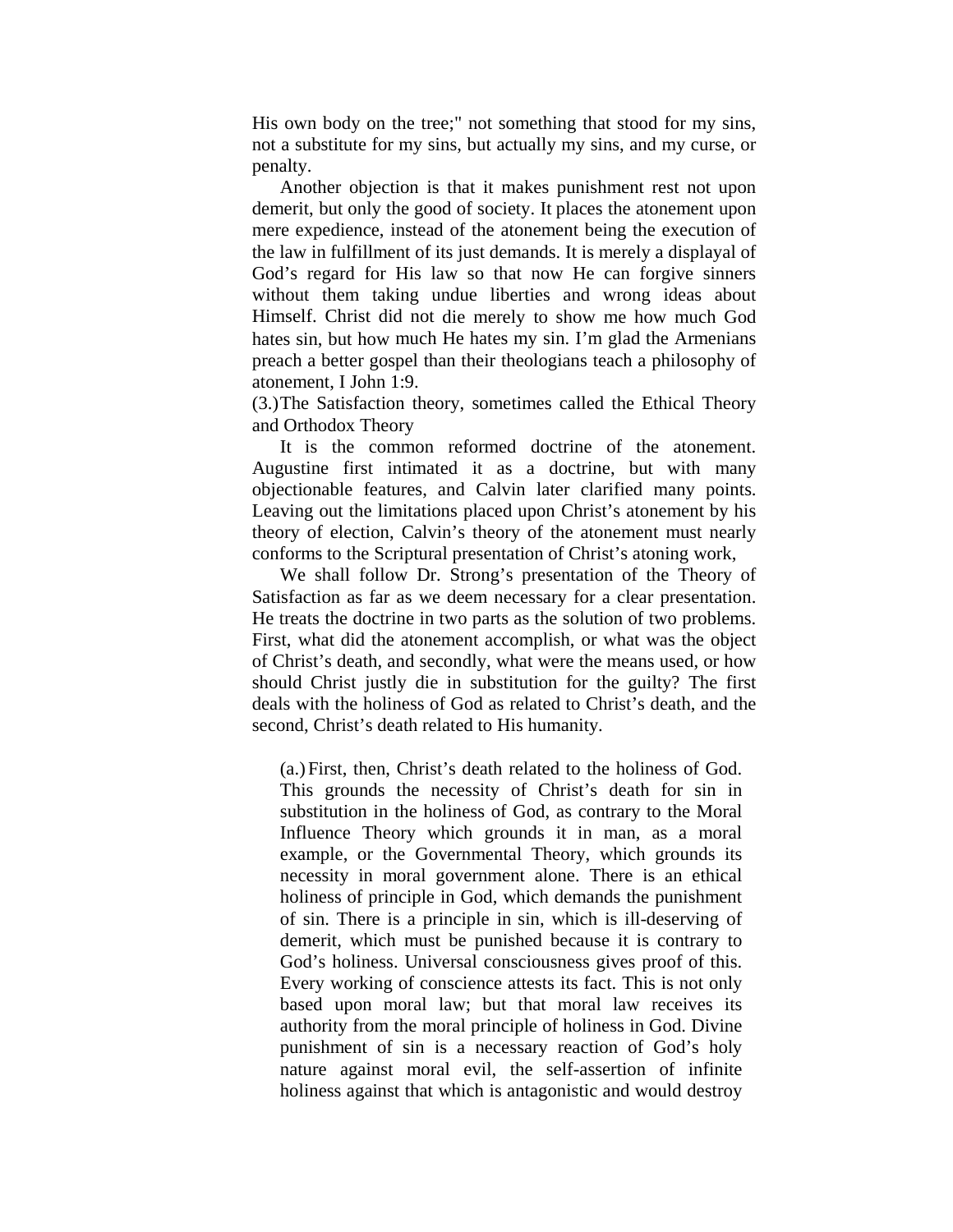holiness. This demand of God's holiness is devoid of passion, and is unchanging since it springs from His immutable attribute of holiness; hence, the atonement is a satisfaction of the ethical demand of the divine nature, by the substitution of Christ's penal sufferings for the punishment of the guilty.

 God's infinite holiness, which cannot look upon sin, nor by any means acquit the guilty, is satisfied by an adequate substitute which meets its every demand; for penalty, while His love is satisfied in that it now can justify and save men, Psalm 85:l0, "Mercy and truth are met together, righteousness and peace have kissed each other.

 In this relationship of Christ's death to the holiness of God, Christ stands as our substitute for the righteousness of God in a two-fold office. In his death He meets the righteous demands of a Holy God for sins which are passed. He pays the price of redemption from sins consequence, by taking its just penalty in His vicarious death. Since the law, however, demands perfection in its obedience, Christ's sinless, perfectly holy life is also accounted ours. He not only carries my punishment, but His holiness is imputed unto me. Here is double imputation. My sins were imputed unto Him, and He carried them away, but His righteousness is imputed unto me, making me holy in the sight of God. Such is the plain statement of Scripture, II Corinthians 5:21, where both imputations are mentioned and 1 Corinthians 1:30 and Philippians 3:9, hence Christ is all and in all. He is everything. He is not only my salvation, my surety before God, my propitiation, my perfection, and satisfaction before God for him, but He is my holiness and righteousness before a Holy God; His holiness is mine as well as His sacrifice for sin. What a wonderful truth to grasp! One turns from the uncertainty of trusting in his own efforts toward salvation and rests upon a perfect work already accomplished and accepted by God as satisfactory, and finds rest from the fear of judgment. One turns also from the weak, beggarly inadequate efforts at self justification and fleshly works of righteousness which are in the sight of God as 'Filthy Rags' and rejoices in the imputed righteousness of the indwelling Christ, knowing that Jesus is his holiness before a holy God. How we need the identification of self with Christ in death, that we might know the truth of identification with Him in His resurrection in a newness of life so that Galatians 2:20 becomes a living loving reality.

 (b.)We now note how Christ's death is related to His humanity. When Christ "took upon Himself the nature of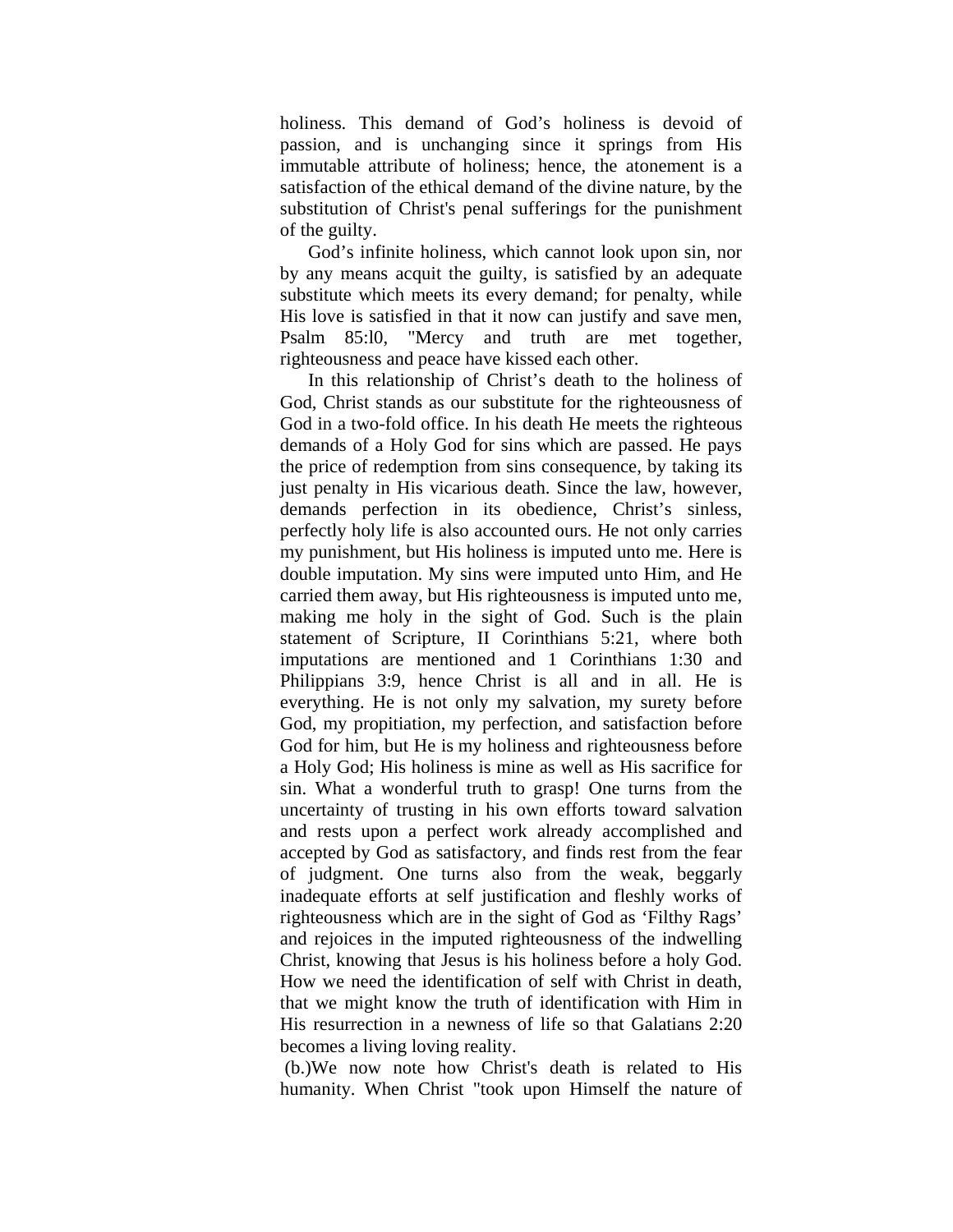Abraham of man," He also assumed the obligations to pay the demands of God's holiness, and does so perfectly pay, that God is satisfied with it and saves every sinner who accepts that Substitute as His own. By partaking of the common human nature passed down through natural generation from Adam, Christ partook of the common obligation attached to human nature, while not partaking of its depravity. He voluntarily came into the world by the method of natural generation to assume the obligation. "For this hour came I into the world." He must carry, by obedience to His passion, this obligation to full payment. See Matthew 26:53-54, "Must be." Had Christ come into the world by ordinary parentage, of human father, He must partake of humanity's depravity; but being born of the virgin Mary, conceived of the Holy Ghost, He was born without depravity, but still with the common human nature, with its obligation to be righteousness of the law of God. His atonement, therefore, covers only man, not fallen angels, as He did not partake of their natures; hence He was no substitute for them. He was not made sin for them. The truth of Christ's identification with humanity in natural birth, or by partaking of our nature, is the truth of His federal headship. As in Adam all die, so in Christ are all made alive, but only many made righteous, Romans 5. Christ stands to humanity in the same relationship that Adam did; hence, He is called the "Second Adam. As all could fall in the first, Adam's disobedience, so all could be substituted in the Second Adam's obedience. Christ, by partaking of the human nature by both natural generation by the Holy Spirit's conception, could partake of the whole human guilt of penalty, while not partaking of its depravity. Christ did not, as the governmental theory asserts, substitute for penalty, but literally took my penalty, and could do it, because Ho took my nature and my guilt. Therefore, in a true doctrine of Christ's vicarious sufferings, and also in His life, and all that He was and is in the world of redemption, you may put the words before them, "For me." He was born for me, lived for me, taught for me, worked for me, was tried for me, despised for me, rejected for me, suffered for me, was forsaken of God for me, and died for me; He arose for me, lives and intercedes for me, and is coming back for me. That is the true doctrine of the atonement; Christ both was and did for me what I wasn't nor could ever do for myself; and, in lieu of the fact that I couldn't, God looked upon the world of His Son and said, "I'm well pleased."

As for any human measurement both of the Divine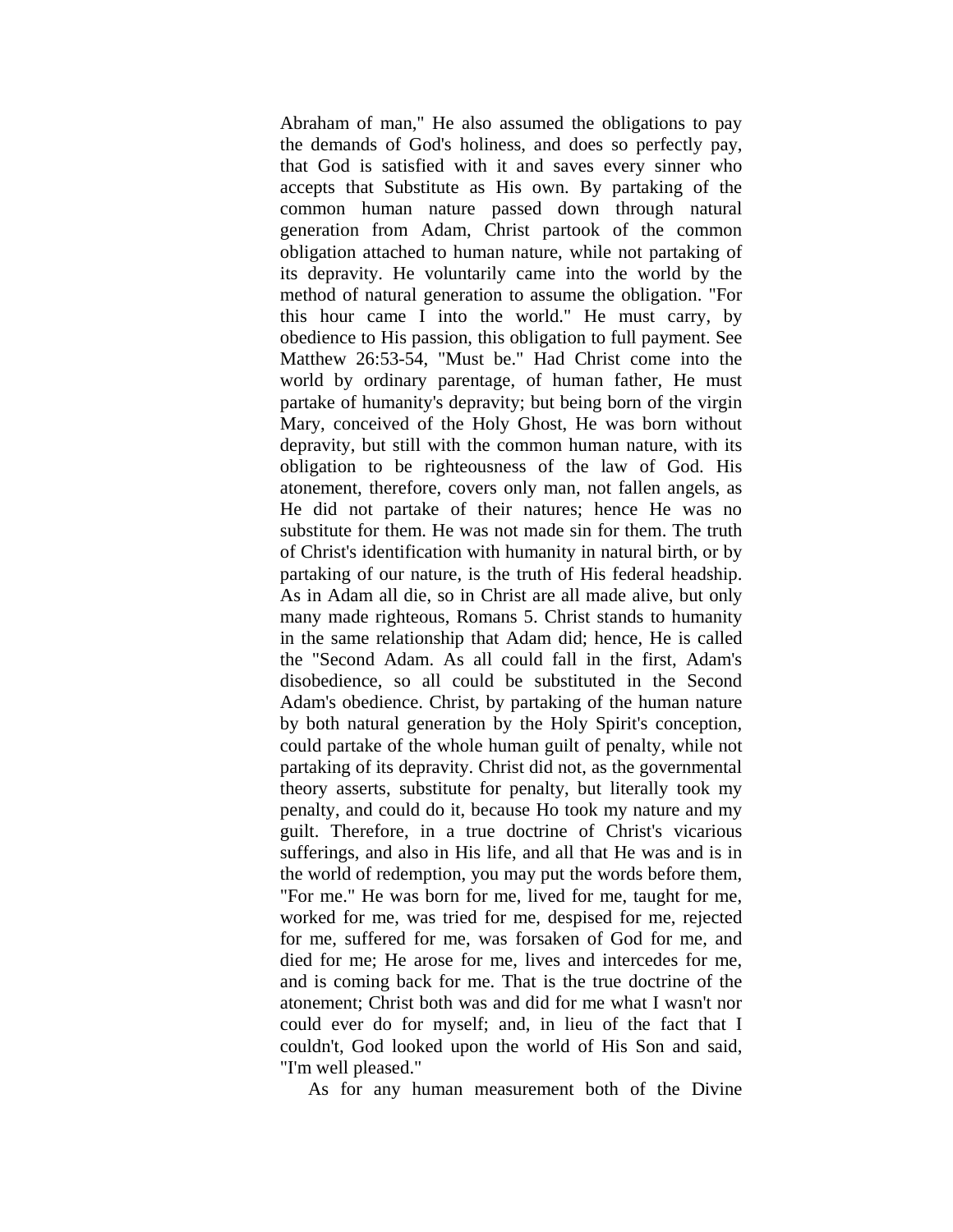counsel of God in redemption and in the benefits of it, the finite mind cannot attain unto it, nor can it plumb the depths of the meaning or the suffering of the God-Man upon the cursed tree. That is as deep as the infinite heart of all living God, who hates sin with a holy hatred, yet loves the sinner with infinite love. God's great redeeming love met the tide of all human sin and cleared the way back to God for every man who will have it so.

### 5. The Extent of the Atonement

 We have dealt more or less extensively with the same doctrines of election which would limit the atonement in its application if not in its sufficiency, so we shall not cover the same territory here. The primary differences of theories as to the limits for the atonement rest upon the Calvinistic Theory of Election, as being unconditional: It holds a general atonement, but in relation to a special election, a sovereign application of grace to only a few elected to grace. Christ died for all, so the Gospel is to be preached to all, but, since all reject its proffered grace because of moral inability, then God interposes and sovereignty applies the "Saving influence" (Monergism) in the salvation of the elect, but withholds this from the non-elect. Those elected, apart from any faith or willingness of their own, are surely saved by an irresistible influence of the Spirit' thus the atonement, in its absolute efficiency, is only for the elect, Dr, Hodge on this subject in *Systematic Theology* makes this statement of their doctrine plain, p. 545, vol. 2, also p. 547. They maintain that Christ died in a sense for the elect, which He did not for the non-elect. In dealing with the subject of a limited atonement it is well to find from where the limitations come.

a. Since it is freely admitted both by Armenians and Calvinists that Christ's death is intrinsically sufficient to save all men, if there were any limitation to any peculiar class of men, the limitation is not for lack of worth of the atonement but only by divine appointment. God must do the limiting. Both agree here.

b. The limitation has no respect of personages. It cannot be because some are worse than others; Calvinists maintain this also. The elect are elected, they say, out of no personal merit.

c. We wish to reiterate here, Christ's obedience and sufferings were of infinite intrinsic worth, and He need not have suffered and died more to secure, if God so willed, the salvation of every man and woman that ever lived; so the limitation is not because of any limitation of Christ's atonement.

d. Any limitation would have to be either on the part of the pleasure or the reconciling of a rebellious part of His realm to Himself, and His Son offers to make reparation. Now the number of extent of who is included would depend upon either the Father's will or the Son's. No one else has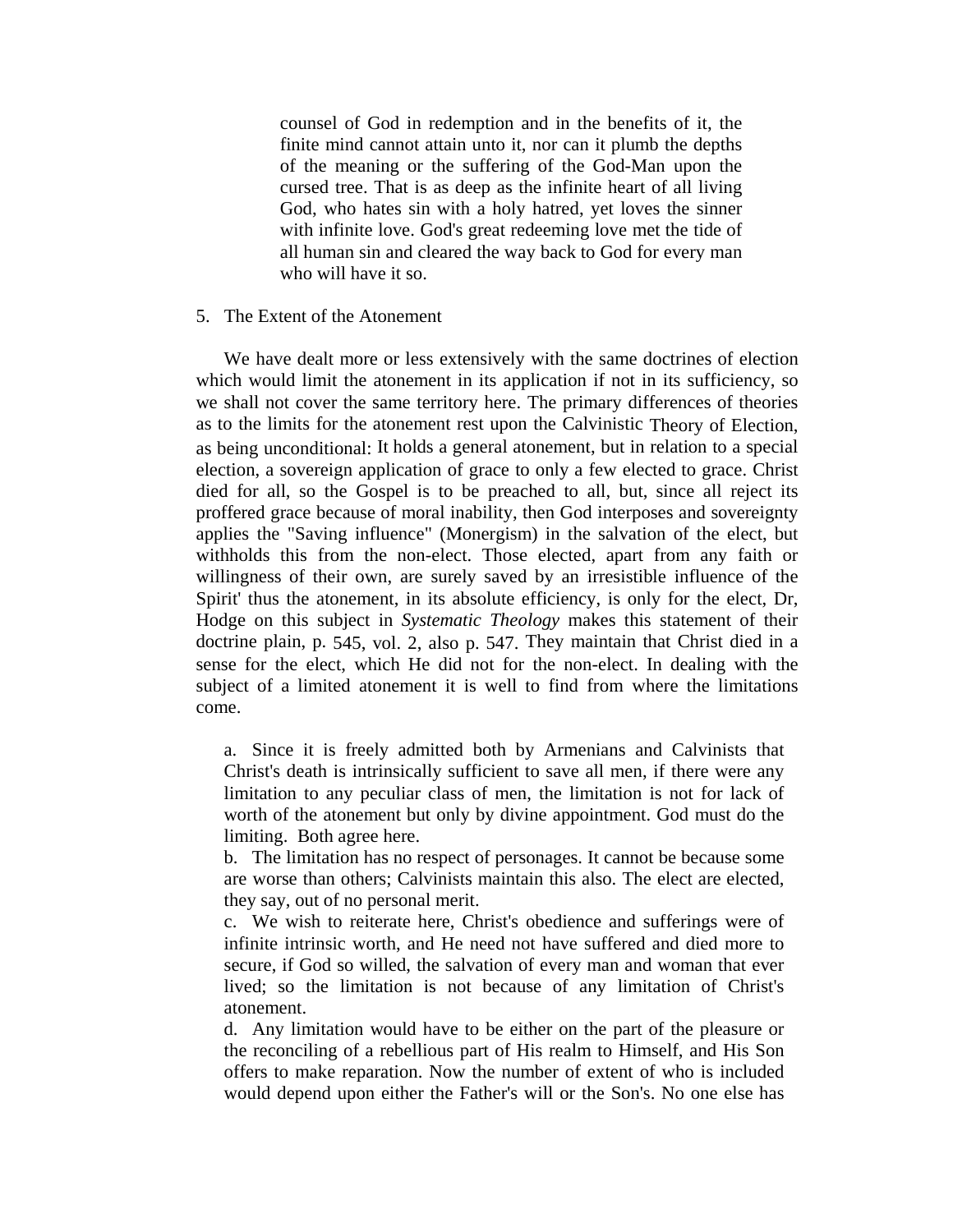any say so, for the transaction is between the father and the Son and no one else, as to who shall be included. Calvinists agree here also. If the atonement is to be limited, either the Son will not make it or the Father will not accept atonement for all, Dr. Hodge, *Systematic Theology*, p. 357. e. What is the pleasure of the Father as to limiting the Atonement? No arbitrary sovereignty will do here. Even an arbitrary Sovereignty on God's part might just as well conclude for a general as well as a limited atonement, but God doesn't deal in such arbitrary manner, His sovereignty is righteous, an arbitrary limitation to an atonement which is sufficient to save all, but is applicable to only an elect few with no other reason than its own arbitrariness,

 The Scriptures constantly affirm that God's love for sinners is universal and not confined to the elect, for there was no difference in men to make Him love some more than others and elect them to life while damning the others with a divine decree. It was because "God so loved world that He gave His only begotten Son," that hence gives the universal application to "whosoever believeth on Him." There was nothing in any man to recommend him more to the Divine pleasure than any other man.

 A divine choice of one over another would have no reason either in the love of God or conditions of man, and, in fact, it has no existence other than in the theology of election and not in the Scriptures. How God's righteousness can be vindicated on the grounds of a limited atonement which would pass over countless souls steeped in the same sin and misery which calls forth the redeeming grace of God and light only a few in the same condition and save them in spite of themselves is a mystery! It would remove salvation from the realm of God's infinite love and grace, and put it open an arbitrary sovereignty, which acts without compassion or love.

f. Neither can a limited atonement be upheld in the light of God's attributes: Justice - God's justice is perfectly satisfied with Christ's sacrifice as for all men. The elocutionists will so affirm. There is no reason in God's justice for limiting the atonement. Holiness, if God's holiness or glory is the heart of all atonement, and every sinner saved manifests His glory, the more sinners saved, the greater the glorification; Goodness, as manifested in His love. Can anyone affirm that God's goodness is more manifested by a limited atonement and not to the greater amount included? Is there the greater manifestation of the goodness of God in an arbitrary selection of a few out of a whole, while passing over the rest only because of God's decree with no respect of individual responsibility?

g. What sayeth the Scriptures as to the pleasure of God as to the extent of the atonement, Ezekiel 33:11, "Say unto them, as I live, saith the Lord God, I have no pleasure in the death of the wicked, but that the wicked turn from his wicked ways and live." He is not talking about physical death here, for He asks, "Why will ye die, 0 Israel?" His universal love toward all men is attested in John 3:16 and I Timothy 2:4, "Who will have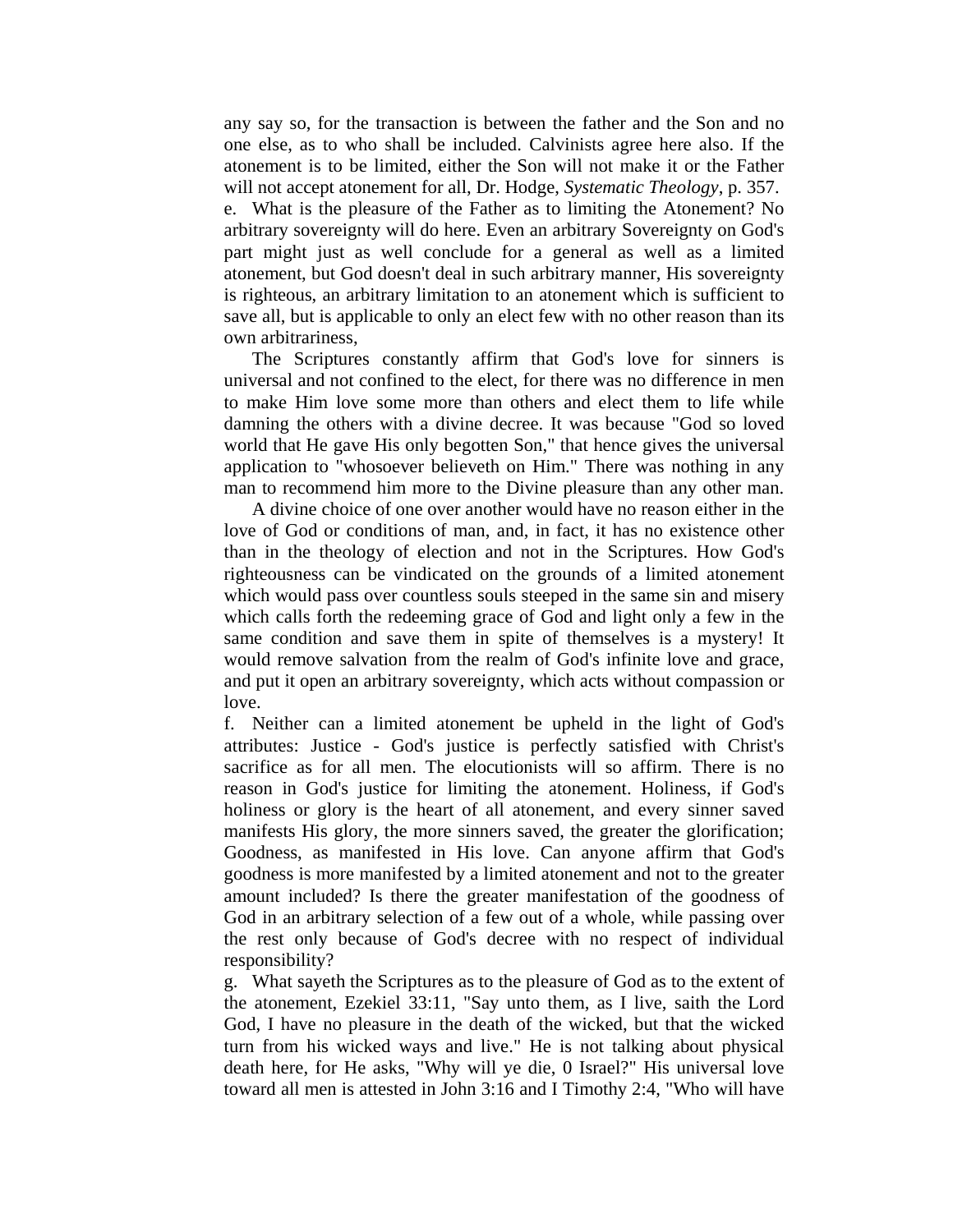all men to be saved, and to come to the knowledge of the truth." God would be guilt of double talk if He said that, while all the time He knew that the atonement was only able to save the elect, II Peter 3:9, "The Lord is not slack concerning His promise, as some men count slackness, but is longsuffering to us-ward, not willing that any should perish, but that all should come to the truth."

 Nor can any limitation be based upon the Son's desire only to make atonement for some, and not for all; every argument in the preceding portion applies here also. His atonement is as wide as the fall which called it forth. It covers as wide as the fall, Romans 5:18 is conclusive; I Timothy 2:5-6 is also conclusive, as is II Corinthians 5:14-15.

 The real reason for the teaching of a limited atonement arises out of the mistaken idea of unconditional election, If elected, they affirm that you are specifically included in the atonement; then your salvation is included too, and your salvation is certain apart from any conditions, for the saving influence of the Holy Spirit is irresistible, and you cannot help being saved. If not elected, then, that influence is not given to you; you could not then be included in the atonement in this specific way.

 The truth concerning the extent of the atonement, consistent with Scripture, is that there is not a son of Adam for whom Christ did not die, He died for all, men in a real, active, substitionary way. Not only is the atonement of Christ intrinsically sufficient to save all men (that is worth enough to do it), but it is actively able. Here is what is denied by some. It is adequate to all, for every man and woman to the end of time. Christ did not have in mind only a certain elect class of men for whom He specially died. The offer of saving grace is as wide as the ruin and the atonement as inclusive as the fall; there is no question of the right of God to exclude some, but the fact, has He? When a man rebels, he does forfeit all claims to clemency, but the question is of facts: Do the Scriptures reveal that God has excluded me? The answer is personal faith in Christ could not be the duty of all men if all wore not equally represented in the atonement. Men are said to be damned in the Scriptures, not from any divine decree, but because they believed not upon Christ, John 3:36; Mark 16:15-18. The only limitation upon the atonement of Christ is not fixed by any decree of election on God's part, but rejection upon man's part; so it is testified constantly in the Scriptures, Romans 10:8-15. We could continue this discussion far beyond this, as it has been on both sides for centuries. It is a thing for which to praise God, that men even who theologically believe in a limited atonement have many times such a burning, God-given passion for souls, that they forget their theology long enough to preach a soulwinning gospel to all who will hear. Let us not formulate any doctrine which will restrict in any extent the words of our Lord Himself, "The Son of man is come to seek and to save that which is lost;" and "God so loved the world, that whosoever believe in Him should not perish, but have everlasting life,"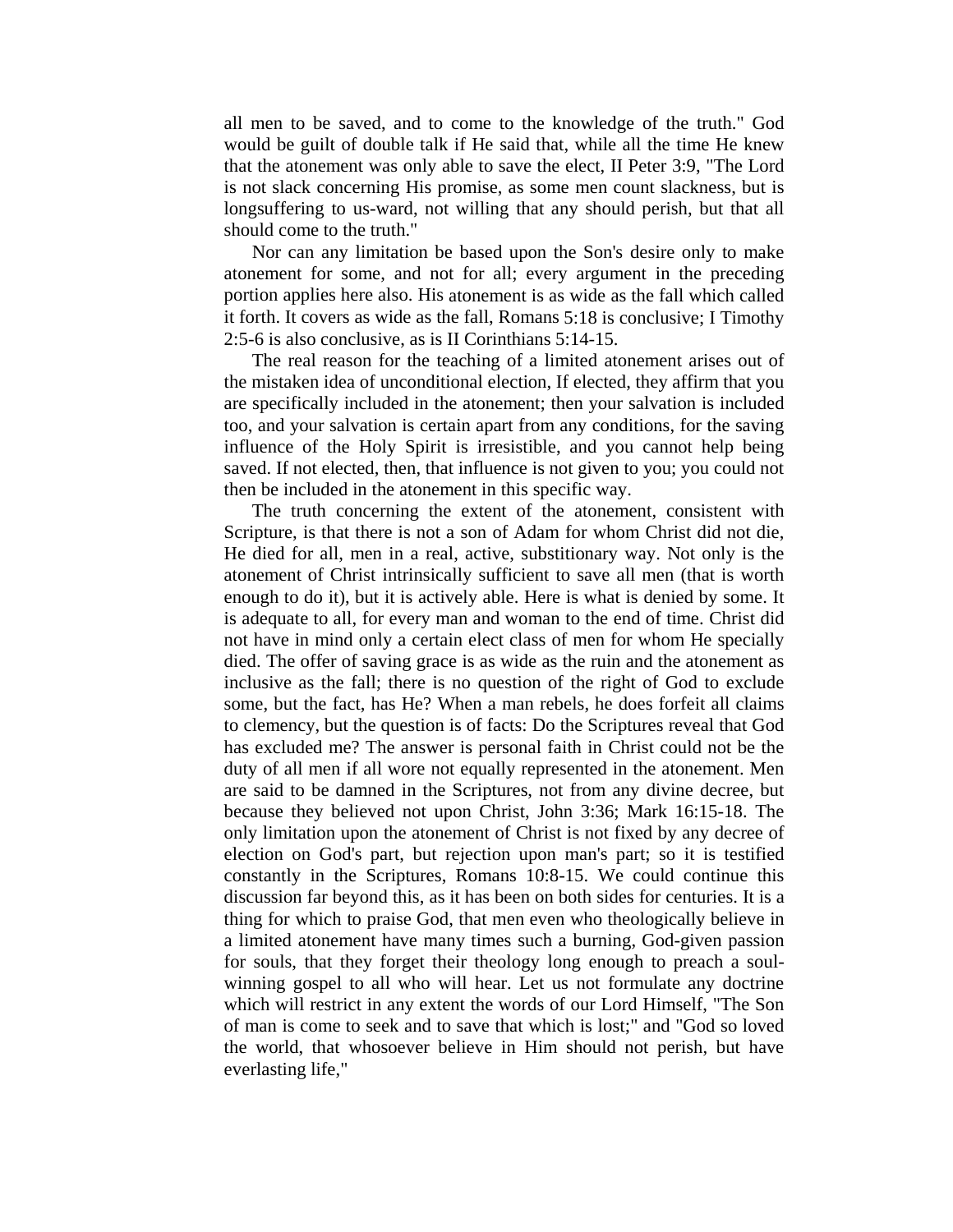#### II. Subjective Soteriology

 In this division we are to consider salvation as it is subjectively wrought out in its individual application to each person saved. Here is applied salvation. What has been purchased is now delivered. Until each individual appropriates by faith the finished atonement of Christ, he is just as lost as though Christ had not died for him. The access to God has been opened, the obstacles removed, the satisfaction made, all according to sovereign grace apart from the sinner's cooperation or consent; now, he must enter into active participation by the consent of his will and repentance of mind.

 It is to be noted also that in this section of Soteriology we shall prominently display the workings of the Holy Spirit. We shall not be able to consider the doctrine of Pneumatology or the doctrine of the Holy Spirit, under this head; but shall incorporate as much as possible of the great teachings of the Word about the third person of the Trinity within this division of Soteriology. This is both wise and expedient, for the primary work of the Holy Spirit, as far as concerning the child of God, is wrought out in subjective salvation.

 We shall consider the essentials of the doctrine of the Holy Spirit right along with this subject. As in objective salvation, the Holy Spirit was active in the earthly ministry of our Lord, and it was "through the eternal Spirit that He offered Himself to God." He was raised by the Spirit of the Father; so it is the specific work of the Spirit of God in this dispensation to "call out a people for His name," to convict of sin, to draw men unto Christ, regenerate them sanctify and infill them, perfect them, and, finally, glorify them. It is the Holy Spirit who now is the active member of the Godhead in redemption. In the Old Testament preparation times, Jesus said, "Hitherto the Father worketh, "but "Now I work," that is, during Bethlehem to Calvary, actively offering Himself as a sin offering; but it was expedient that He go away, that the Holy Spirit, the "gift of the Father," might come. Now it is He that worketh, carrying out the provisions of the atonement. It is He that broodeth over the face of caustic, sinful fallen creation, yearning over sinful men, activating God's saints to witnessing of the saving truth of the gospel, applying the truth in conviction to hearts, and saving those who believe the gospel.

 The truth of this viewpoint of the Holy Spirit's relationship to the work of men now is apparent from many portions of Scripture. In relationship to the world of sinners, Christ says in John 16:8, "And when He is come, He will reprove the world of sin and of righteousness and of judgment; of sin because they believe not on me." He was to follow up the ministry of Christ, applying its saving truth and convicting of unbelief. Christ in this same discourse in the upper room tells of the work of the Spirit to the believers; He was to be Comforter or "one who comes alongside and helps." The word "Another" signified He is to take Christ's place as active leader and helper. He was to bring to the disciples' minds the things Christ had taught them and to guide them unto all truth. He is to glorify Christ to the believer. These promises were not alone to the twelve disciples. Peter says in relation to this coming of the Holy Spirit in Acts 2:39, "For the promise is unto you, and to your children, and to all that are afar off, even as many as the Lord our God shall call." Throughout this dispensation of grace, the Holy Spirit is the active administrator of the absent Lord of the Church; He does not speak of Himself; His words and works are those of Christ, even as Christ while on earth did not speak of Himself but spoke the words of the Father and did the works of the Father. Christ is made real to the believer and lives and reigns in him through the indwelling Spirit of God.

 How important it is, then, that the child of God realized that the Holy Spirit is a person and not an influence? Some have taught that He was an irradiation of God, like the sunbeam is an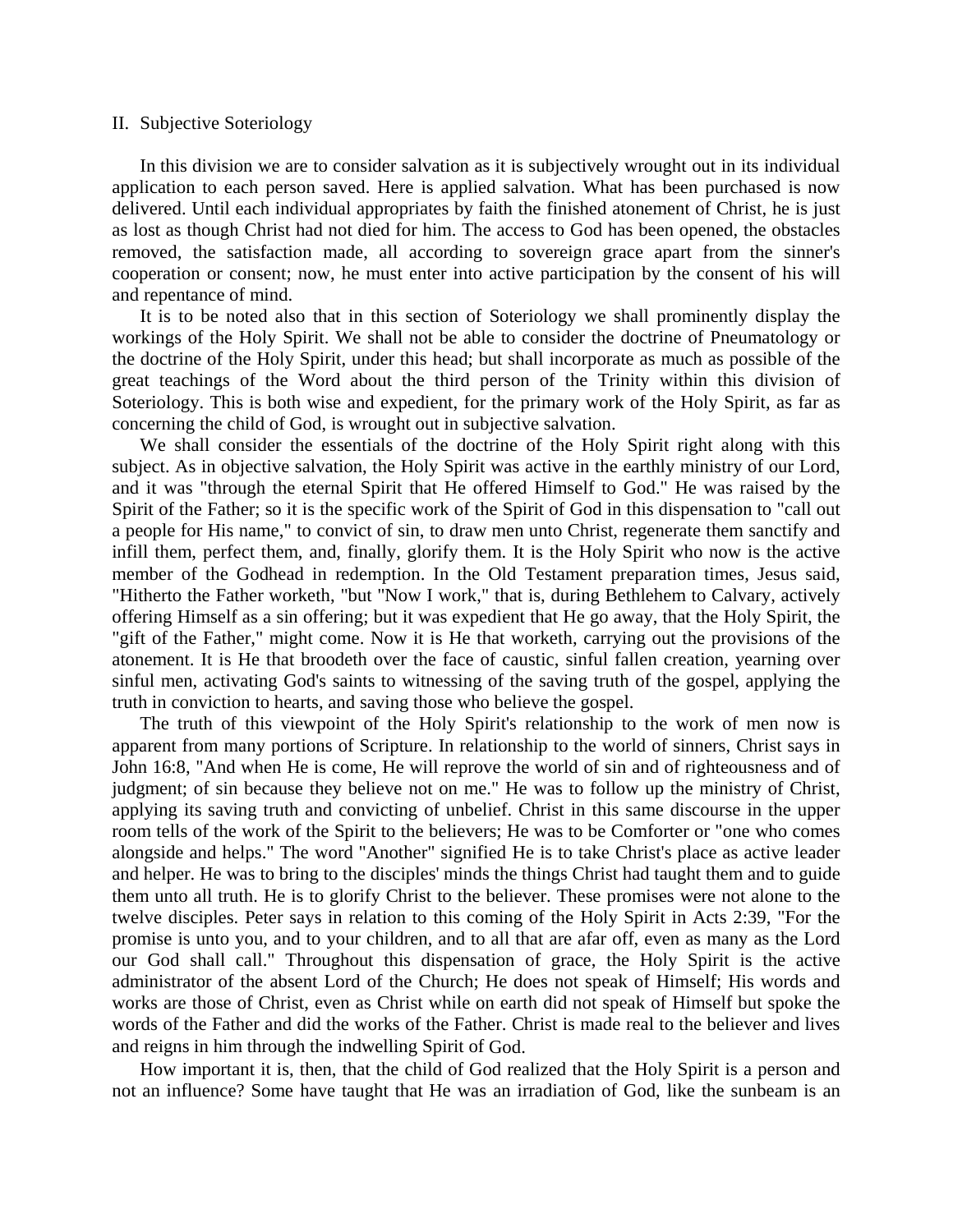irradiation of the sun, but the personal pronouns and attributes applied to Him, as well as His personal works, all display His personality. He has knowledge, love, He wills, searches the deep things of God, speaks, intercedes, testifies, teaches, and guides; He can be grieved, done despite to, lied unto, and rebelled against. Likewise His deity is affirmed by the ascription unto Him of all the infinite attributes of the Godhead, as well as the works of deity; He can be blasphemed against, worshipped, and is called God. His name is also linked with the other two members of the Godhead, Matthew 28:19, II Corinthians 13:14.

#### A. The First Works of the Holy Spirit in the Individual's Salvation

 There is a theological question of great importance, which is meeting us at the outset of our present discussion. This is the question of the sinner's cooperation or non-cooperation in his own salvation. It takes a three-fold question: First, does the unregenerated sinner alone from the outset, unaided by the Spirit, work out His own salvation? This is the theory of the rationalist, modernist, and some like groups. Secondly, does he cooperate with the Ho1y Spirit? Most Armenianism clings to some form of this. Thirdly, does the Holy Spirit accomplish the work in the sinner without any cooperation on the sinner's part? This is Calvinism. The argument has been around two words which give the opposite ideas: Synergism, or some form of cooperation; and Monergism, the willing or determinations or actions of the sinner has nothing to do with it; he in no sense of the word has any freedom of choice, but is acted upon by the irresistible influence of the Holy Spirit, most of the time, in a sense, against his will.

 Which of these systems are true? They have both been ably defended. The question has revolved around the freedom of will again. One side says man can and does choose; the other that he cannot. Calvinism has confused the ability to choose with the ability to carry out the choice. Is a choice free, which, however, cannot perform its choice? Paul answers it in Romans 7:14-23. The error of the synergist is as bad as that of the monergist. They defend the complete freedom of the human will to fully cooperate with the Spirit. Charles Finney was one of its exponents. His treatise on natural ability is very close to the Scriptural truth. The truth lays at heart both sides of the argument. If every portion of the Scriptures is to be received, certainly man is always asked to do something when he hears the gospel; he is to will with God, accept the message, or refuse it with eternal consequences.

 Finney gives this concession to Calvinism: That man will not naturally will with God. Because of his fallen nature, he will invariably take the wrong choice; but he steadfastly maintains that his personal responsibility rests upon the fact that he had the ability to choose otherwise. I think it would have been better to state that his responsibility rests upon the fact that he just personally chooses wrong. If he had chosen the other way, God's gracious enabling would have given him the power to walk in God's ways. There is a real difficulty in drawing the line between man's uttermost ability to choose, and the place where the Holy Spirit influences his choice. God does not set upon man an offer with regard to his individual choice. Every proffer of the gospel is given with the request for man to willfully accept. We have before tried to draw as close a line as possible. The natural, unregenerate sinner is totally depraved with wills as well as natures alienated from God, so that his every choice is away from God. His moral choices for betterment are an abomination to God, for they exclude His Son from their plans. In this position he could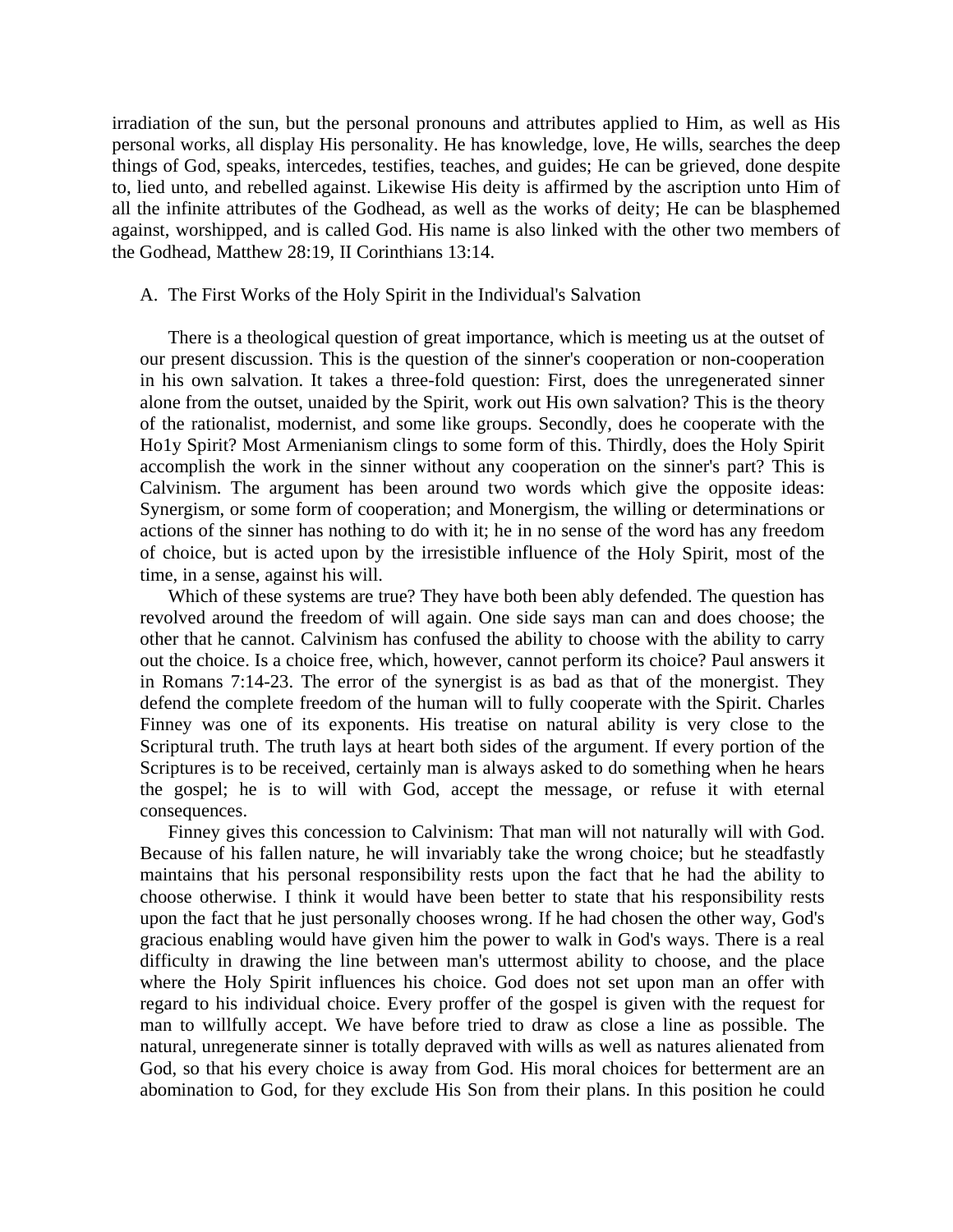never be saved without the intervention of the Holy Spirit.

 First, in the personal application of the saving truth of the gospel to the conscience of the sinner, this is the "drawing" of the Father, John 6:44, "No man can come to me except the Father draw him." What is this drawing of the Father? It, no doubt, has all the elements of conviction of sin, the necessity of salvation, and the perfect satisfaction in Christ. The soul sees itself as lost, as needing a Saviour; then the Spirit draws that soul to rest upon Christ as that Saviour. Here is monergism. Certainly the Spirit works first, and everything the sinner does in his salvation is as a result of the Spirit's workings; but, if the plain teachings of the Scripture are to be accounted true, there is an individual responsibility arising from a free choice upon the part. The Holy Spirit in His full work of drawing the sinner to Christ removes every obstacle to his free choice.

 He enables the sinner to think aright about himself and his post estate, about the Father's love, and Christ's saving work on the cross so that the for that choice he has absolute freedom. This is denied by the monergists. Certainly this is the import of John 16:8-9, "to convict the world of sin." What sin, because "They believed not on me?" How can they believe on Him? Romans 10:17, by hearing the Word of God; but believing is an act of mine, is it not? One for which I'm personally responsible, but responsibility is a result of freedom of choice. Without it there is no personal responsibility. The means employed to enable men to choose freely, and which influence his choice, do not irresistibly make him choose, but gives every inducement God can give for him to make the right choice.

#### B. Conviction of Sin

 This is, no doubt, the opening work of the Holy Spirit in the soul of the sinner. There can be no further progress toward salvation until this groundwork is accomplished by the Spirit. It is His work. "He will convict the world of sin." Under the Holy Spirit preaching of Peter on Pentecost, "They were pricked in their hearts." What are some of the elements conviction?

1. It is first the Holy Spirit imparting to the sinner knowledge of which he is ignorant.

a. A depth of sin. Like a glass with muddy sediment; you do not know its depths of dirt until you stir it up.

b. His lack of righteousness. In the world of fallen man, he never knows he is fallen until he sees the unfallen. Filth does not look nearly so filthy until it is brought into the presence of purity. The Spirit brings the guilty vile soul into the spotlight of God's holiness, and its own so-called righteousness is shown up to be as filthy as rags.

c. The wrath of God against sin, "Judgment to come." The soul knows it merits punishment and feels the condemnation.

2. There is the second effect of conviction not only to know but also to feel that you are lost, "The pricked heart." Awakened conscience is set to work by the Holy Spirit not only to know but also to feel its guilt.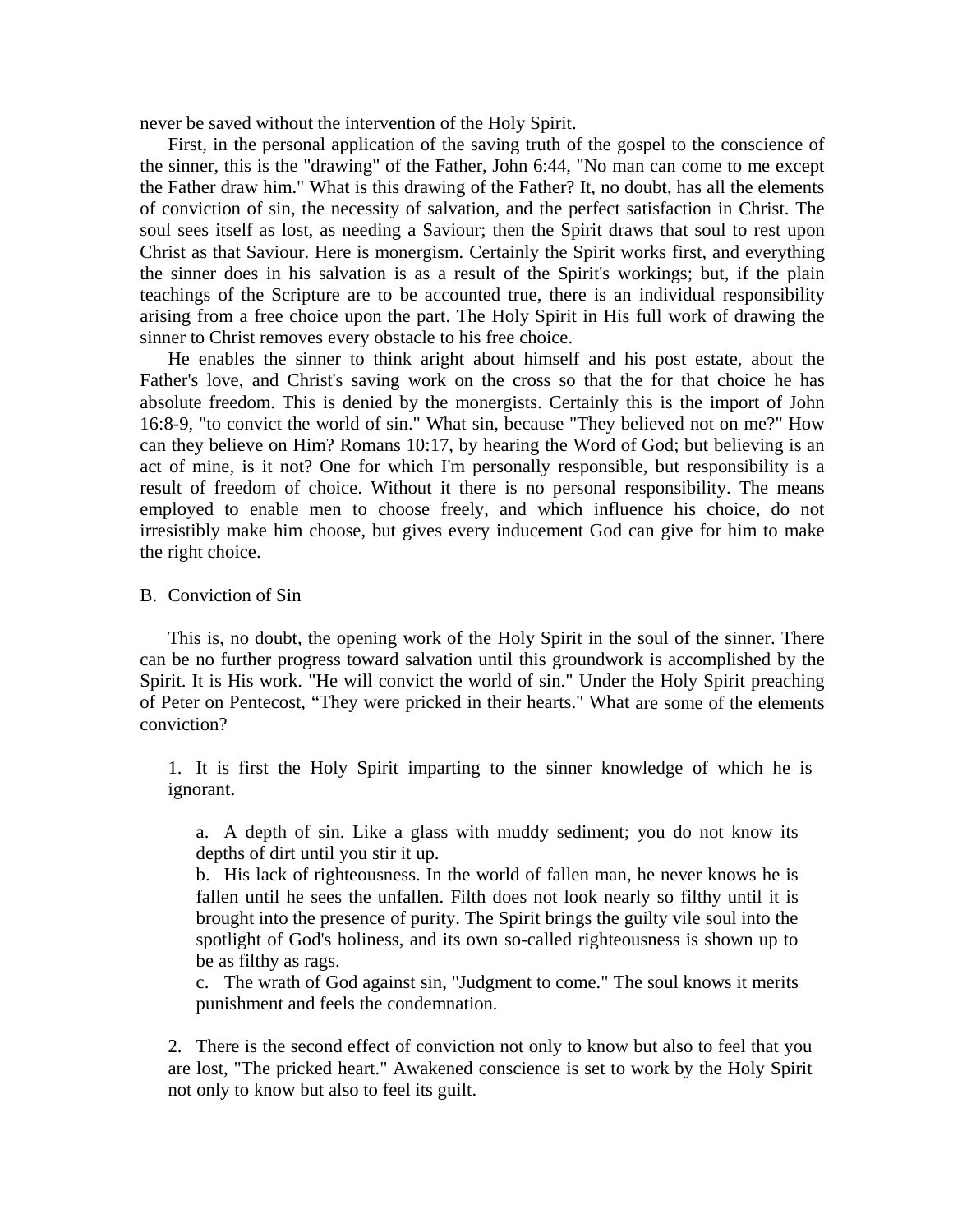There is a difference between knowing a truth and feeling it. To illustrate: someone comes running up and says there is a house on fire over in the suburb. You are solicitous, a shame, someone is burned out, too bad, etc.," but, as you draw nearer, the truth sears your soul, "It is my house on fire." What is the difference? First, there is a personal application touching one's own self, followed by the feeling of the truth. See the illustration of the Philippians' jailer, trembling in the presence of God's working, he cries out, "What must I do to be saved?" Conviction comes, with a deep sense of the need of salvation because he was lost.

 There is no possibility of saving anyone until they know and feel that they are lost. Would anyone seek guidance until he is conscious of the fact that he is lost? No one will rely upon Christ for salvation until he is made conscious of his lost estate by this work of the Holy Spirit. Here is the main reason for so many spurious, shallow confessions of salvation without reality. The Spirit of God has not been allowed to do His work for which He was sent, either because of shallow preaching, lack of spirituality on the part of the messenger, the prayer less state of the church, or misrepresentation of the Gospel, briefly stated to be the sinner's soul to its own danger and sinfulness, and to the gracious sufficiency of Christ to save. It is this grand work of the Spirit in the soul which paves the way to faith. Remember Christ said His primary conviction of sin would be "because they believe not on me." It is the one sin, which stands in the way of salvation.

3. Repentance toward God. There is quite a lot of mystery in the ordinary mind about the word repentance. It has lost its real meaning to man and has become synonymous with weeping or sorrow, yet it is the natural human reaction to the conviction of the Holy Spirit where the will says "yes" to God. That this is one element in man's cooperation with God should be apparent from the consideration of its usage in Scripture. "God commandeth all men everywhere to repent," Acts 17:20; see also Luke l3:l-5. When they asked Him concerning the Galileans, if they were greater sinners because of a peculiar judgment visited upon them, Jesus answered, "No, except you repent, ye shall all likewise perish," something for man to do, which will bring damnation if it isn't done by him. Remember he cannot repent, in its true sense, until the Spirit convicts, and it occurs, probably simultaneously with real conviction and conversion.

a. Negatively considered. It sometimes helps to find out what a thing isn't to better understand what it is.

1.) Repentance is not conviction. It, no doubt, includes it and proceeds from it but it in itself is not conviction. If it were, Felix would have repented, but he didn't, Acts 24:25; He trembled but procrastinated and never repented in the record. The awakening of conviction is not enough until acted upon; conviction is something the Spirit does for us, that we might do the repenting.

 It is one thing to be awakened by the alarm clock at five, and another thing to get up. Conviction is to find out that you are lost; repentance is to do something about it. Conviction is to discover that you are drowning; repentance is to grab the lifeline,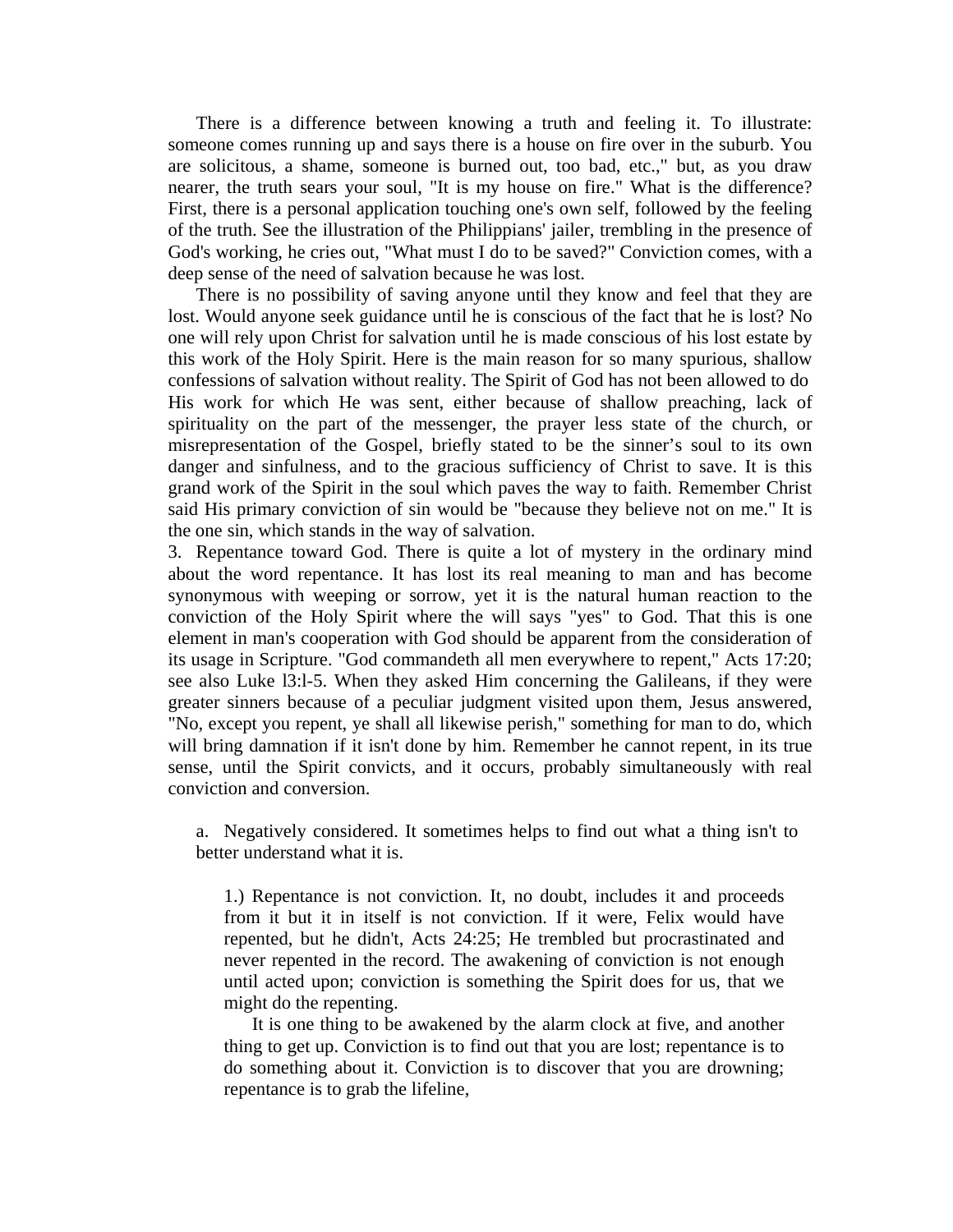2.) Repentance is not a sorrow for sin, though a sorrow for sin is a part of repentance and leads to it. If a sorrow for sin is repentance, then Judas truly repented, for when he discovered how far his act of act of betrayal was to carry Christ, he returned to the priest, threw down his bloody money, and, in soul anguish, committed suicide. How many altar workers confuse sorrow with repentance, saying, he hasn't repented enough," meaning by that "He hasn't sorrowed enough;" Paul says In II Corinthians 7:10, "For godly sorrow worketh repentance to salvation not be repented of," and works repentance unto salvation. So much sorrow for sin is not a godly sorrow for sin, but a sorrow that he cannot continue in it with impunity. This is what Paul calls in this same verse, "The sorrow of the world which worketh death."

3.) Repentance is not remorse, Remorse is a part of repentance, and is akin to sorrow for sin. If remorse were repentance, then hell would be full of saved folks, for we can see remorse in the rich man's words in Hades, but not words of repentance.

4.) Repentance is not fear, though fear has led many to repentance. Every time God put the screws a little tighter on Old Pharaoh, he was afraid, and called Moses to pray for the removal of the plagues, with the promise of letting them go; but, as soon as he was relieved of the plagues, he forgot his promise, much like the repentance of folks today in the presence of sickness, storms or earthquakes, but as soon as health or sunshine comes, the vows made under stress are forgotten. That isn't repentance; it is a fear of having to pay for their devilment.

5.) Last of all, repentance is not confession of sin. There can be no true repentance until there is a real confession of sinner-hood, but confession of sin is not enough to save. If it were, then every Catholic would be saved, along with some in the Bible who cried, "I have sinned." As Saul, king of Israel said, "I have sinned;" a real true confession of sin wrung out of an anguished soul, but there was no repentance. Acts I declares that Judas went to his own place, as Judas said, ""I have sinned in that I have betrayed innocent blood;" again a real confession out of an anguished soul, but there was not repentance. You can rehash your own meanness in the ears of a priest forever, or confess them to God and, if they are not accompanied by true repentance, there will be no salvation.

### b. Positively considered

 Definition: There are two Greek words employed in the New Testament for the word repentance. The one is never used for real repentance toward God. It is the Greek word that means to "care for or be considered for one's self." It is just remorse, primarily. It is used when it says, "Judas repented." The word which is used of true repentance is "To take an after view" in the ancient Anglo-Saxon, an "Afterwit" or "Afterthought." Strictly defined, then, it would mean change one's mind as a consequence of, and in conformity with, a second and more rational view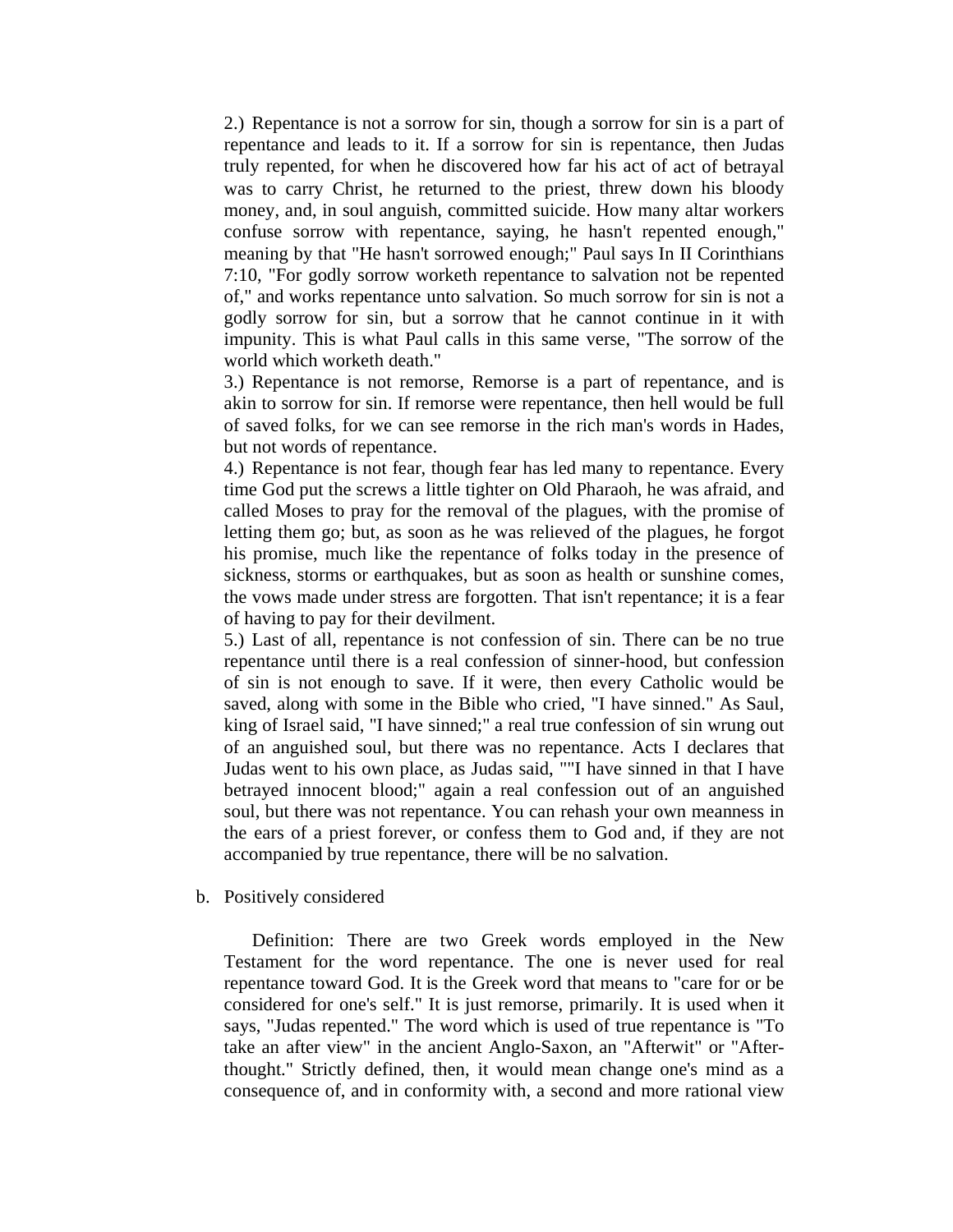of the subject." This is a change of choice, purpose; intention in conformity with the dictates of the intelligence. It means to reconsider and to change the mind because of the after-thought, and to act in another way because of the reconsideration.

 There is a good illustration of this definition in Matthew 21:28-29, the parable of the two sons. The father told his two sons to go work in the fields for him. The first said he would go, but didn't. The other said he would not go, but Jesus said, "He afterward repented and went." Here is the meaning of repentance. He got to reconsidering and changed his mind about his father, his own duty, and, as a result, changed his course. Some of the things which are not repentance led to it: he might have been sorry for the way he had treated Dad, regretted it, felt conviction he was wrong, and had fear of punishment; his afterthought, though, was wrong, Dad's right"; and he turned about-face to do what he said he wouldn't do. That is repentance, true repentance. Christ said of them, "Which of the twain did the will of the father?"

 There is another very clear illustration of repentance in the prodigal son. He was on the wrong pathway, but there came a time when he awakened to that fact; and all of the elements of repentance were present. You can see that in his awakening and reconsidering. It is interesting first to see that it wasn't until he came to the end of himself that he was brought to the place of repentance. First notice his change of mind; he comes to the place where he knows he was wrong; "I was better off at home with dear old Dad; I will arise and go back to my father," etc., and he did. That is true repentance. Note the elements: His mind underwent a complete change regarding his own life and its results about his father and his love, of himself and his sin, and the better state at his home, then the ensuing actions were based upon the change of mind. We shall see later that there is no such thing as true repentance without change of will and the "arising and going" as the prodigal son did.

 The Psalmist said, 119:59, "I thought on my ways, and turned my foot unto thy testimonies." Here are the two primary elements of repentance; the thinking upon one's ways, and, from that reconsideration, a turning of the will to God. I must not only reconsider, but also do the will of the Father, or, as the prodigal, think of my condition and the advantages of home, but also arise and go to my father. Then there is true repentance.

 True evangelical repentance now, in this present dispensation of grace, consists of a reversal of the entire life from one of self and all of its delights and gratification, to reliance upon God and giving all over to Him for salvation. The whole man is in reverse from the God-intended life of complete yieldedness and dependency upon God, the "seeking first the Kingdom of God and His righteousness," to the self-centered, independent, proud, self-appointed life of sinful gratification. We see the need of repentance, conviction awakens the soul, enabling it to think aright; a godly sorrow worketh repentance unto salvation by enabling the soul to feel aright, a sensibility of sin's sinfulness, and the soul's pollution;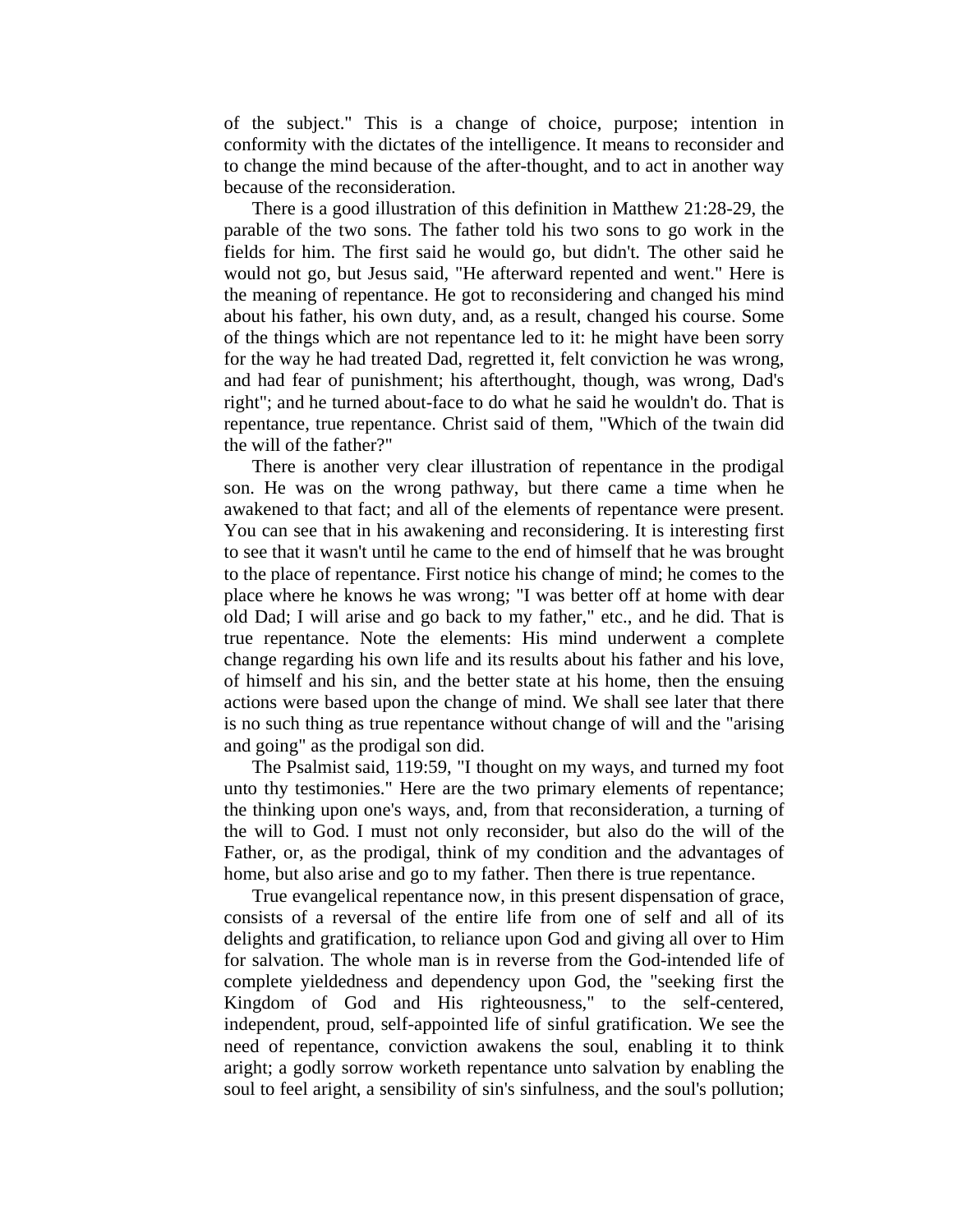then repentance is the mind's reversal of its previous thoughts and the changing of the will to rely upon Christ's saving work.

 The fruits of repentance are: contrition, conversion, and retribution. There is a change of feelings, a change of life, and a change of dealings with others.

# D. Conversion

 Conversion is a kindred word to repentance, for it means to turn around. To convert is to turn around, but it is throughout the Scriptures to designate another aspect of the work of regeneration of the sinner; while regeneration is alone the work of the Holy Spirit, conversion is the human aspect. The teachings of monergism have somewhat obscured and misapplied the word 'conversion.' In accordance with their theory of the work being wholly God's apart from any freedom of choice, they have maintained that the soul is regenerated first by the Holy Spirit; then, it repents, has conviction, saving faith, and is converted, the conversion being the change of will on the part of the sinner, They say he cannot change his will until regenerated. The subject is passive under regeneration, and, then after that, he can repent, believe, and love. This is putting the cart before the horse. The agencies leading up to the regeneration are made the actual outcome of regeneration, but regeneration is the breeding into the sinner the divine nature of God, and he is now a new creature (literally, a new creation); old things have passed away and all things have become new.

 The real truth is that regeneration and conversion are simultaneous actions in the salvation of the soul. They are the simultaneous exercise of both the human and the divine agencies in salvation. You see the two in various Scriptures in the one action: God draws the sinner, he follows; God is said to turn him, and he turns himself. God raises him from the dead and says, "Awake thou that sleepiest and arise from the dead, and Christ shall give thee light." God calls and the sinner hears; the Spirit convicts and the sinner repents; the Spirit commands and the sinner yields. Conversion and regeneration as used in Scripture seem to be synonymous terms. There is a brand new polarity in the redeemed sinner.

#### E. Saving Faith

1. In the negative, evangelical, or saving faith is not alone intellectual assent, or the belief that a thing is, with the mind.

 There is a faith spoken of in the Scriptures, which means an undoubting persuasion, a firm conviction, an unhesitating intellectual assent, but saving or evangelical faith must mean more than that. Intellectual faith is passive and involuntary; arising out of intellectual conviction that a thing is so, while saving faith has positive virtue and something, which is commanded upon paid of eternal damnation. If it is a duty or a command, it cannot be a mere intellectual activity, an involuntary mental assent, or intellectual assent. The Bible itself distinguishes between saving faith and intellectual faith. James 2:17, 26 gives the contrast; the one is merely an assured knowledge of the truthfulness of a truth, the other produces action. One is unproductive; the other productive of good works. The mind is so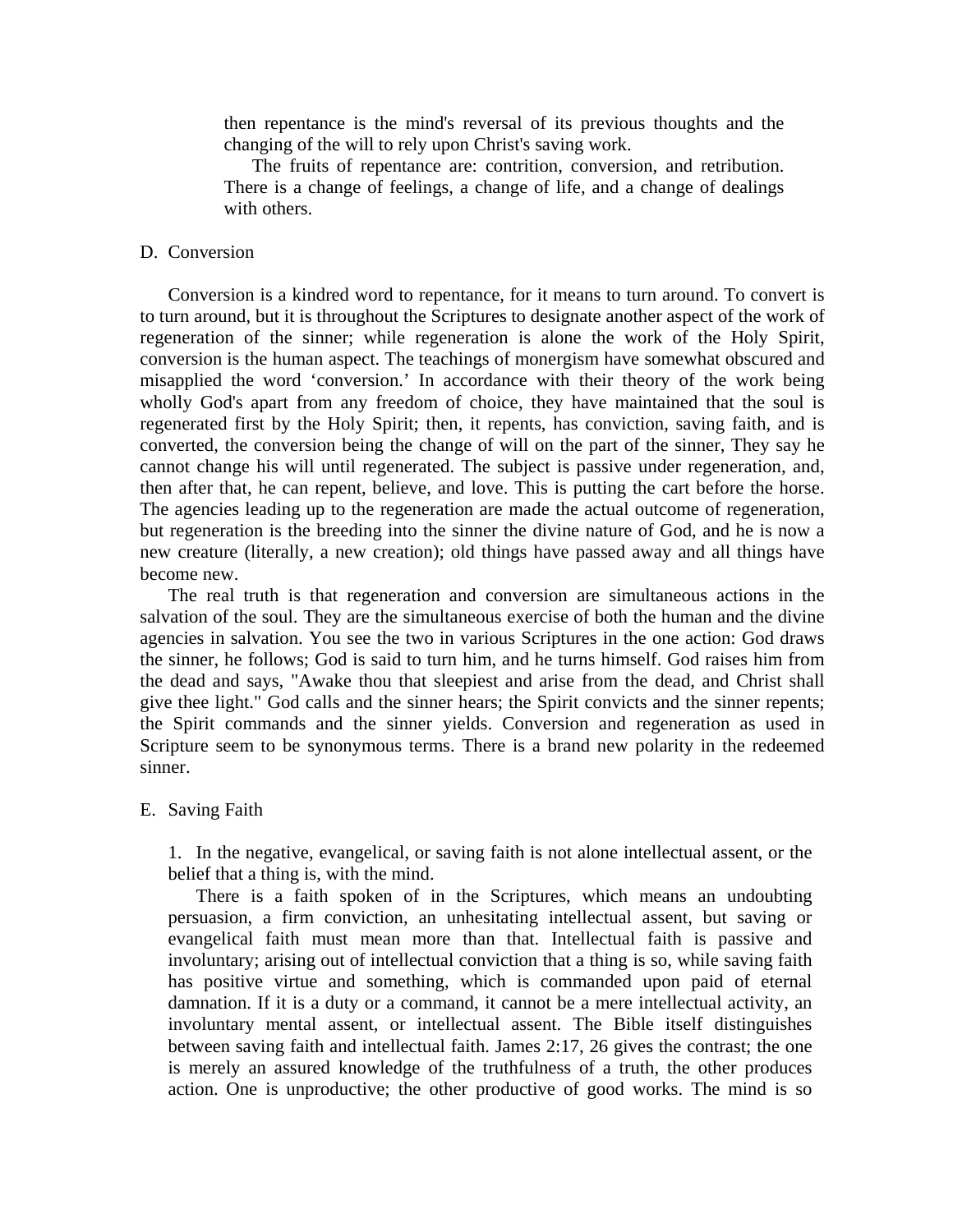constructed that, when it is convinced of truth, it must give its assent; that is mere intellectual faith, but it does not control the will, or activate the life to salvation, Saving faith then is not a conviction or perception of truth, though that is a first element in saving faith.

2. It is not primarily, therefore, a feeling; it is not located in the sensibilities, as those are passive activities, while saving faith, as a virtue and a command or a duty, is positive and must be voluntary. Therefore, it is located in the will, which acts in response to the mental perception of truth.

3. Saving faith is not a gift of God. In its positive elements, saving faith is the efficient perception of the truth of the gospel and the embracing of it by the heart or will. It is the soul's yielding itself up to the saving truth of the gospel. It is a trusting in Christ for saving.

 The same work which is often rendered faith in the New Testament is also rendered committal in John 2:14, "But Jesus did not commit Himself unto them because He knew all men;" and Luke 16:11, "If therefore ye have not been faithful in the unrighteousness mammon, who will commit to your trust the true riches?" It is a confiding in Christ, a receiving of all that God has spoken concerning oneself and Christ's saving work, and committing of the soul to Him for saving, in accordance with Him in its essence, saving faith consists of:

a. An intellectual perception of the facts and truths to be believed. How can anyone believe that which he does not understand? How many preach a faith of ignorance, a mystical something, given as a gift of God, a feeling which would work independently and even antagonistically to the reason, this so-called blind faith has been advanced as the true faith. Now is that possible? How can I believe that which I do not understand? Give to me a proposition in Russian and ask me, "Do you believe this?" What more could I answer than, "I don't even know what you said; how can I believe it?" Here is the reason for so much misunderstanding in so many who seek salvation. Man's order is: feelings, faith, then facts, but God's order is always: facts, faith, and then you get the feelings. To illustrate, a man comes to me bearing the facts, "You have inherited a million dollars." Now the question is, "Do I believe it?" If not, how can I have feelings? If he can convince me, convict my mind of its truth by evidence or facts, however, then, as soon as I believe, I have plenty of feelings. How can I have either faith or feelings without facts?

 Paul states the truth of this order of facts first, then faith unto salvation in Romans 10:13-17: Faith cometh by the hearing of the facts or truth, and that truth cometh by the Word of God, hence the need of preaching to save men. Man must hear the truth; then the convincing or conviction of the Spirit begins to convince him of the truth of the facts of the Gospel that he might be saved. This intellectual perception of the truth is not saving faith but the grounds for faith or the beginning of saving faith. It will not save without the second element.

b. The voluntary trusting or yielding of the whole soul over to Christ for His salvation. The lack of this element is the cause of so much profession without possession. Too many have been asked, "Do you believe on Christ?" Their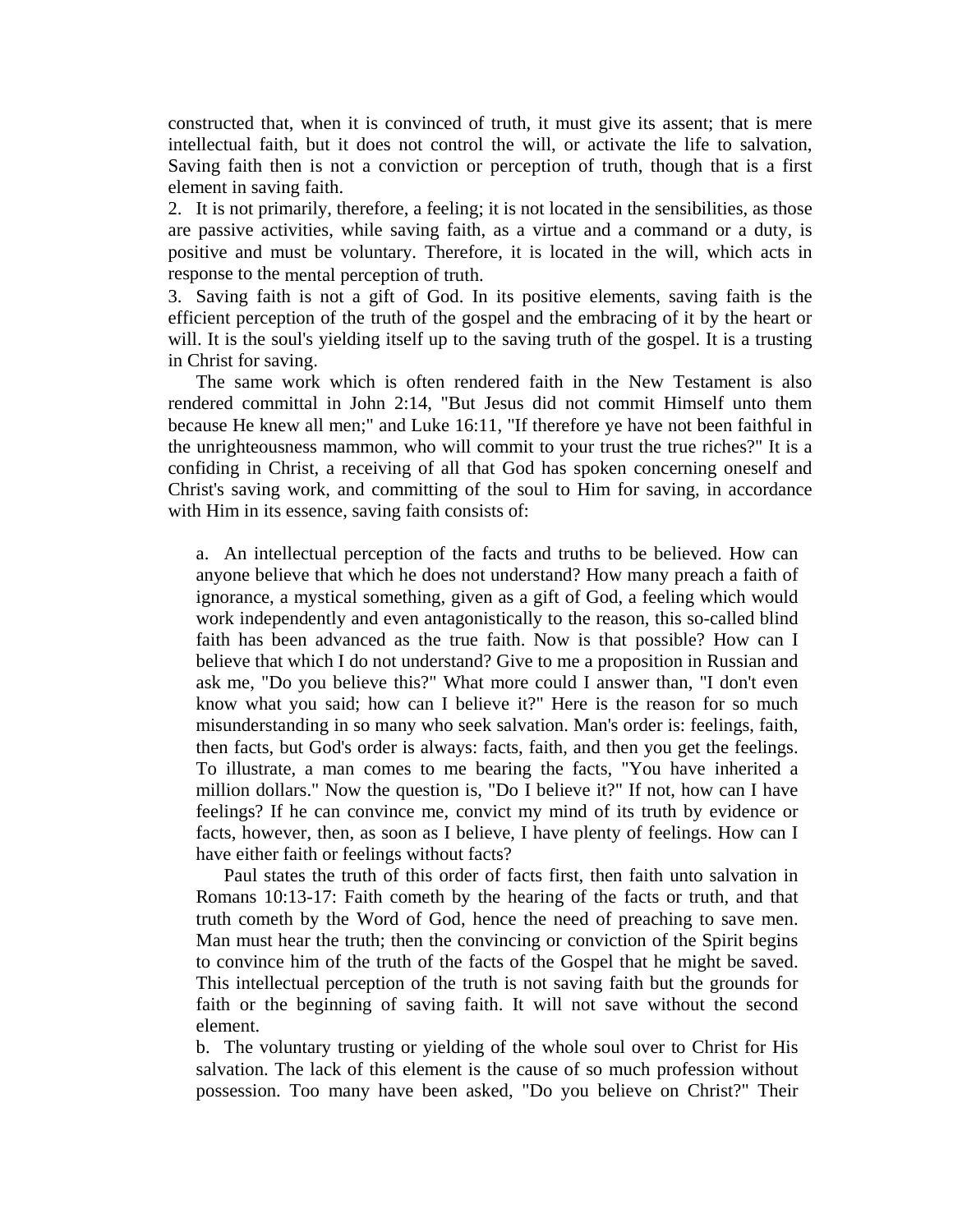answer is "Sure," "I know He lived and died; I know there was such a person." etc. That never saves; the devils believe and tremble, andnecver do they have that second element. The difference between the trust which knows and that which obeys and yields may be illustrated by the patient who not only believes in her doctor, but, also by obedience to his prescriptions, shows her belief. That is the proof of trust. Saving faith is the surrender of the sinful self to Him for His healing.

 This surrender of self to Christ for salvation has the positive element of receiving and appropriating Christ for one's own need. The Scriptures call it "receiving Christ," John l:12, "But as many as received Him to them gave He the right to become the sons of God;" and as having the Son, "He that hath the Son hath life." The illustration may be given to illustrate the difference in mental assent and true saving faith or the various elements of a saving faith in this manner:

 A man crossed the Niagara Falls on a tight rope, pushing a wheelbarrow with a man in it. For a gag, when he reached the other side, he asked a man, "Do you believe that I could push you across in that wheelbarrow?" The man said, "Why, certainly, I believe it; I saw you push him a cross." That was mental assent or mental conviction of the reasonableness of the truth. Then the man asked him, "Well, get in then and I'll do it." At that the man said, "Oh, no," and hurried off. He lacked the last element of actual appropriation. Another example is that I might say of that chair, "Do you believe it will hold a man?" You study the strength, etc., of it, and then give intellectual assent. "Sure, I can see by its structure that it will." Then you ask, "Do you believe that it will hold you?" Here is a little more study, then, "Yes." Then I say, "Sit in it." When he does, then his faith is active and appropriating.

 The truth is seen also in the three titles of Christ used in the New Testament: He Is called "a Saviour," a general truth capable of wide application, but too broad for individual application. He is called "the Saviour," which is definite and exclusive; there is no other, this brings the truth closer home. Until the soul can say, however, "He is my Saviour," there is no appropriation.

 In summary, saving faith is the perception and the reception of the saving truth of the gospel. It is the perception, then acceptance of Christ as the only Saviour. When Paul asked the Philippians' jailer to believe on the Lord Jesus Christ and "thou shalt be saved," he was asking him to believe upon Christ as the only Saviour, and the fact that He would save him and to yield himself to Him for that salvation.

 We might say in notes here the reason for the necessity for faith for salvation. There are two primary reasons: the first is that it is God-pleasing and makes God the truth. "He that cometh unto God must believe that He is, and that He is the rewarder of those who diligently seek Him, for without faith it is impossible to please God. God decreed it because it sets the soul's seal upon the truth of God as true, even if it has to make all men liars. There is a logical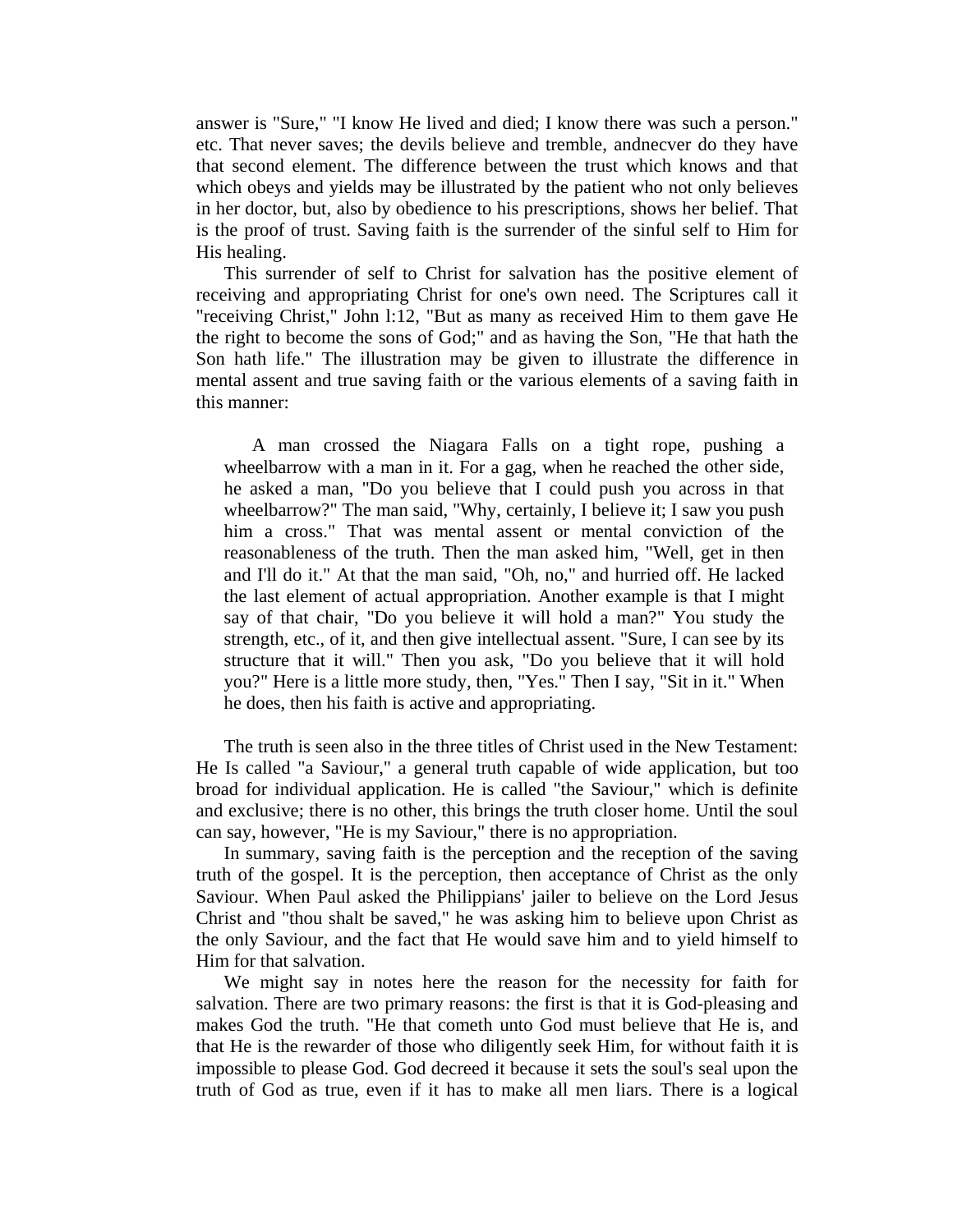reason for the need of faith to salvation. Salvation is a gift and must be received as a gift, but being unseen and spiritual, except in its results, it must be received by faith. To illustrate: If I give you an estate in Kalamazoo, and you are here, all you get is a piece of paper, a deed; and the extent of your joy and assurance of its possession would rest upon my word as the facts and your faith in my word, having not seen the property. Paul says, in the only definition of faith in the Bible, "Faith is the substance of things hoped for, the evidence of things unseen," The original has it, "The title deed to things unseen." It puts into the hands of the recipient the evidences of the possession. The record of the transaction to your salvation is unseen; therefore, it is by faith. John said, "He that believes not, doth not believe the record that God has given eternal life, and this life is in His Son."

 Faith receives the record God has given of His Son; and when that record of God's Son is received by faith, God gives the eternal life.

### F. Regeneration

 The word "regeneration" has been used in theology to mean almost everything the Spirit does for the individual. It has been mistakenly substituted for the workings of repentance, conviction, and saving faith. To many it is merely the influence of the Holy Spirit in conversion.

 Foster says that it is the renewal or spiritual quickening wrought within by the Holy Spirit. It is first an illumination or spiritual enlightenment in the understanding and in the will, a spiritual renewal, the origination in the sinner of a new inclination, *Systematic Theology*, p. 666. To my mind this nowhere nearly approximates the full New Testament meaning of regeneration. It stops far short of finding the full meaning. These are certainly some of the results of regeneration, but not the thing itself.

 The term "regeneration" occurs but twice in the New Testament: Matthew 19:28, where the reference is not to any change in the individual, but to the new creation to come; and in Titus 3:5, "He saves us by the washing of regeneration and the renewing of the Holy Spirit." Here the washing, which is regeneration," is the same in meaning as John 3:3, born of the Spirit and the water. Evidently the water is the Word of God, without which no conversion is possible. The sinner is born of the Word of God by the Spirit of God.

 This is evident from I Peter l:23, "Being "born again" not of corruptible seed (human) but of incorruptible (divine), by the Word of God which liveth and abideth forever." That the water of regeneration is the Word of God is further shown in Ephesians 5:26, "That He might sanctify and cleanse it (the Church) with the washing of water by the Word." As the literal meaning of the word "regeneration," it means regenerated or re-born; hence the term in I Peer 1:23, "born again;" its mystery; for its necessity, one only needs to turn to John 3:1-9. There is the full meaning set in parallel position with natural birth. It is comparable in its realm to the natural birth, hence a re-birth, new birth, born again, born from a new seed.

 Jesus emphatically states the impossibility of entrance or perception of the Kingdom of God without this new birth, "Except a man be born again he cannot enter, he cannot see the kingdom of God." Note the perplexity of Nicodemus, "How can a man be born when he is old?" Does he have to go through the process of being born all over again? Jesus then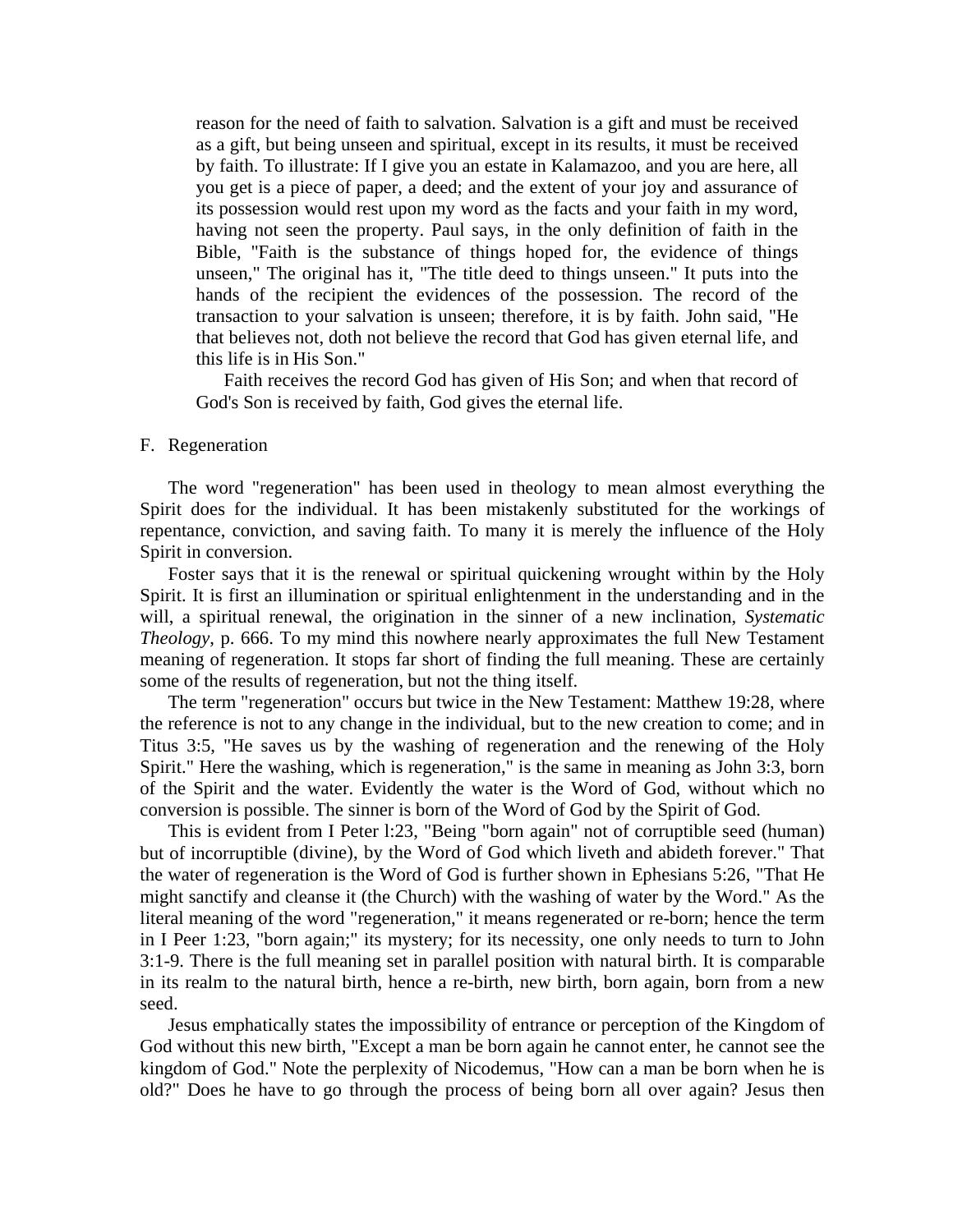shows him that the process is a mystery explicable to the Spirit alone. How could He say in plainer words the meaning of the word, "born again" or regeneration than when He said, "That which is born of the flesh is flesh, and that which is born of the Spirit is spirit." There is a likeness in the births, the difference being in the realms in which the person is born, born of corruptible seed, human, nothing but corrupt human; but born of incorruptible seed, the Divine, born of the Spirit, then Spirit, belonging then to the realm of heaven. You can worship God "in Spirit and in truth," and not until then, can you understand the things of God or "see" the kingdom of God, for they are spiritually discerned. The regenerated person belongs to the realm of the kingdom of God or the spiritual kingdom.

 So far, then, we find the meaning of the word "born again" or "regeneration" means a new birth in a now realm, a birth as real as the natural or first birth by natural parents, one that is comparable to the natural birth, one which brings a "new creature" into existence, for "If any man be in Christ Jesus, he is a new creature, or literally " a new creation," so radical that "Old things are passed away and all things are become new," II Corinthians 5:17.

 Now as to the nature of this new birth, what constitutes it? What is this new nature which the sinner partakes in the new birth? Christ has intimated it, "born of the Spirit;" then it is spirit. Even as, when born of the flesh we partake of the flesh nature, so newly born of the Spirit, I partake of the Spirit's nature. To be born again, then, is to partake of the divine nature of God, to take the Spirit of God's nature, even as when born of human parents I partook of their human natures. That this is the truth concerning regeneration may be abundantly proven from the Scriptures.

a. II Peter l:4, Note the Word of God as the agent here, "Whereby are given unto us exceeding great and precious promises; that by these ye might be partakers of the divine nature, having escaped the corruption that is in the world."

b. I Peter 1:23, "Being born again not of corruptible seed (human nature) but of incorruptible seed, by the Word of God;" seed is the basic word for nature.

c. John 3:6, "That which is born of the flesh is flesh; that which is born of the Spirit is spirit."

d. John l:13, "Which were born not of the blood, nor of the will of the flesh, nor of the will of man, but of God."

e. Ephesians 4:22-24, the two natures in the believer are set in contrast: the natural human nature called the "flesh" throughout the New Testament, and the new man. The believer is to put off the old man, reckoning him dead, etc., and to put on the new man, after (or like) God, created in righteousness and true holiness."

f. Colossians 3:10, this new man is created "after the Image of Him that created him." It is in God's likeness, for it is a part of the divine nature, hence the child of God now is called the "son of God," children of God. The right to call God 'Father' is based upon this new birth, and is, by nature, an inherent right. God is the father of the believer in the same sense as the human son is a son of his father.

 In summary, regeneration is the action of the Spirit of God in the soul of the sinner, breeding by supernatural birth the very nature and life of God into his soul, literally making him a. child of God, imparting unto him a new nature created in God's own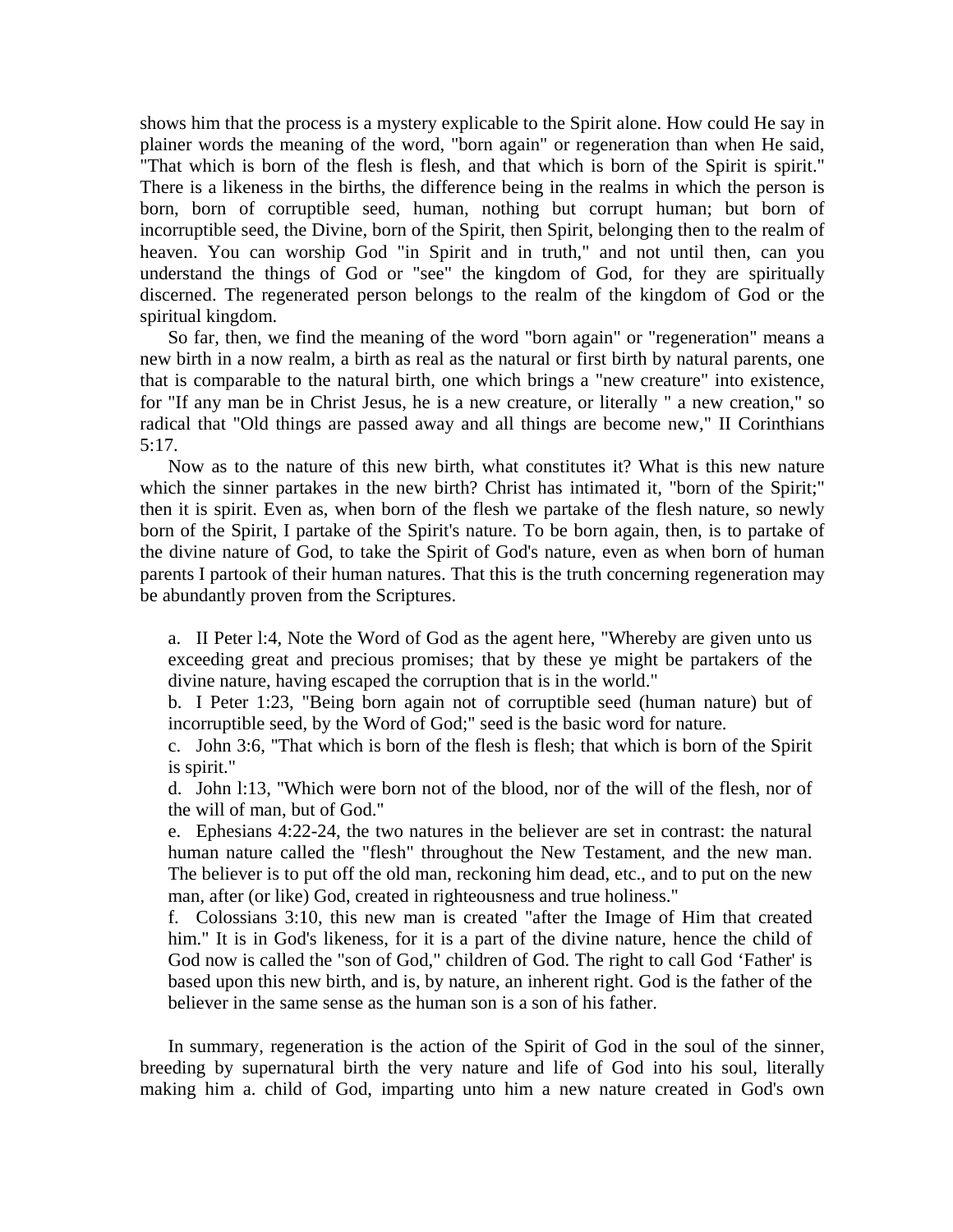likeness in righteousness and true holiness. This new nature, being the nature of God, and the residence of the Spirit of God in the soul, being the very life of God Himself, John says it cannot sin. He means not that the Christian cannot sin, but the seed of God in the soul cannot sin, I John 3:9, "Whosoever is born of God doth not commit sin, for His seed remaineth in him and he cannot sin, because he is born of God." It is God's seed which remaineth in him and cannot sin. The new nature cannot; but the flesh, or old man, can and does sin unless he is kept crucified with Christ, This new nature is truly holy and patterned after the image of God, for it is the very life and nature of God; so, "Beloved, now are we the Sons of God."

 Christ settles forever the question of the necessity of regeneration, He says the very emphatic 'must' to being born again without a doubt, "Verily, verily, I say unto you, except a man be born again he cannot see the kingdom of God." The reasons are simple; he lacks the fundamental nature of God with all its faculties to perceive the kingdom of God. When man fell, he lost the image of God, with the spiritual faculties. I do not mean to assert that Adam, in his best estate, was ever as exalted in his position as the humblest sinner by the new birth, but he had the perfect image of God and could commune and perceive God. The natural, fallen, unregenerate man is not merely bent a little, needing only a little straightening; sick a little, and needing a little cure; bad a little and needing a little teaching; but he is dead in his sins, lacking the very first requisite to commune with God and enter God's heaven, that is the nature of God with all its spiritual faculties; God is Spirit. How can fleshy fallen man commune with Him or perceive Him? God is holy. How can fallen, depraved man enjoy His company? The new nature given by regeneration is both Spirit and holy; it can both commune with and enjoy God.

 The fact that the Spirit of God alone is able to regenerate the soul is clearly seen when the nature of regeneration is seen. The sinner can no more birth himself than can the little baby birth itself; Christ clearly defines it as "born not of man, nor the will of man, but of God, James 1:18, "Of His own will begat He us." It is not something we do, but something done for 'us as the work of God, after we accept the provisions of His grace; it is "born of the Spirit."

 The Spirit is the direct agent breeding the nature and life of God into the soul, The Word of God is the instrumentality. The Roman Catholic Church gives to the sacraments the instrumentality of regeneration. The soul is saved by the baptism, and partakes of the nature of Christ through the mouth by the consecrated water in the mass. The Lutheran Church also holds the transubstantiation of the element of the wafer, and to baptismal regeneration. The Campbellites and most Disciples of Christ and Christian churches, hold to baptismal regeneration. They would make the symbol the effective agent, rather than the mere sign that something has occurred within. Baptism, or any literal ceremony or ordinance, is never in this dispensation an effective means of grace, but the outward testimony of inward grace. Paul says in I Corinthians 4:15, "In Christ Jesus I have begotten you through the Gospel." He was the spiritual father of these Corinthians but he couldn't mean baptism for He says in 1 Corinthians 14:17, "I thank God I baptized none of you save Crispus and Gaius, for Christ sent me not to baptize, but to preach the Gospel." Baptism cannot be the means to regeneration, but an outward symbol of it, not an effective means, but the sign that it is already accomplished. Thus we see the water is the Word of God, by which we are regenerated, I Peter 1:23, I Corinthians 4:15, through saving faith, Galatians 3:26. John 1:12-13.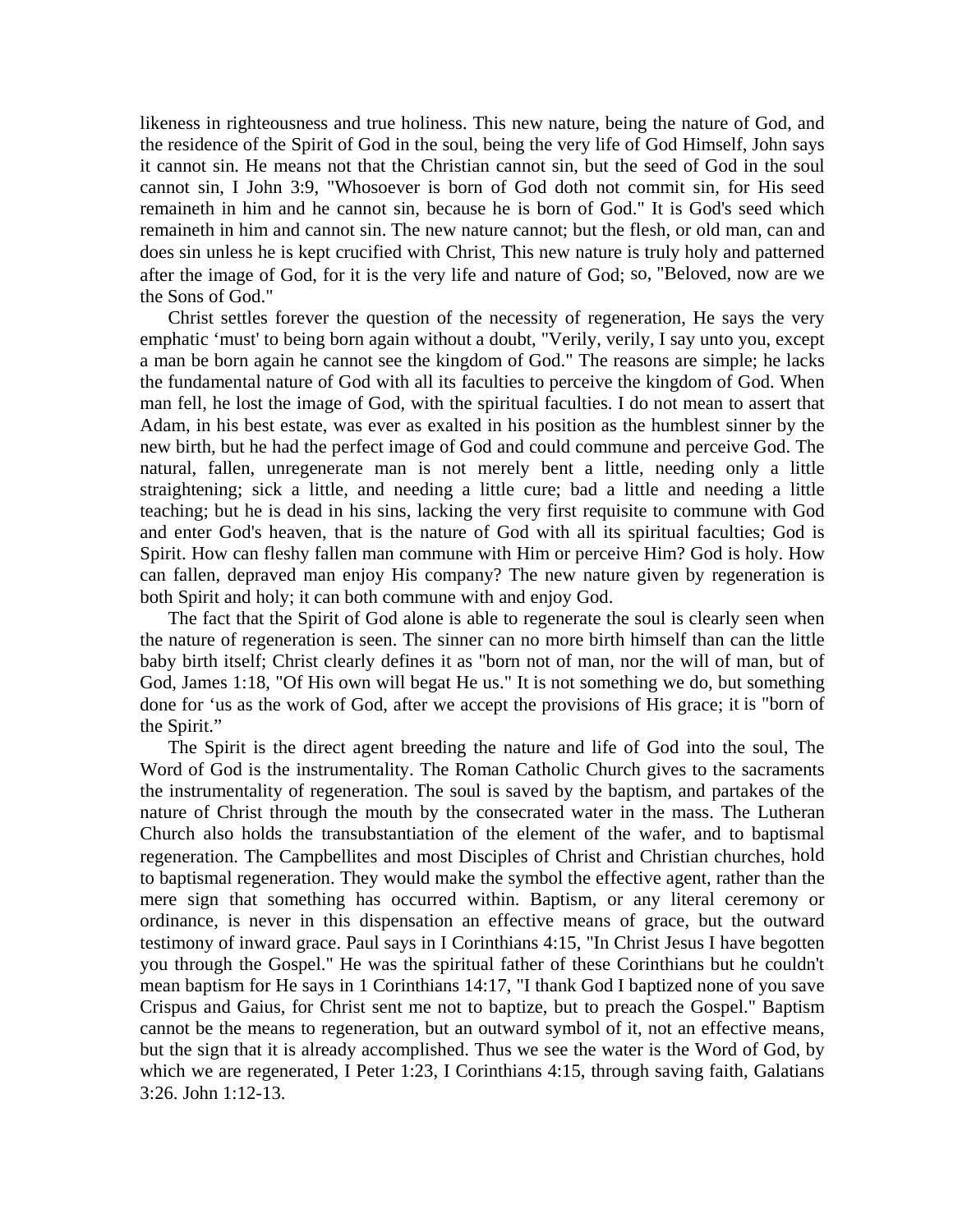# G. Adoption

 The meaning of the word adoption in the English is not altogether the same as in the original in the Word of God. Paul is the only New Testament writer who uses it, and he has a special reason for its usage. It occurs only in Romans 9:4, Romans 8:15, 23, Ephesians 1:l5, and Galatians 4:5 and in no other places. The Greek word is "Huiethesia," and is the same word in each occurrence. It literally means to put or make a son, to legally declare sonship. We have no equivalent English word close enough to give the true meaning. It takes more than that to make one a son. Moses was adopted by Pharaoh but wasn't an Egyptian; he was still a Jew. To make the Greek word here equivalent to the English word adoption is misleading. Our relationship in the family of God is not one of cold legal sonship while aligned by blood. The word adoption is to give another meaning to our relationship. In regeneration, we receive the nature of God and hence become sons of God, but in adoption we receive the petition or inheritance of sons. Regeneration is a change of natures while adoption is a change of positions. The word adoption then is not taking out of legal papers to make someone else's child your own. God doesn't need that. We are by nature his children by the new birth. In the Old Latin usage, the word adoption meant to "Declare the son's majority, or maturity of full sonship."

 To illustrate: When a young man attained the full legal age, the father brought him to the public forum, and, from the bema, or platform, the father said to all the gathered citizens, "This is my son; he has now come to full age; he inherits my name, my property, and my social position." Then he took off the toga praetozta, or boy coat, and put on him the toga virillia, or man coat. By this, he, in the presence of the citizens, invested his son with the sign of full manhood and publically acclaimed him as his son with full rights. This is Paul's meaning in Galatians 4:l-5. We were under tutors and governors until the time appointed by the father, but the fullness of time has come now we received the adoption of sons. Therefore, now, we are no longer a servant but a son, and an heir with Christ. Here also we see the meaning of Christ of "Confessing our names in heaven."

 There is a future realization of our adoption. When before the forum of the universe we shall hear our names confessed, and Christ shall not be ashamed to call us, "Sons," saying, "This is my son, in Christ he is a joint-heir to my name; my throng," We shall then put off the toga of childhood, the body of humiliation, and put on the new victorious robe of full manhood, the new body from on high, then shall be declared our majority, or our full adoption. How like childhood our present condition; we speak as a child, understand as a child, think as a child, but, when I become a man, the childish things shall be done with, the partial knowledge gone, then to know as even also I am known,

 The word adoption then is a complementary word to sonship. It tells us what we received in our sonship besides the divine nature of God. It shows that our sonship carries with it an inheritance. Peter links the two together, that is our sonship with our inheritance, I Peter l:3-4, "Blessed be the God and Father of our Lord Jesus Christ which according to His abundant mercy hath begotten us again unto a lively hope by the resurrection of Christ from the dead, to an inheritance incorruptible, and undefiled, and that fadeth not away, reserved in heaven for you."

In our sonship, we are sons of God by nature, bearing His image. In our adoption we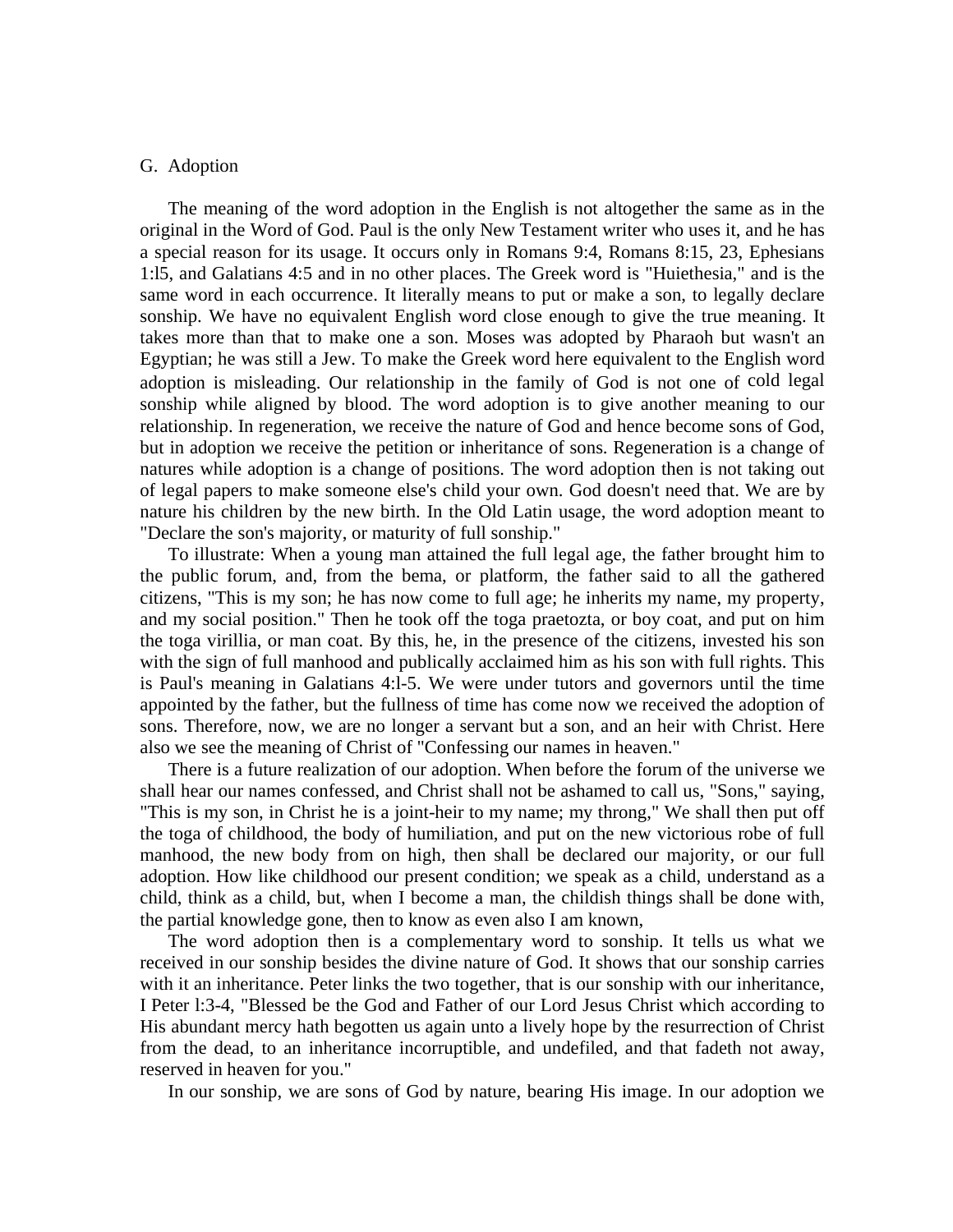are heirs of God possessing His possessions. See this in Ephesians 1:5, Predestinated unto the adoption of children, and verse 11, in whom we have also obtained an inheritance, receiving the seal of the Holy Spirit which is an earnest of our inheritance until the redemption of the purchased possession. See also Romans 8:15-23, the word adoption is linked with inheritance or heirship, for we have not received the spirit of fear but of adoption, if children, then heirs; heirs of God and joint heirs with Christ. We may enter into more of the joys of sonship now, while we only receive an earnest of our inheritance of the saints in light, but our majority shall someday be declared.

### H. Justification

 The meaning of a word in the Scriptures is not to be determined by the usage of theology, nor merely from the etymological significance of the word, but from its usage in the Word of God. In no secular writing will you find the richness nor accuracy of meaning attached to the word as in the Scriptures. God attaches new meaning to old words in the Bible, so that the etymology is not always accurate; neither are the theological interpretations through the ages always reliable guides to the real meaning of words. Theology, being a man-made science, goes astray many times and loses the meaning rather than expounds it. We saw this in the study of the word regeneration, and many theologians are amiss in their interpretation of the word justification. Many have made the word justification to mean the act of making one righteous, while the true meaning from the Scriptural usage is to "declare or reckon righteous." Justification is not an act upon the sinner, but one done for him, a purely objective act of God in declaring the sinner righteous. That this is the true meaning of the word justification may be determined by examining the places where the word occurs. Some of these passages are Deuteronomy 25:l, "If there be a controversy between men, and they come unto judgment, that the judges may judge them; then they shall justify the righteous and condemn the wicked." Others passages are Exodus 23:7, Isaiah 5:23, Luke l6:15 etc. See also Romans 4:2-8, RV, "For if Abraham was justified by works, he hath whereof to glory; but not before God, for what saith the Scriptures? And Abraham believed God, and it was reckoned unto him for righteousness. Now to him that worketh, the reward is not reckoned as of grace, but as of debt, but to him that worketh not, but believeth on Him that justified the ungodly, his faith is reckoned for righteousness." The Biblical meaning of the word justification, therefore, is not to make righteous, but to reckon, declare, or show righteousness. To be justified before God then is to be declared righteous by God.

 The need of justification is apparent. The sinner is a criminal with many charges against him before God the great judge. He has been regenerated, brought into the household as a Son, but what of His record; what of the condemnation of past sins? Forgiveness is not enough. Forgiveness is negative. Can one be thus changed and brought into God's family and still be a condemned criminal? There is a need, therefore, of justification, the judicial legal declaration by God freeing man from his condemnation, "There is therefore now no condemnation to them that be in Christ Jesus." He has "Passed from judgment unto life" and his method of release is by justification, and yet justification is more than a mere technical release from penalty or condemnation, or blotting out of the record against us, nailing it to His cross. There is a positive aspect of justification, which is lost by many theologians who would make it negative as only a release.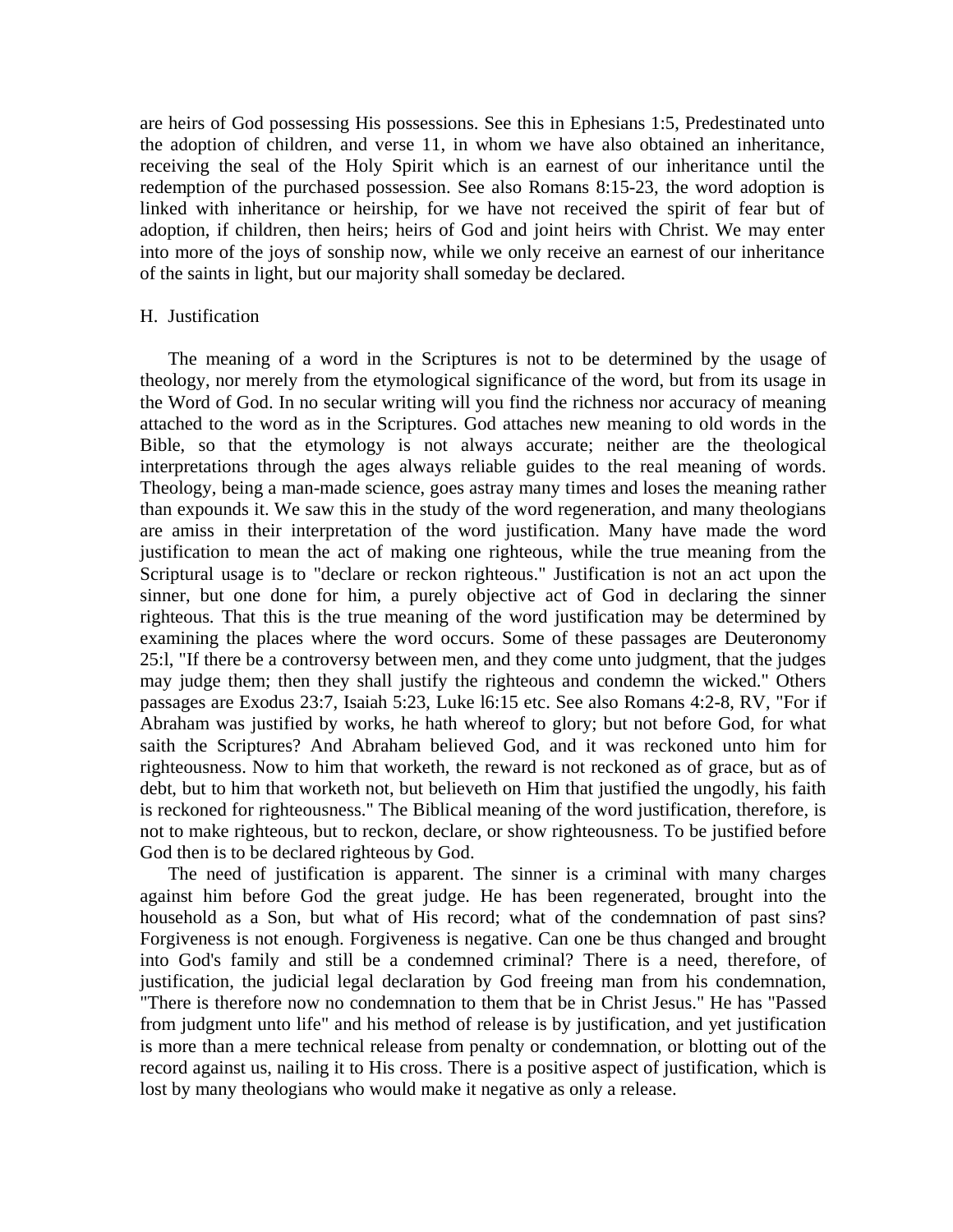The negative side is the "Blotting out of the handwriting of ordinances which wore against us, taking it away, nailing it to His cross," but the positive side of justification in the resurrection of Christ is "He was raised for our justification." By our identification with Him in His death the condemnation is removed, and by His resurrection and our continuance of identification with Him in His resurrection, I am brought into new relationship, and in Christ am as holy as Christ is. His obedience, His holiness, His righteousness, is mine, so that I am declared to be righteous, and as perfect as God demands me to be in Christ. As God reckoned Christ to be sin for me, in my stead and place, so He now reckons me to be holy in Christ. The double reckoning is a blessed reality which brings peace to the saint's heart. God reckoned my sin unto Christ, and He reckons Christ's holiness unto me. It is so much more than a mere legal technicality of releasing from the condemnation of the law. It means that all that Christ is before God, so am I. Is He spotless? Then so am I! Is He holy before God? Then so am I! Is He innocent, guileless, acceptable, loving, pure, and immaculate? Then, as I am in Him, so am I! Justification is God seeing me in Christ, as sinless, innocent, harmless, undefiled, and holy as He is.

 Justification sees me as more than a released sinner from the law's condemnation, but it sees me as though I had never committed a sin. This certainly is the declaration of II Corinthians 5:21, "For He made Him to be sin for us who knew no sin that we might be made the righteousness of God in Him." By no other method could the sinner be declared righteousness, the guilty innocent, the condemned free, the vile holy, etc., but since I am in Christ, identified with Him all that He is before God, I am also. It is an interesting study to note all the times and things that Paul says we have "in Christ."

 The grounds and basis of our justification does not reside in ourselves, in works which we can do, but upon the works of another, the death and resurrection of Christ.

Some things to note about justification:

- 1. There is no justification by the works of the law, Romans 3:20; Galatians2:16.
- 2. Justification is a free gift of God's grace, Romans 3:24
- 3. Justification is by faith in Christ, Galatians 3:24; Romans 3:26; 4:5; Acts 13:39.

4. Justification is grounded in the Atonement of Christ, II Corinthians 5:31; Romans 5:9.

- 5. The extent of justification, Acts 13:39; Romans 8:1, 33-34.
- 6. The results of justification:
	- a. Peace with God, Romans 5:1
	- b. Freedom from any charge, Romans 8:33-34
	- c. Saved from wrath, Romans 5:9

d. No judgment for sin, only works, whom God justifies He will glorify, Romans 8:30

 In summary, justification is the reckoning or declaring by God of the sinner as righteous in Christ. It constitutes the releasing from condemnation, the necessity for punishment, and the blotting out of the record of past sins; but more, it declares the sinner as being in Christ as righteous as He, as obedient as He, as pure and innocent as He. Justification has to do with his state, the righteousness declared by God of Him, the Holy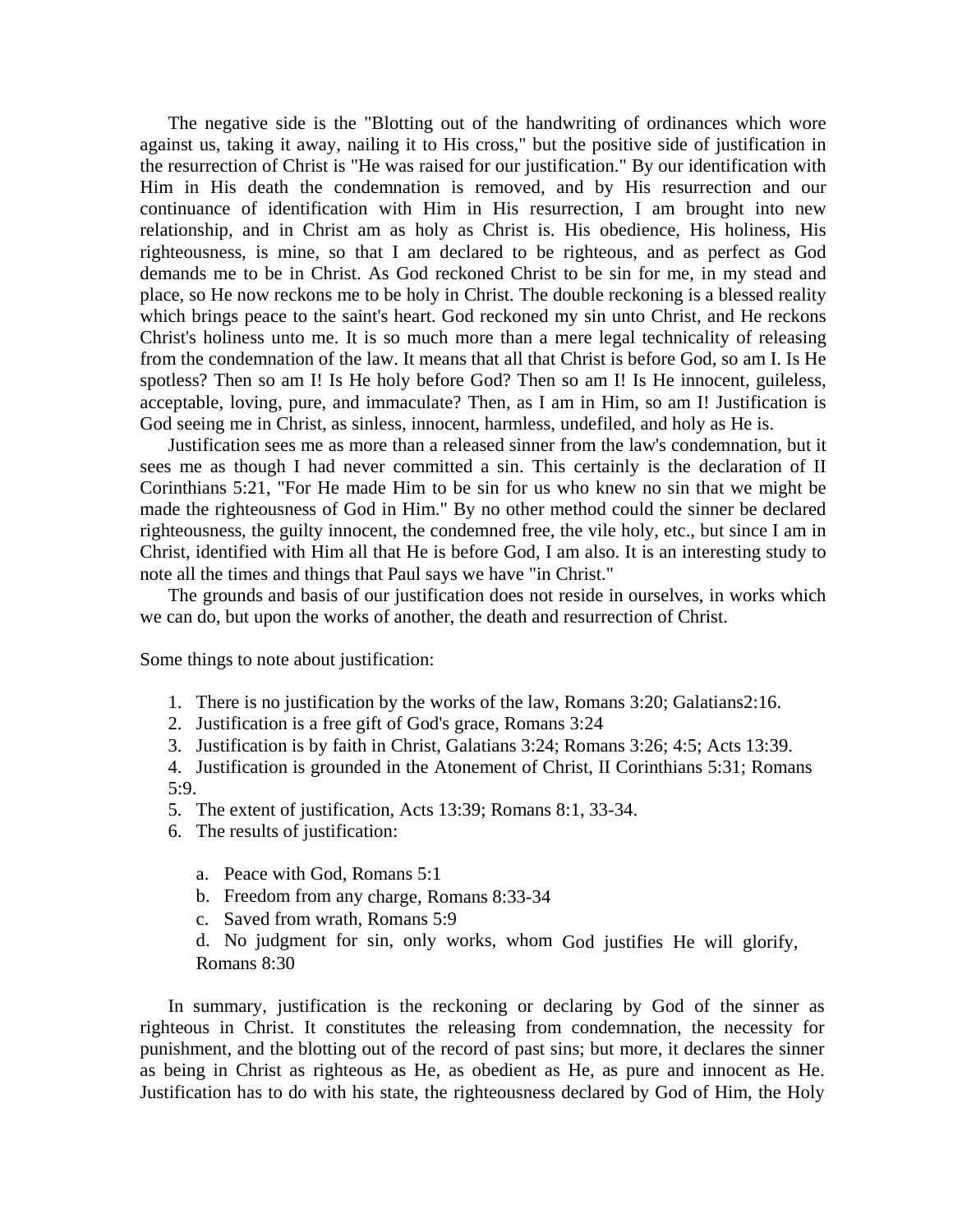Spirit is sanctification works out in Him, the holiness of God which he imputes he wishes to impart.

### I. Sanctification.

 There is much confusion surrounding the word sanctification. There is the confusion of terms. Some have called the deeper experience of the saints through the years, a baptism of love, some a clean heart, some a victorious walk, or life, others holiness, some a second blessing, others the baptism with the Holy Spirit. While speaking of the same experience the terms have varied, and many have denied that anyone else had the same experience because they failed to call it by the same name. The variety of names is a natural outcome of stressing various phases of the same operation of the Holy Spirit in the individual's life. The New Testament abounds in a great variety of expressions for the same Spirit's workings, and under a number of figures it depicts the various sides to the same truth, such as entire dedication, or yieldedness, crucifixion, death to the old man, putting off the old man and putting on the new man, being filled with the Holy Spirit, or the infilling of the Spirit, sanctification, holiness of life, etc. There is to be expected, then, the stressing of one phase, many times, to the exclusion of the others. Some theologians make sanctification a sovereign activity of God wrought out independent of our cooperation or wills: That our sanctification is a substitutionary sanctification apart from any holiness of living, or heart purity. There are others who would make sanctification synonymous with sinless perfection, as making the one who is sanctified perfect and sinless.

 We have come to designate all the works of the Holy Spirit in the believer's life by the one term sanctification, and have, more or less, made the word to mean a deeper experience of the child of God; hence the birth of the term second work of grace, as differentiating it from the salvation of the sinner as the first work of grace, hence the term, second blessing. It has been the experience as well as the conviction of the average believer that there is a higher plane of Christian experience for him than that which he has entered. There is not the complete victory he feels he needs and God has for him. He knows he is coming short of the promises, these precious promises, such as "Sin shall not have dominion over you," and the "rest for the Child of God," and the promises of present power and victory. There is bred a hunger for more of God than present possession. Happy is the saint who then learns the blessing of the deeper life, the wholehearted yielding to the infilling sanctifying Holy Spirit.

 The conviction then of a deeper experience, a victorious life, a fullness of joy, and deeper richer communion with God must be true, as the hunger is true, and the promises the Word of God are true; God must have such an experience for the child of God. The promises for salvation were true and God honored them and kept them when we believed and He saved us. What of those, which promise the fullness of the Holy Spirit and victory?

 We shall try in an orderly fashion to determine just what is promised and what the present working of the Holy Spirit in the believer is, and what more He wants to do in us, what are the meanings of the terms used? It is well to inquire into these questions. Does God have more for the child of God than salvation from the penalty of sin and its consequence? Is there victory over the dominion of sin? Does the child of God have to live in sin? Is it possible to live above sin? Is it possible to be filled with the Holy Spirit and have divine, spiritual power? If so, then millions of saints are living in a substrata sphere of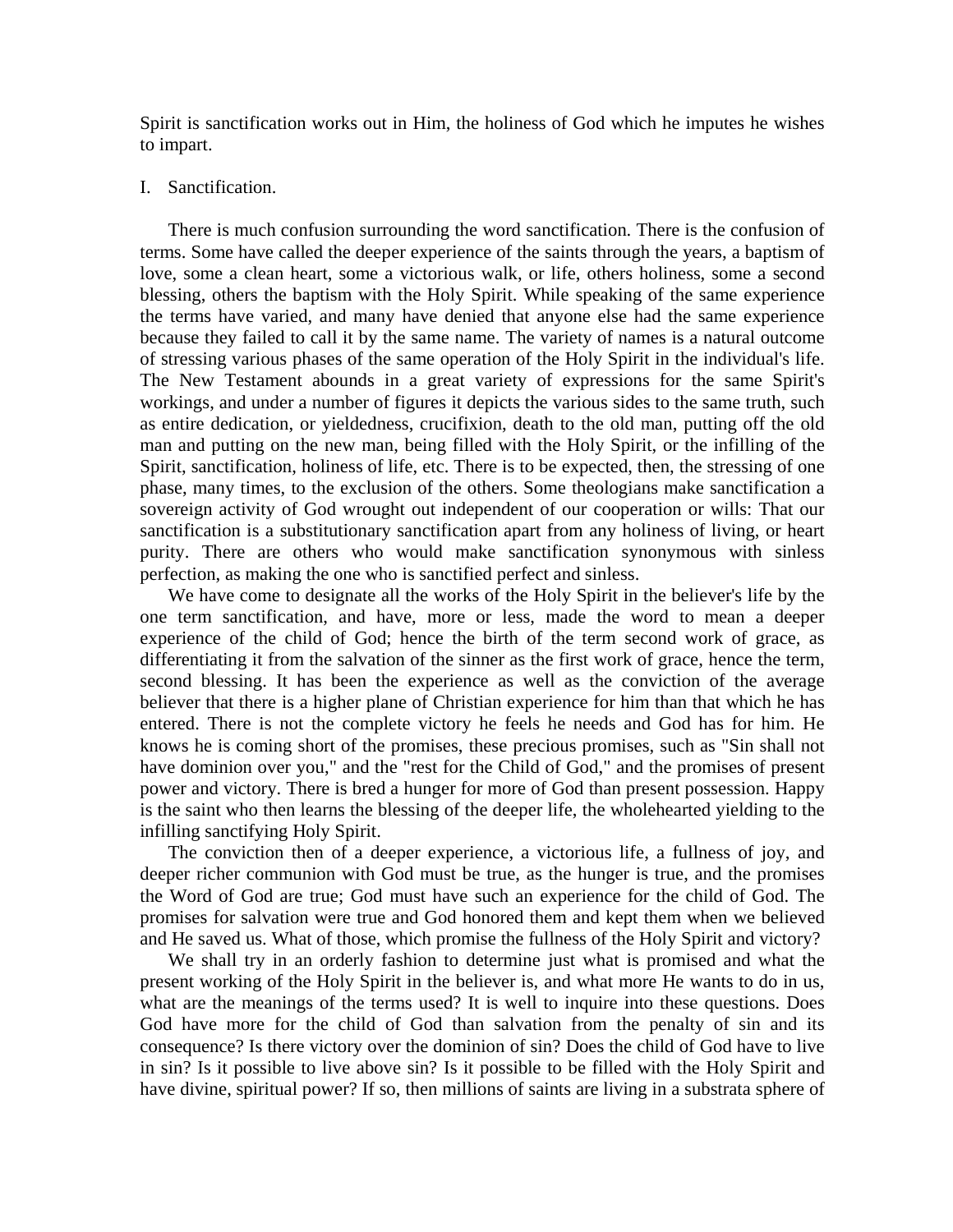spiritual malnutrition; far below their privilege and falling far short of the promises. More than that, they are sinning in disobeying God in refusing to permit the greater working of God in their lives. One of the sins of Israel according to Psalm 78:41 was that they "limited" the Lord God of Israel. They circumscribed Him, drew a circle, said, "This far can God work and no farther." I greatly fear that is the case with modern theological systems and creeds. Modern churches have fitted their creed to their experience rather than their experiences to the biblical truth. They counted the cost of doing the complete and whole will of God; therefore, they denied its attainability. It is human nature to excuse its own devilment even upon "Scriptural grounds." How much better it is to believe God, even if it involves a seeming impossibility! God majors in the impossible. We need the injunction of Paul, "Let us therefore fear, lest, a promise being left us entering into his rest, any of you would scorn to come short of it." Let us not so much fear fanaticism or going too far, but fear more of coming short; the fear of shortcoming is of entering God's promised rest. Not in heaven, but here and now.

### 1. Definition of terms

 There are no less than eight distinct terms used to designate the work of the Holy Spirit in the believer apart from regeneration. They give His mission and ministry.

 The Gift of the Holy Spirit - By the gift of the Holy Spirit, is meant the promise of the Father to send the Holy Spirit upon the waiting believers and to abide with the believer forever is accomplished. Christ promised the Holy Spirit as a gift, and, ten days after His ascension, the Holy Spirit came as the gift of the Father. We are never asked afterward to pray for the gift of the Holy Spirit; as a gift, He was once and for all given and indwells and abides with them forever, both sanctified and unsanctified. We have received the Spirit of Adoption. When a person is saved or born of the Spirit, he is made a partaker of the one gift of the Holy Spirit. In other words, the Holy Spirit takes up His residence in the soul of the believer never to depart, making that soul a "Temple of the Holy Spirit." It is erroneous then to pray for the gift of the Holy Spirit, or to entreat His coming. He is already within the believer.

 The sealing of the Holy Spirit - Ephesians 1:13, "Ye were sealed with the Holy Spirit of promise." This is the seal of ownership, such as a buyer who goes through a forest putting the seal of the owner upon timber, making it his even though not yet delivered. "The foundation of God standeth sure having this seal, the Lord knoweth these that are His." The presence of the Holy Spirit in the believer is the seal and earnest of the future inheritance. His abiding presence is the seal of God's divine ownership; to possess Him to have the evidence of belonging to God.

 The sanctification of the Spirit - II Thessalonians 2:13, "Through sanctification of the Spirit," etc. There are two primary meanings to the word sanctification as it is used in the Scriptures.

a.) The first meaning is to set apart, or separate unto God, Leviticus 27:14-l6, "And when a man shall sanctify his house to be holy unto the Lord, then the priest shall estimate it, whether it be good or bad: as the priest shall esteem it, so shall it stand, and, if a man shall sanctify unto the Lord some part of the field of his possession;" also of the temple, II Chronicles 7:16, "For now have I chosen and sanctified this house that my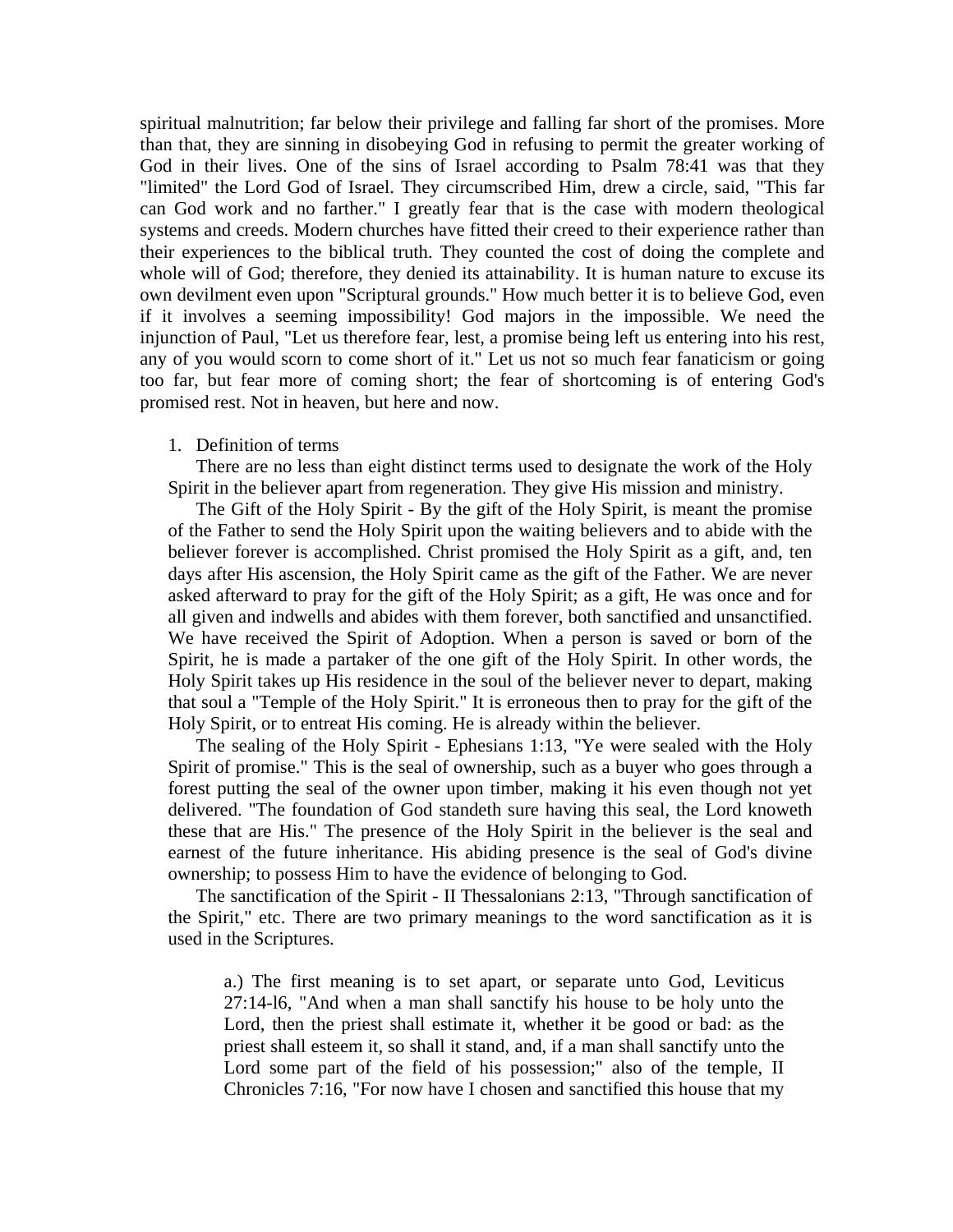name may be there forever; Matthew 23:17 "Ye fools and blind; for whether is greater, the gold or the temple that sanctifieth the gold;" so also when Christ is said to "Sanctify Himself." The word is thus used concerning the church as sanctified unto God, set apart for God. b.) The second meaning is to separate from ceremonial or moral defilement, to cleanse, Leviticus 11:44, "For I am the Lord your God; ye shall therefore sanctify yourselves, and ye shall be holy; for I am holy; neither shall ye defile yourselves." The two meanings go together and are inseparable. To dedicate unto God is to dedicate unto holiness. The altar sanctifieth the gift. It is dedicated or sanctified unto holy usage. This separation is both negative and positive, separated from the world and sin and self unto God and holiness.

 Sanctification of the spirit then carries the meaning of being separated by the Holy Spirit from sin unto Holiness, from defilement unto righteousness, from self and sin unto God. What the Spirit accepts and fills, He makes holy, for He is the Holy Spirit. Where He has complete control there will be holiness. To speak of any sanctification, apart from any change of nature, or the impartation of His holiness is foolishness. He does not separate from sin to avoid it. There is not only putting off of the old man with its corrupt works, but the putting on the new man, which is created after God in righteousness and true holiness. This putting on is the complete domination of the new spirit-created nature.

2. The Gifts of the Holy Spirit. The gifts of the Holy Spirit are His best to all upon Spirit-filled saints for specific service; they are what their name signifies, a special gift or talents for the edification of the church, the building up of the church into maturity to the fullness of Christ. The enumeration of these gifts is found in I Corinthians 12. There are nine of them corresponding to the fruits of the Spirit, recorded in Galatians 5:22-23. They cover the needs of the church for leadership, guidance, administration, and spiritual power. The Spirit gives some the gift of wisdom, and others knowledge to know the right thing to do for the church, to some faith and healing and miracles to empower the church, to others prophecy, to exhort, preach and evangelize, to others discernment of spirits, tongues, interpretation for personal edification, and is the One to determine which gifts are needed in each local church; and to give as He wills, to set the anointed gifted saints in the body as He wills, some apostles, some prophets, some teachers, supporters, and counselors." All won't have the same gift. How powerless is the church, which is devoid of these gifts, of the Holy Spirit, because of the lack of Spirit-filled membership!

3. We might add here another term, the fruits of the Holy Spirit. These fruits of the Holy Spirit are an out-flowing or manifestation of the indwelling Holy Spirit. They are enumerated in Galatians 5:22-23. Each Spirit-filled saint will manifest all the fruits of the Spirit. They are set in contrast to the fruits or works of the flesh. If we walk in the Spirit, these fruits of the Spirit will be manifested; but if we walk in the flesh, it is not strange to see fruits of the flesh - of pride, ambition, malice, deceit, anger, envy, covetousness, and sins of passion, or lusts.

 These fruits of the Spirit are all forms of love, "The love of God is shed abroad in our hearts by the Holy Spirit: love, joy, peace, longsuffering, gentleness, goodness,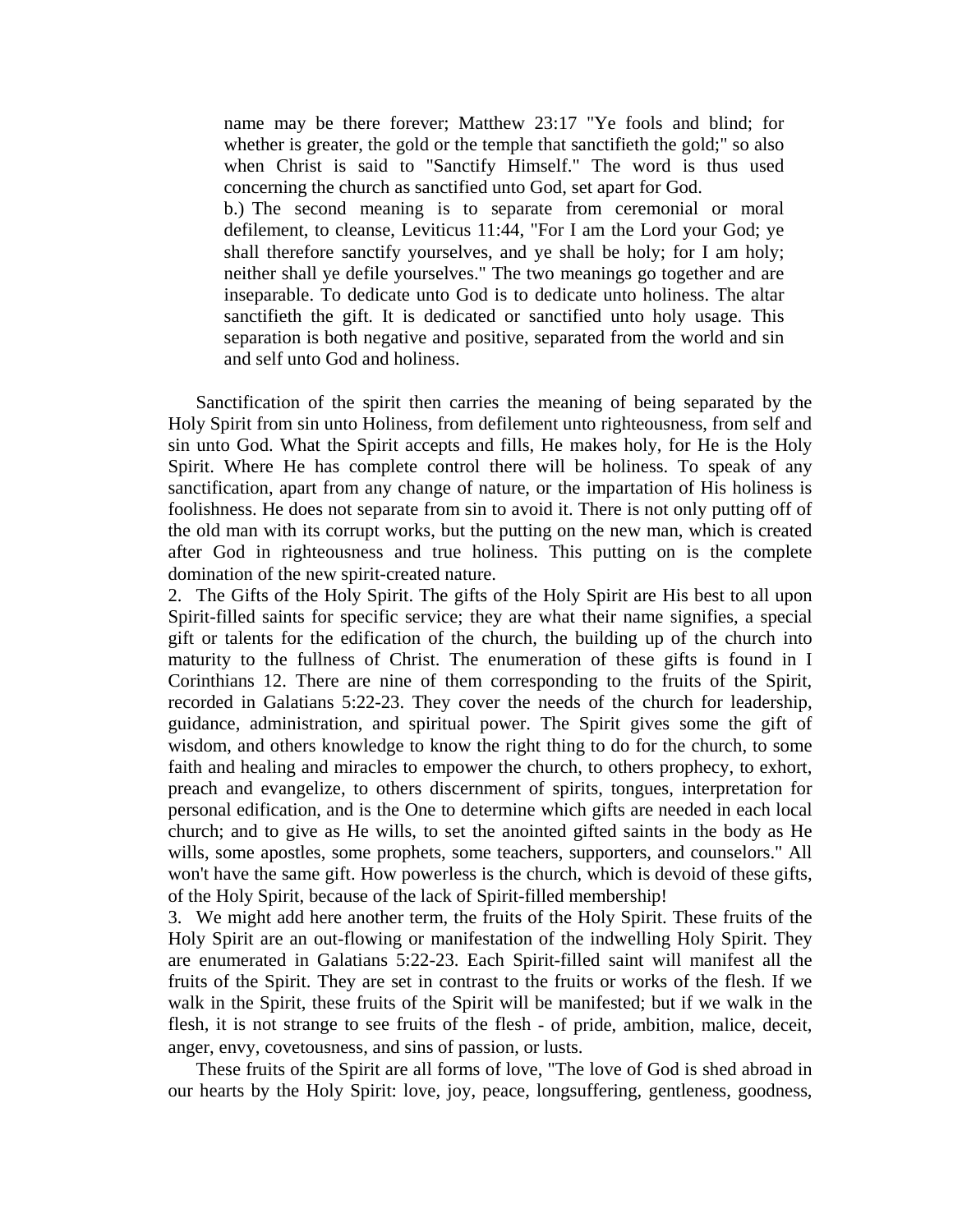faith meekness, and temperance," and Paul adds that, they that are Christ's, have crucified the flesh with the affections and lusts, "If we live in the Spirit, let us also walk in the Spirit."

 The Spirit-filled life is a beautiful life, exemplifying the life of Christ, for it is the life of Christ; self is crucified, and only Christ now lives in you.

4. By the indwelling is meant that mystically our bodies are the temples of the Holy Spirit who indwells every believer. The church of Jesus Christ, made up of all true believers, is the only temple or abiding place of the Holy Spirit in this dispensation, I Corinthians 3:16; 6:19-20. It was thus that Jesus spoke of His body as a temple, which John said He spoke of His body.

5. By the earnest of the Spirit is meant that He is the pledge and a part of the complete inheritance we shall yet receive. In law, an earnest of the inheritance is a small part of the whole inheritance, which is yet to be received. It is a real part for the heir to live on until he can receive the fullness. If the working of the Holy Spirit in the believer's life is but the earnest, what shall the complete inheritance be? He is called the earnest in Ephesians l:14.

6. By the anointing of the Spirit is meant a special grace for social service. It is the peculiar unction of the Holy Spirit to preach, teach, lead, guide, pray, or any other commission of' God. It is akin to the gifts of the Holy Spirit, as in II Corinthians 1:21, where it is used with the earnest and the sealing. Its usage may be determined as used of Christ's anointing in Isaiah 61:1-4

7. By the communion of the Holy Spirit as given in the apostolic benediction in II Corinthians 13:14, it has more in its meaning than the fellowship of the Godhead with the saint. "Truly our fellowship is with the Father and with Jesus Christ." There is more to the "communion of the Holy Spirit" than can be comprised in the word "fellowship." I believe the word "communicates" would be more synonymous. Spirit communicates the mind of God to the saint, and more to the Spirit-filled saint; He communicates the things of Christ to the saint; He communicates the riches of God to the saint; and the fullness of all God has for him; He brings into present possession the things God has promised.

 There remain two other words or terms which need defining: The baptism of the Holy Spirit and the infilling of the Holy Spirit. Some students of the Word of God make these two as interchangeable or synonymous; others make them two separate blessings for the child of God; and others consider them as two different operations of the Spirit, in conversion and sanctification.

8. I do not believe them to be synonymous, nor two more separate works of grace for the Christian; but the baptism of the Holy Spirit is a dispensational activity of the Spirit, while the infilling is a separate work of grace in the Child of God; giving him a richer, deeper, more powerful spiritual life filled with the presence and sweetness of Jesus Christ, through the complete filling of his whole being with the Spirit of God. Let us consider these terms to see if this conforms to the Scriptural truths. It is interesting to note that there is a definite exhortation to the Christian in Ephesians 5:18, "Be filled with the Holy Spirit," but nowhere after Pentecost is there such an exhortation to be "baptized with the Holy Spirit. We may first draw from this that there is an experience subsequent to salvation which a believer may or may not enter into, but which he is commanded to enter into of an infilling with the Holy Spirit, but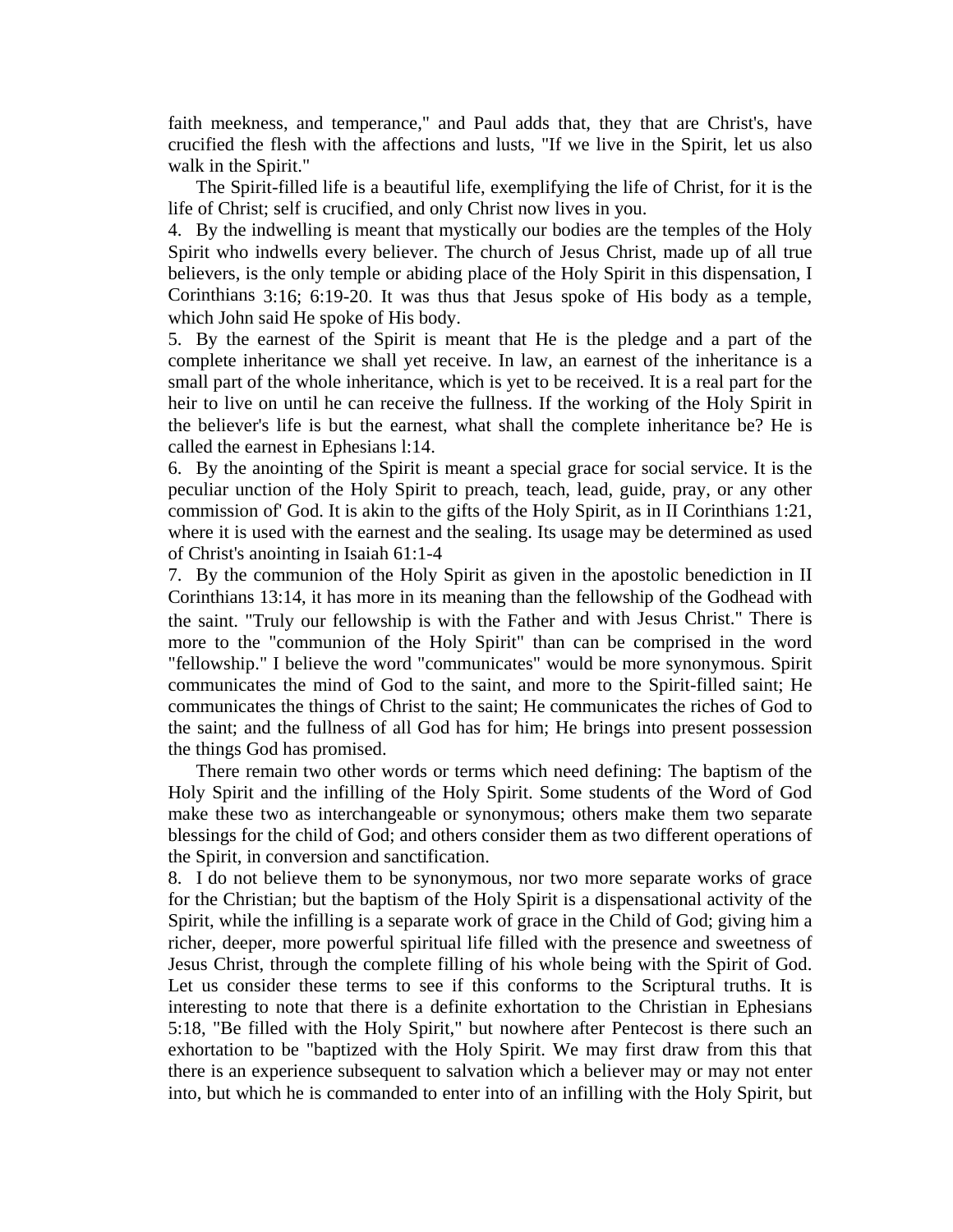that he is nowhere asked after Pentecost to be baptized with the Holy Spirit. There must be a distinction between these terms. What then is the baptism with the Holy Spirit'?

 It is mentioned but a few times in the New Testament, with an important distinction each time it is used; in the gospel records it is always future. John the Baptist first indicates it in Matthew 3:11, "I baptize with water. He shall baptize you with the Holy Spirit and with fire." In the first chapter of Acts again we meet the term, v. 5, "But ye shall be baptized with the Holy Spirit not many days hence." It is still future; and not many days off. It is referring to Pentecost. It is mentioned one other time in Acts 11:16, but there it merely is a calling to remembrance the words of John. For the church it is mentioned only twice again. It is mentioned next in I Corinthians 2:13 with an interesting note; it is in the past tense, "For by one Spirit are ye all baptized into one body and further by that have been made to drink into one Spirit." Here is the meaning also of the baptism of the Spirit; it is the activity of the Spirit of God on the day of Pentecost, baptizing the believers into one body. There was only one baptism of the Holy Spirit, on Pentecost, and now every sinner who is born again partakes of that one baptism and becomes united to Jesus Christ in His mystical body. Note that the Gospels are prophetic, whereas I Corinthians is historic; they meet at Pentecost, the "note many days hence" of Acts 1.

 Note how this is used in I Corinthians 10:1 by Paul to symbolize or exemplify us, "All our fathers passed under the cloud, and all passed through the sea and were all baptized unto Moses in the cloud and in the sea." Their passing through the Red Sea was baptism unto Moses or into Moses, signifying their identification with him and union with him, so were all by the inner work of conversion or identification with Christ in His death, symbolized by the outward rite of baptism, baptized by the Holy Spirit into Christ, into His body a living vital part of Him.

 Note also Ephesians 4:5, "One Lord, one faith, and one baptism." This is the one baptism; while there can be many symbolic or ritualistic baptisms. The external rite of baptism symbolizes the inner work of the Holy Spirit of uniting the soul in vital union with Christ.

9. What then is the infilling of the Holy Spirit? It is exactly what it says: it is being filled with a Person, and an august person, the third Person of the Trinity, filled with the Holy Spirit. It is the Spirit of God not only abiding, indwelling, a guest in the temple, but now possessing the temple, yes, filling the temple. Every room is His; He occupies it all; self has no room; it is crucified. The soul has a funeral service for it; and now every emotion, desire, choice, and activity of the' soul is controlled by the Holy Spirit. When He fills, there is no longer room for the world, the flesh, or the devil. This is a simple axiom of physics: no two substances can fill the some space at the same time; to be filled with the Spirit precludes all else; and, contrariwise, if ought of sin or self is still there, He is not filling the temple. It would be a contradiction of the terms to speak of being filled with the Spirit and self. Here is the need of wholesale delivery unto Him for His filling. It isn't necessarily making the temple clean for His entrance; you cannot do that. You can deliver it to Him, however, and He will sweep out each room and garnish it, making it a fit habitation of God through the Spirit.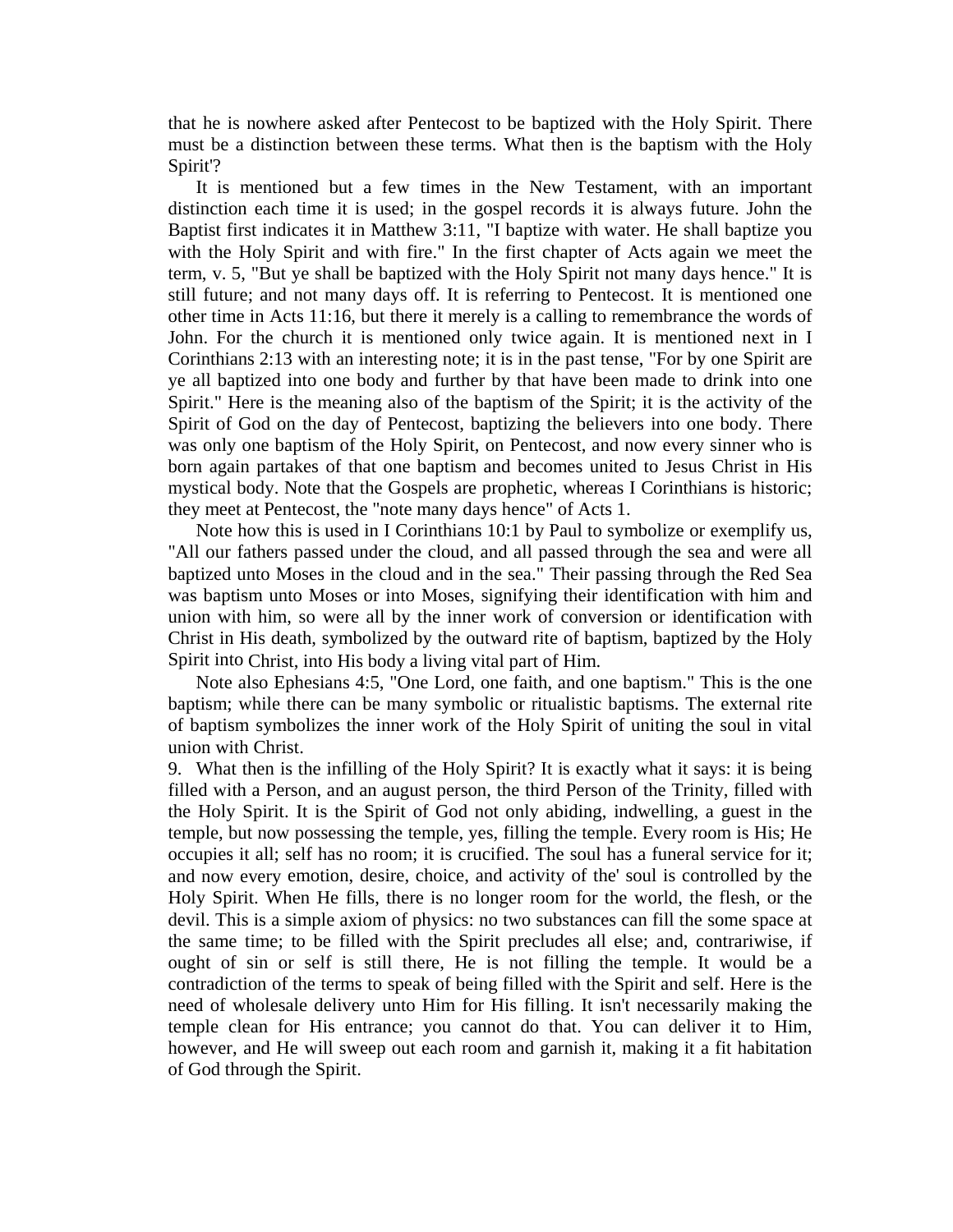Summary: It seems to me that nothing is plainer in the Scriptures than that of a subsequent work of the Spirit of God for the believer after salvation. Every exhortation to holiness of life and deeper experience speaks of it, besides the direct command, "Be filled with the Spirit;" and "This is the will of God, even your sanctification;" and "The very God of peace sanctify you wholly," and all like verses, It would seem the very plan of Pentecost speaks of it. The disciples were all believers and saved before Pentecost, for Christ said, "Ye are all clean through the Word I have spoken unto you;" and He breathed on them and said, "Receive ye the Holy Spirit." They were to tarry until the reception of power from on high, the power of the Holy Spirit coming upon them. This was an addition to their salvation, and "They were all filled with the Holy Spirit."

 There are two aspects of the infilling of the Holy Spirit or sanctification. It is both a crisis and a progression.

a. It is a crisis; we appropriate the infilling of the Holy Spirit by faith as Sons of God, even as we appropriated Christ for our Saviour by faith as sinners. In Galatians 3:2 Paul says that we "received the Spirit by faith." This may be seen in the 8th chapter of Acts; here is a baptized, believing group of believers, who believed the preaching of Philip, but they had not received the "Holy Spirit falling upon them" or a fullness, until the disciples came up from Jerusalem and when they had prayed for them that they might receive the Holy Spirit, "For as yet He had fallen upon none of them; only they were baptized in the name of the Lord Jesus." The conditions for the infilling may be deduced from various portions of the Word. They are first, and naturally, a deep hunger for God and a thirsting after righteousness. "Blessed are they that hunger and thirst after righteousness for they shall be filled," In Acts 2:38 Peter shows that it is only for the child of God, "Repent ye and be baptized every one of you in the name of Jesus Christ unto the remission of your sins, and ye shall receive the gift of the Holy Spirit."

 Evidently there must be a full, frank reckoning with sin, Many times it is the desire to retain some small sin, some cherished personal selfish ambition, saying no to God on something and excusing ourselves about it as harmless, not wrong, perfectly all right, etc. There is never any filling with the Holy Spirit until the soul says a universal "yes" to God on all subjects, whether of sins or habits to give up, or of some service to which He has called us. Acts 5:32 distinctly says, "The Holy Ghost, whom God hath given to them that obey Him;" that is absolute surrender. This is the failing point in all too many saints; it robs them of all God's best. Paul states it in Romans 12:1 as a presenting of our bodies as living sacrifices, holy, acceptable unto God, to prove the perfect will of God; that is for us.

 The last step is appropriating faith. How natural this is, as in salvation we could not save ourselves, by faith we saw one who could and would and, by faith, we gave ourselves to Him to do it; so it is with the infilling. We read that the disciples prayed for the believers to receive the Holy Spirit. We realize the conflict of our two natures: the Christ nature and self-nature. We find that there is more for us; there is victory, perfect cleansing, sweeter communion and deeper spirituality, but a sin principle within which defeats and robs. We come to see our inability to fill ourselves with the Holy Spirit or to crucify the flesh with its lusts;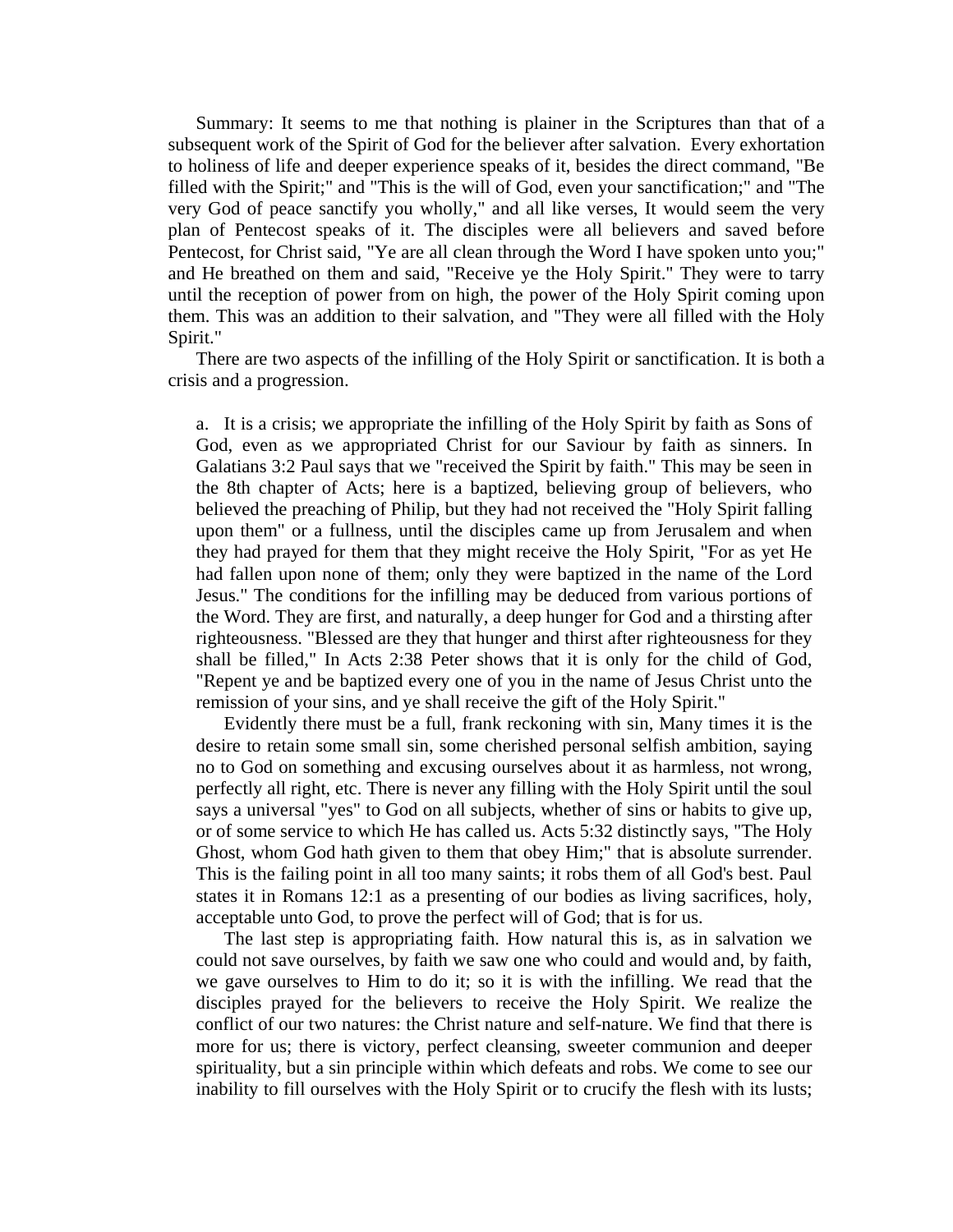and we, by faith, come to the Holy Spirit to let Him do for us what we could not do; and, as by faith, we turn ourselves over to Him, He fills us.

 Here is the only part of sanctification that we can do; see Romans 6:11-19, a reckoning or counting and a yielding. The first is active; the second is passive; a positive faith, and a surrendered faith for His working.

 The very terms used show it to be a crisis: "crucified with Christ," putting off the old man and putting on the new man," "death to self," "Filled with the Holy Spirit," "Yield yourselves unto God," "present your bodies a living sacrifice." These are instantaneous acts. There may be high spots leading to the crisis and growth leading up to it, but the experience of the Spirit taking over and filling would have to be instantaneous,

b. It is a progression, a life to live. Paul gives the two aspects in one verse in Galatians 2:20, "I am crucified with Christ (that is when all the exhortations he gave about "mortify, therefore, your members which are upon the earth" and "putting off the old man." etc. were fulfilled), "Nevertheless, I live, yet not I, but Christ liveth in me, and the life which I now live, I live by the faith of the Son of God;" a crisis of crucifixion and then a life of faith, which is the life of Christ Himself in Him. There is great danger in the teachings of many who make the infilling instantaneous only; "You get it all at once and once for all;" you got such entire sanctification and sinless perfection and eradiation of the Old man as to need nothing else and to expect nothing else and to get nothing else. This is not the teaching of Paul. Even as the disciples after Pentecost were again filled with the Holy Spirit in 4:31, and we read that again and again they had new experiences in the Holy Spirit, so we need the new workings of the Spirit in our lives constantly.

 Paul in Philippians 3:12-14, after 30 years, was still pressing untoward the goal, without the feeling a lot of folks have today after three months of a full attainment, "Not as though I had already attained, either wore already perfect, I count not myself to have apprehended, but I press toward the mark of the prize." He gives the idea again in II Corinthians 3:18, "But we all with open (unveiled) faces, beholding as in a glass (reflecting as in a mirror) the glory (the character) of God (or the nature of God)" - note not a cheap imitation, but a true reflection - "are changed or transformed into the same image from the glory to glory (or character);" How, you may ask, "as by the Spirit of God. Here is growth and progression in the image of God in us: Christ living in us, and His image becoming more discernible as we are walking in the Spirit. That is the reason why a sanctified saint of three years doesn't or can have the fullness and beauty of the image of Christ in his life as the mature sweet saint of 30 years. The image hasn't been fully transferred. The image is made by exposure to Christ's character and person.

 There is much more than this that could be said on the doctrine of sanctification, but we shall close with this thought: the results of the infilling or of the sanctification of the Spirit.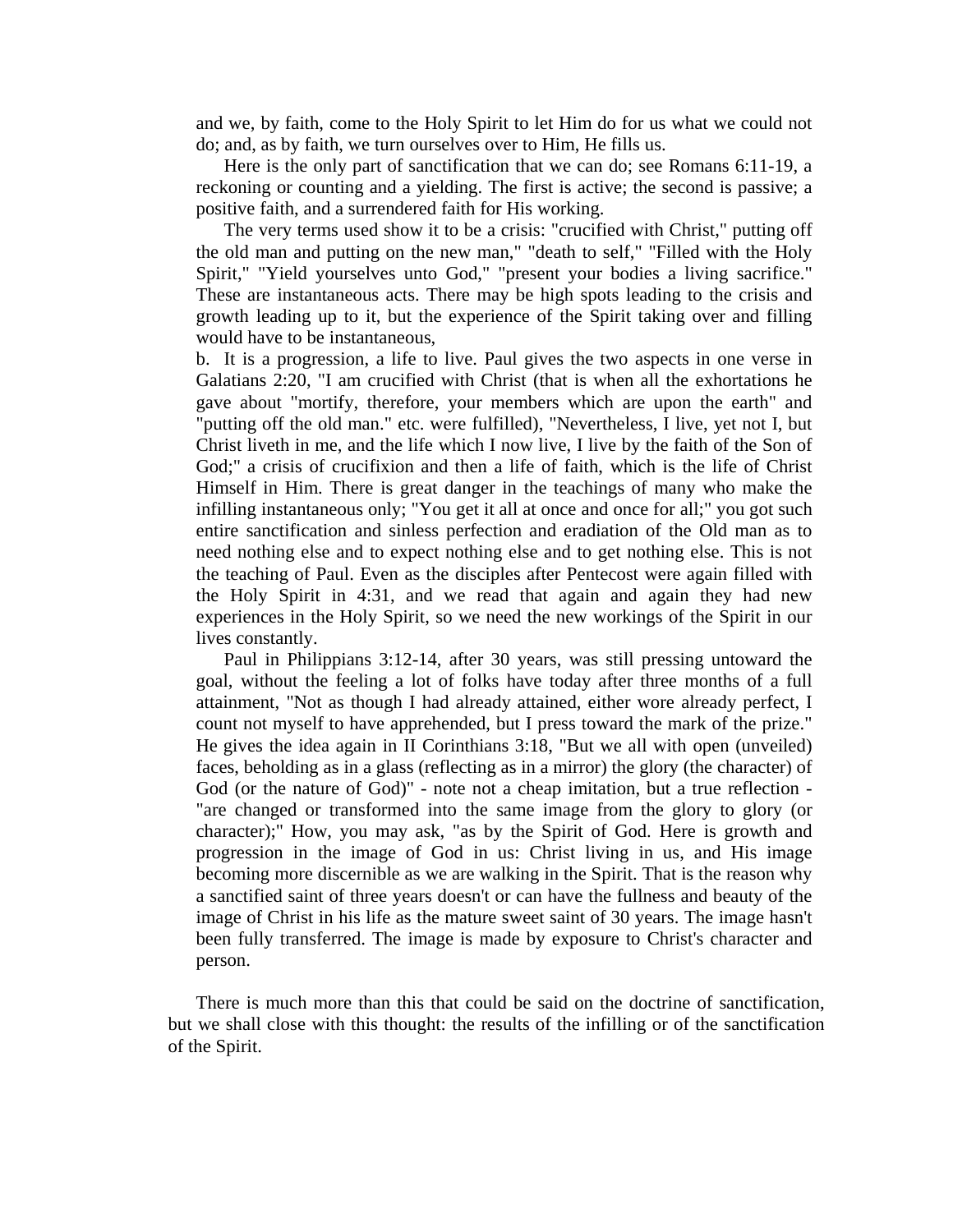a. The primary result is in our witnessing, Acts 1:8. He was given primarily to give power to our witnessing, for service, and not for feeling, though his fruit will bring feelings.

b. The revelation of the beauty and loveliness of Christ to the believer and through Him to others. "He will show the things of Christ to him;" this is illustrated by the servant Eleazar, who went after Rebekah to bring her as a bride to Isaac.

c. The purifying, sanctifying influence will make holy, as His name implies; He is the Spirit of Holiness. He will give victory over sin, will mortify the old man with his affections and lusts, and will bring to fullness the new man which is created after God in righteousness and true holiness. He will bring the purity of heart which alone can see God,

d. He will bring to full fruition in our lives all the nine fruits of the Holy Spirit. There will be the love of God shed abroad in our hearts by the Holy Spirit, the joy overflowing, the peace that passeth understanding, the faith without which no man can please God, the gentleness or sweet moderation, which is a sweet reasonableness; there will be the active goodness pouring itself out in selfsacrificing service for others which "though the more it loves the less it be loved;" it is willing "both to spend and be spent;" there will be the meekness or sweet abandonment unto the whole will of God whatever it is; and, very importantly, there will be a wonderful temperance of nature which keeps it on an even keel. There won't be excesses either in the flesh or in doctrine.

e. There will be manifested at least one or more of the gifts of the Spirit, for He gives "to every man, severally as He wills." He will be gifted to serve. All in all, the Spirit-filled saint will be the Christ-centered Saint. Everything will be Christ, and Christ will be everything. It will no longer be he that liveth, but Christ that liveth in him.

J. Glorification.

 Definition: the exalted state of the believer in his future new body, whether by way of resurrection or transformation, as in I Corinthians l5:50-51, "We shall all be changed," "mortal (living) put on immortality, corruptible (dead) put on incorruption." This is the meaning of "glorify" as used in New Testament. Note: it is used of Jesus in John 7:39, "Jesus was not yet glorified," also John 12:16, He wasn't yet resurrected with His immortal, glorified body. Peter says in Acts 3:13, "God hath glorified His Son Jesus." Glorification for Jesus could bring a change in Him primarily in His body, hence we call it a "glorified body." For us, glorification must include a glorified change in spirit, soul, and body. The church shall be presented someday unto Christ a glorious or glorified church, not having spot or wrinkle, but it should be holy and without blemish, Ephesians 5:27, thus shall Christ be glorified in His saints in that day of glorification, II Thessalonians 1:10, when they "awake with His likeness."

1. Glorified in spirit: the act of this is already accomplished in the believer; "The spirits of just men made perfect," Hebrews 12:18-23.